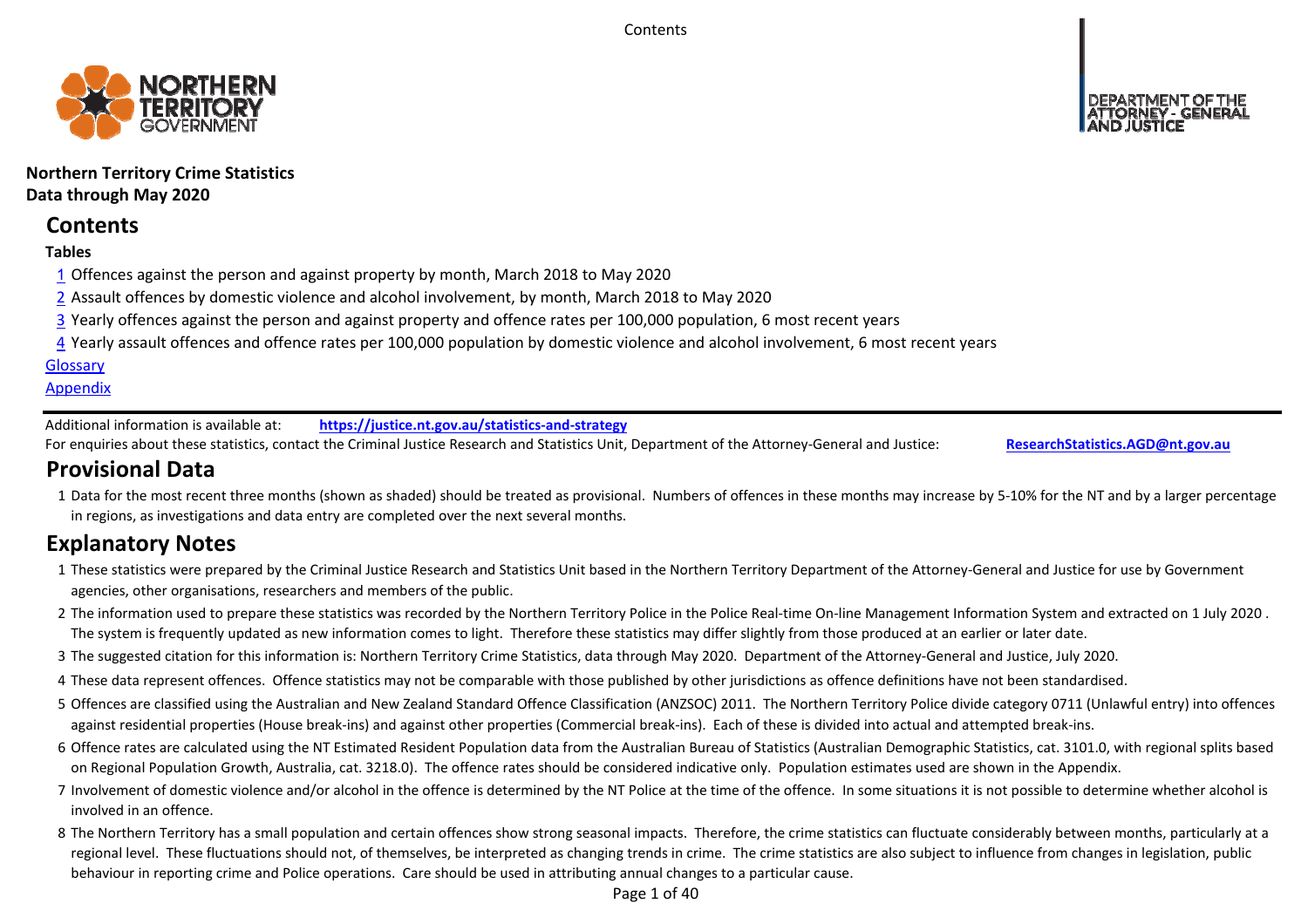

# **Northern Territory Crime Statistics**

**Data through May 2020**

| Number of offences                                        | <b>Mar-18</b>  | Apr-18       | $May-18$       | <b>Jun-18</b>  | <b>Jul-18</b>  | Aug-18       | Sep-18         | <b>Oct-18</b>  | <b>Nov-18</b>  | <b>Dec-18</b>  | Jan-19         | Feb-19      |
|-----------------------------------------------------------|----------------|--------------|----------------|----------------|----------------|--------------|----------------|----------------|----------------|----------------|----------------|-------------|
| 0111 Murder                                               | U              | $\mathbf{1}$ | $\mathbf{1}$   | $\Omega$       | $\Omega$       | $\Omega$     | $\Omega$       | $\mathbf{1}$   | $\Omega$       | $\mathbf{1}$   | 0              |             |
| 0121 Attempted murder                                     | n              | n            | $\Omega$       | n              | O              | U            | $\Omega$       | O              | $\overline{2}$ | $\Omega$       | O              |             |
| 0131 Manslaughter                                         | O              | C            | 0              |                | 0              | 0            | $\Omega$       | $\Omega$       | $\Omega$       | $\mathbf{1}$   | 0              | $\Omega$    |
| 0132 Driving causing death                                | 1              | 0            | $\Omega$       |                | $\mathfrak{p}$ | 0            | $\Omega$       |                | $\Omega$       | $\Omega$       | 0              | $\Omega$    |
| 01 Homicide and related offences                          | $\mathbf{1}$   | $\mathbf{1}$ | $\mathbf{1}$   | $\overline{2}$ | $\overline{2}$ | 0            | 0              | $\overline{2}$ | $\overline{2}$ | $\overline{2}$ | 0              | 1           |
| 021 Assault                                               | 679            | 604          | 550            | 529            | 559            | 526          | 571            | 595            | 568            | 628            | 522            | 490         |
| 029 Acts intended to cause injury - other                 | $\overline{2}$ | $\Omega$     | 1              | 7              | $\overline{2}$ | $\mathbf{1}$ | $\overline{2}$ | $\overline{2}$ | 3              | $\overline{2}$ | 0              | $\mathbf 0$ |
| 02 Acts intended to cause injury                          | 681            | 604          | 551            | 536            | 561            | 527          | 573            | 597            | 571            | 630            | 522            | 490         |
| 031 Sexual assault                                        | 41             | 25           | 23             | 33             | 42             | 30           | 26             | 35             | 36             | 15             | 34             | 29          |
| 032 Non-assaultive sexual offences                        | $\overline{7}$ | 3            | 8              | 5              | $\overline{2}$ | 5            | 3              | $\overline{4}$ | 6              | 0              | 6              | 3           |
| 03 Sexual assault and related offences                    | 48             | 28           | 31             | 38             | 44             | 35           | 29             | 39             | 42             | 15             | 40             | 32          |
| 049 Other dangerous or negligent acts endangering persons | 13             | 17           | 15             | 17             | 11             | 10           | 14             | 13             | 16             | 9              | 11             | 8           |
| 0511 Abduction and kidnapping                             | $\Omega$       | $\Omega$     | $\mathbf 0$    | $\Omega$       | $\Omega$       | 0            | $\Omega$       | $\Omega$       | $\Omega$       | $\Omega$       | 0              | $\Omega$    |
| 0521 Deprivation of liberty/false imprisonment            | Δ              | Δ            | $\mathbf{1}$   | 1              | 1              | 2            | $\mathbf{1}$   |                | $\overline{2}$ | 5              |                | $\Omega$    |
| 0531 Harassment and private nuisance                      | O              | 5            | $\overline{2}$ | 3              | $\Delta$       | 3            | 5              |                | 1              | 3              | $\overline{2}$ | 4           |
| 0532 Threatening behaviour                                | 34             | 23           | 23             | 22             | 24             | 33           | 34             | 29             | 30             | 36             | 23             | 19          |
| 05 Abduction, harassment and other offences               | 38             | 32           | 26             | 26             | 29             | 38           | 40             | 38             | 33             | 44             | 29             | 23          |
| 061 Robberv                                               | 8              | 11           | 12             | $\overline{7}$ | 6              | 13           | 8              | 8              | 10             | 17             | 12             | 8           |
| 0621 Blackmail and extortion                              | 0              | 0            | $\mathbf 0$    | 0              | 0              | 0            | 0              | $\mathbf 0$    | 0              | 0              | 0              | 0           |
| 06 Robbery, extortion and related offences                | 8              | 11           | 12             | $\overline{7}$ | 6              | 13           | 8              | 8              | 10             | 17             | 12             | 8           |
| Total offences against the person                         | 789            | 693          | 636            | 626            | 653            | 623          | 664            | 697            | 674            | 717            | 614            | 562         |
| House break-ins, actual                                   | 156            | 177          | 185            | 111            | 133            | 200          | 211            | 184            | 190            | 188            | 260            | 196         |
| House break-ins, attempted                                | 25             | 25           | 26             | 17             | 17             | 23           | 15             | 18             | 18             | 22             | 40             | 11          |
| 0711 House break-ins                                      | 181            | 202          | 211            | 128            | 150            | 223          | 226            | 202            | 208            | 210            | 300            | 207         |
| Commercial break-ins, actual                              | 219            | 245          | 241            | 164            | 190            | 144          | 166            | 154            | 158            | 212            | 286            | 196         |
| Commercial break-ins, attempted                           | 26             | 27           | 22             | 17             | 22             | 13           | 22             | 18             | 26             | 23             | 30             | 23          |
| 0711 Commercial break-ins                                 | 245            | 272          | 263            | 181            | 212            | 157          | 188            | 172            | 184            | 235            | 316            | 219         |
| 0812 Illegal use of a motor vehicle                       | 77             | 87           | 75             | 62             | 65             | 82           | 66             | 83             | 68             | 67             | 112            | 72          |
| 0813 Theft of motor vehicle parts or contents             | 56             | 84           | 82             | 67             | 101            | 98           | 88             | 94             | 72             | 58             | 77             | 71          |
| 081 Motor vehicle theft and related offences              | 133            | 171          | 157            | 129            | 166            | 180          | 154            | 177            | 140            | 125            | 189            | 143         |
| 08* Theft and related offences (other than MV)            | 686            | 714          | 661            | 607            | 650            | 630          | 630            | 631            | 633            | 667            | 722            | 597         |
| 12 Property damage offences                               | 554            | 666          | 628            | 478            | 650            | 611          | 651            | 652            | 634            | 612            | 734            | 489         |
| <b>Total property offences</b>                            | 1.799          | 2,025        | 1.920          | 1.523          | 1.828          | 1.801        | 1.849          | 1.834          | 1.799          | 1.849          | 2.261          | 1,655       |

Data extracted from PROMIS on 01/07/2020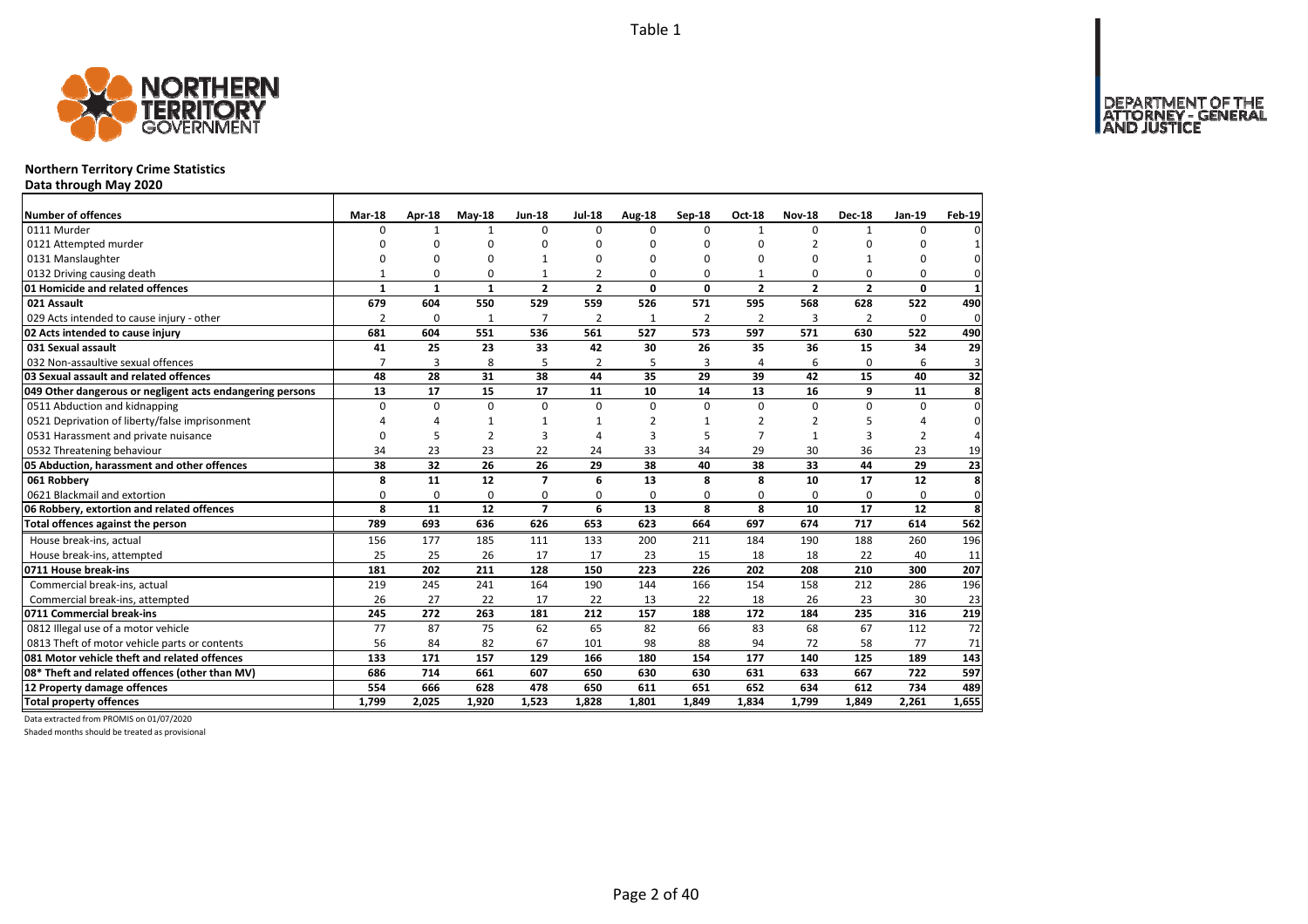

# **Northern Territory Crime Statistics**

**Data through May 2020**

| <b>Number of offences</b>                                 | <b>Mar-19</b> | Apr-19       | <b>Mav-19</b> | <b>Jun-19</b>            | <b>Jul-19</b>  | Aug-19       | Sep-19         | Oct-19        | <b>Nov-19</b>  | <b>Dec-19</b>  | Jan-20         | Feb-20 | Mar-20         | Apr-20         | $May-20$       |
|-----------------------------------------------------------|---------------|--------------|---------------|--------------------------|----------------|--------------|----------------|---------------|----------------|----------------|----------------|--------|----------------|----------------|----------------|
| 0111 Murder                                               | n             | ŋ            | $\Omega$      | $\overline{\phantom{a}}$ | $\Omega$       | n            | <sup>n</sup>   | $\Omega$      | $\mathbf{1}$   | $\mathcal{P}$  |                |        | $\Omega$       |                |                |
| 0121 Attempted murder                                     |               |              |               |                          | ŋ              |              |                |               |                | n              |                |        |                |                |                |
| 0131 Manslaughter                                         |               |              |               |                          | O              |              |                |               |                | $\Omega$       |                |        |                |                |                |
| 0132 Driving causing death                                |               |              |               | 0                        | $\Omega$       |              |                |               | $\Omega$       | $\Omega$       |                |        |                |                |                |
| 01 Homicide and related offences                          | $\Omega$      | 0            | 0             | $\overline{2}$           | 0              | $\mathbf{0}$ | 0              | $\mathbf{1}$  | $\mathbf{1}$   | $\overline{2}$ | $\overline{2}$ | O      | $\Omega$       | $\overline{2}$ |                |
| 021 Assault                                               | 580           | 503          | 502           | 433                      | 519            | 539          | 528            | 579           | 589            | 639            | 579            | 611    | 633            | 469            | 480            |
| 029 Acts intended to cause injury - other                 |               | 0            | -1            | $\mathbf 0$              | $\overline{2}$ | $\Omega$     | $\overline{2}$ | 3             | 1              | 3              | $\overline{2}$ | 3      | $\Omega$       | $\overline{4}$ |                |
| 02 Acts intended to cause injury                          | 582           | 503          | 503           | 433                      | 521            | 539          | 530            | 582           | 590            | 642            | 581            | 614    | 633            | 473            | 482            |
| 031 Sexual assault                                        | 34            | 28           | 23            | 33                       | 27             | 30           | 31             | 32            | 35             | 27             | 38             | 25     | 22             | 18             | 27             |
| 032 Non-assaultive sexual offences                        |               | Δ            | 6             | $\overline{3}$           | 6              | 14           | 5              | 8             | $\overline{4}$ | $\overline{7}$ |                | 5      | $\overline{3}$ | 6              | $\overline{3}$ |
| 03 Sexual assault and related offences                    | 38            | 32           | 29            | 36                       | 33             | 44           | 36             | 40            | 39             | 34             | 42             | 30     | 25             | 24             | 30             |
| 049 Other dangerous or negligent acts endangering persons | 16            | 12           | 10            | 10                       | 12             | 11           | q              | 13            | 6              | 9              |                | q      | $\mathbf{g}$   | $\overline{z}$ | $\overline{2}$ |
| 0511 Abduction and kidnapping                             | $\Omega$      | <sup>0</sup> | n             | $\Omega$                 | $\Omega$       | $\Omega$     | U              | $\Omega$      | $\Omega$       | $\Omega$       | $\Omega$       |        | $\Omega$       | $\Omega$       | $\Omega$       |
| 0521 Deprivation of liberty/false imprisonment            |               |              |               | $\Omega$                 | 5              | 3            |                |               |                | 3              |                |        |                |                |                |
| 0531 Harassment and private nuisance                      |               |              |               | 5                        | $\mathbf{D}$   |              |                | $\mathcal{P}$ | $\Omega$       | 6              |                |        | $\mathbf{3}$   |                |                |
| 0532 Threatening behaviour                                | 23            | 27           | 26            | 24                       | 28             | 23           | 22             | 26            | 27             | 23             | 22             | 32     | 37             | 27             | 19             |
| 05 Abduction, harassment and other offences               | 29            | 36           | 33            | 29                       | 35             | 28           | 25             | 34            | 29             | 32             | 29             | 46     | 47             | 37             | 22             |
| 061 Robbery                                               | 15            | 19           | 11            | $\overline{7}$           | 13             | 10           | 13             | 14            | 20             | 14             | 20             | 21     | 22             | 8              | 4              |
| 0621 Blackmail and extortion                              | $\Omega$      | 0            | $\Omega$      | 0                        | 0              | $\Omega$     | $\Omega$       | $\Omega$      | $\mathbf{1}$   | $\overline{2}$ |                | O      |                | $\Omega$       | $\Omega$       |
| 06 Robbery, extortion and related offences                | 15            | 19           | 11            | $\overline{z}$           | 13             | 10           | 13             | 14            | 21             | 16             | 21             | 21     | 23             | 8              |                |
| Total offences against the person                         | 680           | 602          | 586           | 517                      | 614            | 632          | 613            | 684           | 686            | 735            | 680            | 720    | 736            | 551            | 541            |
| House break-ins, actual                                   | 182           | 167          | 181           | 146                      | 138            | 134          | 139            | 241           | 207            | 233            | 294            | 241    | 238            | 121            | 81             |
| House break-ins, attempted                                | 20            | 17           | 19            | 17                       | 12             | 9            | 10             | 19            | 28             | 23             | 53             | 37     | 44             | 24             | 18             |
| 0711 House break-ins                                      | 202           | 184          | 200           | 163                      | 150            | 143          | 149            | 260           | 235            | 256            | 347            | 278    | 282            | 145            | 99             |
| Commercial break-ins, actual                              | 252           | 205          | 199           | 113                      | 124            | 121          | 110            | 145           | 162            | 140            | 222            | 211    | 195            | 96             | 65             |
| Commercial break-ins, attempted                           | 16            | 17           | 19            | 8                        | 10             | 11           | 15             | 11            | 23             | 16             | 37             | 17     | 22             | 13             | 11             |
| 0711 Commercial break-ins                                 | 268           | 222          | 218           | 121                      | 134            | 132          | 125            | 156           | 185            | 156            | 259            | 228    | 217            | 109            | 76             |
| 0812 Illegal use of a motor vehicle                       | 89            | 65           | 65            | 53                       | 36             | 54           | 59             | 77            | 81             | 65             | 74             | 68     | 53             | 36             | 41             |
| 0813 Theft of motor vehicle parts or contents             | 87            | 73           | 79            | 85                       | 60             | 85           | 67             | 101           | 82             | 60             | 72             | 107    | 124            | 65             | 40             |
| 081 Motor vehicle theft and related offences              | 176           | 138          | 144           | 138                      | 96             | 139          | 126            | 178           | 163            | 125            | 146            | 175    | 177            | 101            | 81             |
| 08* Theft and related offences (other than MV)            | 648           | 613          | 658           | 517                      | 548            | 649          | 600            | 703           | 695            | 635            | 730            | 745    | 744            | 396            | 326            |
| 12 Property damage offences                               | 638           | 562          | 651           | 529                      | 513            | 570          | 531            | 660           | 632            | 708            | 737            | 771    | 784            | 448            | 416            |
| <b>Total property offences</b>                            | 1.932         | 1.719        | 1.871         | 1,468                    | 1.441          | 1.633        | 1.531          | 1,957         | 1,910          | 1.880          | 2.219          | 2.197  | 2.204          | 1,199          | 998            |

Data extracted from PROMIS on 01/07/2020

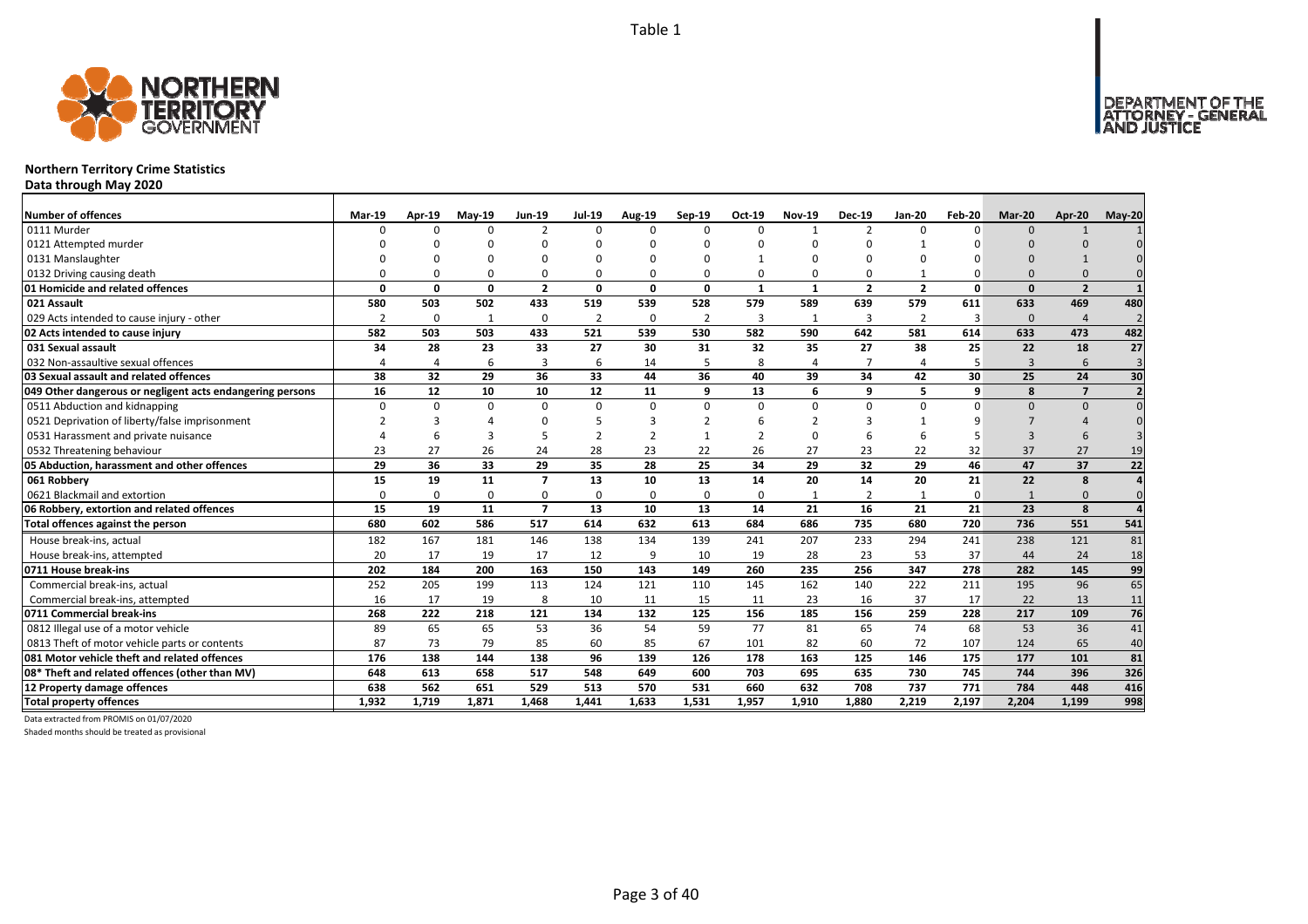DEPARTMENT OF THE<br>ATTORNEY - GENERAL



# **Darwin Crime Statistics**

**Data through May 2020**

| Number of offences                                        | Mar-18       | Apr-18         | $May-18$     | <b>Jun-18</b>  | <b>Jul-18</b>           | Aug-18         | Sep-18         | <b>Oct-18</b>  | <b>Nov-18</b>  | <b>Dec-18</b>  | Jan-19         | Feb-19         |
|-----------------------------------------------------------|--------------|----------------|--------------|----------------|-------------------------|----------------|----------------|----------------|----------------|----------------|----------------|----------------|
| 0111 Murder                                               | <sup>0</sup> | <sup>0</sup>   | $\Omega$     | $\Omega$       | $\Omega$                | $\Omega$       | $\Omega$       | $\Omega$       | $\Omega$       | $\Omega$       | $\Omega$       |                |
| 0121 Attempted murder                                     | U            | <sup>0</sup>   | n            | $\Omega$       |                         | $\Omega$       | O              | ŋ              | $\mathbf{1}$   |                | ŋ              |                |
| 0131 Manslaughter                                         | $\Omega$     | 0              | O            | $\Omega$       |                         | $\Omega$       | $\Omega$       | O              | $\Omega$       |                | 0              | 0              |
| 0132 Driving causing death                                | $\Omega$     | 0              | $\Omega$     | 1              | $\Omega$                | $\Omega$       | 0              | O              | $\Omega$       |                | 0              | 0              |
| 01 Homicide and related offences                          | $\Omega$     | 0              | $\mathbf{0}$ | $\mathbf{1}$   | $\Omega$                | 0              | 0              | 0              | $\mathbf{1}$   | $\Omega$       | 0              | $\mathbf 0$    |
| 021 Assault                                               | 178          | 176            | 148          | 144            | 161                     | 131            | 138            | 157            | 142            | 152            | 143            | 133            |
| 029 Acts intended to cause injury - other                 | $\mathbf{1}$ | 0              | $\Omega$     | $\mathbf{1}$   | 1                       | 1              | 1              | $\Omega$       | $\Omega$       | 1              | $\Omega$       | 0              |
| 02 Acts intended to cause injury                          | 179          | 176            | 148          | 145            | 162                     | 132            | 139            | 157            | 142            | 153            | 143            | 133            |
| 031 Sexual assault                                        | 11           | 8              | 11           | 13             | 16                      | 18             | 9              | 8              | 13             | 6              | $\overline{ }$ | 16             |
| 032 Non-assaultive sexual offences                        | 3            | $\overline{2}$ | 5            | $\overline{2}$ | $\mathbf{1}$            | $\mathbf{1}$   | $\overline{2}$ | $\overline{a}$ | $\mathbf{1}$   | 0              | $\mathbf{1}$   | $\mathbf{0}$   |
| 03 Sexual assault and related offences                    | 14           | 10             | 16           | 15             | 17                      | 19             | 11             | 12             | 14             | 6              | 8              | 16             |
| 049 Other dangerous or negligent acts endangering persons | 5            | 3              | 6            | 6              | 3                       | $\overline{2}$ | $\overline{2}$ | 4              | 3              | $\mathbf{2}$   | 0              | 1              |
| 0511 Abduction and kidnapping                             | $\Omega$     | $\Omega$       | 0            | $\Omega$       | $\Omega$                | $\Omega$       | $\Omega$       | $\Omega$       | $\Omega$       | $\Omega$       | 0              | $\Omega$       |
| 0521 Deprivation of liberty/false imprisonment            | $\Omega$     | $\mathbf{1}$   | 0            | $\Omega$       |                         | ŋ              | $\mathbf{1}$   | ŋ              | $\Omega$       | n              | 1              | 0              |
| 0531 Harassment and private nuisance                      | $\Omega$     | O              |              |                |                         | $\Omega$       | 1              |                | $\mathbf{1}$   | 3              | $\Omega$       |                |
| 0532 Threatening behaviour                                | 8            | $\overline{7}$ | 4            | 4              |                         | $\overline{7}$ | 12             | 7              | 10             | 8              | 5              |                |
| 05 Abduction, harassment and other offences               | 8            | 8              | 5            | 5              | 8                       | $\overline{ }$ | 14             | 8              | 11             | 11             | 6              | 8              |
| 061 Robberv                                               | 3            | 8              | 9            | 5              | 3                       | 5              | $\overline{2}$ | 5              | 4              | 6              | 6              | 4              |
| 0621 Blackmail and extortion                              | $\Omega$     | 0              | 0            | 0              | 0                       | 0              | 0              | 0              | 0              | 0              | 0              | $\mathbf{0}$   |
| 06 Robbery, extortion and related offences                | 3            | 8              | 9            | 5              | $\overline{\mathbf{3}}$ | 5              | $\overline{2}$ | 5              | $\overline{a}$ | 6              | 6              | $\overline{a}$ |
| Total offences against the person                         | 209          | 205            | 184          | 177            | 193                     | 165            | 168            | 186            | 175            | 178            | 163            | 162            |
| House break-ins, actual                                   | 57           | 80             | 57           | 31             | 36                      | 43             | 62             | 52             | 39             | 38             | 57             | 66             |
| House break-ins, attempted                                | 12           | 6              | 8            | 5              | $\mathbf{1}$            | 4              | 3              | $\overline{4}$ | $\mathbf{1}$   | $\overline{2}$ | 9              | 4              |
| 0711 House break-ins                                      | 69           | 86             | 65           | 36             | 37                      | 47             | 65             | 56             | 40             | 40             | 66             | 70             |
| Commercial break-ins, actual                              | 52           | 63             | 66           | 39             | 34                      | 21             | 33             | 33             | 41             | 51             | 60             | 36             |
| Commercial break-ins, attempted                           | 5            | $\mathbf{1}$   | 4            | $\overline{2}$ | 6                       | 0              | 3              | 1              | 0              | 2              | 2              | 0              |
| 0711 Commercial break-ins                                 | 57           | 64             | 70           | 41             | 40                      | 21             | 36             | 34             | 41             | 53             | 62             | 36             |
| 0812 Illegal use of a motor vehicle                       | 27           | 34             | 20           | 20             | 12                      | 30             | 26             | 29             | 5              | 12             | 42             | 34             |
| 0813 Theft of motor vehicle parts or contents             | 23           | 31             | 25           | 22             | 24                      | 30             | 30             | 43             | 31             | 22             | 48             | 44             |
| 081 Motor vehicle theft and related offences              | 50           | 65             | 45           | 42             | 36                      | 60             | 56             | 72             | 36             | 34             | 90             | 78             |
| 08* Theft and related offences (other than MV)            | 277          | 294            | 312          | 234            | 234                     | 250            | 282            | 252            | 259            | 267            | 300            | 271            |
| 12 Property damage offences                               | 162          | 207            | 205          | 124            | 163                     | 108            | 155            | 184            | 161            | 143            | 223            | 154            |
| <b>Total property offences</b>                            | 615          | 716            | 697          | 477            | 510                     | 486            | 594            | 598            | 537            | 537            | 741            | 609            |

Data extracted from PROMIS on 01/07/2020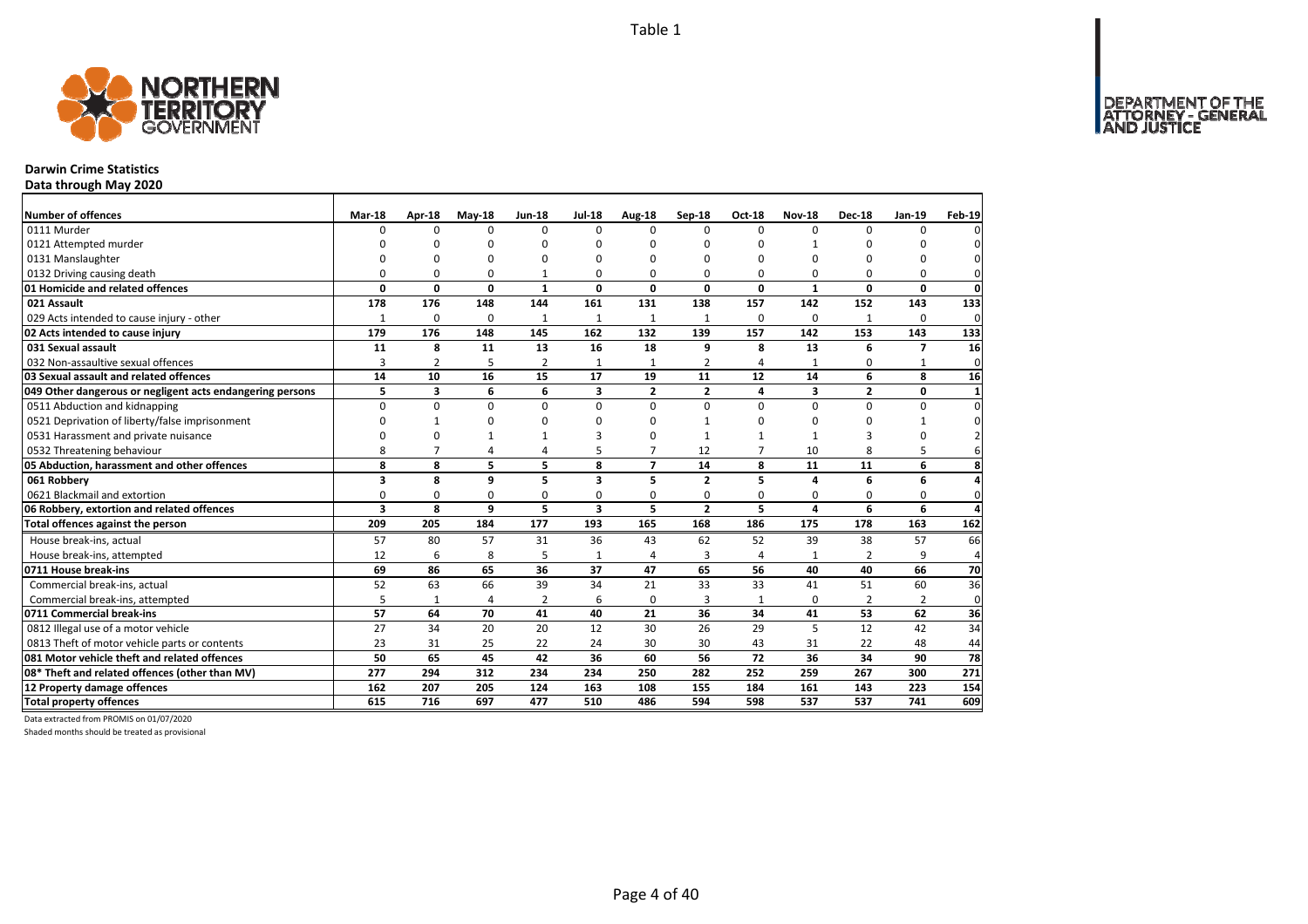

# **Darwin Crime Statistics**

**Data through May 2020**

| Number of offences                                        | Mar-19   | Apr-19         | $May-19$ | <b>Jun-19</b>  | <b>Jul-19</b>  | Aug-19         | $Sep-19$       | Oct-19                   | <b>Nov-19</b>           | <b>Dec-19</b>           | Jan-20         | Feb-20         | Mar-20         | Apr-20                  | $May-20$        |
|-----------------------------------------------------------|----------|----------------|----------|----------------|----------------|----------------|----------------|--------------------------|-------------------------|-------------------------|----------------|----------------|----------------|-------------------------|-----------------|
| 0111 Murder                                               |          |                | $\Omega$ | $\overline{1}$ | $\Omega$       |                | $\Omega$       | $\Omega$                 | $\Omega$                | -1                      | $\Omega$       | $\Omega$       | $\Omega$       | $\Omega$                |                 |
| 0121 Attempted murder                                     |          |                |          |                |                |                |                |                          |                         |                         |                |                |                |                         |                 |
| 0131 Manslaughter                                         |          |                |          |                |                |                |                |                          |                         |                         |                |                |                |                         |                 |
| 0132 Driving causing death                                |          |                | $\Omega$ | $\Omega$       | $\Omega$       |                |                | O                        | $\Omega$                | O                       |                |                |                |                         |                 |
| 01 Homicide and related offences                          | O        | O              | 0        | $\mathbf{1}$   | 0              | $\Omega$       | $\Omega$       | 0                        | $\mathbf{0}$            | $\overline{\mathbf{1}}$ | $\Omega$       | $\Omega$       | $\Omega$       | $\mathbf{1}$            |                 |
| 021 Assault                                               | 150      | 148            | 161      | 114            | 131            | 165            | 125            | 152                      | 135                     | 170                     | 176            | 134            | 161            | 143                     | 116             |
| 029 Acts intended to cause injury - other                 | $\Omega$ | 0              | 1        | $\mathbf 0$    | $\overline{2}$ | $\Omega$       |                | $\Omega$                 | $\mathbf 0$             | 0                       |                |                | $\Omega$       | 1                       |                 |
| 02 Acts intended to cause injury                          | 150      | 148            | 162      | 114            | 133            | 165            | 126            | 152                      | 135                     | 170                     | 177            | 135            | 161            | 144                     | 117             |
| 031 Sexual assault                                        | 8        | 12             | 10       | 14             | 15             | 16             | 9              | 8                        | 11                      | 9                       | 13             | 9              | 10             | 5                       | 14              |
| 032 Non-assaultive sexual offences                        | 3        | 3              |          | $\mathbf{1}$   | $\mathbf{1}$   |                |                | 5                        | $\mathbf{1}$            | 3                       |                |                |                | $\overline{2}$          | $\overline{3}$  |
| 03 Sexual assault and related offences                    | 11       | 15             | 11       | 15             | 16             | 20             | 13             | 13                       | 12                      | 12                      | 14             | 13             | 11             | $\overline{7}$          | 17              |
| 049 Other dangerous or negligent acts endangering persons | 3        | 4              | 1        | 3              | 1              | 3              | $\mathbf{1}$   | $\mathbf{1}$             | $\mathbf{1}$            | 3                       | 0              | $\overline{2}$ | $\overline{2}$ | $\mathbf{1}$            | $\mathbf{0}$    |
| 0511 Abduction and kidnapping                             | $\Omega$ | <sup>0</sup>   | $\Omega$ | $\Omega$       | 0              | $\Omega$       | $\Omega$       | $\Omega$                 | $\Omega$                | 0                       | $\Omega$       | $\Omega$       | $\Omega$       | $\Omega$                |                 |
| 0521 Deprivation of liberty/false imprisonment            |          |                |          | $\Omega$       |                |                |                | n                        | n                       |                         |                |                |                |                         |                 |
| 0531 Harassment and private nuisance                      |          |                |          |                | O              |                |                |                          |                         |                         |                |                |                |                         |                 |
| 0532 Threatening behaviour                                |          |                |          | 5              | 6              |                |                |                          | 3                       | 8                       |                |                |                |                         |                 |
| 05 Abduction, harassment and other offences               | 6        | $\overline{7}$ | 8        | 9              | 8              | 5              | 6              | 6                        | $\overline{\mathbf{3}}$ | 10                      | $\overline{ }$ | 6              | 11             | 5                       |                 |
| 061 Robbery                                               | q        | 13             | 5        | $\overline{4}$ | 6              | Δ              | 5              | $\overline{\mathbf{z}}$  | 10                      | 3                       | 8              | 12             | 9              | 3                       |                 |
| 0621 Blackmail and extortion                              |          | $\Omega$       | $\Omega$ | 0              | 0              |                | 0              | $\Omega$                 | 0                       | 0                       |                | $\Omega$       |                | $\Omega$                |                 |
| 06 Robbery, extortion and related offences                | q        | 13             | 5        | $\overline{a}$ | 6              | $\Delta$       | 5              | $\overline{\phantom{a}}$ | 10                      | 3                       | 9              | 12             | 10             | $\overline{\mathbf{3}}$ |                 |
| Total offences against the person                         | 179      | 187            | 187      | 146            | 164            | 197            | 151            | 179                      | 161                     | 199                     | 207            | 168            | 195            | 161                     | 146             |
| House break-ins, actual                                   | 73       | 64             | 70       | 45             | 38             | 39             | 48             | 90                       | 66                      | 71                      | 76             | 75             | 77             | 34                      | 27              |
| House break-ins, attempted                                | 6        | 6              | 5        | 6              | $\mathbf{1}$   | $\overline{2}$ | $\overline{2}$ | $\overline{3}$           | 8                       | $\overline{7}$          | 17             | 16             | 14             | 11                      | 8               |
| 0711 House break-ins                                      | 79       | 70             | 75       | 51             | 39             | 41             | 50             | 93                       | 74                      | 78                      | 93             | 91             | 91             | 45                      | 35              |
| Commercial break-ins, actual                              | 54       | 31             | 44       | 28             | 31             | 27             | 18             | 19                       | 29                      | 29                      | 35             | 28             | 23             | 24                      | 17              |
| Commercial break-ins, attempted                           |          | $\Omega$       | $\Omega$ | 3              | 1              | 3              | $\overline{2}$ | 1                        | 1                       | 1                       | $\overline{2}$ |                | $\overline{2}$ | 5                       | $\overline{4}$  |
| 0711 Commercial break-ins                                 | 56       | 31             | 44       | 31             | 32             | 30             | 20             | 20                       | 30                      | 30                      | 37             | 32             | 25             | 29                      | 21              |
| 0812 Illegal use of a motor vehicle                       | 38       | 29             | 20       | 16             | 16             | 24             | 24             | 32                       | 26                      | 15                      | 22             | 17             | 11             | 10                      | $\overline{13}$ |
| 0813 Theft of motor vehicle parts or contents             | 38       | 27             | 40       | 43             | 27             | 40             | 38             | 46                       | 38                      | 29                      | 23             | 66             | 61             | 36                      | 26              |
| 081 Motor vehicle theft and related offences              | 76       | 56             | 60       | 59             | 43             | 64             | 62             | 78                       | 64                      | 44                      | 45             | 83             | 72             | 46                      | 39              |
| 08* Theft and related offences (other than MV)            | 287      | 243            | 277      | 220            | 223            | 258            | 257            | 304                      | 294                     | 278                     | 252            | 286            | 298            | 181                     | 131             |
| 12 Property damage offences                               | 188      | 153            | 175      | 143            | 174            | 163            | 142            | 191                      | 169                     | 224                     | 183            | 198            | 206            | 131                     | 134             |
| <b>Total property offences</b>                            | 686      | 553            | 631      | 504            | 511            | 556            | 531            | 686                      | 631                     | 654                     | 610            | 690            | 692            | 432                     | 360             |

Data extracted from PROMIS on 01/07/2020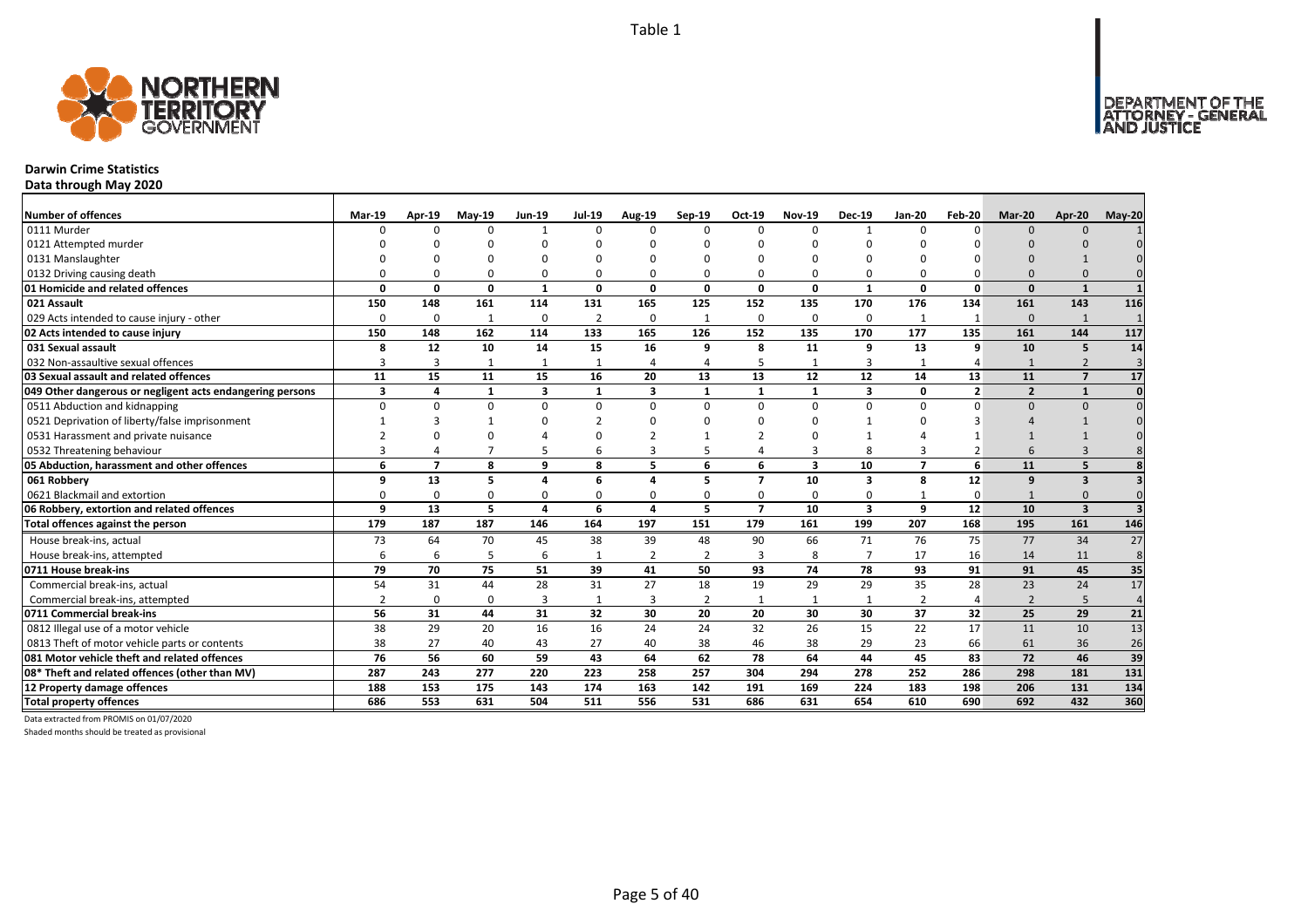

#### **Palmerston Crime Statistics**

**Data through May 2020**

| <b>Number of offences</b>                                 | Mar-18         | Apr-18          | $May-18$       | <b>Jun-18</b>  | <b>Jul-18</b>  | Aug-18         | Sep-18         | Oct-18         | <b>Nov-18</b>  | <b>Dec-18</b>  | Jan-19         | <b>Feb-19</b>  |
|-----------------------------------------------------------|----------------|-----------------|----------------|----------------|----------------|----------------|----------------|----------------|----------------|----------------|----------------|----------------|
| 0111 Murder                                               | $\Omega$       | $\Omega$        | $\Omega$       | $\Omega$       | $\Omega$       | $\Omega$       | 0              | $\mathbf{1}$   | $\Omega$       | $\Omega$       | $\Omega$       | 0              |
| 0121 Attempted murder                                     |                |                 | n              |                |                | n              | O              | O              |                | n              |                | $\mathbf{1}$   |
| 0131 Manslaughter                                         |                | O               | n              |                |                |                | O              | $\Omega$       | O              | $\Omega$       | O              | $\mathbf 0$    |
| 0132 Driving causing death                                | 0              | 0               | 0              | 0              | 0              | $\Omega$       | 0              | 0              | 0              | 0              | 0              | $\mathbf{0}$   |
| 01 Homicide and related offences                          | 0              | 0               | $\mathbf 0$    | $\mathbf{1}$   | 0              | 0              | 0              | $\mathbf{1}$   | 0              | 0              | 0              | $\mathbf{1}$   |
| 021 Assault                                               | 55             | 51              | 46             | 43             | 28             | 38             | 34             | 50             | 41             | 42             | 51             | 58             |
| 029 Acts intended to cause injury - other                 | 0              | $\mathbf 0$     | 0              | 3              | $\Omega$       | $\Omega$       | $\Omega$       | $\Omega$       | 0              |                | $\mathbf 0$    | $\mathbf 0$    |
| 02 Acts intended to cause injury                          | 55             | 51              | 46             | 46             | 28             | 38             | 34             | 50             | 41             | 43             | 51             | 58             |
| 031 Sexual assault                                        | $\overline{2}$ | $\mathbf{1}$    | $\mathbf{1}$   | $\overline{2}$ | $\mathbf{1}$   | $\overline{2}$ | 3              | 5              | 6              | $\overline{2}$ | $\overline{7}$ | 4              |
| 032 Non-assaultive sexual offences                        | $\mathbf{1}$   | $\mathbf 0$     | $\Omega$       | $\overline{2}$ | 0              | 1              |                | 0              |                | 0              | $\mathbf{1}$   | $\mathbf{1}$   |
| 03 Sexual assault and related offences                    | 3              | $\mathbf{1}$    | $\mathbf{1}$   | 4              | $\mathbf{1}$   | 3              | 4              | 5              | $\overline{7}$ | $\overline{2}$ | 8              | 5 <sup>1</sup> |
| 049 Other dangerous or negligent acts endangering persons | $\mathbf{2}$   | 0               | $\overline{2}$ | $\mathbf{1}$   | 0              | $\mathbf{1}$   | $\overline{2}$ | $\mathbf{1}$   | $\mathbf{1}$   | 0              | 3              | $\mathbf{1}$   |
| 0511 Abduction and kidnapping                             | $\Omega$       | $\Omega$        | $\Omega$       | $\Omega$       | $\Omega$       | $\Omega$       | $\Omega$       | $\Omega$       | $\Omega$       | $\Omega$       | 0              | $\pmb{0}$      |
| 0521 Deprivation of liberty/false imprisonment            | n              | O               | n              | n              |                | $\mathcal{P}$  | ŋ              | $\Omega$       | O              | $\Omega$       | $\Omega$       | 0              |
| 0531 Harassment and private nuisance                      | ∩              | $\Omega$        | O              |                |                | $\Omega$       | ŋ              | $\Omega$       | ŋ              | $\Omega$       | $\Omega$       | 0              |
| 0532 Threatening behaviour                                | $\overline{2}$ | $\overline{2}$  | 5              |                | Δ              | 5              |                | 4              | 3              | 3              | 3              | $\mathbf{1}$   |
| 05 Abduction, harassment and other offences               | $\overline{2}$ | $\overline{2}$  | 5              | $\mathbf{1}$   | 5              | $\overline{ }$ | $\mathbf{1}$   | 4              | 3              | 3              | 3              | $\mathbf{1}$   |
| 061 Robbery                                               | $\mathbf{1}$   | 0               | $\mathbf{1}$   | 0              | $\Omega$       | $\Omega$       | $\overline{2}$ | $\mathbf{1}$   | 3              | 4              | 3              | $\mathbf{1}$   |
| 0621 Blackmail and extortion                              | 0              | 0               | 0              | 0              | $\Omega$       | $\Omega$       | 0              | 0              | 0              | 0              | 0              | 0              |
| 06 Robbery, extortion and related offences                | $\mathbf{1}$   | 0               | $\mathbf{1}$   | 0              | 0              | 0              | $\overline{2}$ | $\mathbf{1}$   | 3              | 4              | 3              | $\mathbf{1}$   |
| Total offences against the person                         | 63             | 54              | 55             | 53             | 34             | 49             | 43             | 62             | 55             | 52             | 68             | 67             |
| House break-ins, actual                                   | 12             | 15              | 32             | 32             | 25             | 37             | 38             | 31             | 33             | 26             | 30             | 30             |
| House break-ins, attempted                                | $\overline{2}$ | 6               | 6              | $\overline{2}$ | 5              | $\overline{4}$ |                | $\overline{2}$ | $\mathbf{1}$   |                | $\overline{3}$ | $\mathbf{0}$   |
| 0711 House break-ins                                      | 14             | 21              | 38             | 34             | 30             | 41             | 39             | 33             | 34             | 29             | 33             | 30             |
| Commercial break-ins, actual                              | 20             | 29              | 35             | 21             | 24             | 19             | 8              | 5              | 11             | 11             | 16             | 6              |
| Commercial break-ins, attempted                           | 5              | 3               | $\overline{2}$ | $\overline{3}$ | $\overline{2}$ | $\overline{2}$ | 2              | 0              | $\Omega$       | $\mathbf{1}$   | $\mathbf{1}$   | $\mathbf 0$    |
| 0711 Commercial break-ins                                 | 25             | $\overline{32}$ | 37             | 24             | 26             | 21             | 10             | 5              | 11             | 12             | 17             | 6              |
| 0812 Illegal use of a motor vehicle                       | $\overline{7}$ | 13              | 10             | 6              | 12             | 11             | 8              | $\mathsf{q}$   | 12             | 10             | 8              | 6              |
| 0813 Theft of motor vehicle parts or contents             | 6              | 22              | 22             | 15             | 22             | 12             | 10             | 13             | 5              | 13             | 6              | 5 <sup>1</sup> |
| 081 Motor vehicle theft and related offences              | 13             | 35              | 32             | 21             | 34             | 23             | 18             | 22             | 17             | 23             | 14             | 11             |
| 08* Theft and related offences (other than MV)            | 98             | 104             | 83             | 104            | 106            | 87             | 68             | 87             | 90             | 78             | 76             | 54             |
| 12 Property damage offences                               | 58             | 93              | 123            | 84             | 127            | 94             | 78             | 106            | 101            | 75             | 85             | 50             |
| <b>Total property offences</b>                            | 208            | 285             | 313            | 267            | 323            | 266            | 213            | 253            | 253            | 217            | 225            | 151            |

Data extracted from PROMIS on 01/07/2020

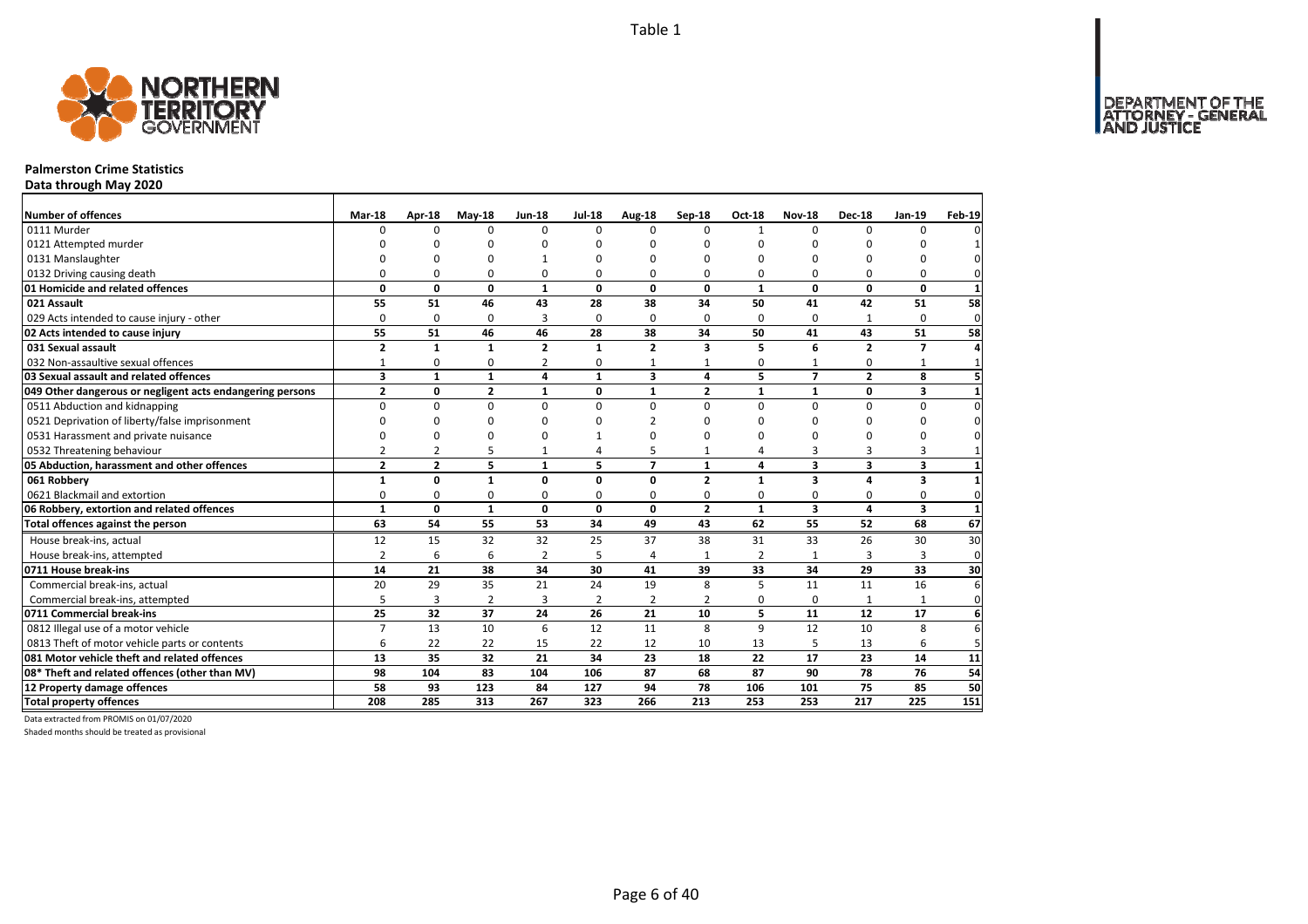

#### **Palmerston Crime Statistics**

**Data through May 2020**

| Number of offences                                        | <b>Mar-19</b>  | Apr-19         | $May-19$       | <b>Jun-19</b>  | <b>Jul-19</b>  | <b>Aug-19</b>  | Sep-19                  | Oct-19                  | <b>Nov-19</b>    | <b>Dec-19</b>  | Jan-20                   | Feb-20                  | Mar-20                   | Apr-20                  | $May-20$       |
|-----------------------------------------------------------|----------------|----------------|----------------|----------------|----------------|----------------|-------------------------|-------------------------|------------------|----------------|--------------------------|-------------------------|--------------------------|-------------------------|----------------|
| 0111 Murder                                               | <sup>n</sup>   | $\Omega$       | $\Omega$       | O              | 0              | $\Omega$       | $\Omega$                | n                       | $\Omega$         | $\mathbf{1}$   | $\Omega$                 | n                       | $\Omega$                 | $\cap$                  |                |
| 0121 Attempted murder                                     |                |                |                |                |                |                |                         |                         |                  |                |                          |                         |                          |                         |                |
| 0131 Manslaughter                                         |                |                |                |                |                |                |                         |                         |                  |                |                          |                         |                          |                         |                |
| 0132 Driving causing death                                |                |                |                | O              | 0              | 0              |                         |                         | $\Omega$         | $\Omega$       |                          |                         |                          |                         |                |
| 01 Homicide and related offences                          | $\Omega$       | 0              | $\Omega$       | 0              | $\mathbf 0$    | 0              | 0                       | $\Omega$                | 0                | $\mathbf{1}$   | $\Omega$                 | $\Omega$                | $\Omega$                 | $\Omega$                | $\Omega$       |
| 021 Assault                                               | 62             | 52             | 36             | 32             | 47             | 55             | 44                      | 51                      | 37               | 39             | 42                       | 40                      | 58                       | 43                      | 61             |
| 029 Acts intended to cause injury - other                 | 0              | 0              | $\Omega$       | 0              | 0              | $\Omega$       | $\Omega$                | 1                       | $\mathbf{1}$     | 0              |                          | $\Omega$                | $\Omega$                 | $\overline{2}$          | $\mathbf{0}$   |
| 02 Acts intended to cause injury                          | 62             | 52             | 36             | 32             | 47             | 55             | 44                      | 52                      | 38               | 39             | 43                       | 40                      | 58                       | 45                      | 61             |
| 031 Sexual assault                                        |                | Δ              |                | 5              | 0              | $\overline{2}$ | 5                       | 3                       | 5                | 4              | $\overline{\phantom{a}}$ | $\overline{2}$          | $\overline{2}$           | -6                      |                |
| 032 Non-assaultive sexual offences                        | $\Omega$       | <sup>0</sup>   | $\Omega$       | $\Omega$       | 0              | 3              | U                       |                         | $\overline{2}$   | $\mathbf{1}$   | $\Omega$                 |                         | $\overline{\phantom{0}}$ |                         |                |
| 03 Sexual assault and related offences                    | 5              | 4              | 4              | 5              | $\mathbf{0}$   | 5              | 5                       | $\overline{\mathbf{3}}$ | $\overline{7}$   | 5              | $\overline{ }$           | $\overline{\mathbf{3}}$ | $\sqrt{ }$               | $\mathbf{g}$            |                |
| 049 Other dangerous or negligent acts endangering persons | $\overline{2}$ | O              | $\mathbf{1}$   | -1             | 1              | 0              | 1                       | $\mathbf{1}$            | 0                | 0              | 1                        | 1                       | $\overline{2}$           | $\Omega$                |                |
| 0511 Abduction and kidnapping                             | $\Omega$       | $\Omega$       | $\Omega$       | $\Omega$       | $\Omega$       | $\Omega$       | $\Omega$                | $\Omega$                | $\Omega$         | $\Omega$       | $\Omega$                 | U                       | $\Omega$                 | $\Omega$                |                |
| 0521 Deprivation of liberty/false imprisonment            |                |                |                |                |                | ŋ              |                         |                         |                  | U              |                          |                         |                          |                         |                |
| 0531 Harassment and private nuisance                      |                |                |                |                |                |                |                         |                         |                  |                |                          |                         |                          |                         |                |
| 0532 Threatening behaviour                                |                |                | 3              | 6              | 5              | 3              | 6                       |                         | 6                | $\mathbf{1}$   |                          |                         |                          |                         |                |
| 05 Abduction, harassment and other offences               | 5.             | 6              | 4              | 6              | 8              | 3              | 6                       | $\overline{2}$          | 6                | $\overline{2}$ | $\overline{2}$           | 6                       | 5                        | $\overline{a}$          |                |
| 061 Robbery                                               | 0              | 3              | $\overline{2}$ | 0              | $\overline{2}$ | $\overline{2}$ | $\overline{2}$          | $\overline{2}$          | $\Delta$         | 5              | 4                        | $\overline{\mathbf{3}}$ |                          | $\mathbf{3}$            |                |
| 0621 Blackmail and extortion                              | 0              | $\Omega$       | $\Omega$       | 0              | 0              | $\Omega$       | 0                       | $\Omega$                | $\Omega$         | 0              | $\Omega$                 |                         | $\Omega$                 |                         |                |
| 06 Robbery, extortion and related offences                | 0              | 3              | $\overline{2}$ | 0              | $\overline{2}$ | $\overline{2}$ | $\overline{2}$          | $\overline{2}$          | $\overline{a}$   | 5              | $\overline{\mathbf{a}}$  | 3                       | $\mathbf{A}$             | $\overline{\mathbf{3}}$ | $\Omega$       |
| Total offences against the person                         | 74             | 65             | 47             | 44             | 58             | 65             | 58                      | 60                      | 55               | 52             | 57                       | 53                      | 73                       | 60                      | 69             |
| House break-ins, actual                                   | 24             | 24             | 14             | 12             | 23             | 21             | 24                      | 30                      | 37               | 36             | 42                       | 27                      | 49                       | 23                      | 18             |
| House break-ins, attempted                                | 0              | 0              | $\mathbf{1}$   | $\overline{2}$ | $\mathbf{1}$   |                | $\mathbf 1$             | $\overline{2}$          | $\overline{3}$   | $\overline{2}$ |                          | $\overline{2}$          | 11                       | $\Delta$                | $\overline{3}$ |
| 0711 House break-ins                                      | 24             | 24             | 15             | 14             | 24             | 22             | 25                      | 32                      | 40               | 38             | 49                       | 29                      | 60                       | 27                      | 21             |
| Commercial break-ins, actual                              | 25             | 28             | 12             | $\overline{2}$ | 9              | Δ              | 3                       | 10                      | $\overline{4}$   | 11             | 13                       | 15                      | 13                       | 11                      |                |
| Commercial break-ins, attempted                           |                | $\overline{2}$ | 1              | 0              | $\mathbf{1}$   | $\Omega$       | <sup>0</sup>            | 1                       |                  | 0              | $\overline{2}$           | -1                      | $\overline{2}$           | $\overline{1}$          |                |
| 0711 Commercial break-ins                                 | 26             | 30             | 13             | $\overline{2}$ | 10             | 4              | $\overline{\mathbf{3}}$ | 11                      | 5                | 11             | 15                       | 16                      | 15                       | 12                      |                |
| 0812 Illegal use of a motor vehicle                       | 19             | 13             | 10             | 4              | 5              | 12             | 8                       | 8                       | 14               | 9              | 8                        | 11                      | 8                        | 8                       |                |
| 0813 Theft of motor vehicle parts or contents             | 10             | 8              | 11             | $\overline{7}$ | $\overline{2}$ | 10             | 10                      | 17                      | 14               | 11             | 19                       | 5                       | 27                       | 11                      |                |
| 081 Motor vehicle theft and related offences              | 29             | 21             | 21             | 11             | $\overline{7}$ | 22             | 18                      | 25                      | 28               | 20             | 27                       | 16                      | 35                       | 19                      | 10             |
| 08* Theft and related offences (other than MV)            | 76             | 68             | 52             | 48             | 55             | 74             | 64                      | 86                      | 93               | 61             | 120                      | 89                      | 105                      | 63                      | 55             |
| 12 Property damage offences                               | 84             | 87             | 80             | 70             | 67             | 67             | 73                      | 82                      | 61               | 82             | 101                      | 86                      | 142                      | 74                      | 64             |
| <b>Total property offences</b>                            | 239            | 230            | 181            | 145            | 163            | 189            | 183                     | 236                     | $\overline{227}$ | 212            | 312                      | 236                     | 357                      | 195                     | 156            |

Data extracted from PROMIS on 01/07/2020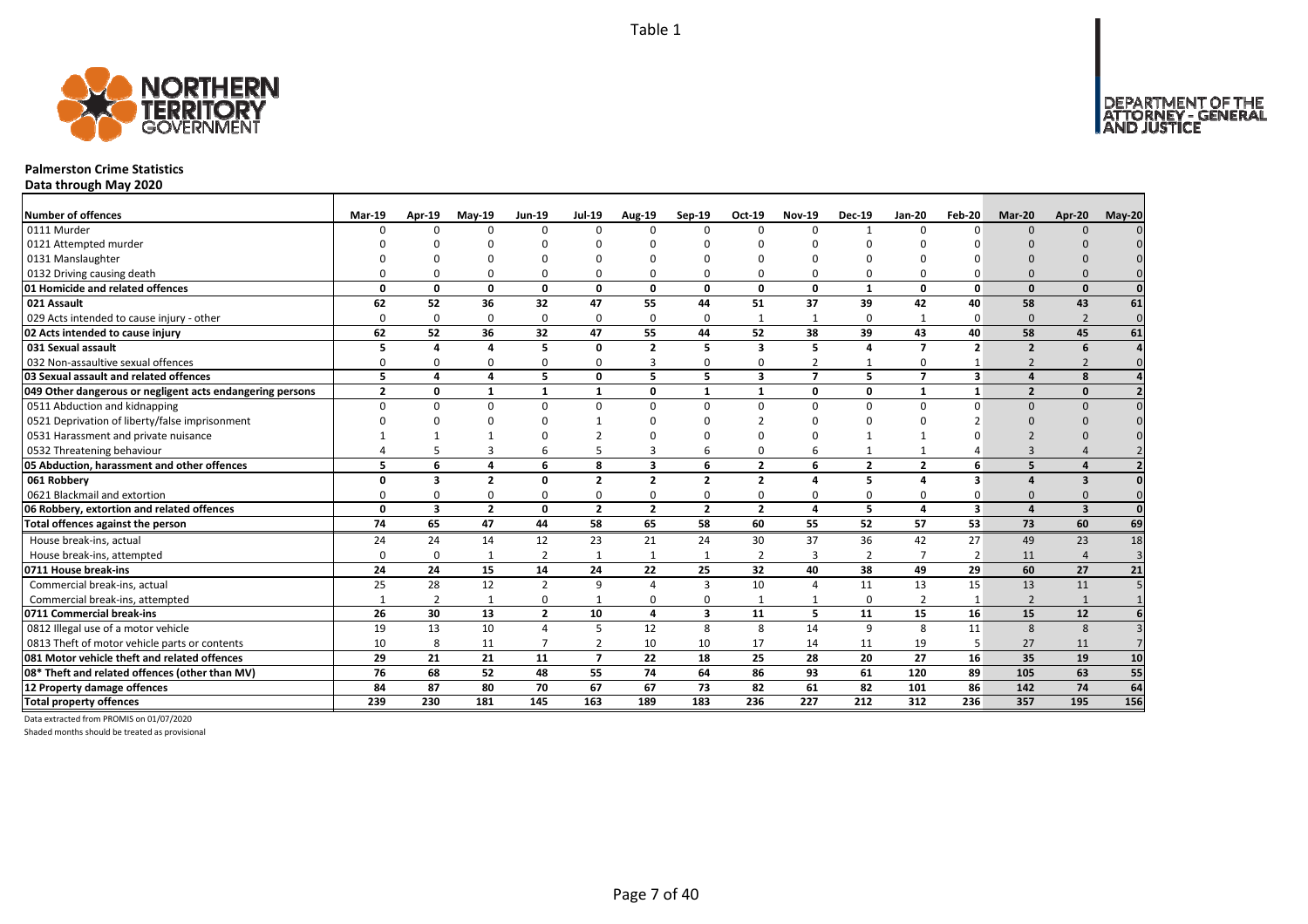DEPARTMENT OF THE<br>ATTORNEY - GENERAL



# **Alice Springs Crime Statistics**

**Data through May 2020**

| Number of offences                                        | <b>Mar-18</b>  | Apr-18         | $Mav-18$       | <b>Jun-18</b>  | <b>Jul-18</b>           | Aug-18         | Sep-18   | Oct-18       | <b>Nov-18</b>  | <b>Dec-18</b> | <b>Jan-19</b>  | <b>Feb-19</b>           |
|-----------------------------------------------------------|----------------|----------------|----------------|----------------|-------------------------|----------------|----------|--------------|----------------|---------------|----------------|-------------------------|
| 0111 Murder                                               | $\Omega$       | $\mathbf{1}$   | $\mathbf{1}$   | $\Omega$       | $\Omega$                | $\Omega$       | $\Omega$ | $\Omega$     | $\Omega$       | $\Omega$      | $\Omega$       | $\Omega$                |
| 0121 Attempted murder                                     |                | O              | 0              | O              |                         | n              | O        | O            | O              |               |                | 0                       |
| 0131 Manslaughter                                         |                | $\Omega$       | 0              | $\Omega$       | n                       | n              | O        | O            | $\Omega$       | $\Omega$      | O              | $\mathbf{0}$            |
| 0132 Driving causing death                                | $\Omega$       | 0              | 0              | 0              |                         | 0              | O        |              | O              | <sup>0</sup>  | 0              | $\mathbf{0}$            |
| 01 Homicide and related offences                          | $\Omega$       | $\mathbf{1}$   | $\mathbf{1}$   | $\mathbf{0}$   | $\mathbf{1}$            | $\Omega$       | 0        | $\mathbf{1}$ | 0              | 0             | 0              | $\mathbf{0}$            |
| 021 Assault                                               | 183            | 145            | 147            | 138            | 139                     | 115            | 127      | 107          | 120            | 150           | 109            | 102                     |
| 029 Acts intended to cause injury - other                 | $\mathbf{1}$   | 0              | 0              | $\overline{2}$ | $\Omega$                | $\Omega$       | 0        | $\Omega$     | 1              | $\Omega$      | 0              | $\mathbf 0$             |
| 02 Acts intended to cause injury                          | 184            | 145            | 147            | 140            | 139                     | 115            | 127      | 107          | 121            | 150           | 109            | 102                     |
| 031 Sexual assault                                        | 11             | 3              | $\overline{2}$ | $\overline{7}$ | 13                      | 4              | 3        | 6            | 6              | 4             | 7              | $\overline{\mathbf{3}}$ |
| 032 Non-assaultive sexual offences                        | $\overline{2}$ | 1              | 0              | 0              | 0                       | 0              | 0        | 0            | 1              | 0             | 0              | $\mathbf{1}$            |
| 03 Sexual assault and related offences                    | 13             | 4              | $\overline{2}$ | $\overline{7}$ | 13                      | 4              | 3        | 6            | $\overline{7}$ | 4             | $\overline{7}$ | $\overline{4}$          |
| 049 Other dangerous or negligent acts endangering persons | 3              | 6              | 3              | 3              | 3                       | 3              | 6        | 0            | 4              | $\mathbf{1}$  | $\mathbf{1}$   | 5                       |
| 0511 Abduction and kidnapping                             | 0              | $\Omega$       | 0              | $\mathbf 0$    | $\Omega$                | $\Omega$       | $\Omega$ | 0            | $\Omega$       | 0             | 0              | $\mathbf 0$             |
| 0521 Deprivation of liberty/false imprisonment            |                | O              | 1              | $\Omega$       |                         | n              | O        | 0            | $\Omega$       | 1             | 1              | $\mathbf 0$             |
| 0531 Harassment and private nuisance                      | $\Omega$       | 1              | 0              | $\Omega$       | n                       |                | $\Omega$ | 0            | $\Omega$       | $\Omega$      | 0              | $\mathbf{0}$            |
| 0532 Threatening behaviour                                | 8              | 3              | 5              | 8              | $\overline{7}$          | 8              | 5        | 4            | $\overline{7}$ | 10            | $\overline{7}$ | $\overline{3}$          |
| 05 Abduction, harassment and other offences               | 9              | 4              | 6              | 8              | 8                       | 9              | 5        | 4            | $\overline{7}$ | 11            | 8              | $\overline{\mathbf{3}}$ |
| 061 Robberv                                               | 3              | $\overline{2}$ | $\overline{2}$ | $\overline{2}$ | 3                       | 3              | 3        | $\mathbf{1}$ | $\overline{2}$ | 5             | $\overline{2}$ | $\mathbf{1}$            |
| 0621 Blackmail and extortion                              | $\Omega$       | 0              | 0              | 0              | 0                       | $\Omega$       | 0        | 0            | 0              | $\Omega$      | 0              | $\mathbf 0$             |
| 06 Robbery, extortion and related offences                | 3              | $\overline{2}$ | $\overline{2}$ | $\overline{2}$ | $\overline{\mathbf{3}}$ | 3              | 3        | $\mathbf{1}$ | $\overline{2}$ | 5             | $\overline{2}$ | $\mathbf{1}$            |
| Total offences against the person                         | 212            | 162            | 161            | 160            | 167                     | 134            | 144      | 119          | 141            | 171           | 127            | 115                     |
| House break-ins, actual                                   | 32             | 25             | 55             | 15             | 35                      | 65             | 55       | 43           | 81             | 58            | 53             | 39                      |
| House break-ins, attempted                                | 5              | 6              | 5              | $\overline{4}$ | 4                       | 11             | 4        | 3            | 11             | 6             | $\overline{7}$ | 5 <sup>1</sup>          |
| 0711 House break-ins                                      | 37             | 31             | 60             | 19             | 39                      | 76             | 59       | 46           | 92             | 64            | 60             | 44                      |
| Commercial break-ins, actual                              | 22             | 23             | 41             | 18             | 54                      | 32             | 37       | 22           | 29             | 31            | 21             | 17                      |
| Commercial break-ins, attempted                           | $\overline{4}$ | 3              | 5              | $\overline{4}$ | 6                       | $\overline{4}$ | 6        | $\mathbf 0$  | 13             | 6             | 5              | 8                       |
| 0711 Commercial break-ins                                 | 26             | 26             | 46             | 22             | 60                      | 36             | 43       | 22           | 42             | 37            | 26             | 25                      |
| 0812 Illegal use of a motor vehicle                       | 20             | 13             | 23             | 14             | 17                      | 18             | 13       | 21           | 34             | 24            | 15             | 14                      |
| 0813 Theft of motor vehicle parts or contents             | 13             | 20             | 19             | 10             | 37                      | 39             | 26       | 25           | 23             | 16            | 10             | 13                      |
| 081 Motor vehicle theft and related offences              | 33             | 33             | 42             | 24             | 54                      | 57             | 39       | 46           | 57             | 40            | 25             | 27                      |
| 08* Theft and related offences (other than MV)            | 106            | 134            | 116            | 95             | 149                     | 152            | 128      | 120          | 155            | 152           | 106            | 123                     |
| 12 Property damage offences                               | 117            | 152            | 137            | 91             | 187                     | 205            | 188      | 137          | 163            | 166           | 112            | 91                      |
| <b>Total property offences</b>                            | 319            | 376            | 401            | 251            | 489                     | 526            | 457      | 371          | 509            | 459           | 329            | 310                     |

Data extracted from PROMIS on 01/07/2020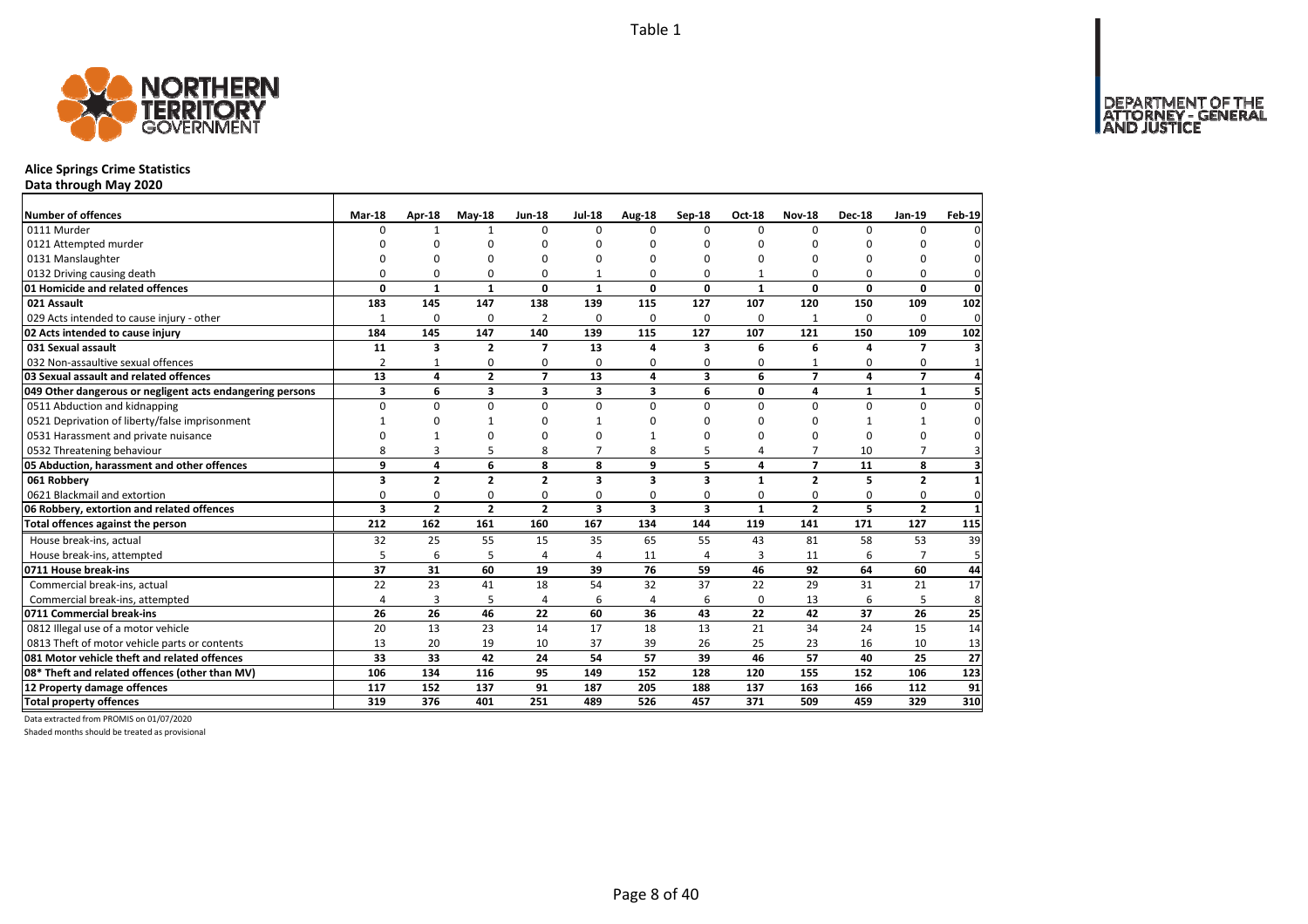

# **Alice Springs Crime Statistics**

**Data through May 2020**

| Number of offences                                        | Mar-19                   | Apr-19                  | $May-19$       | <b>Jun-19</b>  | <b>Jul-19</b>           | Aug-19         | Sep-19                  | Oct-19                   | <b>Nov-19</b>           | <b>Dec-19</b>  | <b>Jan-20</b>  | Feb-20                  | Mar-20                   | Apr-20                  | $May-20$       |
|-----------------------------------------------------------|--------------------------|-------------------------|----------------|----------------|-------------------------|----------------|-------------------------|--------------------------|-------------------------|----------------|----------------|-------------------------|--------------------------|-------------------------|----------------|
| 0111 Murder                                               | n                        | ŋ                       | $\Omega$       | $\Omega$       | $\Omega$                | n              | $\Omega$                | $\Omega$                 | $\Omega$                | $\Omega$       | $\Omega$       | ŋ                       | $\Omega$                 |                         |                |
| 0121 Attempted murder                                     |                          |                         |                |                |                         |                |                         |                          |                         |                |                |                         |                          |                         |                |
| 0131 Manslaughter                                         |                          |                         |                |                |                         |                |                         |                          |                         |                |                |                         |                          |                         |                |
| 0132 Driving causing death                                |                          |                         |                | $\Omega$       | 0                       |                |                         | <sup>0</sup>             | 0                       | 0              |                |                         | $\Omega$                 |                         |                |
| 01 Homicide and related offences                          | $\Omega$                 | 0                       | 0              | 0              | 0                       | $\Omega$       | $\Omega$                | $\Omega$                 | 0                       | 0              | $\Omega$       | $\Omega$                | $\Omega$                 | $\mathbf{1}$            | $\Omega$       |
| 021 Assault                                               | 127                      | 100                     | 105            | 100            | 142                     | 105            | 123                     | 147                      | 150                     | 160            | 136            | 160                     | 149                      | 101                     | 113            |
| 029 Acts intended to cause injury - other                 | $\overline{2}$           | 0                       | $\Omega$       | $\mathbf 0$    | 0                       | 0              | 0                       |                          | 0                       | $\overline{2}$ | $\Omega$       | $\Omega$                | $\Omega$                 | 1                       | $\Omega$       |
| 02 Acts intended to cause injury                          | 129                      | 100                     | 105            | 100            | 142                     | 105            | 123                     | 148                      | 150                     | 162            | 136            | 160                     | 149                      | 102                     | 113            |
| 031 Sexual assault                                        |                          | 6                       | 5              | $\overline{4}$ | 3                       | 5              | 6                       | 6                        | 9                       | 3              | 11             | $\overline{7}$          | $\overline{2}$           | $\mathbf{1}$            |                |
| 032 Non-assaultive sexual offences                        |                          | n                       |                | $\Omega$       | 0                       |                |                         | $\overline{2}$           | $\Omega$                | $\mathbf{1}$   |                |                         | $\Omega$                 | $\Omega$                |                |
| 03 Sexual assault and related offences                    | 5                        | 6                       | 9              | 4              | 3                       | q              | $\overline{\mathbf{z}}$ | 8                        | $\mathbf{q}$            | 4              | 12             | $\overline{7}$          | $\overline{\phantom{a}}$ | $\mathbf{1}$            |                |
| 049 Other dangerous or negligent acts endangering persons | $\mathbf{1}$             | 5                       | $\overline{2}$ | 5              | 5                       | 3              | 2                       | $\mathbf{A}$             | 3                       | 4              | $\overline{2}$ | 3                       | $\overline{2}$           | $\overline{2}$          |                |
| 0511 Abduction and kidnapping                             | $\Omega$                 | <sup>0</sup>            | $\Omega$       | $\Omega$       | $\Omega$                | 0              | $\Omega$                | $\Omega$                 | $\Omega$                | $\Omega$       | $\Omega$       | $\Omega$                | $\Omega$                 | $\Omega$                |                |
| 0521 Deprivation of liberty/false imprisonment            |                          |                         |                |                | $\Omega$                |                |                         | $\Omega$                 |                         |                |                |                         |                          |                         |                |
| 0531 Harassment and private nuisance                      |                          |                         |                |                | O                       |                |                         |                          |                         |                |                |                         |                          |                         |                |
| 0532 Threatening behaviour                                |                          |                         | q              | 8              | 6                       |                |                         |                          |                         | 4              | 6              |                         | 14                       |                         |                |
| 05 Abduction, harassment and other offences               | $\overline{\phantom{a}}$ | 4                       | 10             | 8              | 6                       | 6              | $\overline{\mathbf{z}}$ | $\overline{\phantom{a}}$ | $\overline{\mathbf{a}}$ | $\overline{7}$ | 6              | 11                      | 15                       | 6                       |                |
| 061 Robbery                                               | $\overline{2}$           | 3                       | 4              | $\overline{2}$ | $\overline{\mathbf{3}}$ | $\mathbf{1}$   | $\overline{\mathbf{3}}$ | $\overline{\mathbf{3}}$  | $\overline{\mathbf{3}}$ | 4              | 6              | $\overline{\mathbf{3}}$ | 8                        | $\overline{2}$          |                |
| 0621 Blackmail and extortion                              | $\Omega$                 | 0                       | $\Omega$       | $\Omega$       | 0                       | $\Omega$       | 0                       | $\Omega$                 | 0                       | $\overline{2}$ | $\Omega$       | 0                       | $\Omega$                 | $\Omega$                |                |
| 06 Robbery, extortion and related offences                | $\overline{2}$           | $\overline{\mathbf{3}}$ | 4              | $\overline{2}$ | 3                       | $\mathbf{1}$   | 3                       | 3                        | 3                       | 6              | 6              | $\mathbf{3}$            | $\mathbf{8}$             | $\overline{\mathbf{z}}$ | $\Omega$       |
| Total offences against the person                         | 144                      | 118                     | 130            | 119            | 159                     | 124            | 142                     | 170                      | 169                     | 183            | 162            | 184                     | 176                      | 114                     | 120            |
| House break-ins, actual                                   | 47                       | 22                      | 27             | 35             | 26                      | 26             | 18                      | 61                       | 36                      | 44             | 66             | 59                      | 50                       | 37                      | 21             |
| House break-ins, attempted                                | 8                        |                         | $\overline{7}$ | 5              | 5                       |                | $\overline{2}$          | $\overline{7}$           | $\overline{3}$          | 8              | 13             | 11                      | 11                       | $\overline{4}$          | 5              |
| 0711 House break-ins                                      | 55                       | 23                      | 34             | 40             | 31                      | 31             | 20                      | 68                       | 39                      | 52             | 79             | 70                      | 61                       | 41                      | 26             |
| Commercial break-ins, actual                              | 19                       | 19                      | 41             | 19             | 6                       | 10             | 23                      | 34                       | 38                      | 26             | 38             | 28                      | 27                       | 16                      |                |
| Commercial break-ins, attempted                           |                          | 3                       | $\overline{2}$ | $\Omega$       | 4                       |                | 4                       | 3                        | 8                       | 4              | 14             | 3                       | 5                        | 3                       |                |
| 0711 Commercial break-ins                                 | 24                       | 22                      | 43             | 19             | 10                      | 11             | 27                      | 37                       | 46                      | 30             | 52             | 31                      | 32                       | 19                      | 12             |
| 0812 Illegal use of a motor vehicle                       | 14                       | 4                       | 13             | 12             | 6                       | $\overline{7}$ | 11                      | 23                       | 15                      | 20             | 26             | 15                      | $\overline{7}$           | 5                       | 10             |
| 0813 Theft of motor vehicle parts or contents             | 19                       | 26                      | 21             | 26             | 19                      | 24             | 9                       | 21                       | 9                       | 13             | 21             | 20                      | 15                       |                         | $\overline{2}$ |
| 081 Motor vehicle theft and related offences              | 33                       | 30                      | 34             | 38             | 25                      | 31             | 20                      | 44                       | 24                      | 33             | 47             | 35                      | 22                       | 9                       | 12             |
| 08* Theft and related offences (other than MV)            | 107                      | 141                     | 146            | 101            | 122                     | 145            | 124                     | 167                      | 139                     | 170            | 160            | 157                     | 139                      | 70                      | 56             |
| 12 Property damage offences                               | 126                      | 118                     | 181            | 167            | 116                     | 176            | 124                     | 196                      | 157                     | 177            | 217            | 215                     | 173                      | 99                      | 79             |
| <b>Total property offences</b>                            | 345                      | 334                     | 438            | 365            | 304                     | 394            | 315                     | 512                      | 405                     | 462            | 555            | 508                     | 427                      | 238                     | 185            |

Data extracted from PROMIS on 01/07/2020

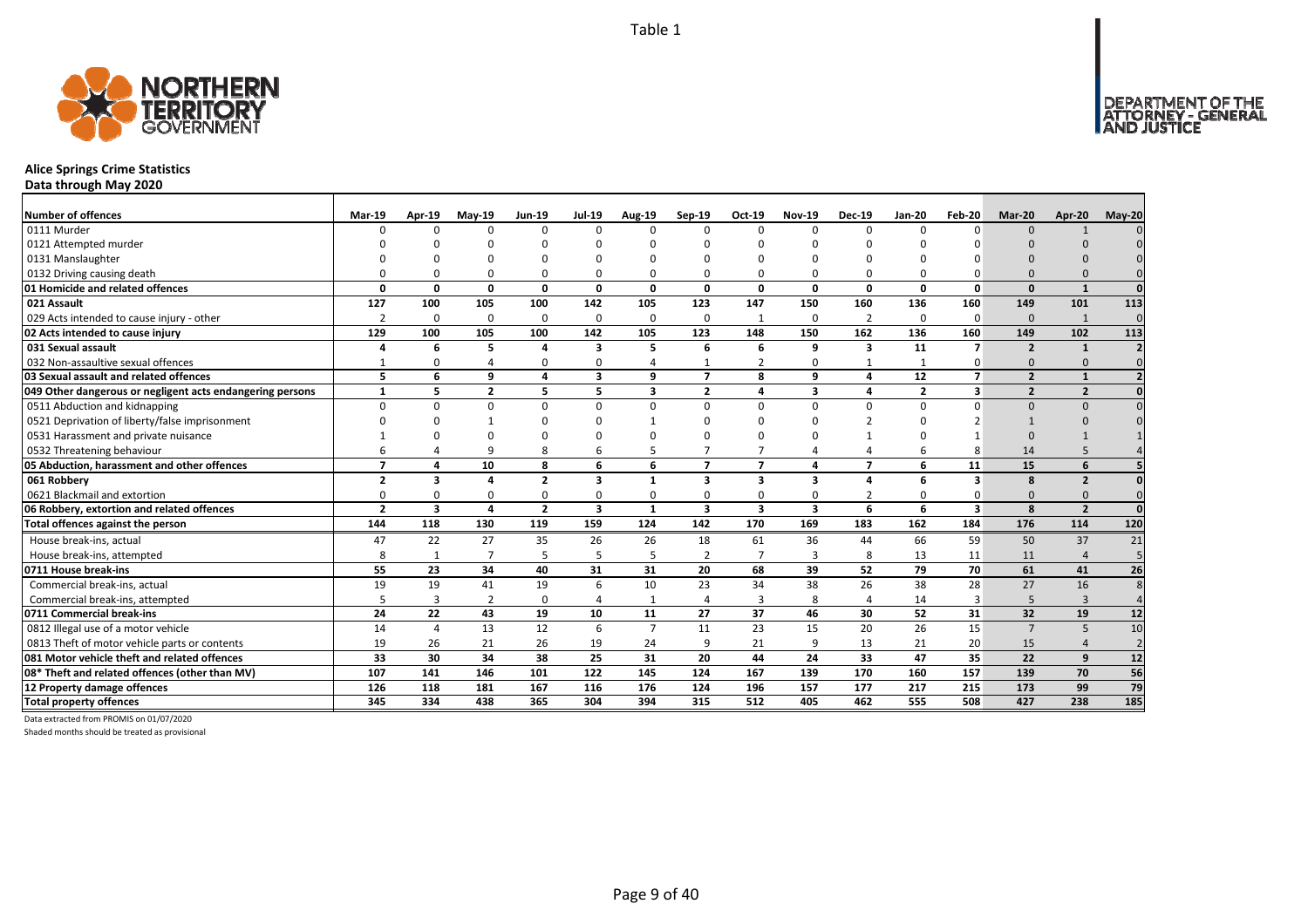

#### **Katherine Crime Statistics**

**Data through May 2020**

| Number of offences                                        | Mar-18         | Apr-18                  | $May-18$       | <b>Jun-18</b>   | <b>Jul-18</b>  | Aug-18         | Sep-18         | <b>Oct-18</b>           | <b>Nov-18</b>   | <b>Dec-18</b>  | Jan-19         | <b>Feb-19</b>    |
|-----------------------------------------------------------|----------------|-------------------------|----------------|-----------------|----------------|----------------|----------------|-------------------------|-----------------|----------------|----------------|------------------|
| 0111 Murder                                               | $\Omega$       | $\Omega$                | $\Omega$       | $\Omega$        | $\Omega$       | $\Omega$       | $\Omega$       | $\Omega$                | $\Omega$        | $\Omega$       | $\Omega$       | $\Omega$         |
| 0121 Attempted murder                                     |                | ŋ                       | n              | $\Omega$        |                | n              | ŋ              | ŋ                       | $\Omega$        |                | n              | $\Omega$         |
| 0131 Manslaughter                                         |                | ŋ                       | n              | n               |                | n              | $\Omega$       | O                       | $\Omega$        | n              | $\Omega$       | $\mathbf{0}$     |
| 0132 Driving causing death                                | $\Omega$       | 0                       | 0              | $\Omega$        | $\Omega$       | 0              | 0              | 0                       | $\Omega$        | $\Omega$       | 0              | $\mathbf{0}$     |
| 01 Homicide and related offences                          | 0              | 0                       | 0              | 0               | 0              | 0              | 0              | 0                       | 0               | 0              | $\mathbf 0$    | $\mathbf{0}$     |
| 021 Assault                                               | 55             | 44                      | 44             | 50              | 57             | 49             | 50             | 65                      | 47              | 50             | 44             | 28               |
| 029 Acts intended to cause injury - other                 | $\Omega$       | 0                       | $\Omega$       | $\Omega$        | $\Omega$       | $\Omega$       | 0              | 1                       | $\Omega$        | $\Omega$       | 0              | $\mathbf 0$      |
| 02 Acts intended to cause injury                          | 55             | 44                      | 44             | 50              | 57             | 49             | 50             | 66                      | 47              | 50             | 44             | 28               |
| 031 Sexual assault                                        | 5              | $\overline{\mathbf{3}}$ | 0              | $\mathbf{0}$    | $\overline{2}$ | $\Omega$       | 3              | 4                       | 3               | $\Omega$       | $\overline{2}$ | $\mathbf{2}$     |
| 032 Non-assaultive sexual offences                        | 0              | 0                       | 0              | $\Omega$        | 0              | $\Omega$       | 0              | 0                       | $\mathbf{1}$    | 0              | $\mathbf{1}$   | $\mathbf 0$      |
| 03 Sexual assault and related offences                    | 5.             | 3                       | $\mathbf 0$    | 0               | $\overline{2}$ | 0              | 3              | 4                       | 4               | 0              | 3              | $\mathbf{2}$     |
| 049 Other dangerous or negligent acts endangering persons | $\mathbf{1}$   | $\mathbf{1}$            | 0              | 0               | 0              | 0              | 0              | 0                       | 0               | 0              | $\mathbf{2}$   | $\mathbf{0}$     |
| 0511 Abduction and kidnapping                             | $\Omega$       | 0                       | $\mathbf 0$    | $\Omega$        | $\Omega$       | $\Omega$       | $\Omega$       | $\Omega$                | $\Omega$        | $\Omega$       | 0              | $\mathbf 0$      |
| 0521 Deprivation of liberty/false imprisonment            | n              | O                       | 0              | n               |                | n              | O              | <sup>0</sup>            | O               |                | 0              | $\mathbf 0$      |
| 0531 Harassment and private nuisance                      | n              | O                       | 0              | n               |                | n              | O              | O                       | O               | $\Omega$       | 0              | 0                |
| 0532 Threatening behaviour                                | $\Omega$       | 3                       | 2              |                 | ŋ              | $\overline{2}$ | 2              | 2                       | $\mathbf 1$     | 1              | 1              | $\mathbf 0$      |
| 05 Abduction, harassment and other offences               | 0              | 3                       | $\overline{2}$ | $\mathbf{1}$    | 0              | $\overline{2}$ | $\overline{2}$ | $\overline{2}$          | $\mathbf{1}$    | $\overline{2}$ | $\mathbf{1}$   | $\mathbf{0}$     |
| 061 Robbery                                               | $\mathbf{1}$   | 0                       | $\mathbf{0}$   | 0               | $\Omega$       | $\Omega$       | $\Omega$       | $\mathbf 0$             | 0               | $\overline{2}$ | $\mathbf 0$    | $\mathbf{1}$     |
| 0621 Blackmail and extortion                              | 0              | 0                       | 0              | 0               | 0              | $\Omega$       | 0              | 0                       | 0               | 0              | 0              | $\mathbf{0}$     |
| 06 Robbery, extortion and related offences                | $\mathbf{1}$   | 0                       | $\mathbf 0$    | 0               | 0              | $\mathbf 0$    | 0              | 0                       | 0               | $\overline{2}$ | $\mathbf 0$    | $\mathbf{1}$     |
| Total offences against the person                         | 62             | 51                      | 46             | $\overline{51}$ | 59             | 51             | 55             | 72                      | $\overline{52}$ | 54             | 50             | $\overline{31}$  |
| House break-ins, actual                                   | 15             | $\overline{4}$          | 6              | $\overline{7}$  | 5              | 14             | 13             | 12                      | 10              | 12             | 25             | 6                |
| House break-ins, attempted                                | $\mathbf 0$    | $\mathbf{1}$            | 2              | $\mathbf{1}$    |                | $\Omega$       | 1              | 1                       | 1               | $\overline{2}$ | 3              | $\mathbf 0$      |
| 0711 House break-ins                                      | 15             | 5                       | 8              | 8               | 6              | 14             | 14             | 13                      | 11              | 14             | 28             | 6                |
| Commercial break-ins, actual                              | 24             | 13                      | 27             | 11              | 5              | 26             | 40             | 33                      | 22              | 38             | 40             | 27               |
| Commercial break-ins, attempted                           | $\overline{2}$ | $\mathbf{1}$            | 4              | $\overline{2}$  | 1              | $\Omega$       | 3              | $\overline{2}$          | $\overline{2}$  | 3              | 2              | $\mathbf{0}$     |
| 0711 Commercial break-ins                                 | 26             | 14                      | 31             | 13              | 6              | 26             | 43             | 35                      | 24              | 41             | 42             | 27               |
| 0812 Illegal use of a motor vehicle                       | $\Omega$       | $\Omega$                | 5              | $\overline{2}$  | 3              | 3              | 5              | $\overline{2}$          | $\overline{3}$  | 5              | 13             | $6 \overline{6}$ |
| 0813 Theft of motor vehicle parts or contents             | 4              | 5                       | 0              | 8               | 4              | 3              | 0              | $\mathbf{1}$            | $\overline{7}$  | 3              | 4              | $\overline{2}$   |
| 081 Motor vehicle theft and related offences              | $\overline{a}$ | 5                       | 5              | 10              | $\overline{ }$ | 6              | 5              | $\overline{\mathbf{3}}$ | 10              | 8              | 17             | 8                |
| 08* Theft and related offences (other than MV)            | 34             | 28                      | 34             | 37              | 28             | 41             | 45             | 45                      | 30              | 47             | 56             | 27               |
| 12 Property damage offences                               | 36             | 20                      | 20             | 30              | 26             | 34             | 38             | 35                      | 31              | 35             | 60             | 28               |
| <b>Total property offences</b>                            | 115            | 72                      | 98             | 98              | 73             | 121            | 145            | 131                     | 106             | 145            | 203            | 96               |

Data extracted from PROMIS on 01/07/2020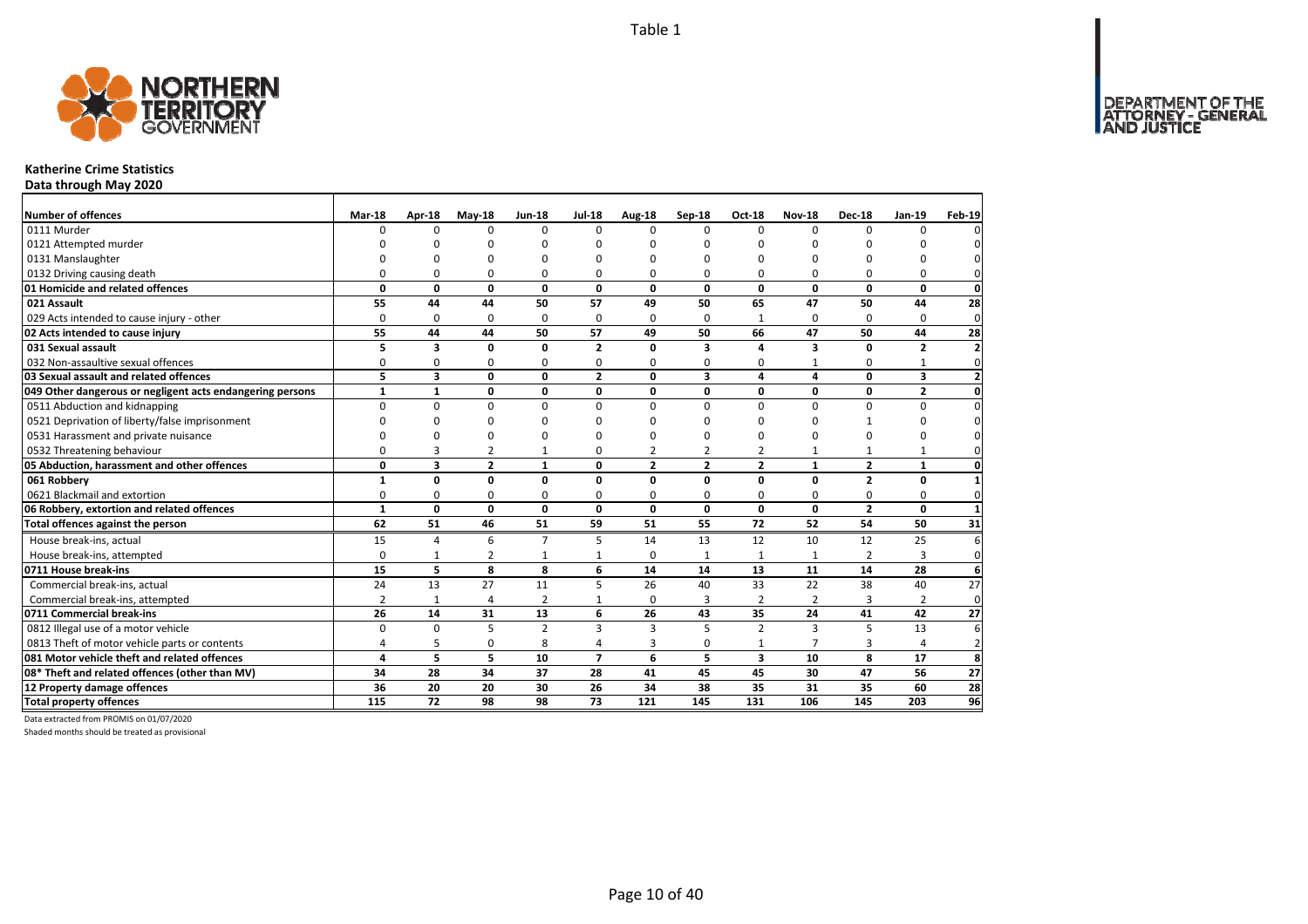

#### **Katherine Crime Statistics**

**Data through May 2020**

| <b>Number of offences</b>                                 | <b>Mar-19</b>            | Apr-19         | $May-19$       | <b>Jun-19</b>           | <b>Jul-19</b>  | <b>Aug-19</b> | Sep-19                  | Oct-19                  | <b>Nov-19</b>    | <b>Dec-19</b>   | <b>Jan-20</b>           | Feb-20         | Mar-20                   | Apr-20                  | $May-20$ |
|-----------------------------------------------------------|--------------------------|----------------|----------------|-------------------------|----------------|---------------|-------------------------|-------------------------|------------------|-----------------|-------------------------|----------------|--------------------------|-------------------------|----------|
| 0111 Murder                                               |                          | n              | $\Omega$       | $\mathbf{1}$            | $\Omega$       |               | $\Omega$                | $\Omega$                | $\Omega$         | $\Omega$        | $\Omega$                | O              | $\Omega$                 | $\Omega$                |          |
| 0121 Attempted murder                                     |                          |                |                |                         |                |               |                         |                         |                  |                 |                         |                |                          |                         |          |
| 0131 Manslaughter                                         |                          |                |                |                         |                |               |                         |                         |                  |                 |                         |                |                          |                         |          |
| 0132 Driving causing death                                |                          |                | O              | $\Omega$                | O              |               |                         | $\Omega$                | $\Omega$         | O               |                         |                |                          |                         |          |
| 01 Homicide and related offences                          | $\Omega$                 | $\Omega$       | 0              | $\mathbf{1}$            | 0              | $\Omega$      | $\mathbf 0$             | 0                       | $\mathbf{0}$     | $\mathbf{0}$    | 0                       | $\mathbf{0}$   | $\Omega$                 | $\Omega$                |          |
| 021 Assault                                               | 49                       | 37             | 35             | 39                      | 35             | 33            | 32                      | 39                      | 53               | 52              | 36                      | 57             | 39                       | 35                      | 42       |
| 029 Acts intended to cause injury - other                 |                          | $\Omega$       | $\Omega$       | $\Omega$                | 0              | $\Omega$      | 0                       | $\Omega$                | $\Omega$         | 0               | $\Omega$                | $\Omega$       | $\Omega$                 | $\Omega$                | $\Omega$ |
| 02 Acts intended to cause injury                          | 49                       | 37             | 35             | 39                      | 35             | 33            | 32                      | 39                      | 53               | $\overline{52}$ | 36                      | 57             | 39                       | 35                      | 42       |
| 031 Sexual assault                                        |                          | O              | O              | $\overline{\mathbf{3}}$ | $\mathbf{2}$   | $\Omega$      | 3                       | $\overline{\mathbf{z}}$ | $\overline{2}$   | 4               | -1                      | $\mathbf{1}$   | $\overline{2}$           | $\overline{\mathbf{z}}$ |          |
| 032 Non-assaultive sexual offences                        |                          | O              | $\Omega$       | $\overline{2}$          | 3              | $\Omega$      | 0                       | $\Omega$                | 0                | 0               | $\Omega$                | 0              | $\Omega$                 | $\Omega$                |          |
| 03 Sexual assault and related offences                    | 6                        | 0              | 0              | 5                       | 5              | $\Omega$      | $\overline{\mathbf{3}}$ | $\overline{2}$          | $\overline{2}$   | 4               | $\mathbf{1}$            | $\mathbf{1}$   | $\overline{2}$           | $\overline{2}$          |          |
| 049 Other dangerous or negligent acts endangering persons | $\overline{2}$           | 0              | 0              | 0                       | 0              | 0             | $\overline{2}$          | $\overline{2}$          | $\mathbf{1}$     | 0               | $\mathbf{1}$            | $\mathbf{0}$   | $\Omega$                 | $\Omega$                |          |
| 0511 Abduction and kidnapping                             | $\Omega$                 | U              | $\Omega$       | $\Omega$                | 0              | $\Omega$      | $\Omega$                | $\Omega$                | $\Omega$         | 0               | $\Omega$                | O              | $\Omega$                 | $\Omega$                |          |
| 0521 Deprivation of liberty/false imprisonment            |                          |                | n              |                         |                |               |                         | <sup>n</sup>            |                  |                 |                         |                |                          |                         |          |
| 0531 Harassment and private nuisance                      |                          |                | ∩              |                         |                |               |                         | n                       |                  |                 |                         |                |                          |                         |          |
| 0532 Threatening behaviour                                |                          |                |                | $\Omega$                | $\mathbf{1}$   |               |                         |                         | $\mathbf{1}$     | $\overline{2}$  |                         |                |                          |                         |          |
| 05 Abduction, harassment and other offences               | $\overline{2}$           | $\mathbf{1}$   | 1              | $\mathbf{1}$            | $\mathbf{1}$   | $\Omega$      | $\mathbf{1}$            | $\mathbf{1}$            | $\mathbf{1}$     | $\mathbf{2}$    | 1                       |                | $\mathbf{1}$             | $\overline{\mathbf{3}}$ |          |
| 061 Robbery                                               |                          | U              | O              | $\mathbf{1}$            | $\mathbf{1}$   | $\Omega$      | $\mathbf{1}$            | n                       | 0                | 0               | $\Omega$                | $\Omega$       | $\Omega$                 | $\Omega$                |          |
| 0621 Blackmail and extortion                              |                          |                | $\Omega$       | $\Omega$                | 0              |               | 0                       | $\Omega$                | $\Omega$         | 0               |                         |                | $\Omega$                 | $\Omega$                |          |
| 06 Robbery, extortion and related offences                | 3                        | 0              | 0              | $\mathbf{1}$            | 1              | 0             | 1                       | 0                       | $\mathbf{0}$     | $\mathbf 0$     | 0                       | $\mathbf{0}$   | $\Omega$                 | $\Omega$                |          |
| Total offences against the person                         | 62                       | 38             | 36             | 47                      | 42             | 33            | 39                      | 44                      | 57               | 58              | 39                      | 59             | 42                       | 40                      | 46       |
| House break-ins, actual                                   | 6                        | 3              | $\overline{7}$ | 3                       | 0              | 5             | $\overline{ }$          | 10                      | 18               | 14              | 17                      | 13             | 13                       | 10                      |          |
| House break-ins, attempted                                |                          |                | 1              | 1                       | 0              | $\Omega$      | $\overline{2}$          | $\Omega$                | $\overline{2}$   | $\mathbf{1}$    | $\overline{2}$          | $\overline{2}$ | $\overline{\phantom{0}}$ | $\Omega$                |          |
| 0711 House break-ins                                      | $\overline{\phantom{a}}$ | Δ              | 8              | $\overline{a}$          | 0              | 5             | 9                       | 10                      | 20               | 15              | 19                      | 15             | 15                       | 10                      |          |
| Commercial break-ins, actual                              | 35                       | 13             | 10             | $\overline{7}$          | 10             | 11            | 6                       | $\overline{7}$          | 11               | 8               | 19                      | 25             | $\overline{7}$           | $\overline{3}$          |          |
| Commercial break-ins, attempted                           |                          |                |                | 0                       | $\overline{2}$ | $\Omega$      |                         | $\Omega$                | $\overline{2}$   | $\mathbf{1}$    |                         | $\overline{2}$ | $\Omega$                 | $\Omega$                |          |
| 0711 Commercial break-ins                                 | 38                       | 16             | 14             | $\overline{7}$          | 12             | 11            | 8                       | $\overline{ }$          | 13               | 9               | 20                      | 27             | $\overline{7}$           | 3                       |          |
| 0812 Illegal use of a motor vehicle                       | 2                        | $\overline{2}$ | 6              | $\overline{4}$          | $\mathbf{1}$   | $\mathbf{1}$  | $\mathbf{1}$            | $\mathcal{P}$           | 3                | 3               | 3                       | ર              | $\overline{\phantom{0}}$ | $\Omega$                |          |
| 0813 Theft of motor vehicle parts or contents             |                          | O              | $\Omega$       | $\overline{2}$          | 0              | $\Omega$      | 0                       | $\overline{2}$          | 3                | $\overline{2}$  | $\Omega$                |                | $\overline{\phantom{0}}$ |                         |          |
| 081 Motor vehicle theft and related offences              | 8                        | $\overline{2}$ | 6              | 6                       | $\mathbf{1}$   | 1             | $\mathbf{1}$            | 4                       | 6                | 5               | $\overline{\mathbf{3}}$ | $\overline{7}$ | $\mathbf{A}$             | $\mathbf{1}$            |          |
| 08* Theft and related offences (other than MV)            | 37                       | 23             | 34             | 28                      | 28             | 41            | 21                      | 30                      | 49               | 27              | 49                      | 43             | 46                       | 19                      | 13       |
| 12 Property damage offences                               | 47                       | 28             | 28             | 24                      | 22             | 16            | 34                      | 31                      | 44               | 33              | 41                      | 34             | 33                       | 13                      | 23       |
| <b>Total property offences</b>                            | 137                      | 73             | 90             | 69                      | 63             | 74            | 73                      | 82                      | $\overline{132}$ | 89              | 132                     | 126            | 105                      | 46                      | 42       |

Data extracted from PROMIS on 01/07/2020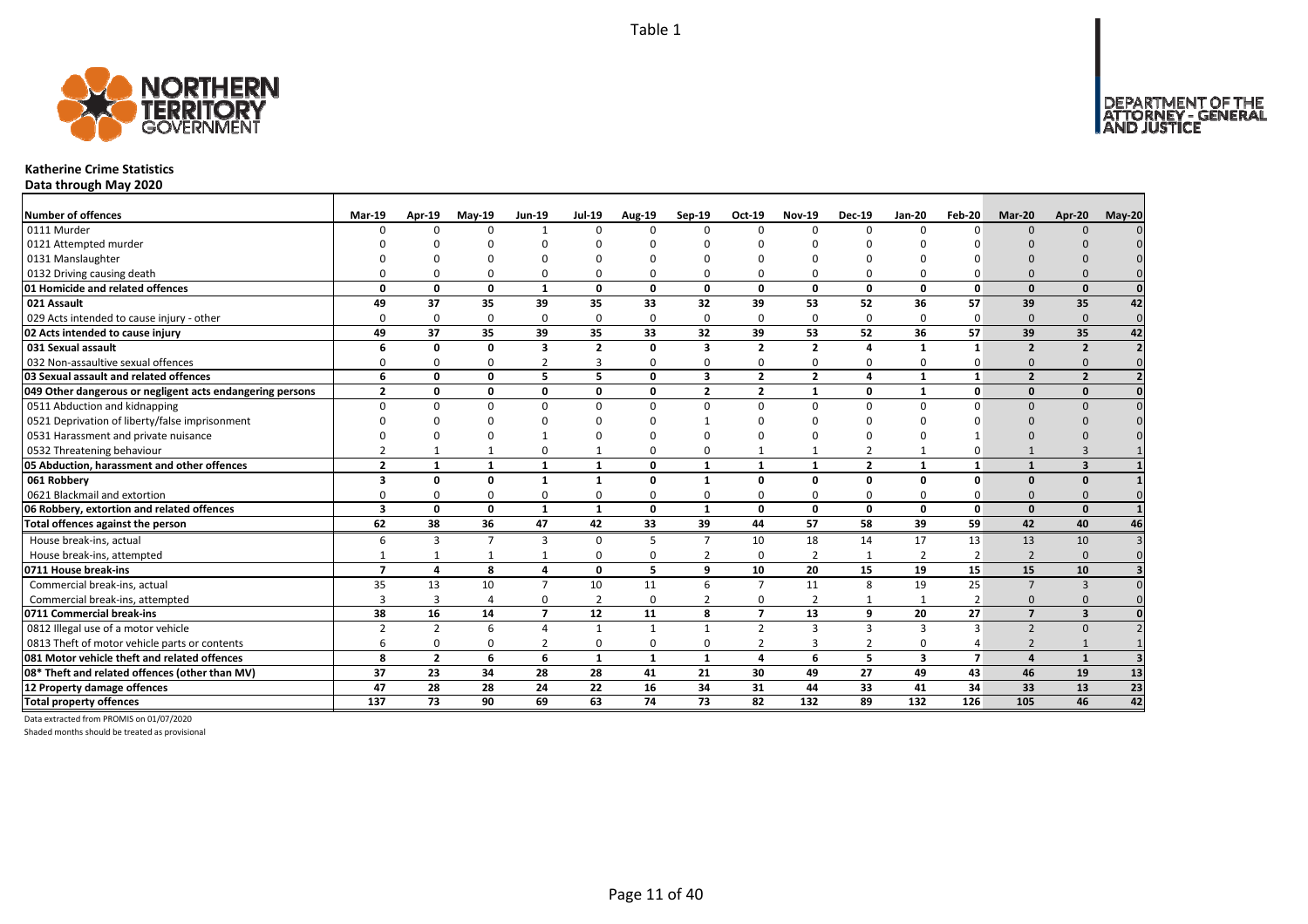

#### **Tennant Creek Crime Statistics**

**Data through May 2020**

| Number of offences                                        | Mar-18       | Apr-18         | $Mav-18$       | <b>Jun-18</b>  | <b>Jul-18</b> | Aug-18         | Sep-18       | Oct-18         | <b>Nov-18</b>           | <b>Dec-18</b>  | Jan-19         | Feb-19          |
|-----------------------------------------------------------|--------------|----------------|----------------|----------------|---------------|----------------|--------------|----------------|-------------------------|----------------|----------------|-----------------|
| 0111 Murder                                               | $\Omega$     | $\Omega$       | 0              | $\Omega$       | $\Omega$      | $\Omega$       | <sup>0</sup> | $\Omega$       | $\Omega$                | $\Omega$       | $\Omega$       |                 |
| 0121 Attempted murder                                     |              | O              | O              | C              |               | ŋ              | n            | ŋ              | O                       |                |                |                 |
| 0131 Manslaughter                                         |              | $\Omega$       | 0              | $\Omega$       |               | O              | ŋ            | 0              | $\Omega$                |                | 0              |                 |
| 0132 Driving causing death                                | 0            | $\Omega$       | 0              | $\Omega$       | O             | 0              | 0            | 0              | $\Omega$                | O              | 0              |                 |
| 01 Homicide and related offences                          | 0            | 0              | 0              | $\mathbf 0$    | $\mathbf 0$   | 0              | 0            | 0              | $\mathbf{0}$            | $\mathbf{0}$   | 0              | $\mathbf 0$     |
| 021 Assault                                               | 24           | 23             | 19             | 11             | 24            | 26             | 14           | 25             | 33                      | 26             | 27             | 21              |
| 029 Acts intended to cause injury - other                 | 0            | 0              | 0              | $\mathbf{1}$   | $\Omega$      | 0              | 0            | 0              | 1                       | $\Omega$       | 0              | $\mathbf{0}$    |
| 02 Acts intended to cause injury                          | 24           | 23             | 19             | 12             | 24            | 26             | 14           | 25             | 34                      | 26             | 27             | 21              |
| 031 Sexual assault                                        | $\mathbf{1}$ | $\mathbf{1}$   | $\overline{2}$ | $\mathbf 0$    | $\Omega$      | 1              | 0            | $\mathbf{1}$   | $\overline{2}$          | O              | $\overline{2}$ | $\mathbf{0}$    |
| 032 Non-assaultive sexual offences                        | 0            | 0              | 0              | $\Omega$       | $\Omega$      |                | 0            | 0              | $\Omega$                | $\Omega$       | 0              | $\Omega$        |
| 03 Sexual assault and related offences                    | $\mathbf{1}$ | $\mathbf{1}$   | $\overline{2}$ | $\mathbf 0$    | $\Omega$      | $\overline{2}$ | $\mathbf{0}$ | $\mathbf{1}$   | $\overline{2}$          | $\Omega$       | $\overline{2}$ | $\mathbf{0}$    |
| 049 Other dangerous or negligent acts endangering persons | 0            | 0              | $\mathbf{1}$   | 0              | 0             | 0              | 0            | 1              | $\mathbf 0$             | 0              | 0              | $\mathbf 0$     |
| 0511 Abduction and kidnapping                             | $\Omega$     | 0              | $\mathbf 0$    | $\mathbf 0$    | $\Omega$      | $\Omega$       | 0            | $\Omega$       | $\mathbf 0$             | $\Omega$       | 0              | $\Omega$        |
| 0521 Deprivation of liberty/false imprisonment            | $\Omega$     | 0              | 0              | $\Omega$       |               | ŋ              | ŋ            | ŋ              | O                       |                | O              |                 |
| 0531 Harassment and private nuisance                      | $\Omega$     | 0              | 0              | $\Omega$       |               | ŋ              |              | 0              | 0                       |                | 0              |                 |
| 0532 Threatening behaviour                                | $\Omega$     | $\mathbf{1}$   | 0              | $\Omega$       | ŋ             | 0              | 0            | 0              | $\mathbf 0$             |                | $\Omega$       |                 |
| 05 Abduction, harassment and other offences               | 0            | $\mathbf{1}$   | 0              | 0              | 0             | 0              | $\mathbf{1}$ | 0              | $\mathbf{0}$            | $\mathbf{1}$   | 0              | $\mathbf{1}$    |
| 061 Robbery                                               | 0            | 0              | 0              | 0              | $\Omega$      | 1              | $\mathbf 0$  | $\mathbf{0}$   | $\mathbf{1}$            | $\Omega$       | $\mathbf{1}$   | $\mathbf{0}$    |
| 0621 Blackmail and extortion                              | $\Omega$     | 0              | 0              | 0              | $\Omega$      | 0              | 0            | 0              | 0                       | 0              | 0              | $\mathbf{0}$    |
| 06 Robbery, extortion and related offences                | $\mathbf{0}$ | 0              | $\mathbf 0$    | $\mathbf 0$    | 0             | $\mathbf{1}$   | 0            | $\mathbf{0}$   | $\mathbf{1}$            | 0              | $\mathbf{1}$   | $\mathbf 0$     |
| Total offences against the person                         | 25           | 25             | 22             | 12             | 24            | 29             | 15           | 27             | 37                      | 27             | 30             | $\overline{22}$ |
| House break-ins, actual                                   | 5            | 15             | 11             | $\mathbf{1}$   | 8             | 14             | 14           | 21             | 13                      | 5              | 12             | 13              |
| House break-ins, attempted                                | $\mathbf{1}$ | 0              | 0              | 0              | O             | 1              | 1            | 1              | $\overline{2}$          | 0              | 2              | $\mathbf 0$     |
| 0711 House break-ins                                      | 6            | 15             | 11             | $\mathbf{1}$   | 8             | 15             | 15           | 22             | 15                      | 5              | 14             | 13              |
| Commercial break-ins, actual                              | 15           | 5              | $\overline{7}$ | $\overline{4}$ |               | 6              | 10           | $\overline{7}$ | $\overline{2}$          | 5              | 10             | q               |
| Commercial break-ins, attempted                           | $\mathbf{1}$ | $\mathbf{1}$   | 0              | 0              |               | 1              | $\Omega$     | 4              | $\mathbf{1}$            | $\Omega$       | 3              |                 |
| 0711 Commercial break-ins                                 | 16           | 6              | $\overline{7}$ | $\overline{a}$ | 5             | $\overline{7}$ | 10           | 11             | $\overline{\mathbf{3}}$ | 5              | 13             | 10              |
| 0812 Illegal use of a motor vehicle                       | $\Omega$     | 3              | 3              | $\overline{2}$ | 3             | $\overline{2}$ | $\mathbf{1}$ | $\overline{2}$ | $\Omega$                | $\overline{3}$ | 5              | $\Omega$        |
| 0813 Theft of motor vehicle parts or contents             | $\Omega$     | $\overline{2}$ | 0              | $\mathbf 0$    | 3             | 4              | 8            | 0              | $\mathbf 0$             | $\mathbf{1}$   | 3              | $\mathbf{1}$    |
| 081 Motor vehicle theft and related offences              | 0            | 5              | 3              | $\overline{2}$ | 6             | 6              | 9            | $\overline{2}$ | $\mathbf{0}$            | 4              | 8              | $\mathbf{1}$    |
| 08* Theft and related offences (other than MV)            | 22           | 11             | 13             | 11             | 14            | 21             | 22           | 19             | 19                      | 13             | 18             | 15              |
| 12 Property damage offences                               | 21           | 20             | 12             | 10             | 14            | 33             | 28           | 20             | 23                      | 27             | 26             | 24              |
| <b>Total property offences</b>                            | 65           | 57             | 46             | 28             | 47            | 82             | 84           | 74             | 60                      | 54             | 79             | 63              |

Data extracted from PROMIS on 01/07/2020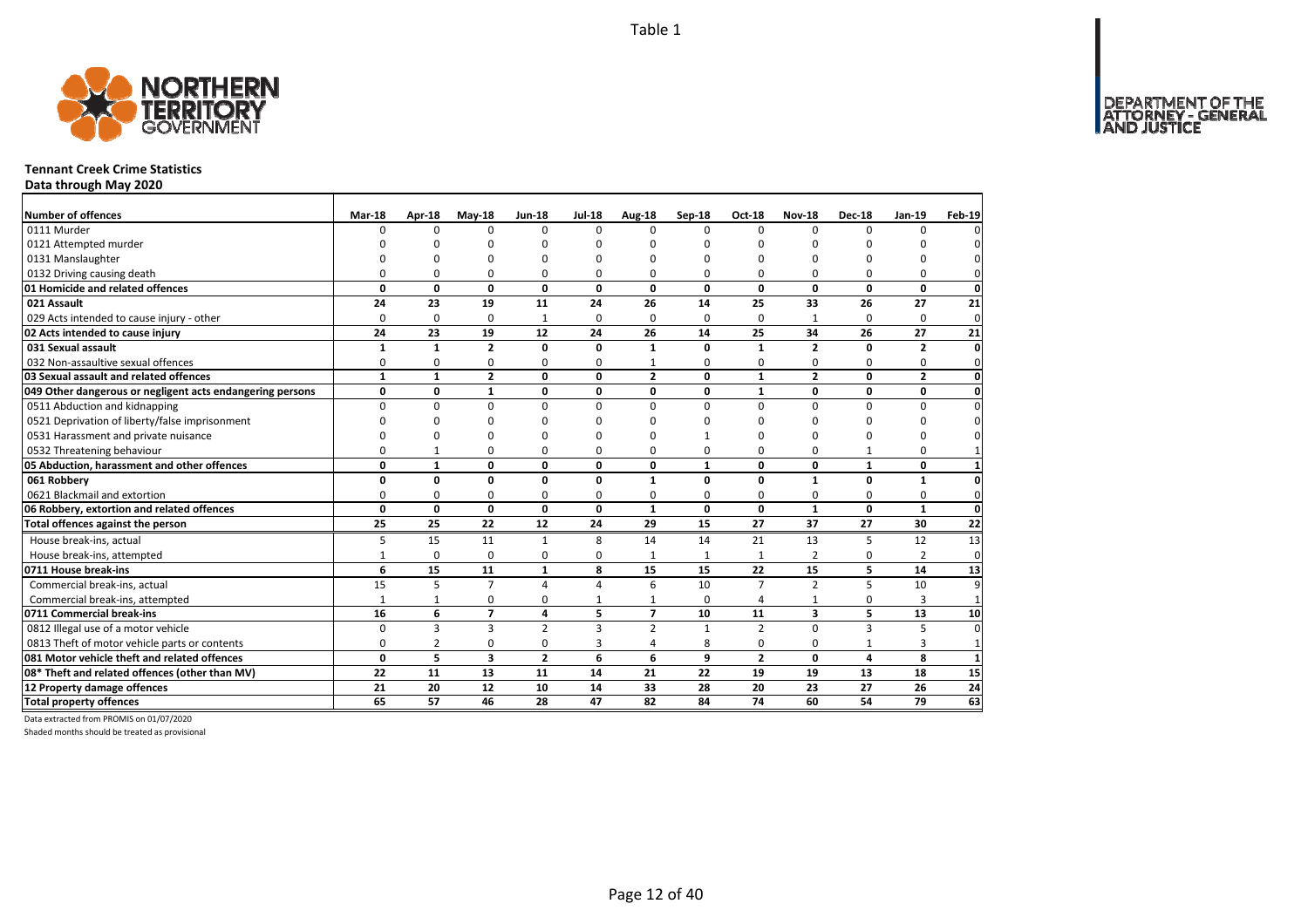

#### **Tennant Creek Crime Statistics**

**Data through May 2020**

| <b>Number of offences</b>                                 | <b>Mar-19</b>  | Apr-19         | $May-19$       | <b>Jun-19</b>  | <b>Jul-19</b>  | Aug-19                  | Sep-19         | Oct-19         | <b>Nov-19</b>  | <b>Dec-19</b> | Jan-20                  | Feb-20                  | Mar-20                   | Apr-20                  | $May-20$        |
|-----------------------------------------------------------|----------------|----------------|----------------|----------------|----------------|-------------------------|----------------|----------------|----------------|---------------|-------------------------|-------------------------|--------------------------|-------------------------|-----------------|
| 0111 Murder                                               | $\Omega$       | $\Omega$       | $\Omega$       | $\Omega$       | $\Omega$       |                         | $\Omega$       | $\Omega$       | $\Omega$       | $\Omega$      | $\Omega$                | n                       | $\Omega$                 | $\Omega$                |                 |
| 0121 Attempted murder                                     |                |                |                |                |                |                         |                |                |                |               |                         |                         |                          |                         |                 |
| 0131 Manslaughter                                         |                |                |                |                | O              |                         |                |                |                |               |                         |                         |                          |                         |                 |
| 0132 Driving causing death                                |                |                |                | O              | $\Omega$       |                         |                | $\Omega$       | $\Omega$       | O             |                         |                         |                          |                         |                 |
| 01 Homicide and related offences                          | $\Omega$       | 0              | $\Omega$       | $\mathbf{0}$   | 0              | $\mathbf{0}$            | $\Omega$       | 0              | $\mathbf{0}$   | $\mathbf{0}$  | $\Omega$                | $\Omega$                | $\Omega$                 | $\Omega$                |                 |
| 021 Assault                                               | 16             | 19             | 16             | 18             | 19             | 28                      | 37             | 26             | 27             | 22            | 17                      | 29                      | 28                       | 21                      | 33              |
| 029 Acts intended to cause injury - other                 | $\Omega$       | $\Omega$       | $\Omega$       | $\Omega$       | $\mathbf 0$    | $\Omega$                | $\Omega$       | $\Omega$       | $\Omega$       | 0             | $\Omega$                |                         | $\Omega$                 | $\Omega$                | $\mathbf 0$     |
| 02 Acts intended to cause injury                          | 16             | 19             | 16             | 18             | 19             | 28                      | 37             | 26             | 27             | 22            | 17                      | 30                      | 28                       | 21                      | 33              |
| 031 Sexual assault                                        | $\overline{2}$ | 0              | $\Omega$       | $\mathbf{0}$   | 0              | $\overline{\mathbf{3}}$ | O              | $\overline{2}$ | $\mathbf{0}$   | 0             | $\Omega$                | $\Omega$                | 1                        | $\Omega$                |                 |
| 032 Non-assaultive sexual offences                        | $\Omega$       | O              | $\Omega$       | $\Omega$       | 0              | $\Omega$                | ŋ              | $\Omega$       | 0              | 0             | $\Omega$                |                         | $\Omega$                 |                         |                 |
| 03 Sexual assault and related offences                    | $\overline{2}$ | $\Omega$       | $\Omega$       | $\mathbf{0}$   | 0              | $\overline{\mathbf{3}}$ | $\Omega$       | $\overline{2}$ | $\mathbf{0}$   | $\mathbf{0}$  | $\Omega$                | 0                       | $\mathbf{1}$             | $\Omega$                |                 |
| 049 Other dangerous or negligent acts endangering persons | $\mathbf{1}$   | 0              | $\overline{2}$ | 0              | 0              | 0                       | O              | $\mathbf{1}$   | 0              | 0             | $\Omega$                | 0                       | $\Omega$                 | $\Omega$                |                 |
| 0511 Abduction and kidnapping                             | $\Omega$       | <sup>0</sup>   | $\Omega$       | $\Omega$       | $\Omega$       | 0                       | $\Omega$       | $\Omega$       | $\Omega$       | $\Omega$      | $\Omega$                | $\Omega$                | $\Omega$                 | $\Omega$                |                 |
| 0521 Deprivation of liberty/false imprisonment            |                |                |                |                | ŋ              |                         |                |                |                | U             |                         |                         | $\Omega$                 |                         |                 |
| 0531 Harassment and private nuisance                      |                |                |                |                | O              |                         |                |                |                |               |                         |                         |                          |                         |                 |
| 0532 Threatening behaviour                                |                |                |                |                | $\mathbf{1}$   |                         |                |                | $\Omega$       | 0             |                         |                         | $\Omega$                 |                         |                 |
| 05 Abduction, harassment and other offences               | 1              | 0              | $\Omega$       | 1              | $\mathbf{1}$   | $\mathbf{1}$            | O              | $\mathbf{A}$   | $\mathbf{0}$   | 0             | $\Omega$                | 1                       | $\Omega$                 | $\mathbf{1}$            |                 |
| 061 Robbery                                               |                | 0              | 0              | 0              | 0              | $\Omega$                | $\mathbf{1}$   | $\mathbf{1}$   | $\overline{2}$ | 0             | 0                       | $\overline{2}$          | $\Omega$                 | $\Omega$                |                 |
| 0621 Blackmail and extortion                              |                | O              | $\Omega$       | 0              | 0              | 0                       | 0              | $\Omega$       | 0              | 0             | $\Omega$                |                         | $\Omega$                 |                         |                 |
| 06 Robbery, extortion and related offences                | $\mathbf{1}$   | 0              | 0              | $\mathbf 0$    | 0              | $\mathbf{0}$            | $\mathbf{1}$   | 1              | $\overline{2}$ | 0             | 0                       | $\overline{2}$          | $\Omega$                 | $\Omega$                |                 |
| Total offences against the person                         | 21             | 19             | 18             | 19             | 20             | 32                      | 38             | 34             | 29             | 22            | 17                      | 33                      | 29                       | 22                      | 34              |
| House break-ins, actual                                   |                | 8              | 10             | 13             | 15             | 19                      | 18             | 16             | 18             | 11            | 15                      | 21                      | 17                       | $\overline{z}$          |                 |
| House break-ins, attempted                                |                |                |                | $\mathbf{1}$   | 3              |                         | $\Omega$       | Δ              | $\overline{2}$ | $\mathbf{1}$  |                         | $\Omega$                | $\Omega$                 | $\Omega$                |                 |
| 0711 House break-ins                                      | 5              | 9              | 11             | 14             | 18             | 20                      | 18             | 20             | 20             | 12            | 16                      | 21                      | 17                       | $\overline{\mathbf{z}}$ |                 |
| Commercial break-ins, actual                              | 15             | 24             | $\overline{7}$ | 6              | 8              | 12                      | 6              | 15             | 23             | 10            | 8                       | 10                      | 9                        |                         |                 |
| Commercial break-ins, attempted                           |                |                |                | 0              | 0              | 0                       |                | $\Omega$       | 0              | $\mathbf{1}$  |                         |                         |                          |                         |                 |
| 0711 Commercial break-ins                                 | 16             | 25             | 8              | 6              | 8              | 12                      | 8              | 15             | 23             | 11            | 9                       | 11                      | 10                       | 5                       |                 |
| 0812 Illegal use of a motor vehicle                       | 3              | $\overline{2}$ |                | 0              | 0              | $\mathbf 0$             | $\mathbf{1}$   | $\overline{2}$ | $\overline{3}$ | 0             | 3                       | ₹                       | $\overline{\phantom{0}}$ | $\Omega$                |                 |
| 0813 Theft of motor vehicle parts or contents             |                |                | $\Omega$       | $\overline{2}$ | 2              |                         |                | 3              | $\mathbf{1}$   | $\mathbf{1}$  | $\Omega$                | O                       | $\overline{\phantom{0}}$ |                         |                 |
| 081 Motor vehicle theft and related offences              | 6              | 4              | $\mathbf 1$    | $\overline{2}$ | $\overline{2}$ | $\mathbf{1}$            | $\overline{2}$ | 5              | $\overline{a}$ | $\mathbf{1}$  | $\overline{\mathbf{3}}$ | $\overline{\mathbf{3}}$ | $\mathbf{A}$             | $\overline{2}$          |                 |
| 08* Theft and related offences (other than MV)            | 17             | 23             | 24             | 21             | 18             | 27                      | 24             | 30             | 31             | 18            | 23                      | 52                      | 34                       | 10                      |                 |
| 12 Property damage offences                               | 38             | 43             | 26             | 17             | 34             | 29                      | 35             | 44             | 51             | 39            | 31                      | 44                      | 47                       | 26                      | 22              |
| <b>Total property offences</b>                            | 82             | 104            | 70             | 60             | 80             | 89                      | 87             | 114            | 129            | 81            | 82                      | 131                     | 112                      | 45                      | $\overline{37}$ |

Data extracted from PROMIS on 01/07/2020

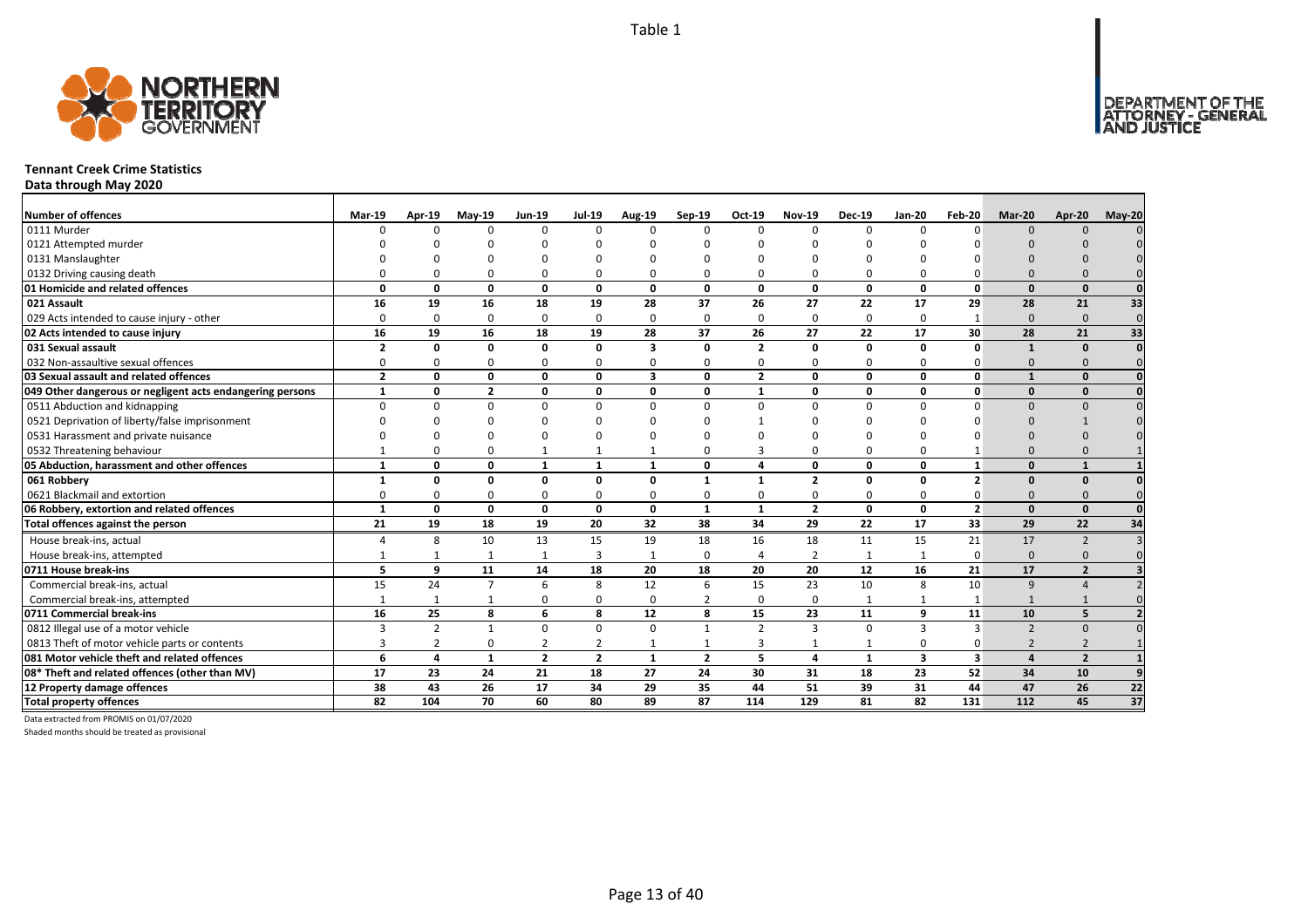

# **Nhulunbuy Crime Statistics**

**Data through May 2020**

| <b>Number of offences</b>                                 | Mar-18         | Apr-18         | $May-18$       | <b>Jun-18</b>           | <b>Jul-18</b> | Aug-18       | Sep-18         | Oct-18       | <b>Nov-18</b>  | <b>Dec-18</b> | <b>Jan-19</b>           | <b>Feb-19</b>  |
|-----------------------------------------------------------|----------------|----------------|----------------|-------------------------|---------------|--------------|----------------|--------------|----------------|---------------|-------------------------|----------------|
| 0111 Murder                                               | O              | $\Omega$       | 0              | $\Omega$                | $\Omega$      | $\Omega$     | $\Omega$       | 0            | $\Omega$       | $\Omega$      | $\Omega$                | $\Omega$       |
| 0121 Attempted murder                                     |                |                |                | ∩                       |               | n            | ŋ              | ŋ            | $\Omega$       |               |                         |                |
| 0131 Manslaughter                                         |                | ŋ              | O              | $\Omega$                |               | n            | n              | 0            | $\Omega$       | ŋ             | n                       | 0              |
| 0132 Driving causing death                                | O              | $\Omega$       | 0              | $\Omega$                | O             | 0            | 0              | 0            | $\Omega$       | $\Omega$      | 0                       | 0l             |
| 01 Homicide and related offences                          | 0              | 0              | 0              | 0                       | 0             | 0            | 0              | 0            | 0              | 0             | 0                       | $\mathbf{0}$   |
| 021 Assault                                               | $\overline{7}$ | 12             | 6              | $\overline{\mathbf{3}}$ | 6             | 11           | $\overline{ }$ | 10           | $\overline{7}$ | 4             | 3                       | 5 <sup>1</sup> |
| 029 Acts intended to cause injury - other                 | $\mathbf 0$    | 0              | 0              | 0                       | 0             | 0            | $\Omega$       | 0            | 0              | 0             | 0                       | $\mathbf 0$    |
| 02 Acts intended to cause injury                          | $\overline{7}$ | 12             | 6              | 3                       | 6             | 11           | $\overline{ }$ | 10           | $\overline{7}$ | 4             | 3                       | 5 <sup>1</sup> |
| 031 Sexual assault                                        | 0              | 0              | $\mathbf{1}$   | $\overline{\mathbf{3}}$ | $\mathbf{0}$  | 0            | 0              | 0            | $\overline{2}$ | 0             | 0                       | $\mathbf{0}$   |
| 032 Non-assaultive sexual offences                        | 0              | 0              | 0              | 0                       | ŋ             | 0            | 0              | 0            | 0              | 0             | 0                       | $\mathbf{0}$   |
| 03 Sexual assault and related offences                    | $\mathbf 0$    | 0              | $\mathbf{1}$   | 3                       | 0             | 0            | 0              | 0            | $\overline{2}$ | 0             | 0                       | $\mathbf{0}$   |
| 049 Other dangerous or negligent acts endangering persons | $\mathbf{1}$   | 0              | 0              | 0                       | 0             | 0            | 0              | 0            | 0              | 0             | 0                       | $\mathbf{0}$   |
| 0511 Abduction and kidnapping                             | $\Omega$       | 0              | $\mathbf 0$    | $\mathbf 0$             | $\Omega$      | 0            | $\Omega$       | $\Omega$     | $\Omega$       | $\Omega$      | 0                       | $\mathbf 0$    |
| 0521 Deprivation of liberty/false imprisonment            | ŋ              | ŋ              | O              |                         |               | ŋ            | n              | <sup>0</sup> | $\Omega$       | $\Omega$      | <sup>0</sup>            | $\mathbf 0$    |
| 0531 Harassment and private nuisance                      | ŋ              | O              | 0              | n                       |               | n            | U              | O            | $\Omega$       | n             | $\Omega$                | $\mathbf{0}$   |
| 0532 Threatening behaviour                                |                | 0              | 0              | $\Omega$                | O             |              | $\Omega$       | 0            | $\Omega$       |               | 0                       | $\mathbf{0}$   |
| 05 Abduction, harassment and other offences               | $\mathbf{1}$   | 0              | 0              | $\mathbf{1}$            | 0             | 1            | 0              | 0            | 0              | $\mathbf{1}$  | 0                       | $\mathbf{0}$   |
| 061 Robbery                                               | 0              | 0              | 0              | 0                       | $\Omega$      | 3            | 0              | 0            | 0              | 0             | 0                       | $\mathbf{0}$   |
| 0621 Blackmail and extortion                              | $\Omega$       | 0              | 0              | 0                       | $\Omega$      | 0            | $\Omega$       | 0            | 0              | $\Omega$      | 0                       | $\mathbf 0$    |
| 06 Robbery, extortion and related offences                | 0              | 0              | 0              | 0                       | 0             | 3            | 0              | 0            | $\mathbf{0}$   | 0             | 0                       | $\mathbf{0}$   |
| Total offences against the person                         | 9              | 12             | $\overline{7}$ | $\overline{7}$          | 6             | 15           | $\overline{ }$ | 10           | 9              | 5.            | 3                       | 5 <sup>1</sup> |
| House break-ins, actual                                   | 1              | $\mathbf{1}$   | 3              | 2                       | 1             | 1            | $\mathbf{1}$   | $\mathbf{1}$ | 0              | $\mathbf{1}$  | 1                       |                |
| House break-ins, attempted                                | 0              | 0              | 0              | $\mathbf 0$             | $\Omega$      | 0            | 0              | 0            | $\mathbf 0$    | 0             |                         | $\mathbf{0}$   |
| 0711 House break-ins                                      | 1              | $\mathbf{1}$   | 3              | $\overline{2}$          | 1             | 1            | 1              | 1            | 0              | 1             | $\overline{\mathbf{c}}$ | $\mathbf{1}$   |
| Commercial break-ins, actual                              | 6              | $\overline{7}$ | $\overline{2}$ | $\overline{3}$          | 8             | $\mathbf{1}$ | $\mathbf{1}$   | $\Omega$     | $\Omega$       | $\mathbf{1}$  | 6                       | $\overline{3}$ |
| Commercial break-ins, attempted                           | 0              | 0              | $\overline{2}$ | $\mathbf 0$             | $\Omega$      | 0            | 0              | 0            | $\mathbf 0$    | 0             | 0                       | $\mathbf{1}$   |
| 0711 Commercial break-ins                                 | 6              | $\overline{7}$ | 4              | 3                       | 8             | $\mathbf{1}$ | $\mathbf{1}$   | 0            | 0              | $\mathbf{1}$  | 6                       | $\overline{4}$ |
| 0812 Illegal use of a motor vehicle                       | $\mathbf{1}$   | 0              | 0              | $\overline{2}$          | 5             | 0            | $\mathbf{1}$   | $\Omega$     | $\overline{3}$ | $\mathbf{1}$  | 3                       | $\mathbf{0}$   |
| 0813 Theft of motor vehicle parts or contents             | 0              | 0              | $\mathbf{1}$   | $\mathbf{1}$            |               | 0            | 0              | 0            | $\mathbf{1}$   | 0             | 3                       | $\mathbf 0$    |
| 081 Motor vehicle theft and related offences              | $\mathbf{1}$   | $\mathbf{0}$   | $\mathbf{1}$   | $\overline{\mathbf{3}}$ | 6             | O            | $\mathbf{1}$   | $\Omega$     | $\overline{a}$ | $\mathbf{1}$  | 6                       | <sub>0</sub>   |
| 08* Theft and related offences (other than MV)            | 6              | $\overline{7}$ | 13             | 12                      | 13            | 9            | 3              | $\mathbf{1}$ | 0              | 5             | 12                      | 10             |
| 12 Property damage offences                               | 5              | 6              | 9              | $\overline{7}$          | 10            | 6            | 9              | 4            | $\overline{7}$ | 4             | 19                      | 5 <sub>l</sub> |
| <b>Total property offences</b>                            | 19             | 21             | 30             | 27                      | 38            | 17           | 15             | 6            | 11             | 12            | 45                      | 20             |

Data extracted from PROMIS on 01/07/2020

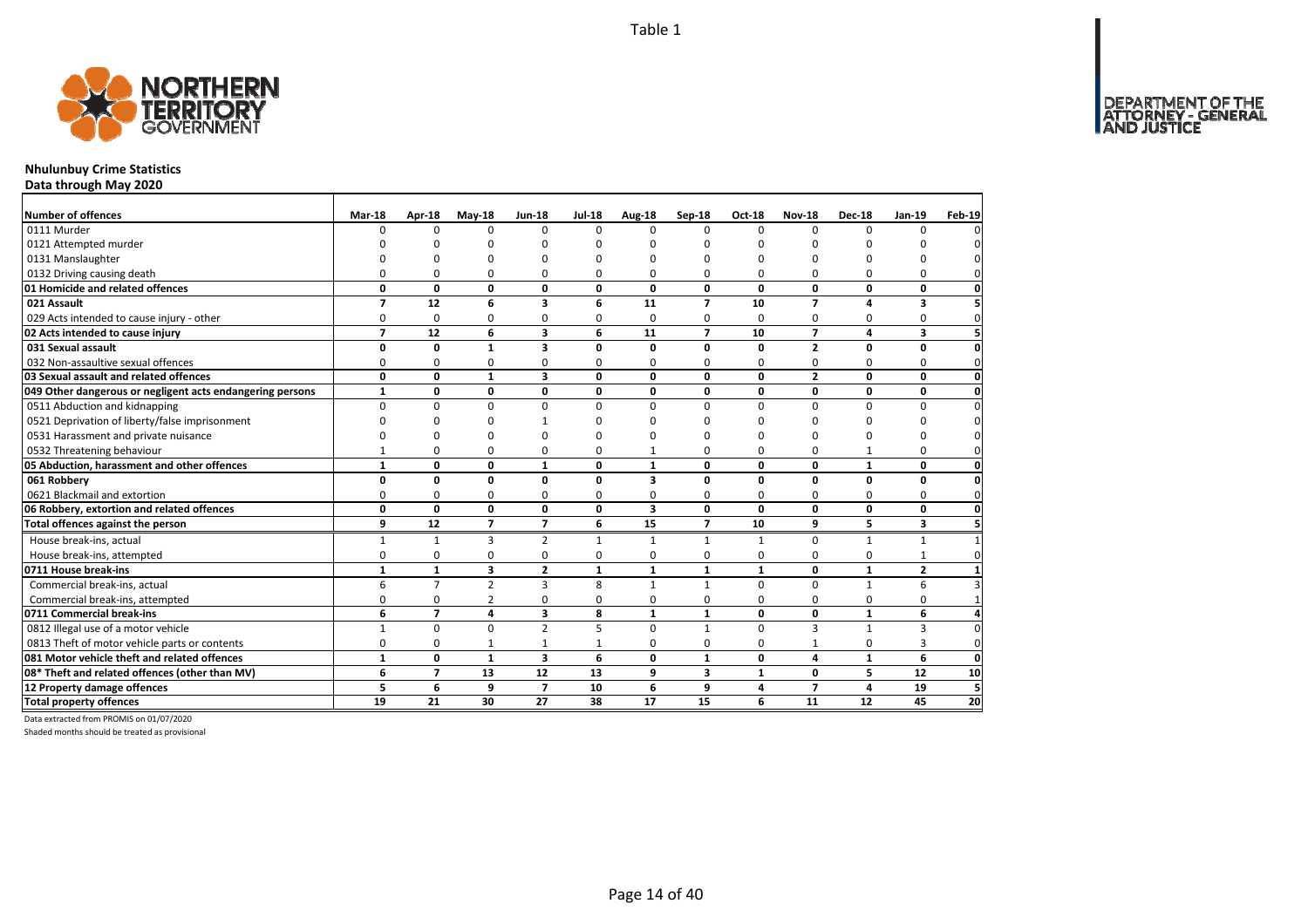

# **Nhulunbuy Crime Statistics**

**Data through May 2020**

| <b>Number of offences</b>                                 | Mar-19                   | Apr-19         | $May-19$                | <b>Jun-19</b>   | <b>Jul-19</b>  |                    | Sep-19         | Oct-19         | <b>Nov-19</b>  | <b>Dec-19</b>   | <b>Jan-20</b>           | Feb-20         | Mar-20         | Apr-20                   | <b>May-20</b> |
|-----------------------------------------------------------|--------------------------|----------------|-------------------------|-----------------|----------------|--------------------|----------------|----------------|----------------|-----------------|-------------------------|----------------|----------------|--------------------------|---------------|
| 0111 Murder                                               |                          | $\Omega$       | $\Omega$                | $\Omega$        | $\Omega$       | <b>Aug-19</b><br>U | $\Omega$       | $\Omega$       | $\Omega$       | $\Omega$        | $\Omega$                | $\Omega$       |                |                          |               |
| 0121 Attempted murder                                     |                          |                |                         |                 |                |                    |                |                |                |                 |                         |                |                |                          |               |
| 0131 Manslaughter                                         |                          |                |                         |                 |                |                    |                |                |                |                 |                         |                |                |                          |               |
| 0132 Driving causing death                                |                          |                |                         | ŋ               | 0              | 0                  |                |                | n              | $\Omega$        |                         |                |                |                          |               |
| 01 Homicide and related offences                          | 0                        | 0              | $\Omega$                | 0               | $\mathbf 0$    | 0                  | 0              | $\Omega$       | 0              | 0               | $\mathbf 0$             | 0              | $\Omega$       | $\Omega$                 |               |
| 021 Assault                                               | 8                        | 4              | 5                       | 4               | 5              | 4                  | 5              | 8              | $\overline{7}$ | 4               | $\overline{2}$          | 3              | 11             | $\overline{2}$           |               |
| 029 Acts intended to cause injury - other                 | 0                        | $\Omega$       | $\Omega$                | 0               | 0              | 0                  | 0              | 0              | $\Omega$       | 0               | $\Omega$                | 0              | $\Omega$       |                          |               |
| 02 Acts intended to cause injury                          | 8                        | 4              | 5                       | 4               | 5              | 4                  | 5              | 8              | $\overline{7}$ | 4               | $\overline{2}$          | 3              | 11             | $\overline{\phantom{a}}$ |               |
| 031 Sexual assault                                        |                          | O              | O                       | -1              | 0              | 1                  | 0              | O              | $\Omega$       | $\mathbf{1}$    | 0                       | $\mathbf{1}$   | $\Omega$       |                          |               |
| 032 Non-assaultive sexual offences                        | 0                        |                | $\Omega$                | O               | 0              | 0                  | O              | $\Omega$       | O              | 0               | 0                       | O              |                |                          |               |
| 03 Sexual assault and related offences                    | $\mathbf{1}$             | 0              | $\mathbf{0}$            | $\mathbf{1}$    | $\mathbf 0$    | 1                  | 0              | $\Omega$       | $\mathbf{0}$   | $\mathbf{1}$    | 0                       | 1              | $\Omega$       | O                        |               |
| 049 Other dangerous or negligent acts endangering persons | 0                        | O              | 0                       | 0               | 0              | 0                  | 0              | 0              | 0              | 0               | 0                       | 0              | $\Omega$       | $\Omega$                 |               |
| 0511 Abduction and kidnapping                             | $\Omega$                 | $\Omega$       | $\Omega$                | $\Omega$        | $\mathbf 0$    | $\mathbf 0$        | $\Omega$       | $\Omega$       | $\Omega$       | 0               | $\mathbf 0$             | <sup>n</sup>   |                | $\Omega$                 | $\Omega$      |
| 0521 Deprivation of liberty/false imprisonment            |                          |                |                         |                 |                |                    |                |                |                |                 |                         |                |                |                          |               |
| 0531 Harassment and private nuisance                      |                          |                |                         |                 |                |                    |                |                |                |                 |                         |                |                |                          |               |
| 0532 Threatening behaviour                                |                          |                |                         | $\Omega$        | $\Omega$       | 0                  |                |                | O              | $\Omega$        | O                       |                |                |                          |               |
| 05 Abduction, harassment and other offences               | 0                        | 0              | $\Omega$                | 0               | $\mathbf 0$    | 0                  | 0              | $\Omega$       | $\mathbf{0}$   | 0               | 0                       | 0              | $\Omega$       | $\Omega$                 | $\mathbf{0}$  |
| 061 Robbery                                               | O                        | O              | O                       | $\Omega$        | $\mathbf 0$    | $\mathbf{1}$       | 0              | $\mathbf{1}$   | 0              | $\mathbf{0}$    | 1                       | 0              |                |                          | $\mathbf{0}$  |
| 0621 Blackmail and extortion                              |                          | <sup>0</sup>   | $\Omega$                | <sup>0</sup>    | 0              | 0                  | O              | $\Omega$       | $\Omega$       | 0               | $\Omega$                | O              | $\Omega$       |                          |               |
| 06 Robbery, extortion and related offences                | 0                        | 0              | $\Omega$                | 0               | $\mathbf 0$    | 1                  | 0              | $\mathbf{1}$   | 0              | 0               | 1                       | 0              | $\Omega$       | $\Omega$                 |               |
| Total offences against the person                         | 9                        | 4              | 5                       | 5               | 5              | 6                  | 5              | 9              | $\overline{7}$ | 5               | $\overline{\mathbf{3}}$ | 4              | 11             | $\overline{2}$           |               |
| House break-ins, actual                                   |                          | $\Omega$       | 6                       | $\overline{2}$  | $\mathbf{1}$   | $\overline{2}$     | $\mathbf{1}$   | $\Lambda$      | $\mathbf{1}$   | 3               | $\Omega$                |                | $\Omega$       | $\Omega$                 |               |
| House break-ins, attempted                                | O                        |                | $\Omega$                | $\Omega$        | $\Omega$       | 0                  | $\Omega$       | $\Omega$       | O              | $\Omega$        | $\Omega$                |                |                |                          |               |
| 0711 House break-ins                                      |                          | $\mathbf{1}$   | 6                       | $\overline{2}$  | $\mathbf{1}$   | $\overline{2}$     | $\mathbf{1}$   | 4              | $\mathbf{1}$   | 3               | 0                       |                | $\Omega$       | O                        |               |
| Commercial break-ins, actual                              |                          | $\overline{2}$ | 3                       | 1               | $\mathbf 0$    | $\mathbf{1}$       | $\Omega$       | $\mathbf{1}$   | $\mathbf{1}$   | $\mathbf{1}$    | $\Omega$                | з              | $\mathbf{3}$   |                          |               |
| Commercial break-ins, attempted                           | 0                        | $\Omega$       | $\Omega$                | $\mathbf{1}$    | 0              | 0                  | O              | n              | $\Omega$       | 0               | 0                       |                |                |                          |               |
| 0711 Commercial break-ins                                 | $\mathbf{1}$             | $\overline{2}$ | $\overline{\mathbf{3}}$ | $\overline{2}$  | $\mathbf 0$    | $\mathbf{1}$       | 0              | $\mathbf{1}$   | $\mathbf{1}$   | $\mathbf{1}$    | $\mathbf 0$             | 3              | $\mathbf{3}$   | $\Omega$                 | $\mathbf{0}$  |
| 0812 Illegal use of a motor vehicle                       | 0                        | $\mathcal{P}$  | $\Omega$                | $\Omega$        | $\mathbf{1}$   | 0                  | $\Omega$       | $\mathbf{1}$   | $\mathbf 1$    | 0               | $\mathbf 0$             | $\mathbf{1}$   |                |                          |               |
| 0813 Theft of motor vehicle parts or contents             | 0                        | $\Omega$       | $\Omega$                | $\mathbf{1}$    | 0              | $\mathbf{1}$       | $\overline{2}$ | $\Omega$       | $\Omega$       | 0               | $\mathbf 0$             | 0              | $\Omega$       |                          | $\Omega$      |
| 081 Motor vehicle theft and related offences              | 0                        | $\overline{2}$ | $\Omega$                | $\mathbf{1}$    | $\mathbf{1}$   | $\mathbf{1}$       | $\overline{2}$ | $\mathbf{1}$   | $\mathbf{1}$   | 0               | $\mathbf{0}$            | $\mathbf{1}$   | $\mathbf{1}$   | $\Omega$                 |               |
| 08* Theft and related offences (other than MV)            | 6                        | 11             | $\overline{ }$          | 3               | 6              | 4                  | 3              | 6              | 3              | $\overline{7}$  | 5                       | $\overline{ }$ | $\overline{2}$ | $\Omega$                 |               |
| 12 Property damage offences                               | $\overline{\phantom{a}}$ | $\overline{7}$ | 9                       | 4               | $\overline{2}$ | 3                  | 4              | $\overline{7}$ | 3              | $\overline{7}$  | 4                       | 5              | 6              | $\overline{2}$           |               |
| <b>Total property offences</b>                            | 15                       | 23             | 25                      | $\overline{12}$ | 10             | 11                 | 10             | 19             | 9              | $\overline{18}$ | 9                       | 20             | 12             | $\overline{2}$           |               |

Data extracted from PROMIS on 01/07/2020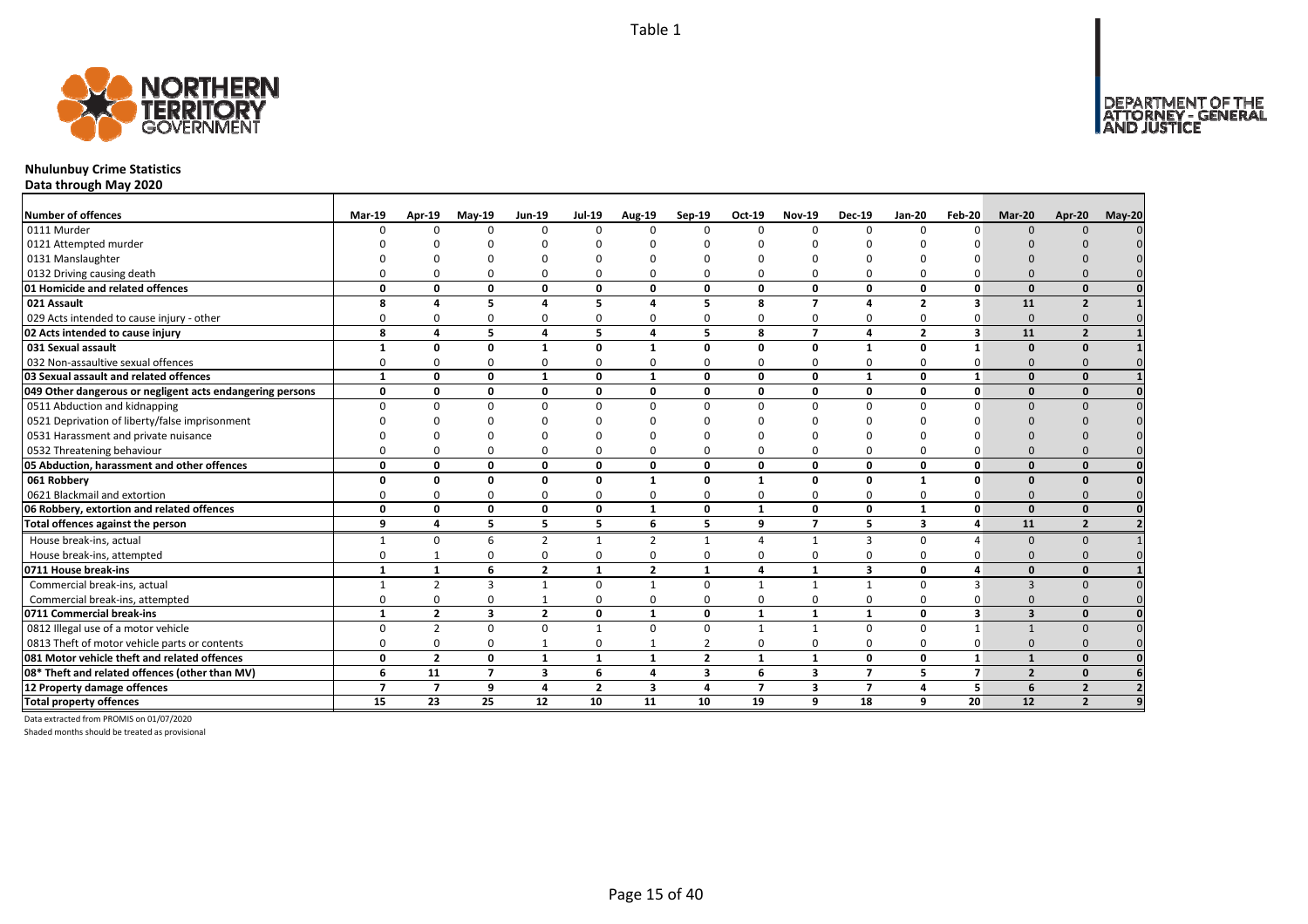

#### **NT Balance Crime Statistics**

**Data through May 2020**

| Number of offences                                        | <b>Mar-18</b> | Apr-18         | $May-18$       | <b>Jun-18</b>  | <b>Jul-18</b> | Aug-18         | Sep-18       | Oct-18         | <b>Nov-18</b>  | <b>Dec-18</b>  | Jan-19         | <b>Feb-19</b>       |
|-----------------------------------------------------------|---------------|----------------|----------------|----------------|---------------|----------------|--------------|----------------|----------------|----------------|----------------|---------------------|
| 0111 Murder                                               | $\Omega$      | <sup>0</sup>   | $\Omega$       | $\Omega$       | $\Omega$      | $\Omega$       | $\Omega$     | $\Omega$       | $\Omega$       |                | $\Omega$       | 0                   |
| 0121 Attempted murder                                     |               | O              | n              | O              | ŋ             | n              | O            | O              |                | O              |                | 0                   |
| 0131 Manslaughter                                         |               | O              | n              | O              | ŋ             | n              | O            | 0              | 0              |                | $\Omega$       | $\mathbf 0$         |
| 0132 Driving causing death                                |               | 0              | 0              | 0              |               | $\Omega$       | 0            | 0              | 0              | 0              | 0              | $\mathbf{0}$        |
| 01 Homicide and related offences                          | $\mathbf{1}$  | 0              | $\mathbf{0}$   | 0              | $\mathbf{1}$  | 0              | 0            | 0              | $\mathbf{1}$   | $\overline{2}$ | $\mathbf{0}$   | $\mathbf{0}$        |
| 021 Assault                                               | 177           | 153            | 140            | 140            | 144           | 156            | 201          | 181            | 178            | 204            | 145            | 143                 |
| 029 Acts intended to cause injury - other                 | 0             | 0              | $\mathbf{1}$   | 0              | $\mathbf{1}$  | 0              | 1            | 1              | 1              | 0              | 0              | $\mathbf 0$         |
| 02 Acts intended to cause injury                          | 177           | 153            | 141            | 140            | 145           | 156            | 202          | 182            | 179            | 204            | 145            | 143                 |
| 031 Sexual assault                                        | 11            | 9              | 6              | 8              | 10            | 5              | 8            | 11             | 4              | 3              | 9              | 4                   |
| 032 Non-assaultive sexual offences                        | $\mathbf{1}$  | 0              | 3              | 1              |               | $\overline{2}$ | 0            | $\Omega$       | $\overline{2}$ | 0              | 3              | $\mathbf{1}$        |
| 03 Sexual assault and related offences                    | 12            | 9              | 9              | 9              | 11            | $\overline{7}$ | 8            | 11             | 6              | 3              | 12             | 5 <sup>1</sup>      |
| 049 Other dangerous or negligent acts endangering persons | $\mathbf{1}$  | $\overline{7}$ | 3              | $\overline{7}$ | 5             | 4              | 4            | $\overline{7}$ | 8              | 6              | 5              | $\mathbf{1}$        |
| 0511 Abduction and kidnapping                             | 0             | $\mathbf 0$    | 0              | 0              | $\mathbf 0$   | 0              | $\Omega$     | 0              | 0              | 0              | 0              | $\pmb{0}$           |
| 0521 Deprivation of liberty/false imprisonment            | 3             | 3              | $\Omega$       | O              | ŋ             | $\Omega$       | O            | $\overline{2}$ | $\overline{2}$ | 3              | $\overline{2}$ | $\mathsf{O}\xspace$ |
| 0531 Harassment and private nuisance                      | $\Omega$      | 4              | $\mathbf{1}$   | $\overline{2}$ | ŋ             | $\overline{2}$ |              | 6              | $\Omega$       | $\Omega$       | $\overline{2}$ | $\overline{2}$      |
| 0532 Threatening behaviour                                | 15            | $\overline{7}$ | $\overline{7}$ | 8              | 8             | 10             | 14           | 12             | 9              | 12             | $\overline{7}$ | 8                   |
| 05 Abduction, harassment and other offences               | 18            | 14             | 8              | 10             | 8             | 12             | 17           | 20             | 11             | 15             | 11             | 10                  |
| 061 Robbery                                               | 0             | $\mathbf{1}$   | $\mathbf{0}$   | $\mathbf{0}$   | $\Omega$      | $\mathbf{1}$   | $\mathbf{1}$ | $\mathbf{1}$   | $\Omega$       | $\mathbf{0}$   | 0              | $\mathbf{1}$        |
| 0621 Blackmail and extortion                              | 0             | $\mathbf 0$    | 0              | $\mathbf 0$    | 0             | 0              | 0            | 0              | 0              | 0              | $\mathbf 0$    | $\mathbf{0}$        |
| 06 Robbery, extortion and related offences                | $\mathbf{0}$  | $\mathbf{1}$   | $\mathbf{0}$   | 0              | 0             | $\mathbf{1}$   | $\mathbf{1}$ | $\mathbf{1}$   | 0              | $\mathbf{0}$   | 0              | $\mathbf{1}$        |
| Total offences against the person                         | 209           | 184            | 161            | 166            | 170           | 180            | 232          | 221            | 205            | 230            | 173            | 160                 |
| House break-ins, actual                                   | 34            | 37             | 21             | 23             | 23            | 26             | 28           | 24             | 14             | 48             | 82             | 41                  |
| House break-ins, attempted                                | 5             | 6              | 5              | 5              | 6             | 3              | 5            | $\overline{7}$ | 2              | 9              | 15             | $\overline{2}$      |
| 0711 House break-ins                                      | 39            | 43             | 26             | 28             | 29            | 29             | 33           | 31             | 16             | 57             | 97             | 43                  |
| Commercial break-ins, actual                              | 80            | 105            | 63             | 68             | 61            | 39             | 37           | 54             | 53             | 75             | 133            | 98                  |
| Commercial break-ins, attempted                           | 9             | 18             | 5              | 6              | 6             | 6              | 8            | 11             | 10             | 11             | 17             | 13                  |
| 0711 Commercial break-ins                                 | 89            | 123            | 68             | 74             | 67            | 45             | 45           | 65             | 63             | 86             | 150            | 111                 |
| 0812 Illegal use of a motor vehicle                       | 22            | 24             | 14             | 16             | 13            | 18             | 12           | 20             | 11             | 12             | 26             | 12                  |
| 0813 Theft of motor vehicle parts or contents             | 10            | 4              | 15             | 11             | 10            | 10             | 14           | 12             | 5              | $\overline{3}$ | 3              | 6                   |
| 081 Motor vehicle theft and related offences              | 32            | 28             | 29             | 27             | 23            | 28             | 26           | 32             | 16             | 15             | 29             | 18                  |
| 08* Theft and related offences (other than MV)            | 143           | 136            | 90             | 114            | 106           | 70             | 82           | 107            | 80             | 105            | 154            | 97                  |
| 12 Property damage offences                               | 155           | 168            | 122            | 132            | 123           | 131            | 155          | 166            | 148            | 162            | 209            | 137                 |
| <b>Total property offences</b>                            | 458           | 498            | 335            | 375            | 348           | 303            | 341          | 401            | 323            | 425            | 639            | 406                 |

Data extracted from PROMIS on 01/07/2020

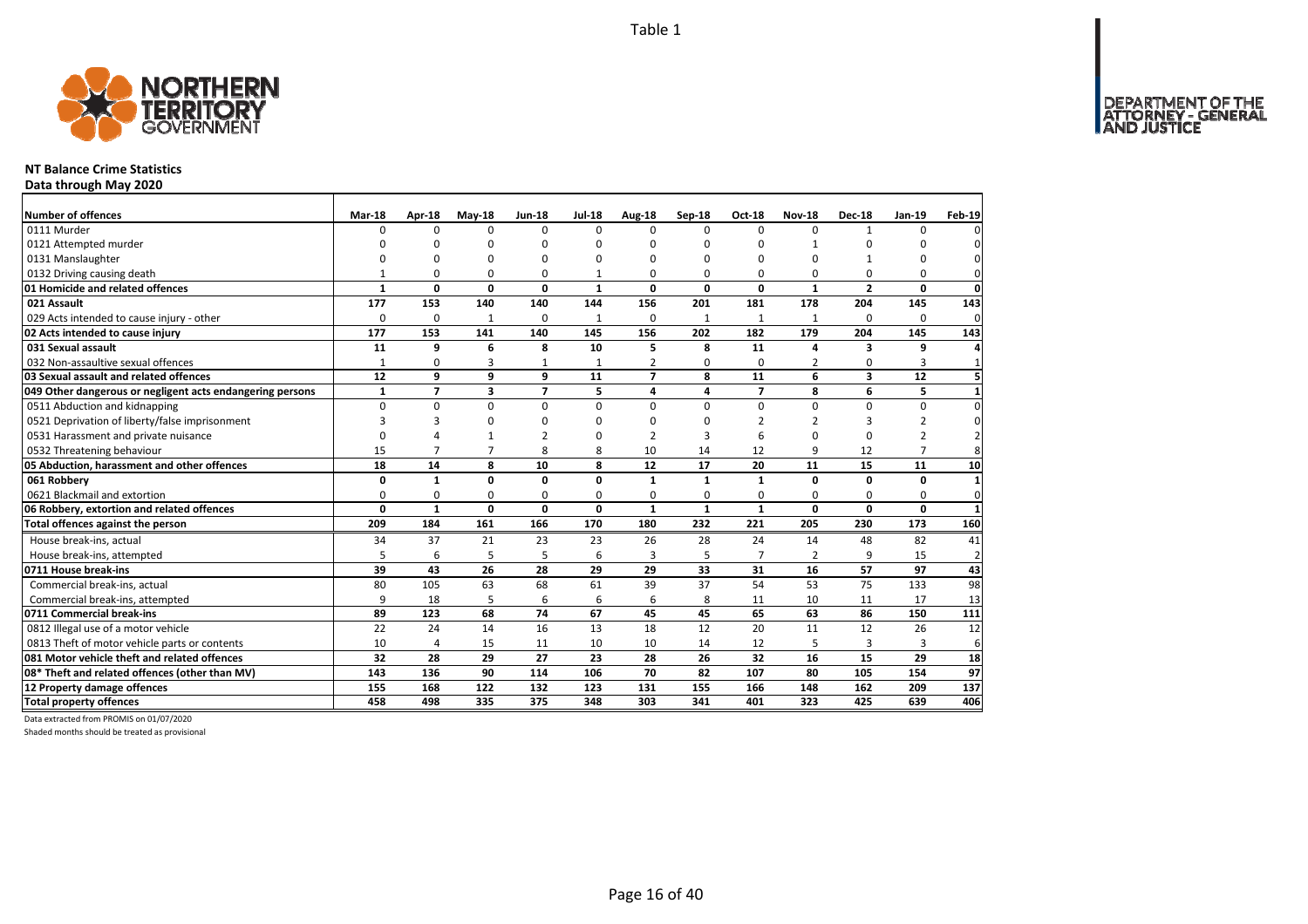

#### **NT Balance Crime Statistics**

**Data through May 2020**

| Number of offences                                        | Mar-19       | Apr-19                   | $May-19$       | <b>Jun-19</b>  | <b>Jul-19</b>  | Aug-19         | Sep-19       | Oct-19         | <b>Nov-19</b>  | <b>Dec-19</b>  | <b>Jan-20</b>  | Feb-20       | Mar-20         | Apr-20         | $May-20$       |
|-----------------------------------------------------------|--------------|--------------------------|----------------|----------------|----------------|----------------|--------------|----------------|----------------|----------------|----------------|--------------|----------------|----------------|----------------|
| 0111 Murder                                               | n            | <sup>n</sup>             | $\Omega$       | $\Omega$       | $\Omega$       | n              | $\Omega$     | $\Omega$       | -1             | $\Omega$       | $\Omega$       | ŋ            | $\Omega$       | $\Omega$       |                |
| 0121 Attempted murder                                     |              |                          |                |                |                |                |              |                |                |                |                |              |                |                |                |
| 0131 Manslaughter                                         |              |                          |                |                | ŋ              |                |              |                |                |                |                |              |                |                |                |
| 0132 Driving causing death                                |              |                          |                | $\Omega$       | $\Omega$       |                |              | $\Omega$       | 0              | 0              |                |              | $\Omega$       |                |                |
| 01 Homicide and related offences                          | n            | 0                        | $\Omega$       | $\mathbf{0}$   | 0              | $\Omega$       | 0            | 1              | $\mathbf{1}$   | $\mathbf 0$    | $\overline{2}$ | $\Omega$     | $\Omega$       | $\Omega$       | $\Omega$       |
| 021 Assault                                               | 168          | 143                      | 144            | 126            | 140            | 149            | 162          | 156            | 180            | 192            | 170            | 188          | 187            | 124            | 114            |
| 029 Acts intended to cause injury - other                 | $\Omega$     | $\Omega$                 | $\Omega$       | 0              | 0              | $\Omega$       | $\mathbf{1}$ |                | 0              | $\mathbf{1}$   | $\Omega$       |              | $\Omega$       | $\Omega$       |                |
| 02 Acts intended to cause injury                          | 168          | 143                      | 144            | 126            | 140            | 149            | 163          | 157            | 180            | 193            | 170            | 189          | 187            | 124            | 115            |
| 031 Sexual assault                                        | 8            | 6                        |                | 6              | 7              | 3              | 8            | 11             | 8              | 6              | 6              | 5            | 5              |                |                |
| 032 Non-assaultive sexual offences                        | $\Omega$     |                          |                | $\Omega$       | 2              |                | n            |                | $\mathbf{1}$   | $\overline{2}$ |                |              | $\Omega$       |                |                |
| 03 Sexual assault and related offences                    | 8            | $\overline{\phantom{a}}$ | 5.             | 6              | 9              | 6              | 8            | 12             | $\mathbf{q}$   | 8              | $\mathbf{R}$   | 5            | 5              | 6              |                |
| 049 Other dangerous or negligent acts endangering persons | 7            | 3                        | 4              | 1              | 5              | 5              | 3            | 4              | $\mathbf{1}$   | $\mathbf{2}$   | -1             | 3            | $\overline{2}$ |                |                |
| 0511 Abduction and kidnapping                             | $\Omega$     | <sup>n</sup>             | $\Omega$       | $\Omega$       | $\Omega$       | 0              | <sup>n</sup> | $\Omega$       | $\Omega$       | $\Omega$       | $\Omega$       | ŋ            | $\Omega$       | $\Omega$       |                |
| 0521 Deprivation of liberty/false imprisonment            |              |                          |                |                |                |                |              |                |                | U              |                |              |                |                |                |
| 0531 Harassment and private nuisance                      |              |                          |                |                | ŋ              |                |              | $\Omega$       | $\cap$         | 3              |                |              | $\Omega$       |                |                |
| 0532 Threatening behaviour                                |              | 13                       |                |                | 9              | 11             |              | 11             | 13             | 8              | 11             | 17           | 13             | 12             |                |
| 05 Abduction, harassment and other offences               | 8            | 18                       | 10             | 4              | 11             | 13             | 5            | 14             | 15             | 11             | 13             | 21           | 15             | 18             |                |
| 061 Robbery                                               | n            | 0                        | $\Omega$       | 0              | $\mathbf{1}$   | $\overline{2}$ | $\mathbf{1}$ | $\Omega$       | $\mathbf{1}$   | $\overline{2}$ | $\mathbf{1}$   | $\mathbf{1}$ | $\mathbf{1}$   | $\Omega$       |                |
| 0621 Blackmail and extortion                              |              | O                        | $\Omega$       | $\Omega$       | 0              | $\Omega$       |              | $\Omega$       |                | 0              | O              |              | $\Omega$       | $\Omega$       | $\mathbf{0}$   |
| 06 Robbery, extortion and related offences                | $\mathbf{0}$ | $\mathbf{0}$             | 0              | $\mathbf{0}$   | $\mathbf{1}$   | $\overline{2}$ | 1            | 0              | $\overline{2}$ | $\overline{2}$ | 1              | 1            | $\mathbf{1}$   | $\mathbf{0}$   | $\mathbf{0}$   |
| Total offences against the person                         | 191          | 171                      | 163            | 137            | 166            | 175            | 180          | 188            | 208            | 216            | 195            | 219          | 210            | 152            | 124            |
| House break-ins, actual                                   | 27           | 46                       | 47             | 36             | 35             | 22             | 23           | 30             | 31             | 54             | 78             | 42           | 32             | 15             | 8              |
| House break-ins, attempted                                |              | $\overline{7}$           | Δ              | $\overline{2}$ | $\overline{2}$ | $\Omega$       | 3            | $\overline{3}$ | 10             | 4              | 13             | 6            | 6              | 5              | $\overline{2}$ |
| 0711 House break-ins                                      | 31           | 53                       | 51             | 38             | 37             | 22             | 26           | 33             | 41             | 58             | 91             | 48           | 38             | 20             | 10             |
| Commercial break-ins, actual                              | 103          | 88                       | 82             | 50             | 60             | 56             | 54           | 59             | 56             | 55             | 109            | 102          | 113            | 38             | 33             |
| Commercial break-ins, attempted                           |              | 8                        | 11             | $\Delta$       | $\overline{2}$ |                | 5            | 6              | 11             | 9              | 17             | 6            | 12             | $\overline{3}$ | $\overline{2}$ |
| 0711 Commercial break-ins                                 | 107          | 96                       | 93             | 54             | 62             | 63             | 59           | 65             | 67             | 64             | 126            | 108          | 125            | 41             | 35             |
| 0812 Illegal use of a motor vehicle                       | 13           | 13                       | 15             | 17             | $\overline{7}$ | 10             | 14           | 9              | 19             | 18             | 12             | 18           | 22             | 13             | 13             |
| 0813 Theft of motor vehicle parts or contents             | 11           | 10                       | $\overline{7}$ | $\overline{4}$ | 10             | q              |              | 12             | 17             | 4              | q              | 12           | 17             | 11             | $\overline{3}$ |
| 081 Motor vehicle theft and related offences              | 24           | 23                       | 22             | 21             | 17             | 19             | 21           | 21             | 36             | 22             | 21             | 30           | 39             | 24             | 16             |
| 08* Theft and related offences (other than MV)            | 118          | 104                      | 118            | 96             | 96             | 100            | 107          | 80             | 86             | 74             | 121            | 111          | 120            | 53             | 56             |
| 12 Property damage offences                               | 148          | 126                      | 152            | 104            | 98             | 116            | 119          | 109            | 147            | 146            | 160            | 189          | 177            | 103            | 92             |
| <b>Total property offences</b>                            | 428          | 402                      | 436            | 313            | 310            | 320            | 332          | 308            | 377            | 364            | 519            | 486          | 499            | 241            | 209            |

Data extracted from PROMIS on 01/07/2020

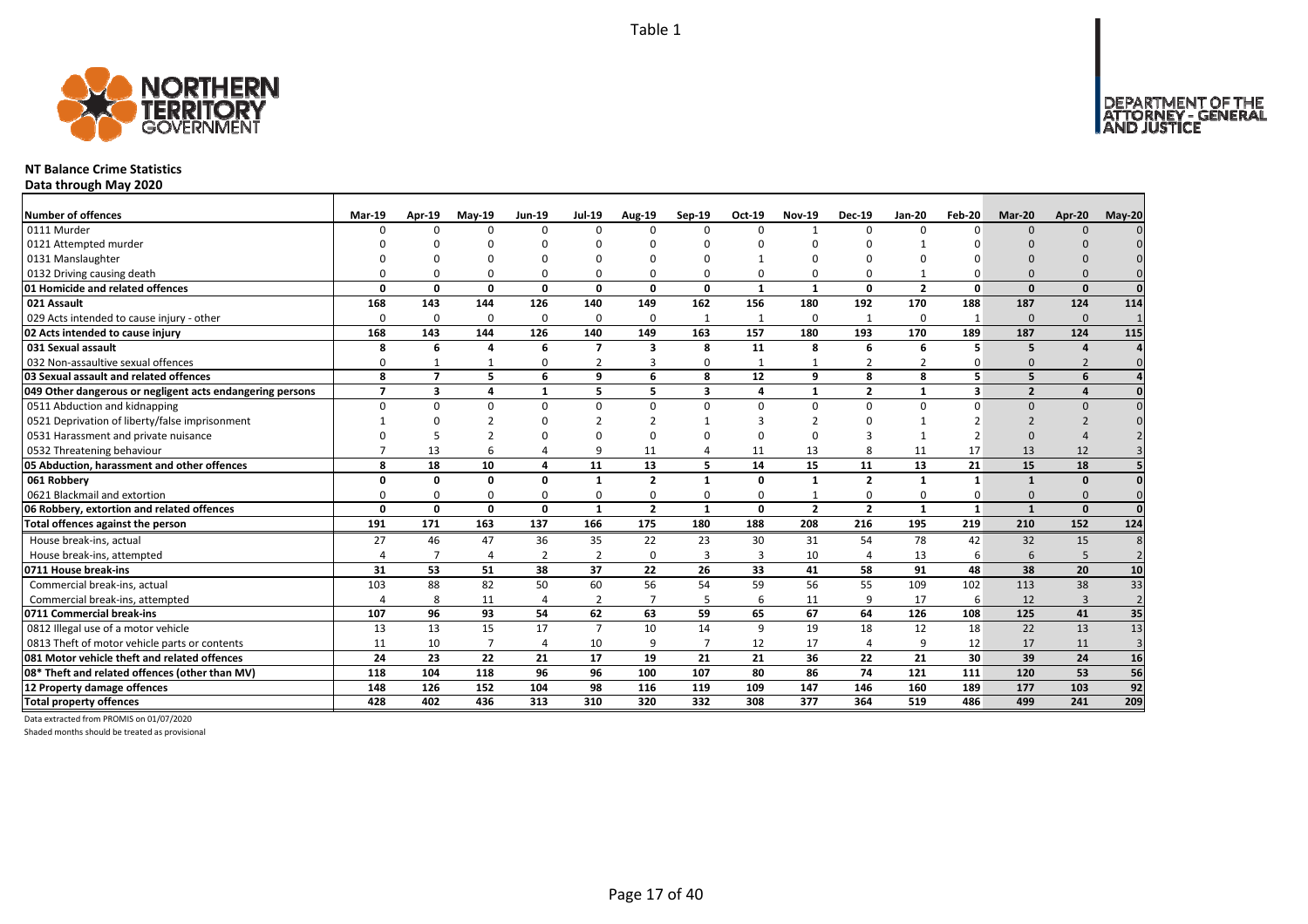

# **Northern Territory Assault Statistics Data through May 2020**

| <b>Domestic violence</b>              | Alcohol involvement                             | <b>Mar-18</b> | Apr-18 | $M$ ay-18 | Jun-18 | <b>Jul-18</b> | Aug-18 | $Sep-18$ | Oct-18 | <b>Nov-18</b> | <b>Dec-18</b> | $Jan-19$ | Feb-19 | $Mar-19$ |
|---------------------------------------|-------------------------------------------------|---------------|--------|-----------|--------|---------------|--------|----------|--------|---------------|---------------|----------|--------|----------|
| DV involved                           | Alcohol involved                                | 250           | 202    | 195       | 202    | 208           | 191    | 225      | 197    | 197           | 230           | 175      | 133    | 179      |
|                                       | No alcohol involved                             | 85            | 87     | 84        | 75     | 69            | 88     | 87       | 104    | 96            | 109           | 83       | 111    | 99       |
|                                       | Not known                                       | 36            | 46     | 40        | 36     | 53            | 36     | 49       | 59     | 65            | 64            | 45       | 40     | 51       |
| <b>DV</b> involved Total              |                                                 | 371           | 335    | 319       | 313    | 330           | 315    | 361      | 360    | 358           | 403           | 303      | 284    | 329      |
| DV not involved                       | Alcohol involved                                | 148           | 125    | 108       | 89     | 109           | 98     | 89       | 94     | 76            | 108           | 86       | 80     | 97       |
|                                       | No alcohol involved                             | 79            | 69     | 68        | 62     | 64            | 60     | 59       | 78     | 68            | 63            | 72       | 58     | 93       |
|                                       | Not known                                       | 81            | 75     | 55        | 65     | 56            | 53     | 62       | 63     | 66            | 54            | 61       | 68     | 61       |
| DV not involved Total                 |                                                 | 308           | 269    | 231       | 216    | 229           | 211    | 210      | 235    | 210           | 225           | 219      | 206    | 251      |
| Total assaults                        |                                                 | 679           | 604    | 550       | 529    | 559           | 526    | 571      | 595    | 568           | 628           | 522      | 490    | 580      |
| Assaults with alcohol involved        |                                                 | 398           | 327    | 303       | 291    | 317           | 289    | 314      | 291    | 273           | 338           | 261      | 213    | 276      |
| Assaults with no alcohol involved     |                                                 | 164           | 156    | 152       | 137    | 133           | 148    | 146      | 182    | 164           | 172           | 155      | 169    | 192      |
|                                       | Assaults with alcohol involvement unknown       | 117           | 121    | 95        | 101    | 109           | 89     | 111      | 122    | 131           | 118           | 106      | 108    | 112      |
|                                       | % of assaults associated with domestic violence | 54.6%         | 55.5%  | 58.0%     | 59.2%  | 59.0%         | 59.9%  | 63.2%    | 60.5%  | 63.0%         | 64.2%         | 58.0%    | 58.0%  | 56.7%    |
| % of assaults associated with alcohol |                                                 | 58.6%         | 54.1%  | 55.1%     | 55.0%  | 56.7%         | 54.9%  | 55.0%    | 48.9%  | 48.1%         | 53.8%         | 50.0%    | 43.5%  | 47.6%    |

Data extracted from PROMIS on 01/07/2020

Shaded months should be treated as provisional

### **Darwin Assault Statistics Data through May 2020**

| Domestic violence                      | <b>Alcohol involvement</b>                       | <b>Mar-18</b> | Apr-18 | $M$ ay-18 | <b>Jun-18</b> | <b>Jul-18</b> | Aug-18 | Sep-18 | Oct-18 | <b>Nov-18</b> | <b>Dec-18</b> | Jan-19 | Feb-19 | <b>Mar-19</b>   |
|----------------------------------------|--------------------------------------------------|---------------|--------|-----------|---------------|---------------|--------|--------|--------|---------------|---------------|--------|--------|-----------------|
| DV involved                            | Alcohol involved                                 | 54            | 46     | 38        | 44            | 47            | 38     | 45     | 45     | 39            | 43            | 43     | 30     | 46              |
|                                        | No alcohol involved                              | 12            | 11     | 11        | 11            | 11            | 15     | 14     | 16     | 11            | 16            | 9      | 12     | 81              |
|                                        | Not known                                        | 6             | 9      |           | 4             | 14            | 9      |        | 12     | 14            | 12            |        |        | 11              |
| DV involved Total                      |                                                  | 72            | 66     | 54        | 59            | 72            | 62     | 64     | 73     | 64            | 71            | 59     | 49     | 65              |
| DV not involved                        | Alcohol involved                                 | 45            | 61     | 46        | 38            | 48            | 37     | 31     | 34     | 34            | 51            | 34     | 36     | 43              |
|                                        | No alcohol involved                              | 23            | 22     | 21        | 20            | 16            | 16     | 25     | 24     | 22            | 13            | 20     | 18     | 15 <sub>l</sub> |
|                                        | Not known                                        | 38            | 27     | 27        | 27            | 25            | 16     | 18     | 26     | 22            | 17            | 30     | 30     | 27              |
| DV not involved Total                  |                                                  | 106           | 110    | 94        | 85            | 89            | 69     | 74     | 84     | 78            | 81            | 84     | 84     | 85              |
| <b>Total assaults</b>                  |                                                  | 178           | 176    | 148       | 144           | 161           | 131    | 138    | 157    | 142           | 152           | 143    | 133    | 150             |
| Assaults with alcohol involved         |                                                  | 99            | 107    | 84        | 82            | 95            | 75     | 76     | 79     | 73            | 94            | 77     | 66     | 89              |
| Assaults with no alcohol involved      |                                                  | 35            | 33     | 32        | 31            | 27            | 31     | 39     | 40     | 33            | 29            | 29     | 30     | 23              |
|                                        | Assaults with alcohol involvement unknown        | 44            | 36     | 32        | 31            | 39            | 25     | 23     | 38     | 36            | 29            | 37     | 37     | 38              |
|                                        | I% of assaults associated with domestic violence | 40.4%         | 37.5%  | 36.5%     | 41.0%         | 44.7%         | 47.3%  | 46.4%  | 46.5%  | 45.1%         | 46.7%         | 41.3%  | 36.8%  | 43.3%           |
| I% of assaults associated with alcohol |                                                  | 55.6%         | 60.8%  | 56.8%     | 56.9%         | 59.0%         | 57.3%  | 55.1%  | 50.3%  | 51.4%         | 61.8%         | 53.8%  | 49.6%  | 59.3%           |

Data extracted from PROMIS on 01/07/2020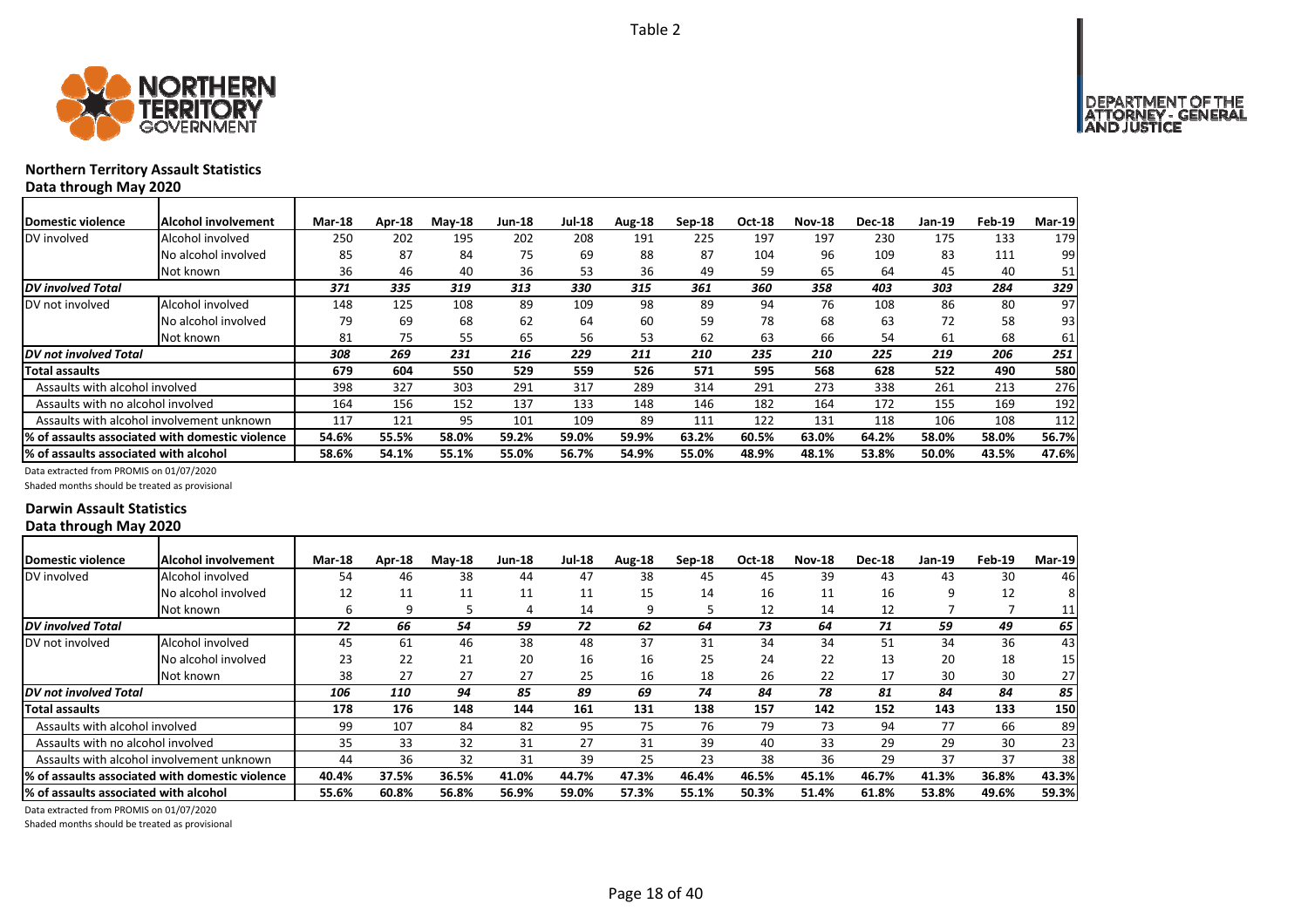



# **Northern Territory Assault Statistics Data through May 2020**

| <b>Domestic violence</b>                  | Alcohol involvement                             | Apr-19 | $Mav-19$ | Jun-19 | Jul-19 | <b>Aug-19</b> | Sep-19 | Oct-19 | <b>Nov-19</b> | <b>Dec-19</b> | Jan-20 | Feb-20 | <b>Mar-20</b> | Apr-20 | $May-20$ |
|-------------------------------------------|-------------------------------------------------|--------|----------|--------|--------|---------------|--------|--------|---------------|---------------|--------|--------|---------------|--------|----------|
| DV involved                               | Alcohol involved                                | 160    | 179      | 146    | 173    | 172           | 178    | 187    | 208           | 232           | 176    | 187    | 193           | 158    | 172      |
|                                           | No alcohol involved                             | 96     | 88       | 74     | 99     | 89            | 98     | 83     | 109           | 106           | 127    | 121    | 135           | 94     | 72       |
|                                           | Not known                                       | 45     | 40       | 38     | 44     | 50            | 44     | 59     | 50            | 60            | 54     | 61     | 49            | 37     | 36       |
| <b>DV</b> involved Total                  |                                                 | 301    | 307      | 258    | 316    | 311           | 320    | 329    | 367           | 398           | 357    | 369    | 377           | 289    | 280      |
| DV not involved                           | Alcohol involved                                | 89     | 75       | 60     | 76     | 78            | 67     | 104    | 97            | 99            | 86     | 87     | 90            | 63     | 92       |
|                                           | No alcohol involved                             | 64     | 67       | 71     | 55     | 79            | 70     | 84     | 71            | 62            | 67     | 79     | 90            | 62     | 61       |
|                                           | Not known                                       | 49     | 53       | 44     | 72     | 71            | 71     | 62     | 54            | 80            | 69     | 76     | 76            | 55     | 47       |
| DV not involved Total                     |                                                 | 202    | 195      | 175    | 203    | 228           | 208    | 250    | 222           | 241           | 222    | 242    | 256           | 180    | 200      |
| <b>Total assaults</b>                     |                                                 | 503    | 502      | 433    | 519    | 539           | 528    | 579    | 589           | 639           | 579    | 611    | 633           | 469    | 480      |
| Assaults with alcohol involved            |                                                 | 249    | 254      | 206    | 249    | 250           | 245    | 291    | 305           | 331           | 262    | 274    | 283           | 221    | 264      |
| Assaults with no alcohol involved         |                                                 | 160    | 155      | 145    | 154    | 168           | 168    | 167    | 180           | 168           | 194    | 200    | 225           | 156    | 133      |
| Assaults with alcohol involvement unknown |                                                 | 94     | 93       | 82     | 116    | 121           | 115    | 121    | 104           | 140           | 123    | 137    | 125           | 92     | 83       |
|                                           | % of assaults associated with domestic violence | 59.8%  | 61.2%    | 59.6%  | 60.9%  | 57.7%         | 60.6%  | 56.8%  | 62.3%         | 62.3%         | 61.7%  | 60.4%  | 59.6%         | 61.6%  | 58.3%    |
| % of assaults associated with alcohol     |                                                 | 49.5%  | 50.6%    | 47.6%  | 48.0%  | 46.4%         | 46.4%  | 50.3%  | 51.8%         | 51.8%         | 45.3%  | 44.8%  | 44.7%         | 47.1%  | 55.0%    |

Data extracted from PROMIS on 01/07/2020

Shaded months should be treated as provisional

### **Darwin Assault Statistics Data through May 2020**

| Domestic violence                     | <b>Alcohol involvement</b>                       | <b>Apr-19</b> | $M$ ay-19 | <b>Jun-19</b> | <b>Jul-19</b> | <b>Aug-19</b> | $Sep-19$ | Oct-19 | <b>Nov-19</b> | <b>Dec-19</b> | <b>Jan-20</b> | Feb-20            | <b>Mar-20</b> | Apr-20 | $May-20$ |
|---------------------------------------|--------------------------------------------------|---------------|-----------|---------------|---------------|---------------|----------|--------|---------------|---------------|---------------|-------------------|---------------|--------|----------|
| DV involved                           | Alcohol involved                                 | 37            | 50        | 32            | 51            | 56            | 39       | 44     | 46            | 59            | 58            | 37                | 38            | 46     | 32       |
|                                       | No alcohol involved                              | 12            | 17        |               |               | 13            | 13       | 10     | ŏ             | 12            | 18            | 9                 | 11            | 14     |          |
|                                       | Not known                                        | 13            |           |               | я             | h             | 8        | 12     |               | 16            |               | $12 \overline{ }$ | 13            | 6      | 8        |
| <b>DV</b> involved Total              |                                                  | 62            | 74        | 46            | 66            | 75            | 60       | 66     | 59            | 87            | 83            | 58                | 62            | 66     | 44       |
| DV not involved                       | Alcohol involved                                 | 41            | 40        | 32            | 28            | 40            | 22       | 41     | 38            | 46            | 45            | 34                | 35            | 30     | 39       |
|                                       | No alcohol involved                              | 25            | 18        | 17            |               | 20            | 18       | 23     | 17            | 10            | 23            | 12                | 24            | 17     | 14       |
|                                       | Not known                                        | 20            | 29        | 19            | 28            | 30            | 25       | 22     | 21            | 27            | 25            | 30                | 40            | 30     | 19       |
| DV not involved Total                 |                                                  | 86            | 87        | 68            | 65            | 90            | 65       | 86     | 76            | 83            | 93            | 76                | 99            | 77     | 72       |
| <b>Total assaults</b>                 |                                                  | 148           | 161       | 114           | 131           | 165           | 125      | 152    | 135           | 170           | 176           | 134               | 161           | 143    | 116      |
| Assaults with alcohol involved        |                                                  | 78            | 90        | 64            | 79            | 96            | 61       | 85     | 84            | 105           | 103           | 71                | 73            | 76     |          |
| Assaults with no alcohol involved     |                                                  | 37            | 35        | 24            | 16            | 33            | 31       | 33     | 25            | 22            | 41            | 21                | 35            | 31     | 18       |
|                                       | Assaults with alcohol involvement unknown        | 33            | 36        | 26            | 36            | 36            | 33       | 34     | 26            | 43            | 32            | 42                | 53            | 36     | 27       |
|                                       | I% of assaults associated with domestic violence | 41.9%         | 46.0%     | 40.4%         | 50.4%         | 45.5%         | 48.0%    | 43.4%  | 43.7%         | 51.2%         | 47.2%         | 43.3%             | 38.5%         | 46.2%  | 37.9%    |
| % of assaults associated with alcohol |                                                  | 52.7%         | 55.9%     | 56.1%         | 60.3%         | 58.2%         | 48.8%    | 55.9%  | 62.2%         | 61.8%         | 58.5%         | 53.0%             | 45.3%         | 53.1%  | 61.2%    |

Data extracted from PROMIS on 01/07/2020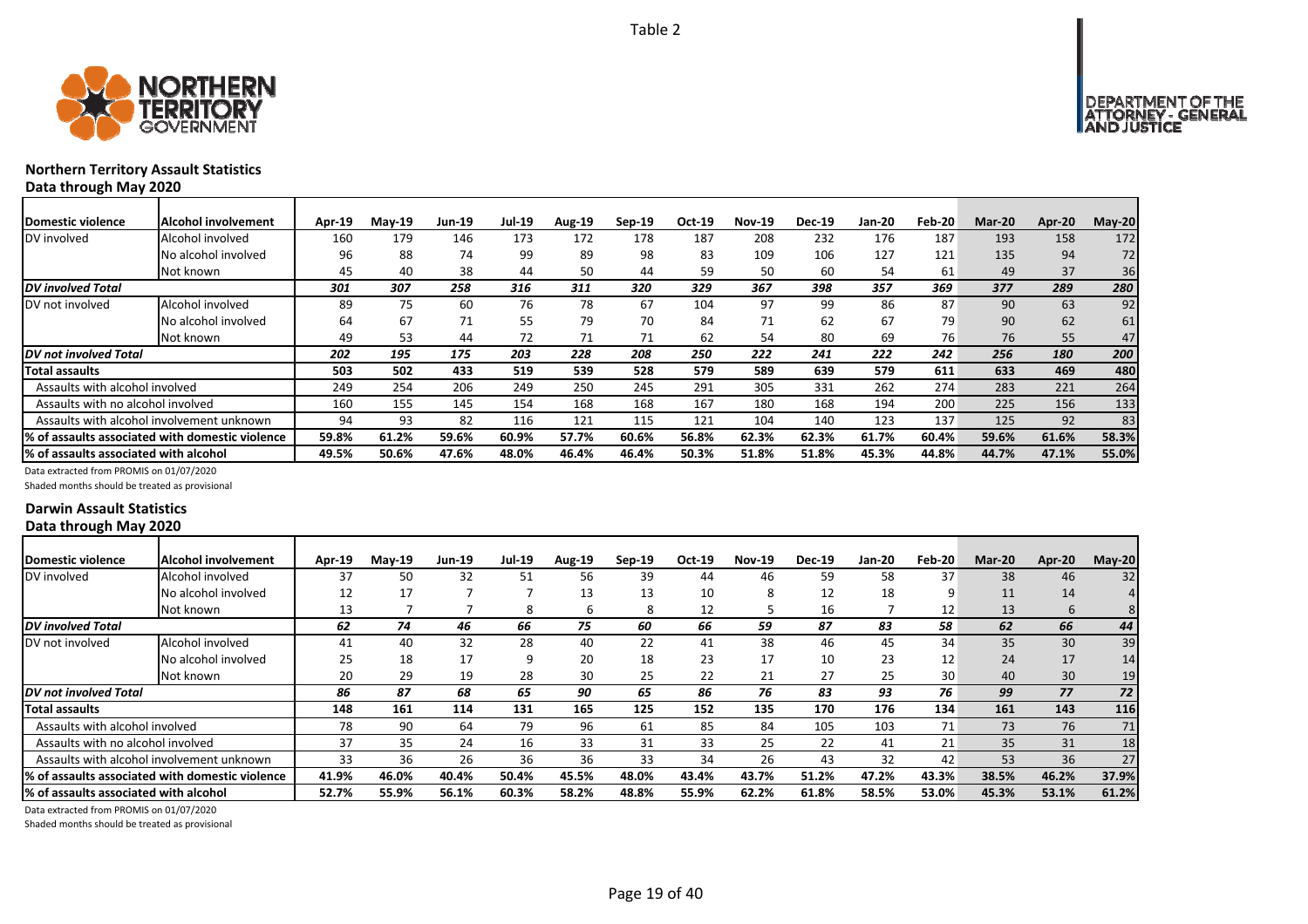

# **Palmerston Assault Statistics**

**Data through May 2020**

| Domestic violence                     | Alcohol involvement                             | <b>Mar-18</b> | Apr-18 | <b>Mav-18</b> | <b>Jun-18</b> | <b>Jul-18</b> | Aug-18 | Sep-18 | <b>Oct-18</b> | <b>Nov-18</b> | <b>Dec-18</b> | Jan-19 | Feb-19 | Mar-19 |
|---------------------------------------|-------------------------------------------------|---------------|--------|---------------|---------------|---------------|--------|--------|---------------|---------------|---------------|--------|--------|--------|
| DV involved                           | Alcohol involved                                | 18            | 14     | 17            | 9             | 11            | 13     | 15     | 16            | 16            | 17            | 12     |        | 20     |
|                                       | No alcohol involved                             | 8             | 10     |               |               | 4             | 4      |        | h             |               | 4             | я      |        | 11     |
|                                       | Not known                                       |               |        | 8             |               |               | 4      |        | b             |               |               |        |        |        |
| <b>DV</b> involved Total              |                                                 | 28            | 31     | 32            | 19            | 18            | 21     | 23     | 28            | 21            | 22            | 23     | 25     | 36     |
| DV not involved                       | Alcohol involved                                | 16            |        |               | 11            | 4             | 6      |        |               | 10            |               | 13     | 12     | 9      |
|                                       | No alcohol involved                             |               |        |               |               |               | 9      |        | 10            |               | h             | 9      |        | 12     |
|                                       | Not known                                       | 8             | ь      | з             | ь             |               |        |        |               |               | 11            | h      | 14     |        |
| DV not involved Total                 |                                                 | 27            | 20     | 14            | 24            | 10            | 17     | 11     | 22            | 20            | 20            | 28     | 33     | 26     |
| <b>Total assaults</b>                 |                                                 | 55            | 51     | 46            | 43            | 28            | 38     | 34     | 50            | 41            | 42            | 51     | 58     | 62     |
| Assaults with alcohol involved        |                                                 | 34            | 21     | 24            | 20            | 15            | 19     | 18     | 23            | 26            | 20            | 25     | 21     | 29     |
| Assaults with no alcohol involved     |                                                 | 11            | 17     | 11            | 14            | 8             | 13     | 8      | 16            | 8             | 10            | 17     | 16     | 23     |
|                                       | Assaults with alcohol involvement unknown       | 10            | 13     | 11            | ٩             |               | b      | 8      | 11            |               | 12            |        | 21     | 10     |
|                                       | % of assaults associated with domestic violence | 50.9%         | 60.8%  | 69.6%         | 44.2%         | 64.3%         | 55.3%  | 67.6%  | 56.0%         | 51.2%         | 52.4%         | 45.1%  | 43.1%  | 58.1%  |
| % of assaults associated with alcohol |                                                 | 61.8%         | 41.2%  | 52.2%         | 46.5%         | 53.6%         | 50.0%  | 52.9%  | 46.0%         | 63.4%         | 47.6%         | 49.0%  | 36.2%  | 46.8%  |

Data extracted from PROMIS on 01/07/2020

Shaded months should be treated as provisional

## **Alice Springs Assault Statistics Data through May 2020**

| <b>Domestic violence</b>              | <b>Alcohol involvement</b>                      | <b>Mar-18</b> | <b>Apr-18</b> | $M$ ay-18 | <b>Jun-18</b> | <b>Jul-18</b> | Aug-18 | $Sep-18$ | <b>Oct-18</b> | <b>Nov-18</b> | <b>Dec-18</b> | Jan-19 | Feb-19 | <b>Mar-19</b>   |
|---------------------------------------|-------------------------------------------------|---------------|---------------|-----------|---------------|---------------|--------|----------|---------------|---------------|---------------|--------|--------|-----------------|
| DV involved                           | Alcohol involved                                | 79            | 46            | 68        | 70            | 52            | 44     | 43       | 41            | 47            | 49            | 37     | 37     | 44              |
|                                       | No alcohol involved                             | 9             | 9             | 10        |               |               | 4      |          | 12            | ٩             | 11            | 10     | 13     | 11              |
|                                       | Not known                                       | 11            | 12            | 9         | 14            | 15            | 6      | 14       |               | 15            | 20            | 11     | 12     | 18              |
| <b>DV</b> involved Total              |                                                 | 99            | 67            | 87        | 91            | 74            | 54     | 62       | 58            | 71            | 80            | 58     | 62     | 73              |
| DV not involved                       | Alcohol involved                                | 50            | 34            | 30        | 18            | 32            | 23     | 34       | 16            | 18            | 29            | 15     | 15     | 21              |
|                                       | No alcohol involved                             | 14            | 18            | 14        | 11            | 16            | 16     | 11       | 16            | 12            | 22            | 23     | 12     | 17              |
|                                       | Not known                                       | 20            | 26            | 16        | 18            | 17            | 22     | 20       | 17            | 19            | 19            | 13     | 13     | 16              |
| DV not involved Total                 |                                                 | 84            | 78            | 60        | 47            | 65            | 61     | 65       | 49            | 49            | 70            | 51     | 40     | 54              |
| <b>Total assaults</b>                 |                                                 | 183           | 145           | 147       | 138           | 139           | 115    | 127      | 107           | 120           | 150           | 109    | 102    | 127             |
| Assaults with alcohol involved        |                                                 | 129           | 80            | 98        | 88            | 84            | 67     | 77       | 57            | 65            | 78            | 52     | 52     | 65              |
| Assaults with no alcohol involved     |                                                 | 23            | 27            | 24        | 18            | 23            | 20     | 16       | 28            | 21            | 33            | 33     | 25     | 28              |
|                                       | Assaults with alcohol involvement unknown       | 31            | 38            | 25        | 32            | 32            | 28     | 34       | 22            | 34            | 39            | 24     | 25     | 34 <sub>1</sub> |
|                                       | % of assaults associated with domestic violence | 54.1%         | 46.2%         | 59.2%     | 65.9%         | 53.2%         | 47.0%  | 48.8%    | 54.2%         | 59.2%         | 53.3%         | 53.2%  | 60.8%  | 57.5%           |
| % of assaults associated with alcohol |                                                 | 70.5%         | 55.2%         | 66.7%     | 63.8%         | 60.4%         | 58.3%  | 60.6%    | 53.3%         | 54.2%         | 52.0%         | 47.7%  | 51.0%  | 51.2%           |

Data extracted from PROMIS on 01/07/2020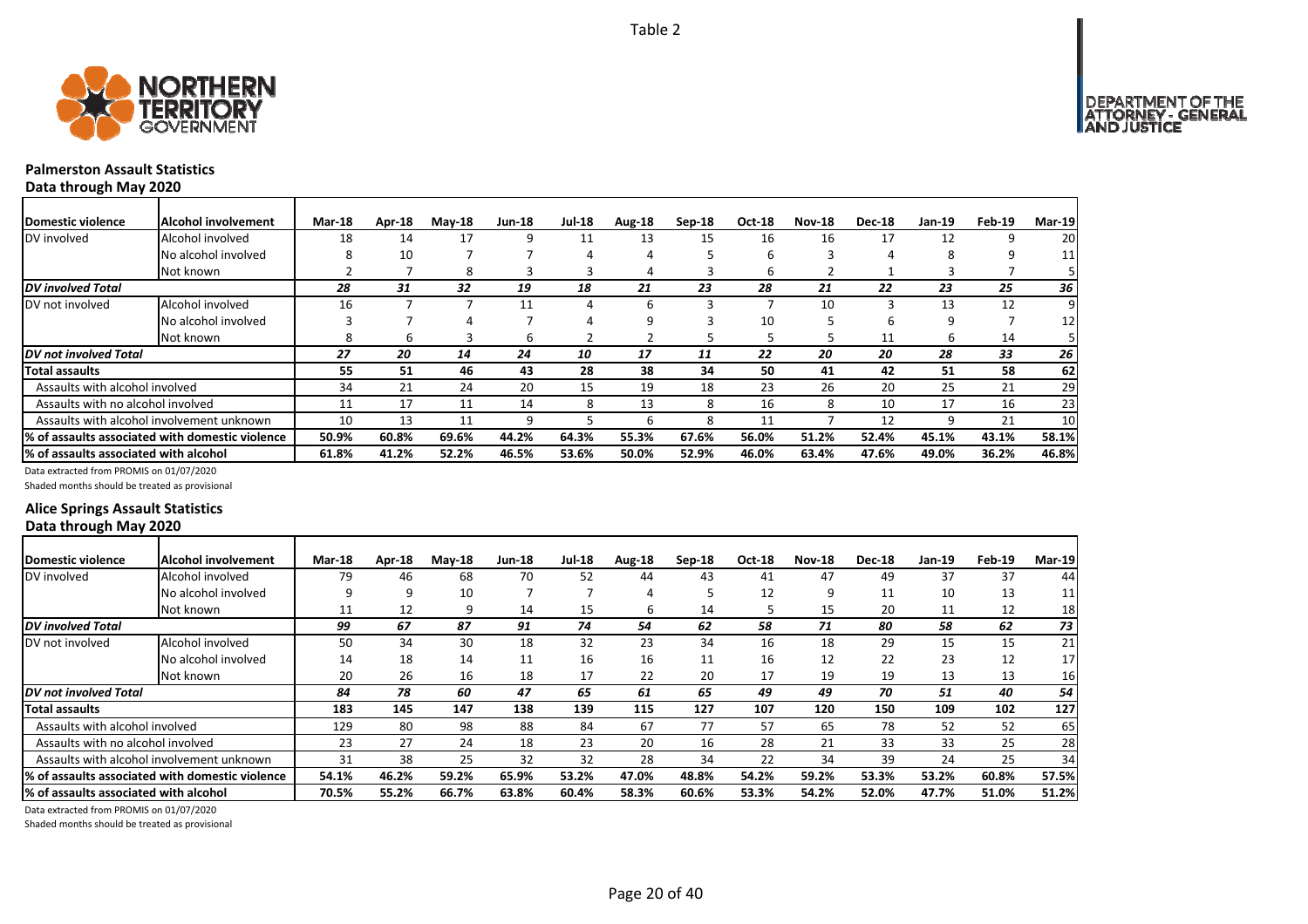



# **Palmerston Assault Statistics**

**Data through May 2020**

| Domestic violence                     | <b>Alcohol involvement</b>                      | Apr-19 | $Mav-19$ | <b>Jun-19</b> | <b>Jul-19</b> | Aug-19 | $Sep-19$ | Oct-19 | <b>Nov-19</b> | <b>Dec-19</b> | <b>Jan-20</b> | <b>Feb-20</b> | <b>Mar-20</b> | Apr-20 | $May-20$ |
|---------------------------------------|-------------------------------------------------|--------|----------|---------------|---------------|--------|----------|--------|---------------|---------------|---------------|---------------|---------------|--------|----------|
| DV involved                           | Alcohol involved                                | 16     | 12       | 10            | 12            | 10     | 15       | 14     | 14            | 11            | 18            | 10            | 17            | 23     | 23       |
|                                       | No alcohol involved                             | 12     | h        |               | q             | 12     | h        |        | h             | 8             |               |               | 10            |        |          |
|                                       | Not known                                       |        |          |               |               | ь      |          |        |               |               |               |               |               |        |          |
| <b>DV</b> involved Total              |                                                 | 31     | 20       | 14            | 22            | 28     | 24       | 26     | 25            | 24            | 24            | 19            | 28            | 31     | 32       |
| DV not involved                       | Alcohol involved                                |        |          |               | 8             | 10     |          | h      | 8             |               | 8             | h             | 10            |        | 11       |
|                                       | No alcohol involved                             |        |          | 10            | 10            | 12     | х        |        |               |               |               |               | 11            |        | 13       |
|                                       | Not known                                       |        |          |               |               |        | q        | 11     |               |               |               |               | 9             |        |          |
| <b>IDV</b> not involved Total         |                                                 | 21     | 16       | 18            | 25            | 27     | 20       | 25     | 12            | 15            | 18            | 21            | 30            | 12     | 29       |
| Total assaults                        |                                                 | 52     | 36       | 32            | 47            | 55     | 44       | 51     | 37            | 39            | 42            | 40            | 58            | 43     | 61       |
| Assaults with alcohol involved        |                                                 | 21     | 17       | 13            | 20            | 20     | 18       | 20     | 22            | 16            | 26            | 16            | 27            | 28     | 34       |
| Assaults with no alcohol involved     |                                                 | 21     | 15       | 11            | 19            | 24     | 14       | 15     | 8             | 13            | 10            | 13            | 21            | 10     | 18       |
|                                       | Assaults with alcohol involvement unknown       | 10     |          |               | 8             | 11     | 12       | 16     |               | 10            | 6             | 11            | 10            |        |          |
|                                       | % of assaults associated with domestic violence | 59.6%  | 55.6%    | 43.8%         | 46.8%         | 50.9%  | 54.5%    | 51.0%  | 67.6%         | 61.5%         | 57.1%         | 47.5%         | 48.3%         | 72.1%  | 52.5%    |
| % of assaults associated with alcohol |                                                 | 40.4%  | 47.2%    | 40.6%         | 42.6%         | 36.4%  | 40.9%    | 39.2%  | 59.5%         | 41.0%         | 61.9%         | 40.0%         | 46.6%         | 65.1%  | 55.7%    |

Data extracted from PROMIS on 01/07/2020

Shaded months should be treated as provisional

## **Alice Springs Assault Statistics Data through May 2020**

| <b>IDomestic violence</b>             | Alcohol involvement                              | Apr-19 | $May-19$ | Jun-19 | <b>Jul-19</b> | <b>Aug-19</b> | Sep-19 | Oct-19 | <b>Nov-19</b> | <b>Dec-19</b> | Jan-20 | Feb-20 | Mar-20 | Apr-20 | $May-20$ |
|---------------------------------------|--------------------------------------------------|--------|----------|--------|---------------|---------------|--------|--------|---------------|---------------|--------|--------|--------|--------|----------|
| DV involved                           | Alcohol involved                                 | 38     | 42       | 41     | 52            | 35            | 52     | 49     | 63            | 51            | 45     | 60     | 60     | 44     | 48       |
|                                       | No alcohol involved                              | 10     |          | 10     | 19            | 10            | 8      | 14     | 11            | 18            | 16     | 16     | 28     | 14     | 12       |
|                                       | Not known                                        | 10     | 8        | 12     | 17            | 10            | 12     | 15     | 14            | 20            | 18     | 19     | 9      | 9      | 12       |
| <b>DV</b> involved Total              |                                                  | 58     | 57       | 63     | 88            | 55            | 72     | 78     | 88            | 89            | 79     | 95     | 97     | 67     | 72       |
| DV not involved                       | Alcohol involved                                 | 23     | 17       | 11     | 20            |               | 23     | 30     | 27            | 21            | 16     | 27     | 21     | 12     | 17       |
|                                       | No alcohol involved                              | b      | 16       | 17     | 14            | 20            | 11     | 17     | 24            | 15            | 19     | 22     | 18     | 9      | 12       |
|                                       | Not known                                        | 13     | 15       |        | 20            | 23            | 17     | 22     | 11            | 35            | 22     | 16     | 13     | 13     | 12       |
| <b>DV</b> not involved Total          |                                                  | 42     | 48       | 37     | 54            | 50            | 51     | 69     | 62            | 71            | 57     | 65     | 52     | 34     | 41       |
| Total assaults                        |                                                  | 100    | 105      | 100    | 142           | 105           | 123    | 147    | 150           | 160           | 136    | 160    | 149    | 101    | 113      |
| Assaults with alcohol involved        |                                                  | 61     | 59       | 52     | 72            | 42            | 75     | 79     | 90            | 72            | 61     | 87     | 81     | 56     | 65       |
| Assaults with no alcohol involved     |                                                  | 16     | 23       | 27     | 33            | 30            | 19     | 31     | 35            | 33            | 35     | 38     | 46     | 23     | 24       |
|                                       | Assaults with alcohol involvement unknown        | 23     | 23       | 21     | 37            | 33            | 29     | 37     | 25            | 55            | 40     | 35     | 22     | 22     | 24       |
|                                       | 1% of assaults associated with domestic violence | 58.0%  | 54.3%    | 63.0%  | 62.0%         | 52.4%         | 58.5%  | 53.1%  | 58.7%         | 55.6%         | 58.1%  | 59.4%  | 65.1%  | 66.3%  | 63.7%    |
| % of assaults associated with alcohol |                                                  | 61.0%  | 56.2%    | 52.0%  | 50.7%         | 40.0%         | 61.0%  | 53.7%  | 60.0%         | 45.0%         | 44.9%  | 54.4%  | 54.4%  | 55.4%  | 57.5%    |

Data extracted from PROMIS on 01/07/2020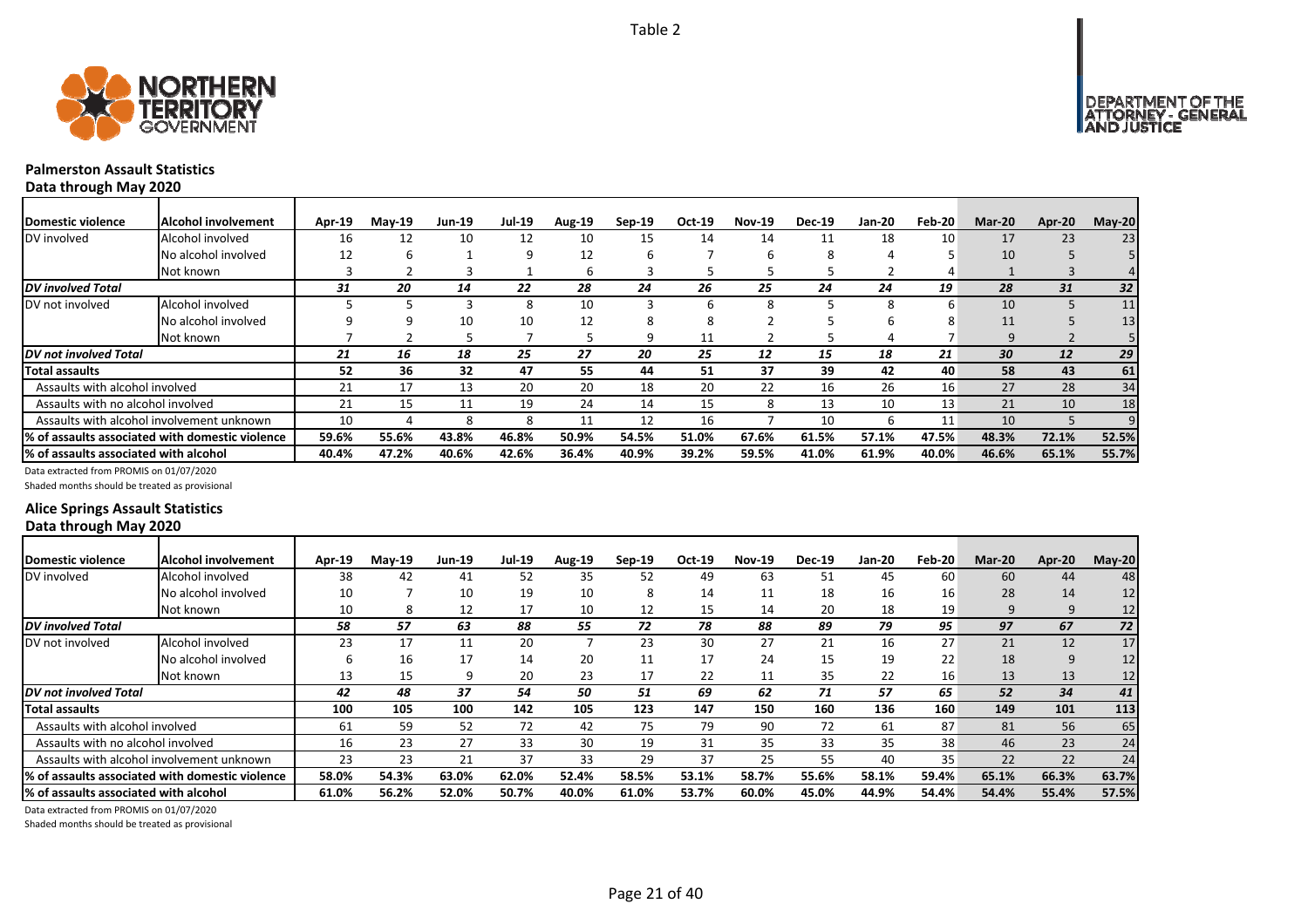

# **Katherine Assault Statistics**

**Data through May 2020**

| Domestic violence                     | IAlcohol involvement                            | <b>Mar-18</b> | Apr-18 | <b>May-18</b> | Jun-18 | <b>Jul-18</b> | Aug-18 | $Sep-18$ | Oct-18 | <b>Nov-18</b> | <b>Dec-18</b> | Jan-19 | Feb-19 | Mar-19 |
|---------------------------------------|-------------------------------------------------|---------------|--------|---------------|--------|---------------|--------|----------|--------|---------------|---------------|--------|--------|--------|
| DV involved                           | Alcohol involved                                | 28            | 27     | 19            | 26     | 33            | 28     | 34       | 31     | 29            | 32            | 28     | 15     | 22     |
|                                       | No alcohol involved                             |               |        |               |        |               |        |          |        |               |               |        |        | 6      |
|                                       | Not known                                       |               |        |               |        |               |        |          | 8      |               |               |        |        |        |
| <b>DV</b> involved Total              |                                                 | 35            | 34     | 26            | 34     | 40            | 35     | 40       | 44     | 35            | 40            | 33     | 22     | 32     |
| DV not involved                       | Alcohol involved                                | 14            |        | 9             | 11     | 9             |        |          | 10     |               |               | h      |        | 9      |
|                                       | No alcohol involved                             |               |        |               |        | ь             |        |          |        |               |               |        |        |        |
|                                       | Not known                                       |               | ь      | b             |        |               |        |          |        |               |               |        |        |        |
| <b>DV</b> not involved Total          |                                                 | 20            | 10     | 18            | 16     | 17            | 14     | 10       | 21     | 12            | 10            | 11     | 6      | 17     |
| <b>Total assaults</b>                 |                                                 | 55            | 44     | 44            | 50     | 57            | 49     | 50       | 65     | 47            | 50            | 44     | 28     | 49     |
| Assaults with alcohol involved        |                                                 | 42            | 30     | 28            | 37     | 42            | 35     | 38       | 41     | 35            | 36            | 34     | 19     | 31     |
| Assaults with no alcohol involved     |                                                 |               | Д      | b             | 8      | 10            | 10     | h        |        |               | h             |        | h      | 13     |
|                                       | Assaults with alcohol involvement unknown       | 4             | 10     | 10            |        |               | 4      | h        | 15     |               |               |        |        |        |
|                                       | % of assaults associated with domestic violence | 63.6%         | 77.3%  | 59.1%         | 68.0%  | 70.2%         | 71.4%  | 80.0%    | 67.7%  | 74.5%         | 80.0%         | 75.0%  | 78.6%  | 65.3%  |
| % of assaults associated with alcohol |                                                 | 76.4%         | 68.2%  | 63.6%         | 74.0%  | 73.7%         | 71.4%  | 76.0%    | 63.1%  | 74.5%         | 72.0%         | 77.3%  | 67.9%  | 63.3%  |

Data extracted from PROMIS on 01/07/2020

Shaded months should be treated as provisional

### **Tennant Creek Assault Statistics Data through May 2020**

| Domestic violence                     | <b>Alcohol involvement</b>                              | <b>Mar-18</b> | Apr-18 | $M$ ay-18 | <b>Jun-18</b> | <b>Jul-18</b> | Aug-18 | $Sep-18$ | <b>Oct-18</b> | <b>Nov-18</b> | <b>Dec-18</b> | Jan-19 | Feb-19 | <b>Mar-19</b> |
|---------------------------------------|---------------------------------------------------------|---------------|--------|-----------|---------------|---------------|--------|----------|---------------|---------------|---------------|--------|--------|---------------|
| DV involved                           | Alcohol involved                                        | 11            | 14     | h         |               | 15            | 12     | b        |               | 15            | 15            | 15     | я      |               |
|                                       | No alcohol involved                                     |               |        |           |               |               |        |          |               |               |               |        |        |               |
|                                       | Not known                                               |               |        |           |               |               |        |          |               |               |               |        |        |               |
| <b>DV</b> involved Total              |                                                         | 13            | 19     | 13        | 10            | 20            | 18     | 10       | 13            | 21            | 19            | 18     | 14     | 10            |
| DV not involved                       | Alcohol involved                                        |               |        |           |               | з             |        |          |               |               |               |        |        |               |
|                                       | No alcohol involved                                     |               |        |           |               |               |        |          |               |               |               |        |        |               |
|                                       | Not known                                               |               |        |           |               |               |        |          |               |               |               |        |        |               |
| DV not involved Total                 |                                                         | 11            |        | 6         |               |               | 8      | 4        | 12            | 12            |               | 9      |        | 6 I           |
| <b>Total assaults</b>                 |                                                         | 24            | 23     | 19        | 11            | 24            | 26     | 14       | 25            | 33            | 26            | 27     | 21     | 16            |
| Assaults with alcohol involved        |                                                         | 16            | 17     | q         |               | 18            | 15     | 8        |               | 18            | 20            | 18     | 13     | 11            |
| Assaults with no alcohol involved     |                                                         |               |        | h         |               |               | 6      | 6        | 10            | h             | Д             |        |        |               |
|                                       | Assaults with alcohol involvement unknown               |               |        |           |               |               |        |          |               |               |               | h      |        |               |
|                                       | <b>1% of assaults associated with domestic violence</b> | 54.2%         | 82.6%  | 68.4%     | 90.9%         | 83.3%         | 69.2%  | 71.4%    | 52.0%         | 63.6%         | 73.1%         | 66.7%  | 66.7%  | 62.5%         |
| % of assaults associated with alcohol |                                                         | 66.7%         | 73.9%  | 47.4%     | 81.8%         | 75.0%         | 57.7%  | 57.1%    | 36.0%         | 54.5%         | 76.9%         | 66.7%  | 61.9%  | 68.8%         |

Data extracted from PROMIS on 01/07/2020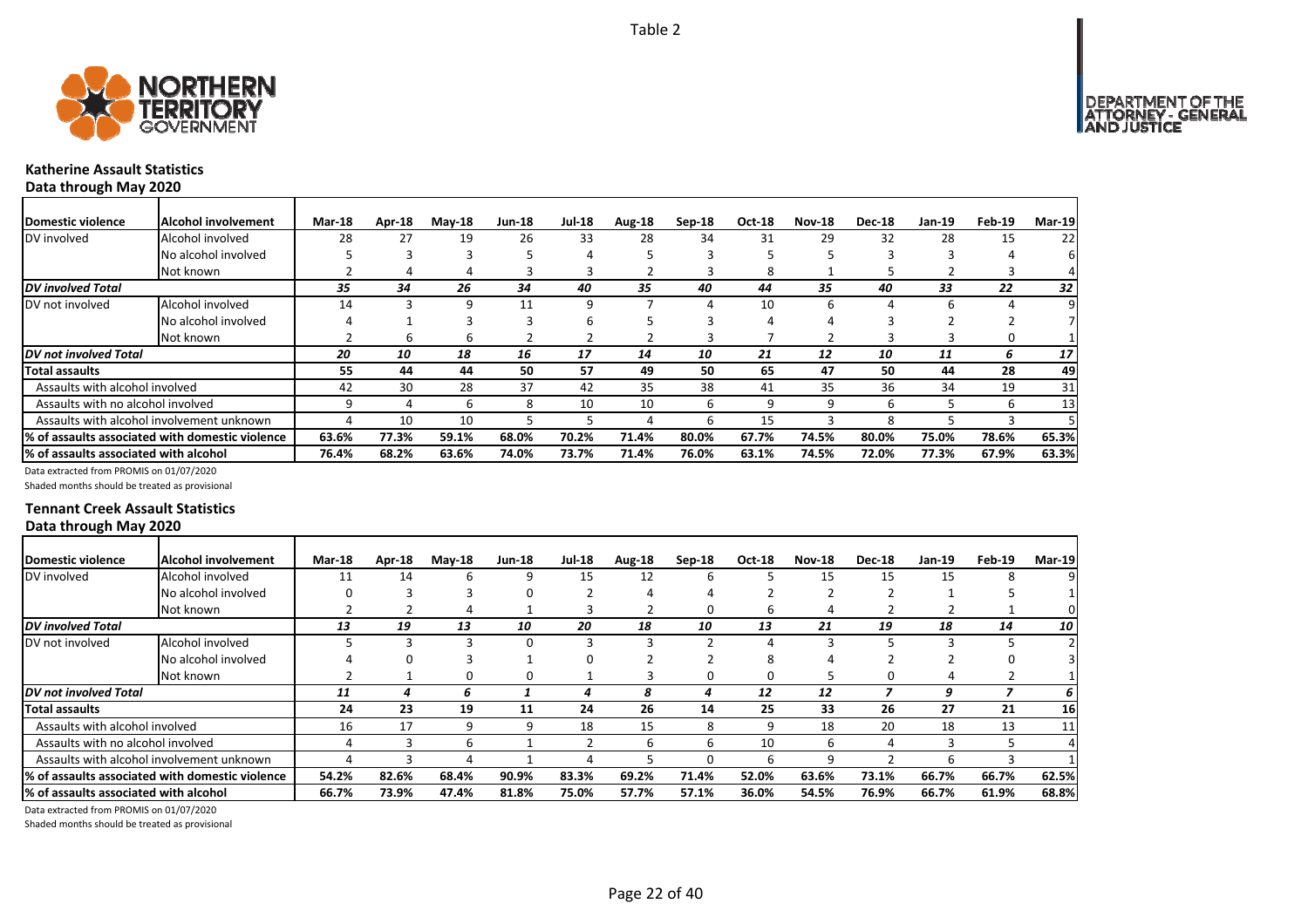



# **Katherine Assault Statistics**

**Data through May 2020**

| Domestic violence                     | Alcohol involvement                              | Apr-19 | $Mav-19$ | Jun-19 | <b>Jul-19</b> | Aug-19 | $Sep-19$ | Oct-19 | <b>Nov-19</b> | <b>Dec-19</b> | <b>Jan-20</b> | Feb-20 | Mar-20       | Apr-20 | $May-20$        |
|---------------------------------------|--------------------------------------------------|--------|----------|--------|---------------|--------|----------|--------|---------------|---------------|---------------|--------|--------------|--------|-----------------|
| DV involved                           | Alcohol involved                                 | 18     |          | 18     | 15            | 17     | 17       | 15     | 25            | 32            | 18            | 23     | 16           | 16     | 28              |
|                                       | No alcohol involved                              |        |          |        | 9             |        |          |        | h             |               |               | 75     | <sub>8</sub> |        |                 |
|                                       | Not known                                        |        |          |        |               |        |          |        |               |               |               |        |              |        |                 |
| DV involved Total                     |                                                  | 27     | 30       | 28     | 25            | 25     | 19       | 22     | 34            | 42            | 27            | 35     | 27           | 21     | 35 <sub>1</sub> |
| DV not involved                       | Alcohol involved                                 |        |          |        |               |        |          | 10     | h             |               |               | я      | 6            | q      |                 |
|                                       | No alcohol involved                              |        |          |        |               |        |          |        |               |               |               |        |              |        |                 |
|                                       | Not known                                        |        |          |        | O             |        |          |        | 8             |               | 4             |        |              |        |                 |
| DV not involved Total                 |                                                  | 10     |          | 11     | 10            |        | 13       | 17     | 19            | 10            | 9             | 22     | 12           | 14     |                 |
| <b>Total assaults</b>                 |                                                  | 37     | 35       | 39     | 35            | 33     | 32       | 39     | 53            | 52            | 36            | 57     | 39           | 35     | 42              |
| Assaults with alcohol involved        |                                                  | 23     | 23       | 24     | 22            | 20     | 21       | 25     | 31            | 37            | 22            | 31     | 22           | 25     | 33              |
| Assaults with no alcohol involved     |                                                  | 10     |          | 10     | 12            |        | 10       | 11     | 11            | 9             | 6             | 15     | 13           | 9      |                 |
|                                       | Assaults with alcohol involvement unknown        |        |          |        |               | Ջ      |          |        | 11            | h             | 8             | 11     |              |        |                 |
|                                       | 1% of assaults associated with domestic violence | 73.0%  | 85.7%    | 71.8%  | 71.4%         | 75.8%  | 59.4%    | 56.4%  | 64.2%         | 80.8%         | 75.0%         | 61.4%  | 69.2%        | 60.0%  | 83.3%           |
| % of assaults associated with alcohol |                                                  | 62.2%  | 65.7%    | 61.5%  | 62.9%         | 60.6%  | 65.6%    | 64.1%  | 58.5%         | 71.2%         | 61.1%         | 54.4%  | 56.4%        | 71.4%  | 78.6%           |

Data extracted from PROMIS on 01/07/2020

Shaded months should be treated as provisional

### **Tennant Creek Assault Statistics Data through May 2020**

| Domestic violence                     | Alcohol involvement                              | Apr-19 | $May-19$ | <b>Jun-19</b> | <b>Jul-19</b> | <b>Aug-19</b> | $Sep-19$ | Oct-19 | <b>Nov-19</b> | <b>Dec-19</b> | <b>Jan-20</b> | Feb-20 | Mar-20       | Apr-20   | $May-20$ |
|---------------------------------------|--------------------------------------------------|--------|----------|---------------|---------------|---------------|----------|--------|---------------|---------------|---------------|--------|--------------|----------|----------|
| DV involved                           | Alcohol involved                                 | 11     |          | 10            |               | 17            | 17       | 14     | 14            | 14            | 8             | 18     | 22           | 14       | 19       |
|                                       | No alcohol involved                              |        |          |               |               |               | h        |        |               | 0             |               |        | 4            | $\Omega$ |          |
|                                       | Not known                                        |        |          |               |               |               |          |        |               | 0             |               |        | 0            |          |          |
| <b>DV</b> involved Total              |                                                  | 13     | 13       | 15            | 13            | 22            | 26       | 21     | 21            | 14            | 13            | 24     | 26           | 15       | 21       |
| DV not involved                       | Alcohol involved                                 |        |          |               |               |               |          |        |               | h             |               |        |              |          | 8        |
|                                       | No alcohol involved                              |        |          |               |               |               |          |        |               | 0             |               |        |              |          |          |
|                                       | Not known                                        |        |          |               |               |               |          |        | O             |               |               |        |              |          |          |
| DV not involved Total                 |                                                  | ь      |          |               |               | n             | 11       |        | n             |               |               | 5.     |              |          | 12       |
| <b>Total assaults</b>                 |                                                  | 19     | 16       | 18            | 19            | 28            | 37       | 26     | 27            | 22            | 17            | 29     | 28           | 21       | 33       |
| Assaults with alcohol involved        |                                                  | 13     | 11       | 10            | 10            | 21            | 20       | 15     | 18            | 20            | 10            | 21     | 24           | 17       | 27       |
| Assaults with no alcohol involved     |                                                  |        |          |               |               |               | 12       |        | b             | 0             | h             | 6      | 4            |          |          |
|                                       | Assaults with alcohol involvement unknown        |        |          |               |               |               |          |        |               |               |               |        | <sup>0</sup> |          |          |
|                                       | I% of assaults associated with domestic violence | 68.4%  | 81.3%    | 83.3%         | 68.4%         | 78.6%         | 70.3%    | 80.8%  | 77.8%         | 63.6%         | 76.5%         | 82.8%  | 92.9%        | 71.4%    | 63.6%    |
| % of assaults associated with alcohol |                                                  | 68.4%  | 68.8%    | 55.6%         | 52.6%         | 75.0%         | 54.1%    | 57.7%  | 66.7%         | 90.9%         | 58.8%         | 72.4%  | 85.7%        | 81.0%    | 81.8%    |

Data extracted from PROMIS on 01/07/2020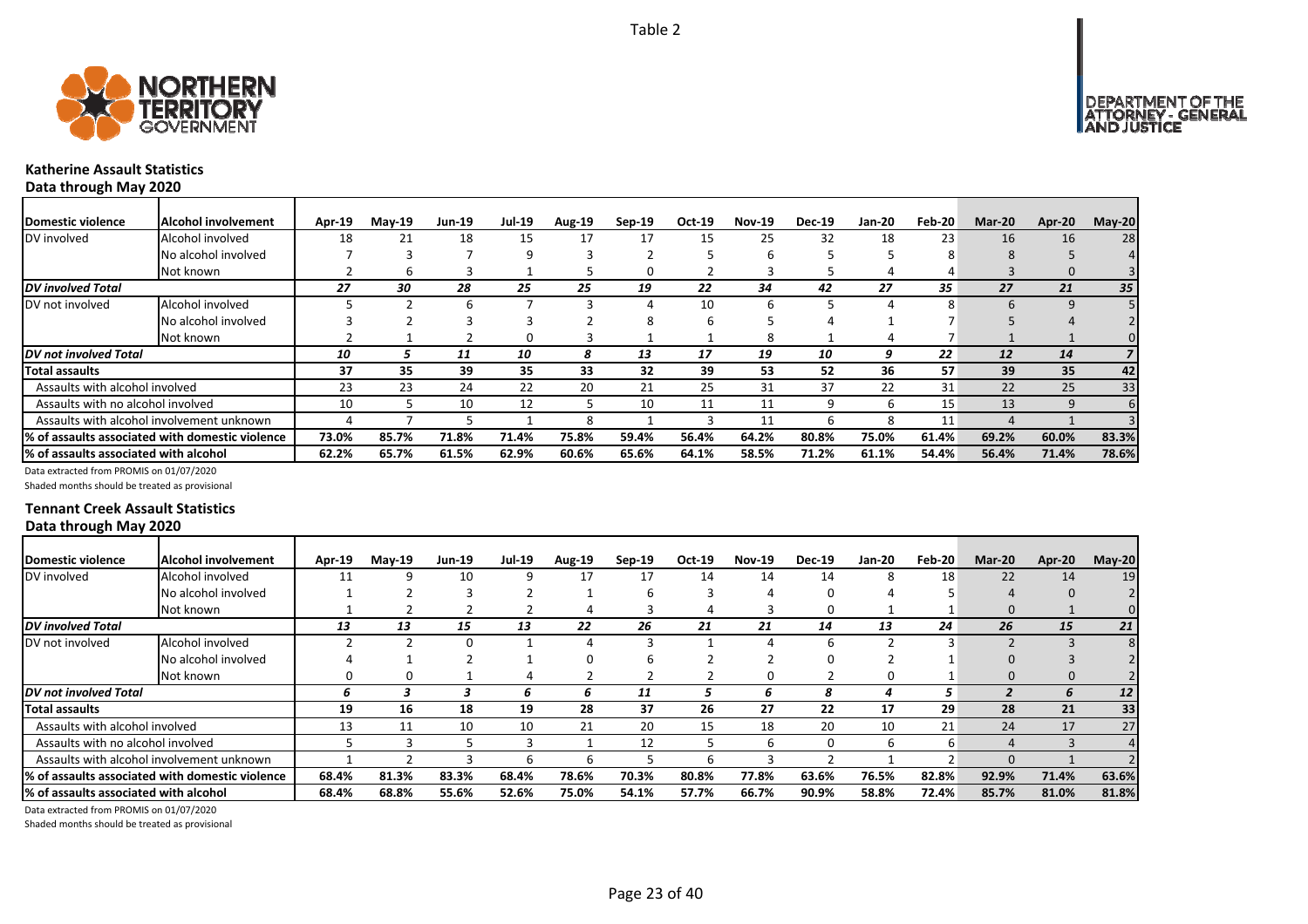

# **Nhulunbuy Assault Statistics**

**Data through May 2020**

| Domestic violence                     | Alcohol involvement                             | <b>Mar-18</b> | Apr-18 | $M$ ay-18 | <b>Jun-18</b> | <b>Jul-18</b> | Aug-18 | $Sep-18$ | Oct-18 | <b>Nov-18</b> | <b>Dec-18</b> | Jan-19 | Feb-19 | Mar-19 |
|---------------------------------------|-------------------------------------------------|---------------|--------|-----------|---------------|---------------|--------|----------|--------|---------------|---------------|--------|--------|--------|
| DV involved                           | Alcohol involved                                |               |        | b         | 0             |               | ь      |          |        |               |               |        |        |        |
|                                       | No alcohol involved                             |               |        | 0         |               | 0             | O      |          |        |               |               |        |        |        |
|                                       | Not known                                       |               | 0      | 0         | 0             | 0             |        |          |        |               |               |        |        |        |
| <b>DV</b> involved Total              |                                                 |               |        | n         |               |               | я      |          |        |               | 4             |        |        |        |
| DV not involved                       | Alcohol involved                                |               |        |           |               |               |        |          |        |               |               |        |        |        |
|                                       | No alcohol involved                             |               | 0      | 0         |               |               |        |          |        |               |               |        |        |        |
|                                       | Not known                                       |               |        | 0         |               | 0             | 0      |          |        |               |               |        | O      |        |
| <b>DV</b> not involved Total          |                                                 |               |        | n         |               |               |        | ь        | h      | 0             | 0             |        | 0      |        |
| <b>Total assaults</b>                 |                                                 |               | 12     | ь         | З             | ь             | 11     |          | 10     |               |               |        |        |        |
| Assaults with alcohol involved        |                                                 |               | 10     | b         |               | b             | 8      |          | q      |               |               |        |        |        |
| Assaults with no alcohol involved     |                                                 |               |        | 0         |               | $\Omega$      |        |          |        |               |               |        |        |        |
|                                       | Assaults with alcohol involvement unknown       | $\Omega$      |        | 0         |               | 0             |        |          |        |               |               |        | 0      |        |
|                                       | % of assaults associated with domestic violence | 57.1%         | 33.3%  | 100.0%    | 33.3%         | 50.0%         | 72.7%  | 14.3%    | 40.0%  | 100.0%        | 100.0%        | 33.3%  | 100.0% | 37.5%  |
| % of assaults associated with alcohol |                                                 | 100.0%        | 83.3%  | 100.0%    | 33.3%         | 100.0%        | 72.7%  | 57.1%    | 90.0%  | 85.7%         | 100.0%        | 66.7%  | 40.0%  | 50.0%  |

Data extracted from PROMIS on 01/07/2020

Shaded months should be treated as provisional

### **NT Balance Assault Statistics Data through May 2020**

| Domestic violence                      | <b>Alcohol involvement</b>                       | <b>Mar-18</b> | Apr-18 | $M$ ay-18 | <b>Jun-18</b> | <b>Jul-18</b> | Aug-18 | Sep-18 | Oct-18 | <b>Nov-18</b> | <b>Dec-18</b> | Jan-19 | Feb-19 | <b>Mar-19</b> |
|----------------------------------------|--------------------------------------------------|---------------|--------|-----------|---------------|---------------|--------|--------|--------|---------------|---------------|--------|--------|---------------|
| DV involved                            | Alcohol involved                                 | 56            | 52     | 41        | 44            | 47            | 50     | 81     | 56     | 45            | 70            | 39     | 32     | 35            |
|                                        | No alcohol involved                              | 51            | 50     | 50        | 44            | 41            | 56     | 56     | 62     | 66            | 73            | 52     | 65     | 62            |
|                                        | Not known                                        | 13            | 12     | 10        | 11            | 15            | 11     | 24     | 22     | 28            | 24            | 20     | 10     | 13            |
| DV involved Total                      |                                                  | 120           | 114    | 101       | 99            | 103           | 117    | 161    | 140    | 139           | 167           | 111    | 107    | 110           |
| DV not involved                        | Alcohol involved                                 | 15            | 10     | 13        | 10            | 10            | 20     | 12     | 17     |               | 16            | 14     | 8      | 12            |
|                                        | No alcohol involved                              | 31            | 21     | 23        | 20            | 22            | 11     | 14     | 16     | 21            | 17            | 15     | 19     | 36            |
|                                        | Not known                                        | 11            | 8      |           | 11            | 9             | 8      | 14     | 8      | 13            | 4             |        | 9      | 10            |
| DV not involved Total                  |                                                  | 57            | 39     | 39        | 41            | 41            | 39     | 40     | 41     | 39            | 37            | 34     | 36     | 58            |
| <b>Total assaults</b>                  |                                                  | 177           | 153    | 140       | 140           | 144           | 156    | 201    | 181    | 178           | 204           | 145    | 143    | 168           |
| Assaults with alcohol involved         |                                                  | 71            | 62     | 54        | 54            | 57            | 70     | 93     | 73     | 50            | 86            | 53     | 40     | 47            |
| Assaults with no alcohol involved      |                                                  | 82            | 71     | 73        | 64            | 63            | 67     | 70     | 78     | 87            | 90            | 67     | 84     | 98            |
|                                        | Assaults with alcohol involvement unknown        | 24            | 20     | 13        | 22            | 24            | 19     | 38     | 30     | 41            | 28            | 25     | 19     | 23            |
|                                        | I% of assaults associated with domestic violence | 67.8%         | 74.5%  | 72.1%     | 70.7%         | 71.5%         | 75.0%  | 80.1%  | 77.3%  | 78.1%         | 81.9%         | 76.6%  | 74.8%  | 65.5%         |
| I% of assaults associated with alcohol |                                                  | 40.1%         | 40.5%  | 38.6%     | 38.6%         | 39.6%         | 44.9%  | 46.3%  | 40.3%  | 28.1%         | 42.2%         | 36.6%  | 28.0%  | 28.0%         |

Data extracted from PROMIS on 01/07/2020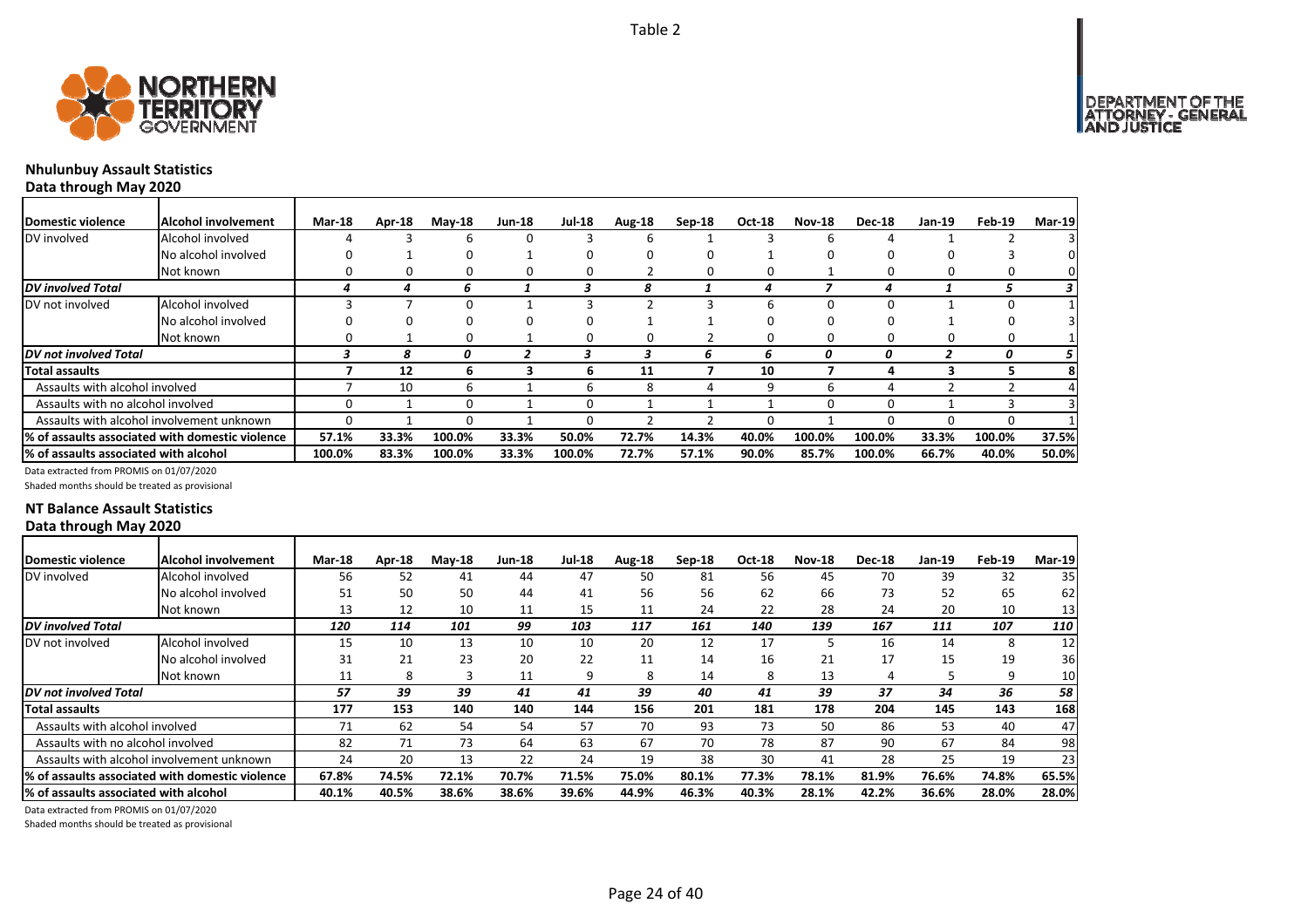



# **Nhulunbuy Assault Statistics**

**Data through May 2020**

| <b>IDomestic violence</b>              | Alcohol involvement                              | Apr-19 | $M$ ay-19 | <b>Jun-19</b> | <b>Jul-19</b> | <b>Aug-19</b> | $Sep-19$ | Oct-19 | <b>Nov-19</b> | <b>Dec-19</b> | Jan-20 | $Feb-20$ | <b>Mar-20</b> | Apr-20 | $May-20$         |
|----------------------------------------|--------------------------------------------------|--------|-----------|---------------|---------------|---------------|----------|--------|---------------|---------------|--------|----------|---------------|--------|------------------|
| DV involved                            | Alcohol involved                                 |        |           |               |               |               |          |        |               |               |        |          |               |        |                  |
|                                        | No alcohol involved                              |        |           | 0             |               |               |          |        |               |               |        |          |               |        |                  |
|                                        | Not known                                        |        |           |               |               |               |          |        |               | n             |        |          |               |        |                  |
| <b>DV</b> involved Total               |                                                  |        |           |               |               |               |          |        | n             | 4             | 0      | 3        |               |        | $\boldsymbol{0}$ |
| DV not involved                        | Alcohol involved                                 |        |           |               |               |               |          |        |               |               |        |          |               |        |                  |
|                                        | No alcohol involved                              |        |           |               |               |               |          |        |               |               |        |          |               |        |                  |
|                                        | Not known                                        |        |           |               |               | 0             | n        |        | 0             | 0             |        | 0        |               |        |                  |
| <b>DV</b> not involved Total           |                                                  |        |           |               |               |               |          |        |               | 0             |        | 0        |               |        |                  |
| <b>Total assaults</b>                  |                                                  |        |           |               |               | 4             |          | 8      |               |               |        |          | 11            |        |                  |
| Assaults with alcohol involved         |                                                  |        |           |               |               |               |          |        |               |               |        |          | 10            |        |                  |
| Assaults with no alcohol involved      |                                                  |        |           |               |               |               |          |        | 0             | n             |        |          | $\Omega$      |        |                  |
|                                        | Assaults with alcohol involvement unknown        |        |           |               |               |               |          |        | $\Omega$      | n             |        | 0        |               |        |                  |
|                                        | 1% of assaults associated with domestic violence | 50.0%  | 40.0%     | 25.0%         | 20.0%         | 25.0%         | 60.0%    | 37.5%  | 85.7%         | 100.0%        | 0.0%   | 100.0%   | 27.3%         | 50.0%  | 0.0%             |
| 1% of assaults associated with alcohol |                                                  | 75.0%  | 100.0%    | 50.0%         | 80.0%         | 75.0%         | 60.0%    | 87.5%  | 100.0%        | 100.0%        | 50.0%  | 66.7%    | 90.9%         | 50.0%  | 0.0%             |

Data extracted from PROMIS on 01/07/2020

Shaded months should be treated as provisional

### **NT Balance Assault Statistics Data through May 2020**

| <b>IDomestic violence</b>             | Alcohol involvement                              | <b>Apr-19</b> | $Mav-19$ | <b>Jun-19</b> | <b>Jul-19</b> | <b>Aug-19</b> | $Sep-19$ | Oct-19 | <b>Nov-19</b> | <b>Dec-19</b> | Jan-20 | Feb-20 | Mar-20 | Apr-20 | $May-20$ |
|---------------------------------------|--------------------------------------------------|---------------|----------|---------------|---------------|---------------|----------|--------|---------------|---------------|--------|--------|--------|--------|----------|
| DV involved                           | Alcohol involved                                 | 39            | 43       | 34            | 34            | 36            | 36       | 48     | 40            | 61            | 29     | 37     | 37     | 14     | 22       |
|                                       | No alcohol involved                              | 53            | 53       | 46            | 53            | 50            | 62       | 44     | 74            | 63            | 80     | 77     | 74     | 56     | 45       |
|                                       | Not known                                        | 16            | 15       | 11            | 14            | 19            | 18       | 21     | 20            | 14            | 22     | 21     | 23     | 18     | 9        |
| <b>DV</b> involved Total              |                                                  | 108           | 111      | 91            | 101           | 105           | 116      | 113    | 134           | 138           | 131    | 135    | 134    | 88     | 76       |
| DV not involved                       | Alcohol involved                                 | 11<br>ᅭ       |          |               | 8             | 12            | 11       | 12     | 13            | 16            | 10     | 9      | 9      | 4      | 12       |
|                                       | No alcohol involved                              | 17            | 21       | 21            | 18            | 24            | 18       | 28     | 21            | 28            | 16     | 29     | 32     | 24     | 17       |
|                                       | Not known                                        |               |          |               | 13            | 8             | 17       |        | 12            | 10            | 13     | 15     | 12     | 8      |          |
| DV not involved Total                 |                                                  | 35            | 33       | 35            | 39            | 44            | 46       | 43     | 46            | 54            | 39     | 53     | 53     | 36     | 38       |
| <b>Total assaults</b>                 |                                                  | 143           | 144      | 126           | 140           | 149           | 162      | 156    | 180           | 192           | 170    | 188    | 187    | 124    | 114      |
| Assaults with alcohol involved        |                                                  | 50            | 49       | 41            | 42            | 48            | 47       | 60     | 53            | 77            | 39     | 46     | 46     | 18     | 34       |
| Assaults with no alcohol involved     |                                                  | 70            | 74       | 67            | 71            | 74            | 80       | 72     | 95            | 91            | 96     | 106    | 106    | 80     | 62       |
|                                       | Assaults with alcohol involvement unknown        | 23            | 21       | 18            | 27            | 27            | 35       | 24     | 32            | 24            | 35     | 36     | 35     | 26     | 18       |
|                                       | 1% of assaults associated with domestic violence | 75.5%         | 77.1%    | 72.2%         | 72.1%         | 70.5%         | 71.6%    | 72.4%  | 74.4%         | 71.9%         | 77.1%  | 71.8%  | 71.7%  | 71.0%  | 66.7%    |
| % of assaults associated with alcohol |                                                  | 35.0%         | 34.0%    | 32.5%         | 30.0%         | 32.2%         | 29.0%    | 38.5%  | 29.4%         | 40.1%         | 22.9%  | 24.5%  | 24.6%  | 14.5%  | 29.8%    |

Data extracted from PROMIS on 01/07/2020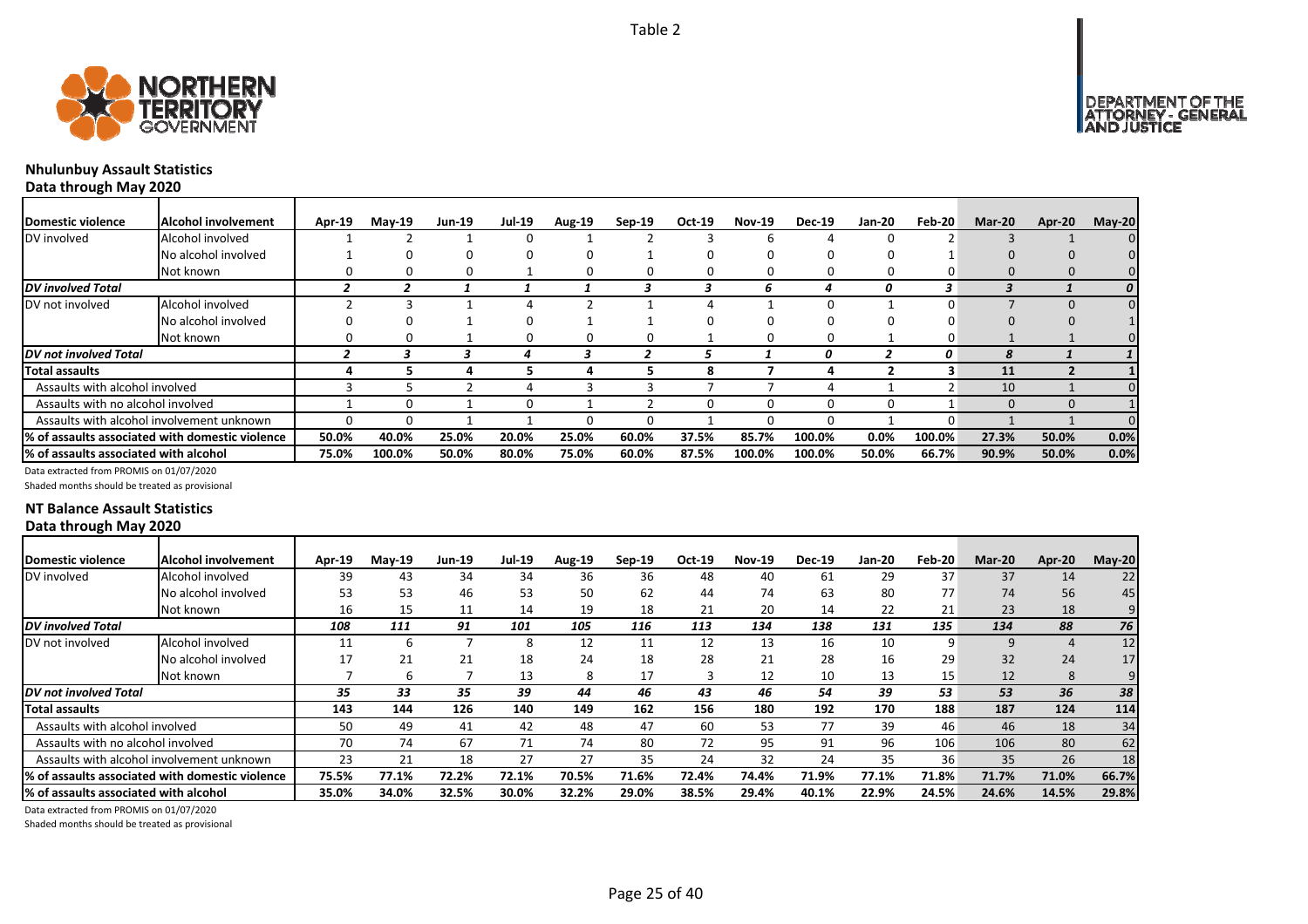

### **Northern Territory Yearly Crime Statistics**

#### **Data for the 12 months ending in May, 2015 to 2020 Offence Rates (per 100,000 population)**

| Number of offences                                        | 2015        | 2016     | 2017           | 2018     | 2019        | 2020     | 2015    | 2016    | 2017    | 2018    | 2019    | 2020    |
|-----------------------------------------------------------|-------------|----------|----------------|----------|-------------|----------|---------|---------|---------|---------|---------|---------|
| 0111 Murder                                               |             | 6        | 6              |          | 2           |          | 2.1     | 2.5     | 2.4     | 1.6     | 0.8     | 2.9     |
| 0121 Attempted murder                                     |             |          |                |          | 3           |          | 1.6     | 1.2     | 1.2     | 0.0     | 1.2     | 0.4     |
| 0131 Manslaughter                                         |             |          |                | 2        | 2           |          | 2.5     | 1.2     | 0.8     | 0.8     | 0.8     | 0.8     |
| 0132 Driving causing death                                | 6           | 3        | $\overline{2}$ |          | 4           |          | 2.5     | 1.2     | 0.8     | 1.6     | 1.6     | 0.4     |
| 01 Homicide and related offences                          | 21          | 15       | 13             | 10       | 11          | 11       | 8.7     | 6.1     | 5.3     | 4.1     | 4.5     | 4.5     |
| 021 Assault                                               | 6,952       | 6,846    | 6,728          | 7,648    | 6,573       | 6,598    | 2,863.8 | 2,804.7 | 2,732.9 | 3,098.1 | 2,675.2 | 2,695.7 |
| 029 Acts intended to cause injury - other                 | 20          | 18       | 31             | 27       | 22          | 22       | 8.2     | 7.4     | 12.6    | 10.9    | 9.0     | 9.0     |
| 02 Acts intended to cause injury                          | 6,972       | 6,864    | 6,759          | 7,675    | 6,595       | 6,620    | 2,872.1 | 2,812.1 | 2,745.5 | 3,109.1 | 2,684.1 | 2,704.7 |
| 031 Sexual assault                                        | 404         | 386      | 412            | 401      | 365         | 345      | 166.4   | 158.1   | 167.4   | 162.4   | 148.6   | 141.0   |
| 032 Non-assaultive sexual offences                        | 51          | 51       | 54             | 62       | 48          | 68       | 21.0    | 20.9    | 21.9    | 25.1    | 19.5    | 27.8    |
| 03 Sexual assault and related offences                    | 455         | 437      | 466            | 463      | 413         | 413      | 187.4   | 179.0   | 189.3   | 187.6   | 168.1   | 168.7   |
| 049 Other dangerous or negligent acts endangering persons | 93          | 136      | 163            | 182      | 147         | 101      | 38.3    | 55.7    | 66.2    | 73.7    | 59.8    | 41.3    |
| 0511 Abduction and kidnapping                             | $\mathbf 0$ | $\Omega$ | $\mathbf{1}$   | $\Omega$ | $\mathbf 0$ | $\Omega$ | 0.0     | 0.0     | 0.4     | 0.0     | 0.0     | 0.0     |
| 0521 Deprivation of liberty/false imprisonment            | 45          | 34       | 35             | 32       | 27          | 42       | 18.5    | 13.9    | 14.2    | 13.0    | 11.0    | 17.2    |
| 0531 Harassment and private nuisance                      | 92          | 120      | 73             | 46       | 45          | 41       | 37.9    | 49.2    | 29.7    | 18.6    | 18.3    | 16.8    |
| 0532 Threatening behaviour                                | 347         | 348      | 305            | 303      | 326         | 310      | 142.9   | 142.6   | 123.9   | 122.7   | 132.7   | 126.7   |
| 05 Abduction, harassment and other offences               | 484         | 502      | 414            | 381      | 398         | 393      | 199.4   | 205.7   | 168.2   | 154.3   | 162.0   | 160.6   |
| 061 Robbery                                               | 111         | 100      | 103            | 114      | 134         | 166      | 45.7    | 41.0    | 41.8    | 46.2    | 54.5    | 67.8    |
| 0621 Blackmail and extortion                              | 5           | 1        | $\mathbf 0$    | 1        | $\Omega$    |          | 2.1     | 0.4     | 0.0     | 0.4     | 0.0     | 2.0     |
| 06 Robbery, extortion and related offences                | 116         | 101      | 103            | 115      | 134         | 171      | 47.8    | 41.4    | 41.8    | 46.6    | 54.5    | 69.9    |
| Total offences against the person                         | 8,141       | 8,055    | 7,918          | 8,826    | 7,698       | 7,709    | 3,353.6 | 3,300.0 | 3,216.3 | 3,575.3 | 3,133.1 | 3,149.6 |
| House break-ins, actual                                   | 1,749       | 1,418    | 1,909          | 1,838    | 2,203       | 2,213    | 720.5   | 580.9   | 775.4   | 744.6   | 896.6   | 904.1   |
| House break-ins, attempted                                | 109         | 141      | 291            | 229      | 237         | 294      | 44.9    | 57.8    | 118.2   | 92.8    | 96.5    | 120.1   |
| 0711 House break-ins                                      | 1.858       | 1,559    | 2,200          | 2,067    | 2,440       | 2,507    | 765.4   | 638.7   | 893.6   | 837.3   | 993.1   | 1,024.3 |
| Commercial break-ins, actual                              | 1,441       | 1,600    | 2,019          | 2,210    | 2,326       | 1,704    | 593.6   | 655.5   | 820.1   | 895.3   | 946.7   | 696.2   |
| Commercial break-ins, attempted                           | 137         | 152      | 239            | 255      | 246         | 194      | 56.4    | 62.3    | 97.1    | 103.3   | 100.1   | 79.3    |
| 0711 Commercial break-ins                                 | 1,578       | 1,752    | 2,258          | 2,465    | 2,572       | 1,898    | 650.0   | 717.8   | 917.2   | 998.5   | 1,046.8 | 775.5   |
| 0812 Illegal use of a motor vehicle                       | 1,151       | 952      | 976            | 893      | 896         | 697      | 474.1   | 390.0   | 396.5   | 361.7   | 364.7   | 284.8   |
| 0813 Theft of motor vehicle parts or contents             | 1,321       | 1,151    | 1,002          | 860      | 965         | 948      | 544.2   | 471.5   | 407.0   | 348.4   | 392.8   | 387.3   |
| 081 Motor vehicle theft and related offences              | 2,472       | 2,103    | 1,978          | 1,753    | 1,861       | 1,645    | 1,018.3 | 861.6   | 803.5   | 710.1   | 757.4   | 672.1   |
| 08* Theft and related offences (other than MV)            | 7,379       | 7,204    | 7,804          | 7,681    | 7,686       | 7,288    | 3,039.7 | 2,951.4 | 3,170.0 | 3,111.5 | 3,128.2 | 2,977.6 |
| 12 Property damage offences                               | 6,557       | 6,674    | 7,488          | 7,464    | 7,362       | 7,299    | 2,701.1 | 2,734.2 | 3,041.6 | 3,023.6 | 2,996.3 | 2,982.1 |
| <b>Total property offences</b>                            | 19,844      | 19,292   | 21,728         | 21,430   | 21,921      | 20,637   | 8,174.6 | 7,903.6 | 8,826.0 | 8,681.1 | 8,921.7 | 8,431.5 |

DEPARTMENT OF THE<br>ATTORNEY - GENERAL<br>AND JUSTICE

| 2015    | 2016    | 2017    | 2018    | 2019    | 2020    |
|---------|---------|---------|---------|---------|---------|
| 2.1     | 2.5     | 2.4     | 1.6     | 0.8     | 2.9     |
| 1.6     | 1.2     | 1.2     | 0.0     | 1.2     | 0.4     |
| 2.5     | 1.2     | 0.8     | 0.8     | 0.8     | 0.8     |
| 2.5     | 1.2     | 0.8     | 1.6     | 1.6     | 0.4     |
| 8.7     | 6.1     | 5.3     | 4.1     | 4.5     | 4.5     |
| 2,863.8 | 2,804.7 | 2,732.9 | 3,098.1 | 2,675.2 | 2,695.7 |
| 8.2     | 7.4     | 12.6    | 10.9    | 9.0     | 9.0     |
| 2,872.1 | 2,812.1 | 2,745.5 | 3,109.1 | 2,684.1 | 2,704.7 |
| 166.4   | 158.1   | 167.4   | 162.4   | 148.6   | 141.0   |
| 21.0    | 20.9    | 21.9    | 25.1    | 19.5    | 27.8    |
| 187.4   | 179.0   | 189.3   | 187.6   | 168.1   | 168.7   |
| 38.3    | 55.7    | 66.2    | 73.7    | 59.8    | 41.3    |
| 0.0     | 0.0     | 0.4     | 0.0     | 0.0     | 0.0     |
| 18.5    | 13.9    | 14.2    | 13.0    | 11.0    | 17.2    |
| 37.9    | 49.2    | 29.7    | 18.6    | 18.3    | 16.8    |
| 142.9   | 142.6   | 123.9   | 122.7   | 132.7   | 126.7   |
| 199.4   | 205.7   | 168.2   | 154.3   | 162.0   | 160.6   |
| 45.7    | 41.0    | 41.8    | 46.2    | 54.5    | 67.8    |
| 2.1     | 0.4     | 0.0     | 0.4     | 0.0     | 2.0     |
| 47.8    | 41.4    | 41.8    | 46.6    | 54.5    | 69.9    |
| 3,353.6 | 3,300.0 | 3,216.3 | 3,575.3 | 3,133.1 | 3,149.6 |
| 720.5   | 580.9   | 775.4   | 744.6   | 896.6   | 904.1   |
| 44.9    | 57.8    | 118.2   | 92.8    | 96.5    | 120.1   |
| 765.4   | 638.7   | 893.6   | 837.3   | 993.1   | 1,024.3 |
| 593.6   | 655.5   | 820.1   | 895.3   | 946.7   | 696.2   |
| 56.4    | 62.3    | 97.1    | 103.3   | 100.1   | 79.3    |
| 650.0   | 717.8   | 917.2   | 998.5   | 1,046.8 | 775.5   |
| 474.1   | 390.0   | 396.5   | 361.7   | 364.7   | 284.8   |
| 544.2   | 471.5   | 407.0   | 348.4   | 392.8   | 387.3   |
| 1,018.3 | 861.6   | 803.5   | 710.1   | 757.4   | 672.1   |
| 3,039.7 | 2,951.4 | 3,170.0 | 3,111.5 | 3,128.2 | 2,977.6 |
| 2,701.1 | 2,734.2 | 3,041.6 | 3,023.6 | 2,996.3 | 2,982.1 |
| 8,174.6 | 7,903.6 | 8,826.0 | 8,681.1 | 8,921.7 | 8,431.5 |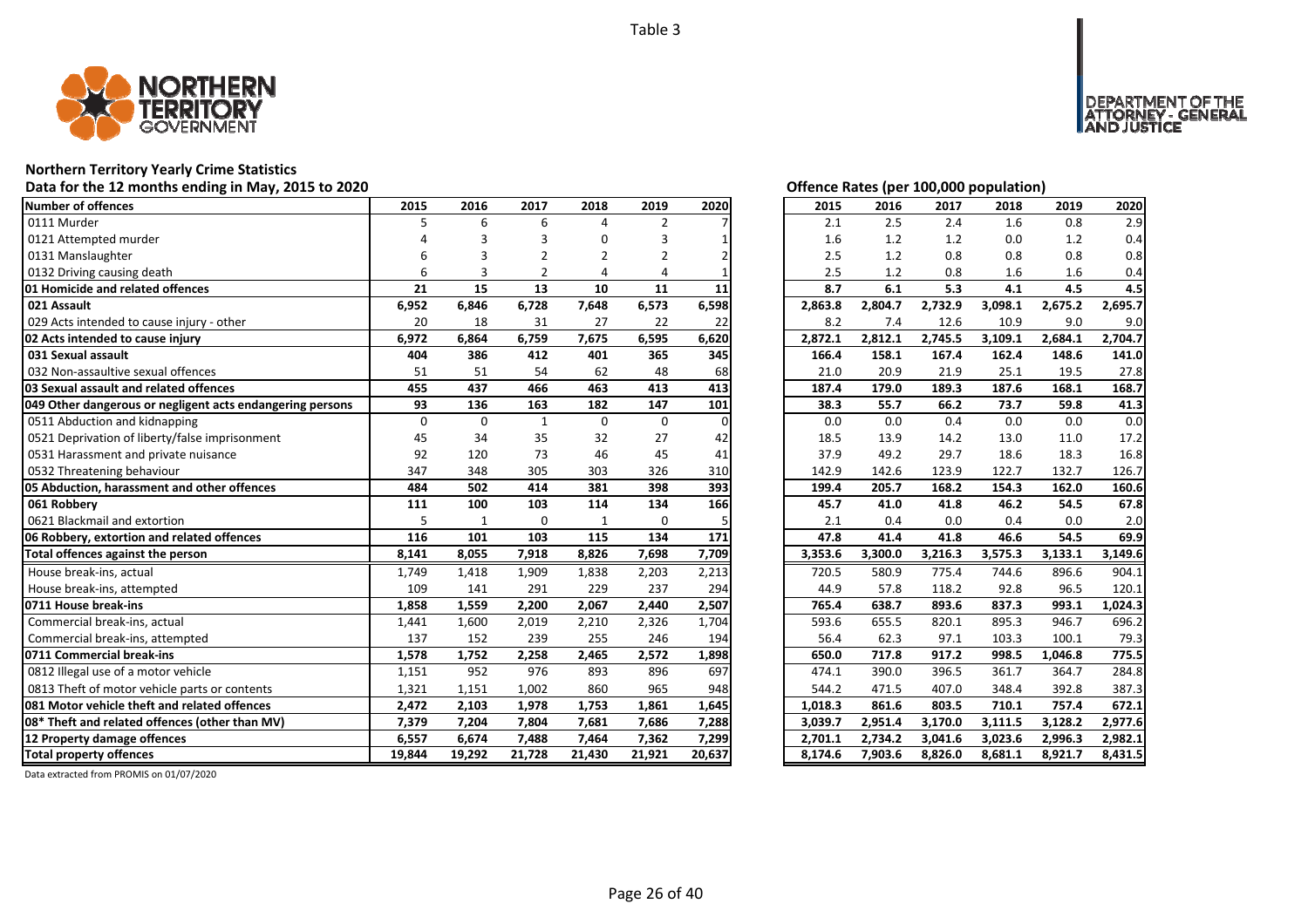

# **Darwin Yearly Crime Statistics**

# Data for the 12 months ending in May, 2015 to 2020<br> **Data for the 12 months ending in May, 2015 to 2020**

| Number of offences                                        | 2015         | 2016           | 2017                    | 2018         | 2019           | 2020  | 2015    | 2016    | 2017    | 2018    | 2019    | 2020    |
|-----------------------------------------------------------|--------------|----------------|-------------------------|--------------|----------------|-------|---------|---------|---------|---------|---------|---------|
| 0111 Murder                                               |              | $\overline{2}$ | $\mathbf{1}$            | 0            | $\Omega$       |       | 1.2     | 2.3     | 1.2     | 0.0     | 0.0     | 3.6     |
| 0121 Attempted murder                                     |              | 2              |                         | 0            |                |       | 3.6     | 2.3     | 1.2     | 0.0     | 1.2     | 0.0     |
| 0131 Manslaughter                                         |              |                | O                       | O            | ი              |       | 4.7     | 1.2     | 0.0     | 0.0     | 0.0     | 1.2     |
| 0132 Driving causing death                                |              |                |                         | 0            |                |       | 1.2     | 1.2     | 1.2     | 0.0     | 1.2     | 0.0     |
| 01 Homicide and related offences                          | 9            | 6              | $\overline{\mathbf{3}}$ | 0            | $\overline{2}$ |       | 10.7    | 7.0     | 3.5     | 0.0     | 2.4     | 4.8     |
| 021 Assault                                               | 1,923        | 1,730          | 1,767                   | 1,937        | 1,760          | 1,722 | 2,278.4 | 2,030.5 | 2,045.2 | 2,236.4 | 2,072.5 | 2,064.0 |
| 029 Acts intended to cause injury - other                 | 8            | 6              | 12                      | 10           | 6              |       | 9.5     | 7.0     | 13.9    | 11.5    | 7.1     | 8.4     |
| 02 Acts intended to cause injury                          | 1,931        | 1,736          | 1,779                   | 1,947        | 1,766          | 1,729 | 2,287.9 | 2,037.6 | 2,059.1 | 2,248.0 | 2,079.5 | 2,072.4 |
| 031 Sexual assault                                        | 140          | 127            | 129                     | 134          | 136            | 133   | 165.9   | 149.1   | 149.3   | 154.7   | 160.1   | 159.4   |
| 032 Non-assaultive sexual offences                        | 25           | 20             | 22                      | 24           | 19             | 30    | 29.6    | 23.5    | 25.5    | 27.7    | 22.4    | 36.0    |
| 03 Sexual assault and related offences                    | 165          | 147            | 151                     | 158          | 155            | 163   | 195.5   | 172.5   | 174.8   | 182.4   | 182.5   | 195.4   |
| 049 Other dangerous or negligent acts endangering persons | 27           | 37             | 37                      | 43           | 31             | 18    | 32.0    | 43.4    | 42.8    | 49.6    | 36.5    | 21.6    |
| 0511 Abduction and kidnapping                             | $\Omega$     | $\Omega$       | $\Omega$                | $\Omega$     | $\Omega$       | U     | 0.0     | 0.0     | 0.0     | 0.0     | 0.0     | 0.0     |
| 0521 Deprivation of liberty/false imprisonment            | 11           | 12             | 11                      | 6            |                | 11    | 13.0    | 14.1    | 12.7    | 6.9     | 8.2     | 13.2    |
| 0531 Harassment and private nuisance                      | 38           | 68             | 24                      | 8            | 14             | 17    | 45.0    | 79.8    | 27.8    | 9.2     | 16.5    | 20.4    |
| 0532 Threatening behaviour                                | 100          | 116            | 70                      | 68           | 78             | 56    | 118.5   | 136.2   | 81.0    | 78.5    | 91.8    | 67.1    |
| 05 Abduction, harassment and other offences               | 149          | 196            | 105                     | 82           | 99             | 84    | 176.5   | 230.0   | 121.5   | 94.7    | 116.6   | 100.7   |
| 061 Robberv                                               | 61           | 48             | 52                      | 64           | 67             | 74    | 72.3    | 56.3    | 60.2    | 73.9    | 78.9    | 88.7    |
| 0621 Blackmail and extortion                              | $\mathbf{1}$ | 1              | $\Omega$                | $\mathbf{1}$ | $\Omega$       |       | 1.2     | 1.2     | 0.0     | 1.2     | 0.0     | 2.4     |
| 06 Robbery, extortion and related offences                | 62           | 49             | 52                      | 65           | 67             | 76    | 73.5    | 57.5    | 60.2    | 75.0    | 78.9    | 91.1    |
| Total offences against the person                         | 2,343        | 2,171          | 2,127                   | 2,295        | 2,120          | 2,074 | 2,776.1 | 2,548.2 | 2,461.9 | 2,649.7 | 2,496.4 | 2,485.9 |
| House break-ins, actual                                   | 756          | 496            | 717                     | 551          | 631            | 686   | 895.7   | 582.2   | 829.9   | 636.2   | 743.0   | 822.2   |
| House break-ins, attempted                                | 24           | 33             | 111                     | 62           | 50             | 95    | 28.4    | 38.7    | 128.5   | 71.6    | 58.9    | 113.9   |
| 0711 House break-ins                                      | 780          | 529            | 828                     | 613          | 681            | 781   | 924.2   | 620.9   | 958.4   | 707.8   | 801.9   | 936.1   |
| Commercial break-ins, actual                              | 326          | 407            | 692                     | 554          | 477            | 308   | 386.3   | 477.7   | 801.0   | 639.6   | 561.7   | 369.2   |
| Commercial break-ins, attempted                           | 25           | 33             | 77                      | 47           | 18             | 29    | 29.6    | 38.7    | 89.1    | 54.3    | 21.2    | 34.8    |
| 0711 Commercial break-ins                                 | 351          | 440            | 769                     | 601          | 495            | 337   | 415.9   | 516.4   | 890.1   | 693.9   | 582.9   | 403.9   |
| 0812 Illegal use of a motor vehicle                       | 492          | 365            | 401                     | 338          | 297            | 226   | 582.9   | 428.4   | 464.1   | 390.2   | 349.7   | 270.9   |
| 0813 Theft of motor vehicle parts or contents             | 752          | 514            | 424                     | 320          | 399            | 473   | 891.0   | 603.3   | 490.8   | 369.5   | 469.8   | 566.9   |
| 081 Motor vehicle theft and related offences              | 1,244        | 879            | 825                     | 658          | 696            | 699   | 1,473.9 | 1,031.7 | 954.9   | 759.7   | 819.6   | 837.8   |
| 08* Theft and related offences (other than MV)            | 3,362        | 3,057          | 3,211                   | 3,044        | 3,156          | 2,982 | 3,983.4 | 3,588.1 | 3,716.6 | 3,514.5 | 3,716.3 | 3,574.3 |
| 12 Property damage offences                               | 2,476        | 2,406          | 2,639                   | 2,295        | 1,931          | 2,058 | 2,933.6 | 2,824.0 | 3,054.5 | 2,649.7 | 2,273.8 | 2,466.7 |
| <b>Total property offences</b>                            | 8,213        | 7,311          | 8,272                   | 7,211        | 6,959          | 6,857 | 9,731.0 | 8,581.1 | 9,574.5 | 8,325.6 | 8,194.5 | 8,218.9 |

|  |  | Offence Rates (per 100.000 population) |  |
|--|--|----------------------------------------|--|
|  |  |                                        |  |

DEPARTMENT OF THE<br>ATTORNEY - GENERAL<br>AND JUSTICE

| 2015    | 2016    | 2017    | 2018    | 2019    | 2020    |
|---------|---------|---------|---------|---------|---------|
| 1.2     | 2.3     | 1.2     | 0.0     | 0.0     | 3.6     |
| 3.6     | 2.3     | 1.2     | 0.0     | 1.2     | 0.0     |
| 4.7     | 1.2     | 0.0     | 0.0     | 0.0     | 1.2     |
| 1.2     | 1.2     | 1.2     | 0.0     | 1.2     | 0.0     |
| 10.7    | 7.0     | 3.5     | 0.0     | 2.4     | 4.8     |
| 2,278.4 | 2,030.5 | 2,045.2 | 2,236.4 | 2,072.5 | 2,064.0 |
| 9.5     | 7.0     | 13.9    | 11.5    | 7.1     | 8.4     |
| 2,287.9 | 2,037.6 | 2,059.1 | 2,248.0 | 2,079.5 | 2,072.4 |
| 165.9   | 149.1   | 149.3   | 154.7   | 160.1   | 159.4   |
| 29.6    | 23.5    | 25.5    | 27.7    | 22.4    | 36.0    |
| 195.5   | 172.5   | 174.8   | 182.4   | 182.5   | 195.4   |
| 32.0    | 43.4    | 42.8    | 49.6    | 36.5    | 21.6    |
| 0.0     | 0.0     | 0.0     | 0.0     | 0.0     | 0.0     |
| 13.0    | 14.1    | 12.7    | 6.9     | 8.2     | 13.2    |
| 45.0    | 79.8    | 27.8    | 9.2     | 16.5    | 20.4    |
| 118.5   | 136.2   | 81.0    | 78.5    | 91.8    | 67.1    |
| 176.5   | 230.0   | 121.5   | 94.7    | 116.6   | 100.7   |
| 72.3    | 56.3    | 60.2    | 73.9    | 78.9    | 88.7    |
| 1.2     | 1.2     | 0.0     | 1.2     | 0.0     | 2.4     |
| 73.5    | 57.5    | 60.2    | 75.0    | 78.9    | 91.1    |
| 2,776.1 | 2,548.2 | 2,461.9 | 2,649.7 | 2,496.4 | 2,485.9 |
| 895.7   | 582.2   | 829.9   | 636.2   | 743.0   | 822.2   |
| 28.4    | 38.7    | 128.5   | 71.6    | 58.9    | 113.9   |
| 924.2   | 620.9   | 958.4   | 707.8   | 801.9   | 936.1   |
| 386.3   | 477.7   | 801.0   | 639.6   | 561.7   | 369.2   |
| 29.6    | 38.7    | 89.1    | 54.3    | 21.2    | 34.8    |
| 415.9   | 516.4   | 890.1   | 693.9   | 582.9   | 403.9   |
| 582.9   | 428.4   | 464.1   | 390.2   | 349.7   | 270.9   |
| 891.0   | 603.3   | 490.8   | 369.5   | 469.8   | 566.9   |
| 1,473.9 | 1,031.7 | 954.9   | 759.7   | 819.6   | 837.8   |
| 3,983.4 | 3,588.1 | 3,716.6 | 3,514.5 | 3,716.3 | 3,574.3 |
| 2,933.6 | 2,824.0 | 3,054.5 | 2,649.7 | 2,273.8 | 2,466.7 |
| 9,731.0 | 8,581.1 | 9,574.5 | 8,325.6 | 8,194.5 | 8,218.9 |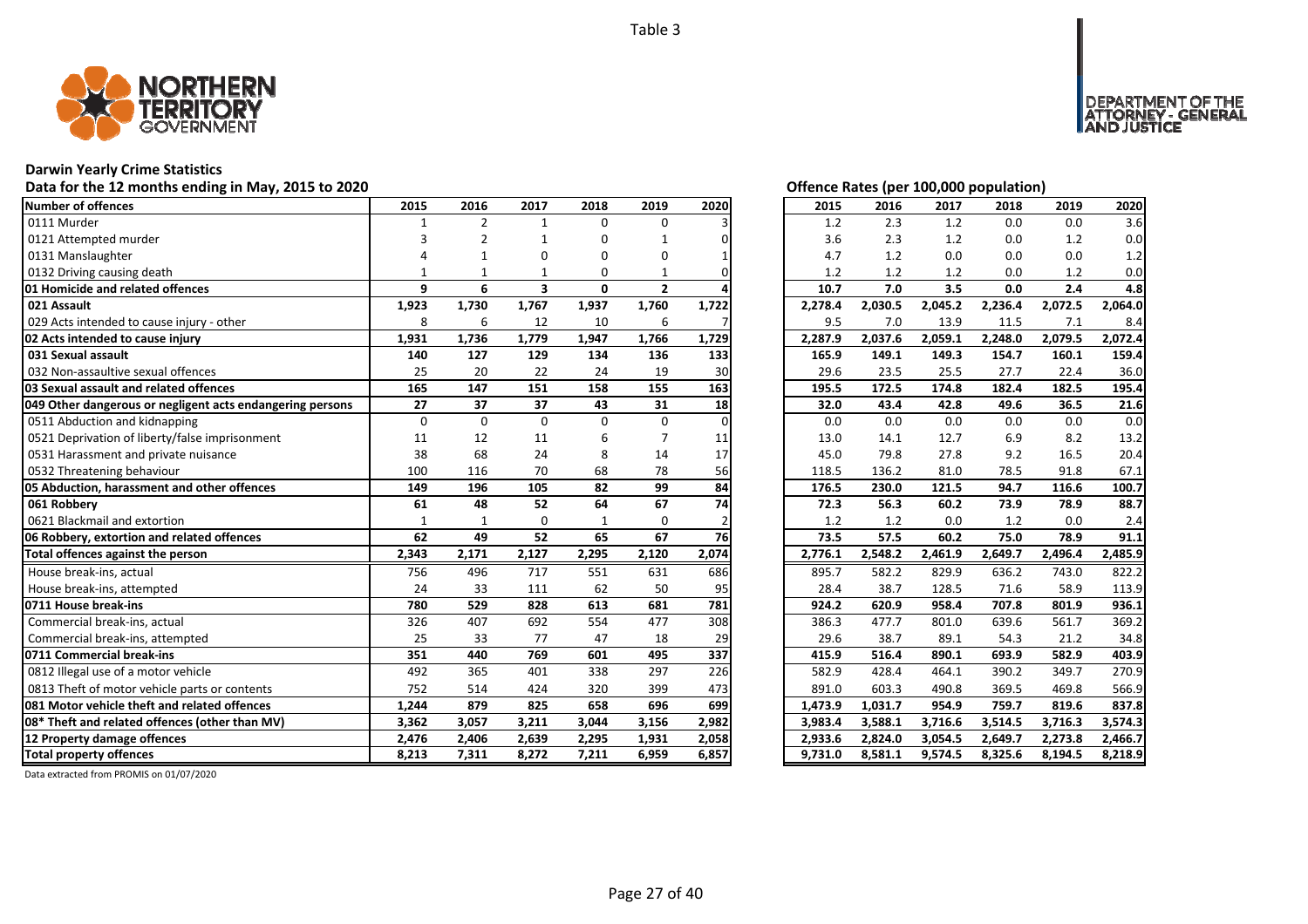

# **Palmerston Yearly Crime Statistics**

# Data for the 12 months ending in May, 2015 to 2020 *Data for the 12 months ending in May, 2015 to 2020 Offence Rates (per 100,000 population)*

| Number of offences                                        | 2015           | 2016         | 2017         | 2018     | 2019           | 2020  | 2015    | 2016    | 2017    | 2018    | 2019    | 2020    |
|-----------------------------------------------------------|----------------|--------------|--------------|----------|----------------|-------|---------|---------|---------|---------|---------|---------|
| 0111 Murder                                               | $\Omega$       | $\Omega$     | $\Omega$     | 0        | 1              |       | 0.0     | 0.0     | 0.0     | 0.0     | 2.7     | 2.6     |
| 0121 Attempted murder                                     |                |              |              | O        |                |       | 0.0     | 0.0     | 0.0     | 0.0     | 2.7     | 0.0     |
| 0131 Manslaughter                                         |                |              | n            | ŋ        |                |       | 3.0     | 0.0     | 0.0     | 0.0     | 2.7     | 0.0     |
| 0132 Driving causing death                                | 3              | O            | O            | $\Omega$ | O              |       | 8.9     | 0.0     | 0.0     | 0.0     | 0.0     | 0.0     |
| 01 Homicide and related offences                          | 4              | $\mathbf{0}$ | $\mathbf{0}$ | 0        | 3              |       | 11.8    | 0.0     | 0.0     | 0.0     | 8.0     | 2.6     |
| 021 Assault                                               | 494            | 432          | 527          | 646      | 535            | 549   | 1,457.4 | 1,233.0 | 1,465.8 | 1,756.1 | 1,423.1 | 1,442.0 |
| 029 Acts intended to cause injury - other                 | 3              | $\mathbf{1}$ | 11           | 5        | $\overline{4}$ |       | 8.9     | 2.9     | 30.6    | 13.6    | 10.6    | 13.1    |
| 02 Acts intended to cause injury                          | 497            | 433          | 538          | 651      | 539            | 554   | 1,466.2 | 1,235.8 | 1,496.4 | 1,769.7 | 1,433.7 | 1,455.1 |
| 031 Sexual assault                                        | 34             | 32           | 33           | 29       | 45             | 45    | 100.3   | 91.3    | 91.8    | 78.8    | 119.7   | 118.2   |
| 032 Non-assaultive sexual offences                        | $\overline{a}$ |              | 5            | 8        |                | 11    | 11.8    | 14.3    | 13.9    | 21.7    | 18.6    | 28.9    |
| 03 Sexual assault and related offences                    | 38             | 37           | 38           | 37       | 52             | 56    | 112.1   | 105.6   | 105.7   | 100.6   | 138.3   | 147.1   |
| 049 Other dangerous or negligent acts endangering persons | 4              | 11           | 21           | 15       | 13             | 10    | 11.8    | 31.4    | 58.4    | 40.8    | 34.6    | 26.3    |
| 0511 Abduction and kidnapping                             | $\Omega$       | $\Omega$     | $\Omega$     | $\Omega$ | $\Omega$       |       | 0.0     | 0.0     | 0.0     | 0.0     | 0.0     | 0.0     |
| 0521 Deprivation of liberty/false imprisonment            |                |              |              |          | $\overline{2}$ |       | 14.8    | 8.6     | 16.7    | 5.4     | 5.3     | 13.1    |
| 0531 Harassment and private nuisance                      |                |              |              |          |                |       | 8.9     | 17.1    | 19.5    | 8.2     | 10.6    | 15.8    |
| 0532 Threatening behaviour                                | 40             | 30           | 36           | 31       | 37             | 41    | 118.0   | 85.6    | 100.1   | 84.3    | 98.4    | 107.7   |
| 05 Abduction, harassment and other offences               | 48             | 39           | 49           | 36       | 43             | 52    | 141.6   | 111.3   | 136.3   | 97.9    | 114.4   | 136.6   |
| 061 Robbery                                               | 12             | 14           | 18           | 10       | 19             | 31    | 35.4    | 40.0    | 50.1    | 27.2    | 50.5    | 81.4    |
| 0621 Blackmail and extortion                              | $\mathbf{1}$   | $\Omega$     | $\Omega$     | $\Omega$ | $\Omega$       | ŋ     | 3.0     | 0.0     | 0.0     | 0.0     | 0.0     | 0.0     |
| 06 Robbery, extortion and related offences                | 13             | 14           | 18           | 10       | 19             | 31    | 38.4    | 40.0    | 50.1    | 27.2    | 50.5    | 81.4    |
| Total offences against the person                         | 604            | 534          | 664          | 749      | 669            | 704   | 1,781.9 | 1,524.1 | 1,846.8 | 2,036.1 | 1,779.5 | 1,849.1 |
| House break-ins, actual                                   | 289            | 206          | 327          | 309      | 344            | 342   | 852.6   | 587.9   | 909.5   | 840.0   | 915.0   | 898.3   |
| House break-ins, attempted                                | 19             | 32           | 65           | 47       | 22             | 39    | 56.1    | 91.3    | 180.8   | 127.8   | 58.5    | 102.4   |
| 0711 House break-ins                                      | 308            | 238          | 392          | 356      | 366            | 381   | 908.7   | 679.3   | 1,090.3 | 967.8   | 973.6   | 1,000.7 |
| Commercial break-ins, actual                              | 158            | 149          | 149          | 240      | 186            | 100   | 466.1   | 425.3   | 414.4   | 652.4   | 494.8   | 262.7   |
| Commercial break-ins, attempted                           | 10             | 10           | 21           | 23       | 15             | 10    | 29.5    | 28.5    | 58.4    | 62.5    | 39.9    | 26.3    |
| 0711 Commercial break-ins                                 | 168            | 159          | 170          | 263      | 201            | 110   | 495.6   | 453.8   | 472.8   | 714.9   | 534.7   | 288.9   |
| 0812 Illegal use of a motor vehicle                       | 256            | 173          | 189          | 112      | 124            | 98    | 755.3   | 493.8   | 525.7   | 304.5   | 329.8   | 257.4   |
| 0813 Theft of motor vehicle parts or contents             | 248            | 259          | 184          | 202      | 130            | 140   | 731.6   | 739.2   | 511.8   | 549.1   | 345.8   | 367.7   |
| 081 Motor vehicle theft and related offences              | 504            | 432          | 373          | 314      | 254            | 238   | 1,486.9 | 1,233.0 | 1,037.4 | 853.6   | 675.6   | 625.1   |
| 08* Theft and related offences (other than MV)            | 1,075          | 1,012        | 1,145        | 1,130    | 946            | 913   | 3,171.5 | 2,888.4 | 3,184.6 | 3,071.8 | 2,516.4 | 2,398.0 |
| 12 Property damage offences                               | 796            | 791          | 931          | 1,097    | 1,051          | 969   | 2,348.4 | 2,257.6 | 2,589.4 | 2,982.1 | 2,795.7 | 2,545.1 |
| <b>Total property offences</b>                            | 2,851          | 2,632        | 3,011        | 3,160    | 2,818          | 2,611 | 8,411.0 | 7,512.1 | 8,374.6 | 8,590.2 | 7,495.9 | 6,857.9 |

DEPARTMENT OF THE<br>ATTORNEY - GENERAL<br>AND JUSTICE

| 2015    | 2016    | 2017    | 2018    | 2019    | 2020    |
|---------|---------|---------|---------|---------|---------|
| 0.0     | 0.0     | 0.0     | 0.0     | 2.7     | 2.6     |
| 0.0     | 0.0     | 0.0     | 0.0     | 2.7     | 0.0     |
| 3.0     | 0.0     | 0.0     | 0.0     | 2.7     | 0.0     |
| 8.9     | 0.0     | 0.0     | 0.0     | 0.0     | 0.0     |
| 11.8    | 0.0     | 0.0     | 0.0     | 8.0     | 2.6     |
| 1,457.4 | 1,233.0 | 1,465.8 | 1,756.1 | 1,423.1 | 1,442.0 |
| 8.9     | 2.9     | 30.6    | 13.6    | 10.6    | 13.1    |
| 1,466.2 | 1,235.8 | 1,496.4 | 1,769.7 | 1,433.7 | 1,455.1 |
| 100.3   | 91.3    | 91.8    | 78.8    | 119.7   | 118.2   |
| 11.8    | 14.3    | 13.9    | 21.7    | 18.6    | 28.9    |
| 112.1   | 105.6   | 105.7   | 100.6   | 138.3   | 147.1   |
| 11.8    | 31.4    | 58.4    | 40.8    | 34.6    | 26.3    |
| 0.0     | 0.0     | 0.0     | 0.0     | 0.0     | 0.0     |
| 14.8    | 8.6     | 16.7    | 5.4     | 5.3     | 13.1    |
| 8.9     | 17.1    | 19.5    | 8.2     | 10.6    | 15.8    |
| 118.0   | 85.6    | 100.1   | 84.3    | 98.4    | 107.7   |
| 141.6   | 111.3   | 136.3   | 97.9    | 114.4   | 136.6   |
|         |         |         |         |         |         |
| 35.4    | 40.0    | 50.1    | 27.2    | 50.5    | 81.4    |
| 3.0     | 0.0     | 0.0     | 0.0     | 0.0     | 0.0     |
| 38.4    | 40.0    | 50.1    | 27.2    | 50.5    | 81.4    |
| 1,781.9 | 1,524.1 | 1,846.8 | 2,036.1 | 1,779.5 | 1,849.1 |
| 852.6   | 587.9   | 909.5   | 840.0   | 915.0   | 898.3   |
| 56.1    | 91.3    | 180.8   | 127.8   | 58.5    | 102.4   |
| 908.7   | 679.3   | 1,090.3 | 967.8   | 973.6   | 1,000.7 |
| 466.1   | 425.3   | 414.4   | 652.4   | 494.8   | 262.7   |
| 29.5    | 28.5    | 58.4    | 62.5    | 39.9    | 26.3    |
| 495.6   | 453.8   | 472.8   | 714.9   | 534.7   | 288.9   |
| 755.3   | 493.8   | 525.7   | 304.5   | 329.8   | 257.4   |
| 731.6   | 739.2   | 511.8   | 549.1   | 345.8   | 367.7   |
| 1,486.9 | 1,233.0 | 1,037.4 | 853.6   | 675.6   | 625.1   |
| 3,171.5 | 2,888.4 | 3,184.6 | 3,071.8 | 2,516.4 | 2,398.0 |
| 2,348.4 | 2,257.6 | 2,589.4 | 2,982.1 | 2,795.7 | 2,545.1 |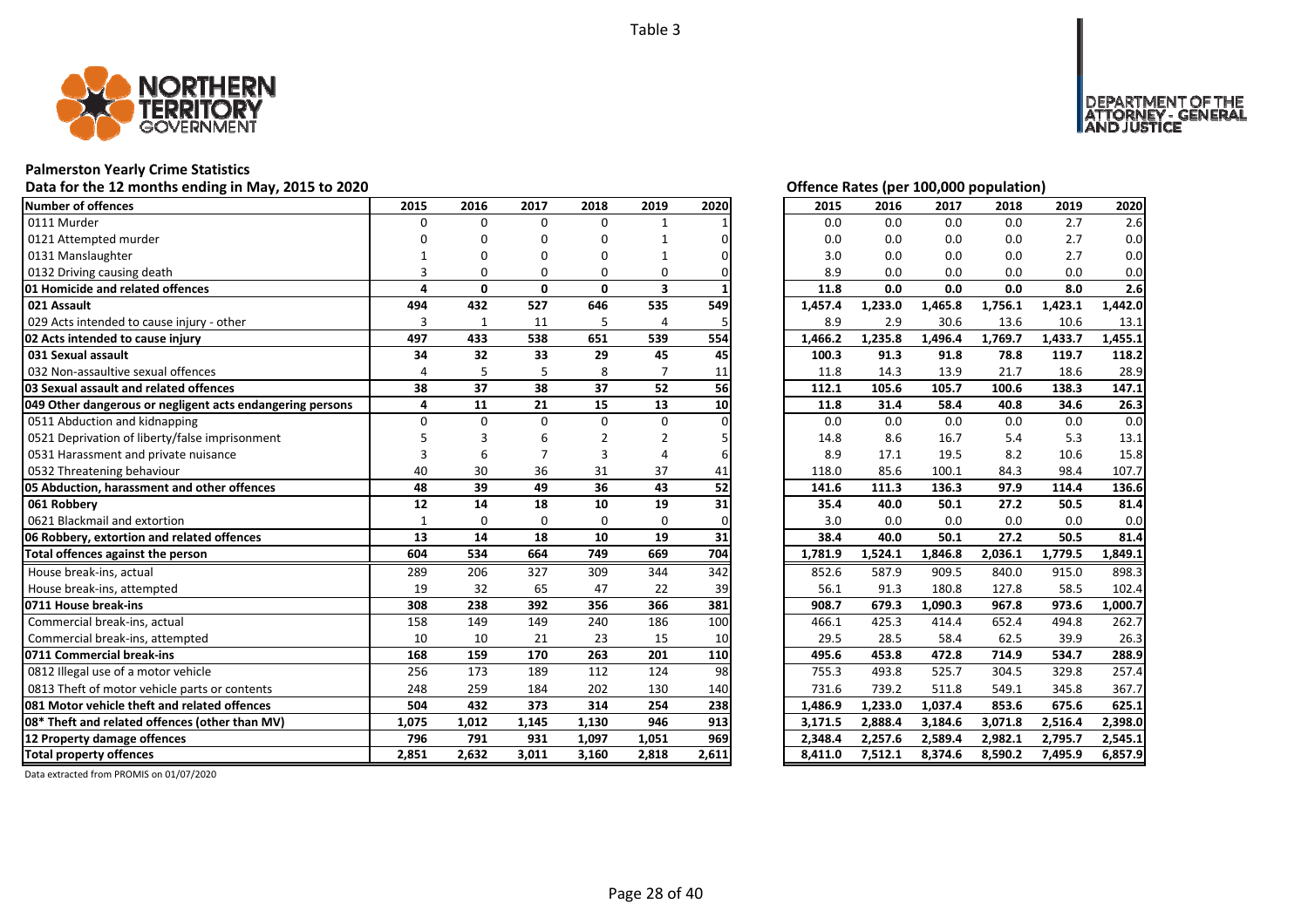

#### **Alice Springs Yearly Crime Statistics**

#### **Data for the 12 months ending in May, 2015 to 2020 Offence Rates (per 100,000 population)**

| Number of offences                                        | 2015                    | 2016           | 2017           | 2018           | 2019           | 2020  | 2015    | 2016    | 2017    | 2018    | 2019    | 2020    |
|-----------------------------------------------------------|-------------------------|----------------|----------------|----------------|----------------|-------|---------|---------|---------|---------|---------|---------|
| 0111 Murder                                               | $\mathbf{1}$            | $\Omega$       | $\Omega$       | $\overline{2}$ | 0              |       | 3.6     | 0.0     | 0.0     | 7.6     | 0.0     | 3.8     |
| 0121 Attempted murder                                     |                         |                |                | O              | O              |       | 0.0     | 0.0     | 3.8     | 0.0     | 0.0     | 0.0     |
| 0131 Manslaughter                                         |                         |                | ŋ              | ŋ              | n              |       | 3.6     | 3.7     | 0.0     | 0.0     | 0.0     | 0.0     |
| 0132 Driving causing death                                |                         |                | O              |                | 2              |       | 3.6     | 3.7     | 0.0     | 11.3    | 7.6     | 0.0     |
| 01 Homicide and related offences                          | $\overline{\mathbf{3}}$ | $\overline{2}$ | $\mathbf{1}$   | 5              | $\overline{2}$ |       | 10.9    | 7.5     | 3.8     | 18.9    | 7.6     | 3.8     |
| 021 Assault                                               | 1,476                   | 1,711          | 1,572          | 1,978          | 1,439          | 1,586 | 5,373.1 | 6,389.8 | 5,915.8 | 7,468.9 | 5,459.7 | 6,038.5 |
| 029 Acts intended to cause injury - other                 |                         | 4              | 3              | 4              | 5              |       | 3.6     | 14.9    | 11.3    | 15.1    | 19.0    | 15.2    |
| 02 Acts intended to cause injury                          | 1,477                   | 1,715          | 1,575          | 1,982          | 1,444          | 1,590 | 5,376.8 | 6,404.8 | 5,927.1 | 7,484.0 | 5,478.6 | 6,053.7 |
| 031 Sexual assault                                        | 59                      | 83             | 76             | 71             | 68             | 59    | 214.8   | 310.0   | 286.0   | 268.1   | 258.0   | 224.6   |
| 032 Non-assaultive sexual offences                        | 8                       | 7              | 12             | 11             |                |       | 29.1    | 26.1    | 45.2    | 41.5    | 26.6    | 34.3    |
| 03 Sexual assault and related offences                    | 67                      | 90             | 88             | 82             | 75             | 68    | 243.9   | 336.1   | 331.2   | 309.6   | 284.6   | 258.9   |
| 049 Other dangerous or negligent acts endangering persons | 26                      | 36             | 39             | 54             | 34             | 35    | 94.6    | 134.4   | 146.8   | 203.9   | 129.0   | 133.3   |
| 0511 Abduction and kidnapping                             | $\Omega$                | $\Omega$       | $\mathbf{1}$   | $\Omega$       | $\Omega$       |       | 0.0     | 0.0     | 3.8     | 0.0     | 0.0     | 0.0     |
| 0521 Deprivation of liberty/false imprisonment            |                         |                |                |                |                |       | 10.9    | 26.1    | 15.1    | 15.1    | 15.2    | 22.8    |
| 0531 Harassment and private nuisance                      |                         | 6              |                | 9              | 2              |       | 25.5    | 22.4    | 7.5     | 34.0    | 7.6     | 15.2    |
| 0532 Threatening behaviour                                | 65                      | 61             | 64             | 79             | 78             | 78    | 236.6   | 227.8   | 240.8   | 298.3   | 295.9   | 297.0   |
| 05 Abduction, harassment and other offences               | 75                      | 74             | 71             | 92             | 84             | 88    | 273.0   | 276.4   | 267.2   | 347.4   | 318.7   | 335.0   |
|                                                           |                         |                |                | 28             |                |       | 72.8    | 97.1    | 67.7    | 105.7   | 117.6   | 144.7   |
| 061 Robberv                                               | 20                      | 26             | 18             |                | 31             | 38    |         |         |         |         |         |         |
| 0621 Blackmail and extortion                              | $\mathbf{1}$            | $\Omega$       | $\Omega$       | $\Omega$       | $\Omega$       |       | 3.6     | 0.0     | 0.0     | 0.0     | 0.0     | 7.6     |
| 06 Robbery, extortion and related offences                | 21                      | 26             | 18             | 28             | 31             | 40    | 76.4    | 97.1    | 67.7    | 105.7   | 117.6   | 152.3   |
| Total offences against the person                         | 1,669                   | 1,943          | 1,792          | 2,243          | 1,670          | 1,822 | 6,075.7 | 7,256.2 | 6,743.7 | 8,469.6 | 6,336.1 | 6,937.0 |
| House break-ins, actual                                   | 331                     | 325            | 327            | 338            | 540            | 479   | 1.205.0 | 1,213.7 | 1,230.6 | 1,276.3 | 2,048.8 | 1,823.7 |
| House break-ins, attempted                                | 20                      | 37             | 36             | 36             | 71             | 79    | 72.8    | 138.2   | 135.5   | 135.9   | 269.4   | 300.8   |
| 0711 House break-ins                                      | 351                     | 362            | 363            | 374            | 611            | 558   | 1,277.8 | 1,351.9 | 1,366.0 | 1,412.2 | 2,318.2 | 2,124.5 |
| Commercial break-ins, actual                              | 260                     | 313            | 339            | 294            | 340            | 273   | 946.5   | 1,168.9 | 1,275.7 | 1,110.1 | 1,290.0 | 1,039.4 |
| Commercial break-ins, attempted                           | 30                      | 31             | 38             | 36             | 62             | 53    | 109.2   | 115.8   | 143.0   | 135.9   | 235.2   | 201.8   |
| 0711 Commercial break-ins                                 | 290                     | 344            | 377            | 330            | 402            | 326   | 1,055.7 | 1,284.7 | 1,418.7 | 1,246.1 | 1,525.2 | 1,241.2 |
| 0812 Illegal use of a motor vehicle                       | 136                     | 133            | 134            | 177            | 201            | 157   | 495.1   | 496.7   | 504.3   | 668.4   | 762.6   | 597.8   |
| 0813 Theft of motor vehicle parts or contents             | 144                     | 228            | 251            | 190            | 265            | 183   | 524.2   | 851.5   | 944.6   | 717.4   | 1,005.4 | 696.7   |
| <b>1081 Motor vehicle theft and related offences</b>      | 280                     | 361            | 385            | 367            | 466            | 340   | 1,019.3 | 1,348.2 | 1,448.8 | 1,385.8 | 1,768.0 | 1,294.5 |
| 08* Theft and related offences (other than MV)            | 1,298                   | 1,430          | 1,551          | 1,495          | 1,574          | 1,550 | 4,725.2 | 5,340.4 | 5,836.8 | 5,645.1 | 5,971.8 | 5,901.4 |
| 12 Property damage offences                               | 1,464<br>3,683          | 1,649          | 1,843<br>4,519 | 1,670<br>4,236 | 1,765<br>4,818 | 1,896 | 5,329.5 | 6,158.3 | 6,935.6 | 6,305.9 | 6,696.5 | 7,218.7 |

DEPARTMENT OF THE<br>ATTORNEY - GENERAL<br>AND JUSTICE

| 2015     | 2016     | 2017     | 2018     | 2019     | 2020     |
|----------|----------|----------|----------|----------|----------|
| 3.6      | 0.0      | 0.0      | 7.6      | 0.0      | 3.8      |
| 0.0      | 0.0      | 3.8      | 0.0      | 0.0      | 0.0      |
| 3.6      | 3.7      | 0.0      | 0.0      | 0.0      | 0.0      |
| 3.6      | 3.7      | 0.0      | 11.3     | 7.6      | 0.0      |
| 10.9     | 7.5      | 3.8      | 18.9     | 7.6      | 3.8      |
| 5,373.1  | 6,389.8  | 5,915.8  | 7,468.9  | 5,459.7  | 6,038.5  |
| 3.6      | 14.9     | 11.3     | 15.1     | 19.0     | 15.2     |
| 5,376.8  | 6,404.8  | 5,927.1  | 7,484.0  | 5,478.6  | 6,053.7  |
| 214.8    | 310.0    | 286.0    | 268.1    | 258.0    | 224.6    |
| 29.1     | 26.1     | 45.2     | 41.5     | 26.6     | 34.3     |
| 243.9    | 336.1    | 331.2    | 309.6    | 284.6    | 258.9    |
| 94.6     | 134.4    | 146.8    | 203.9    | 129.0    | 133.3    |
| 0.0      | 0.0      | 3.8      | 0.0      | 0.0      | 0.0      |
| 10.9     | 26.1     | 15.1     | 15.1     | 15.2     | 22.8     |
| 25.5     | 22.4     | 7.5      | 34.0     | 7.6      | 15.2     |
| 236.6    | 227.8    | 240.8    | 298.3    | 295.9    | 297.0    |
| 273.0    | 276.4    | 267.2    | 347.4    | 318.7    | 335.0    |
| 72.8     | 97.1     | 67.7     | 105.7    | 117.6    | 144.7    |
| 3.6      | 0.0      | 0.0      | 0.0      | 0.0      | 7.6      |
| 76.4     | 97.1     | 67.7     | 105.7    | 117.6    | 152.3    |
| 6,075.7  | 7,256.2  | 6,743.7  | 8,469.6  | 6,336.1  | 6,937.0  |
| 1,205.0  | 1,213.7  | 1,230.6  | 1,276.3  | 2,048.8  | 1,823.7  |
| 72.8     | 138.2    | 135.5    | 135.9    | 269.4    | 300.8    |
| 1,277.8  | 1,351.9  | 1,366.0  | 1,412.2  | 2,318.2  | 2,124.5  |
| 946.5    | 1,168.9  | 1,275.7  | 1,110.1  | 1,290.0  | 1,039.4  |
| 109.2    | 115.8    | 143.0    | 135.9    | 235.2    | 201.8    |
| 1,055.7  | 1,284.7  | 1,418.7  | 1,246.1  | 1,525.2  | 1,241.2  |
| 495.1    | 496.7    | 504.3    | 668.4    | 762.6    | 597.8    |
| 524.2    | 851.5    | 944.6    | 717.4    | 1,005.4  | 696.7    |
| 1,019.3  | 1,348.2  | 1,448.8  | 1,385.8  | 1,768.0  | 1,294.5  |
| 4,725.2  | 5,340.4  | 5,836.8  | 5,645.1  | 5,971.8  | 5,901.4  |
| 5,329.5  | 6,158.3  | 6,935.6  | 6,305.9  | 6,696.5  | 7,218.7  |
| 13,407.4 | 15,483.4 | 17,006.0 | 15,995.2 | 18,279.8 | 17,780.3 |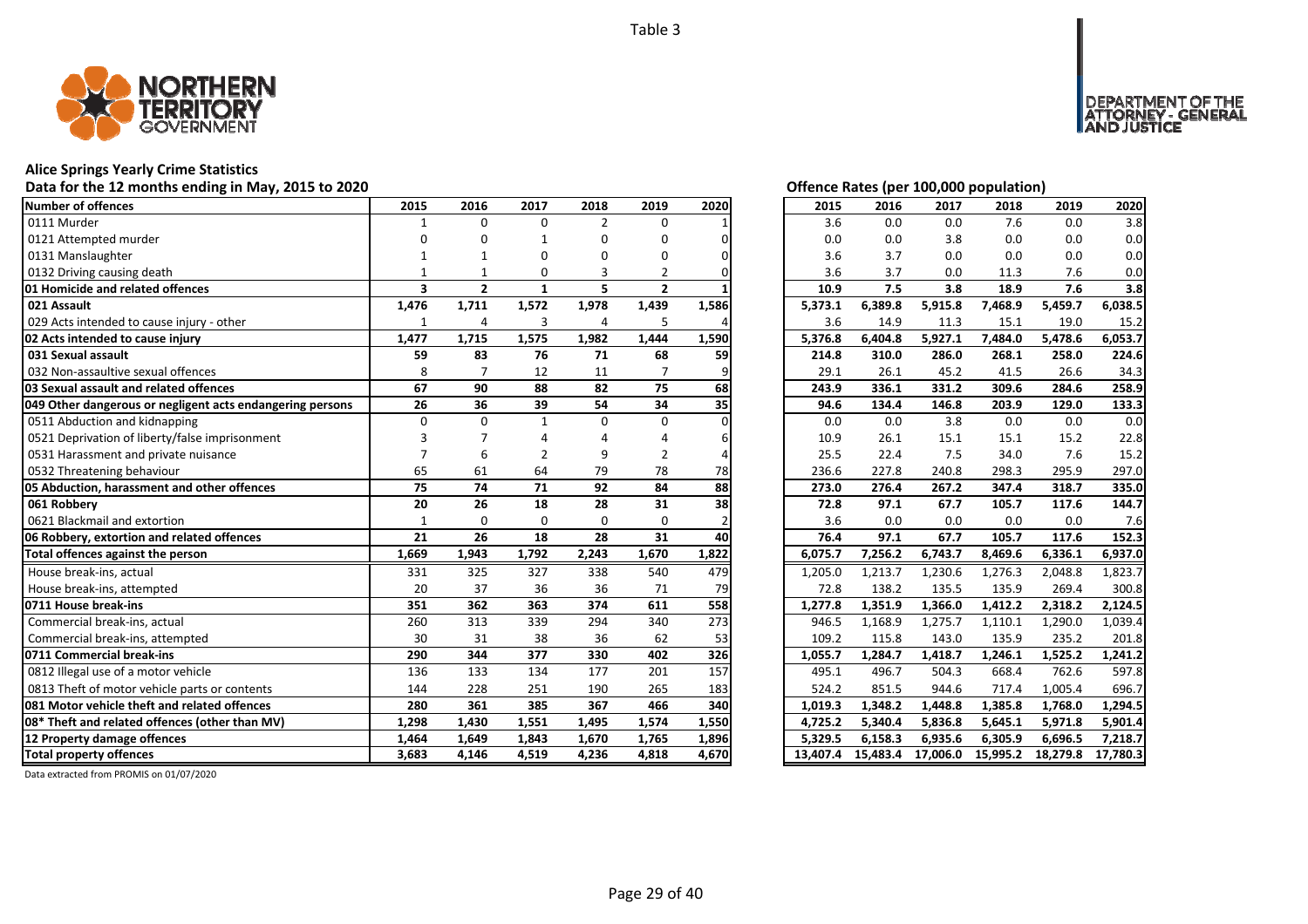

# **Katherine Yearly Crime Statistics**

# Data for the 12 months ending in May, 2015 to 2020 *Data for the 12 months ending in May, 2015 to 2020 Offence Rates (per 100,000 population)*

| Number of offences                                        | 2015           | 2016                    | 2017           | 2018         | 2019           | 2020  | 2015    | 2016    | 2017    | 2018     | 2019     | 2020    |
|-----------------------------------------------------------|----------------|-------------------------|----------------|--------------|----------------|-------|---------|---------|---------|----------|----------|---------|
| 0111 Murder                                               |                | $\Omega$                | 3              | 0            | $\Omega$       |       | 9.3     | 0.0     | 28.2    | 0.0      | 0.0      | 9.4     |
| 0121 Attempted Murder                                     |                |                         | n              | O            | U              |       | 0.0     | 0.0     | 0.0     | 0.0      | 0.0      | 0.0     |
| 0131 Manslaughter                                         |                |                         |                |              | n              |       | 0.0     | 0.0     | 18.8    | 0.0      | 0.0      | 0.0     |
| 0132 Driving causing death                                |                | ŋ                       | $\Omega$       | $\Omega$     | 0              |       | 0.0     | 0.0     | 0.0     | 0.0      | 0.0      | 0.0     |
| 01 Homicide and related offences                          | 1              | $\mathbf{0}$            | 5              | $\mathbf{0}$ | $\mathbf{0}$   |       | 9.3     | 0.0     | 47.0    | 0.0      | 0.0      | 9.4     |
| 021 Assault                                               | 538            | 443                     | 473            | 572          | 561            | 492   | 4,984.7 | 4,138.3 | 4,450.9 | 5,380.0  | 5,268.6  | 4,612.8 |
| 029 Acts intended to cause injury - other                 | 3              | 3                       | $\mathbf 0$    | 3            | $\mathbf{1}$   | 0     | 27.8    | 28.0    | 0.0     | 28.2     | 9.4      | 0.0     |
| 02 Acts intended to cause injury                          | 541            | 446                     | 473            | 575          | 562            | 492   | 5,012.5 | 4,166.3 | 4,450.9 | 5,408.2  | 5,278.0  | 4,612.8 |
| 031 Sexual assault                                        | 30             | 23                      | 38             | 40           | 22             | 24    | 278.0   | 214.9   | 357.6   | 376.2    | 206.6    | 225.0   |
| 032 Non-assaultive sexual offences                        | 4              | $\Omega$                | $\overline{2}$ | 5            | $\overline{2}$ |       | 37.1    | 0.0     | 18.8    | 47.0     | 18.8     | 46.9    |
| 03 Sexual assault and related offences                    | 34             | 23                      | 40             | 45           | 24             | 29    | 315.0   | 214.9   | 376.4   | 423.3    | 225.4    | 271.9   |
| 049 Other dangerous or negligent acts endangering persons | 6              | $\overline{\mathbf{3}}$ | 5              | 12           | 4              |       | 55.6    | 28.0    | 47.0    | 112.9    | 37.6     | 56.3    |
| 0511 Abduction and kidnapping                             | $\Omega$       | $\Omega$                | $\Omega$       | $\Omega$     | $\Omega$       |       | 0.0     | 0.0     | 0.0     | 0.0      | 0.0      | 0.0     |
| 0521 Deprivation of liberty/false imprisonment            |                |                         |                |              |                |       | 27.8    | 9.3     | 37.6    | 9.4      | 9.4      | 9.4     |
| 0531 Harassment and private nuisance                      |                |                         |                |              | O              |       | 9.3     | 9.3     | 47.0    | 9.4      | 0.0      | 18.8    |
| 0532 Threatening behaviour                                | 20             | 18                      | 18             | 17           | 14             | 11    | 185.3   | 168.1   | 169.4   | 159.9    | 131.5    | 103.1   |
| 05 Abduction, harassment and other offences               | 24             | 20                      | 27             | 19           | 15             | 14    | 222.4   | 186.8   | 254.1   | 178.7    | 140.9    | 131.3   |
| 061 Robberv                                               | $\overline{7}$ | 5                       | $\Delta$       | $\Delta$     | 6              |       | 64.9    | 46.7    | 37.6    | 37.6     | 56.3     | 37.5    |
| 0621 Blackmail and extortion                              | $\overline{2}$ | $\Omega$                | $\Omega$       | $\Omega$     | $\Omega$       |       | 18.5    | 0.0     | 0.0     | 0.0      | 0.0      | 0.0     |
| 06 Robbery, extortion and related offences                | 9              | 5                       | 4              | 4            | 6              |       | 83.4    | 46.7    | 37.6    | 37.6     | 56.3     | 37.5    |
| Total offences against the person                         | 615            | 497                     | 554            | 655          | 611            | 546   | 5,698.1 | 4,642.7 | 5,213.1 | 6,160.6  | 5,738.2  | 5,119.1 |
| House break-ins, actual                                   | 71             | 69                      | 110            | 104          | 120            | 113   | 657.8   | 644.6   | 1,035.1 | 978.2    | 1,127.0  | 1,059.4 |
| House break-ins, attempted                                | $\Delta$       | 5                       | 23             | 13           | 13             | 12    | 37.1    | 46.7    | 216.4   | 122.3    | 122.1    | 112.5   |
| 0711 House break-ins                                      | 75             | 74                      | 133            | 117          | 133            | 125   | 694.9   | 691.3   | 1,251.5 | 1,100.5  | 1,249.1  | 1,171.9 |
| Commercial break-ins, actual                              | 106            | 89                      | 75             | 169          | 300            | 114   | 982.1   | 831.4   | 705.7   | 1,589.5  | 2,817.4  | 1,068.8 |
| Commercial break-ins, attempted                           | 6              | 11                      | 13             | 19           | 25             | 10    | 55.6    | 102.8   | 122.3   | 178.7    | 234.8    | 93.8    |
| 0711 Commercial break-ins                                 | 112            | 100                     | 88             | 188          | 325            | 124   | 1,037.7 | 934.1   | 828.1   | 1.768.2  | 3.052.2  | 1,162.6 |
| 0812 Illegal use of a motor vehicle                       | 55             | 67                      | 69             | 31           | 52             | 25    | 509.6   | 625.9   | 649.3   | 291.6    | 488.4    | 234.4   |
| 0813 Theft of motor vehicle parts or contents             | 54             | 24                      | 22             | 36           | 38             | 17    | 500.3   | 224.2   | 207.0   | 338.6    | 356.9    | 159.4   |
| 081 Motor vehicle theft and related offences              | 109            | 91                      | 91             | 67           | 90             | 42    | 1,009.9 | 850.1   | 856.3   | 630.2    | 845.2    | 393.8   |
| 08* Theft and related offences (other than MV)            | 349            | 304                     | 373            | 393          | 450            | 394   | 3,233.6 | 2,839.8 | 3,509.9 | 3,696.4  | 4,226.1  | 3.694.0 |
| 12 Property damage offences                               | 359            | 231                     | 313            | 321          | 420            | 348   | 3,326.2 | 2,157.9 | 2,945.3 | 3,019.2  | 3,944.4  | 3,262.7 |
| <b>Total property offences</b>                            | 1.004          | 800                     | 998            | 1,086        | 1,418          | 1,033 | 9,302.3 | 7,473.1 | 9,391.2 | 10,214.4 | 13,317.1 | 9,685.0 |

DEPARTMENT OF THE<br>ATTORNEY - GENERAL<br>AND JUSTICE

| 2015    | 2016    | 2017    | 2018     | 2019     | 2020    |
|---------|---------|---------|----------|----------|---------|
| 9.3     | 0.0     | 28.2    | 0.0      | 0.0      | 9.4     |
| 0.0     | 0.0     | 0.0     | 0.0      | 0.0      | 0.0     |
| 0.0     | 0.0     | 18.8    | 0.0      | 0.0      | 0.0     |
| 0.0     | 0.0     | 0.0     | 0.0      | 0.0      | 0.0     |
| 9.3     | 0.0     | 47.0    | 0.0      | 0.0      | 9.4     |
| 4,984.7 | 4,138.3 | 4,450.9 | 5,380.0  | 5,268.6  | 4,612.8 |
| 27.8    | 28.0    | 0.0     | 28.2     | 9.4      | 0.0     |
| 5,012.5 | 4,166.3 | 4,450.9 | 5,408.2  | 5,278.0  | 4,612.8 |
| 278.0   | 214.9   | 357.6   | 376.2    | 206.6    | 225.0   |
| 37.1    | 0.0     | 18.8    | 47.0     | 18.8     | 46.9    |
| 315.0   | 214.9   | 376.4   | 423.3    | 225.4    | 271.9   |
| 55.6    | 28.0    | 47.0    | 112.9    | 37.6     | 56.3    |
| 0.0     | 0.0     | 0.0     | 0.0      | 0.0      | 0.0     |
| 27.8    | 9.3     | 37.6    | 9.4      | 9.4      | 9.4     |
| 9.3     | 9.3     | 47.0    | 9.4      | 0.0      | 18.8    |
| 185.3   | 168.1   | 169.4   | 159.9    | 131.5    | 103.1   |
| 222.4   | 186.8   | 254.1   | 178.7    | 140.9    | 131.3   |
| 64.9    | 46.7    | 37.6    | 37.6     | 56.3     | 37.5    |
| 18.5    | 0.0     | 0.0     | 0.0      | 0.0      | 0.0     |
| 83.4    | 46.7    | 37.6    | 37.6     | 56.3     | 37.5    |
| 5,698.1 | 4,642.7 | 5,213.1 | 6,160.6  | 5,738.2  | 5,119.1 |
| 657.8   | 644.6   | 1,035.1 | 978.2    | 1,127.0  | 1,059.4 |
| 37.1    | 46.7    | 216.4   | 122.3    | 122.1    | 112.5   |
| 694.9   | 691.3   | 1,251.5 | 1,100.5  | 1,249.1  | 1,171.9 |
| 982.1   | 831.4   | 705.7   | 1,589.5  | 2,817.4  | 1,068.8 |
| 55.6    | 102.8   | 122.3   | 178.7    | 234.8    | 93.8    |
| 1,037.7 | 934.1   | 828.1   | 1,768.2  | 3,052.2  | 1,162.6 |
| 509.6   | 625.9   | 649.3   | 291.6    | 488.4    | 234.4   |
| 500.3   | 224.2   | 207.0   | 338.6    | 356.9    | 159.4   |
| 1,009.9 | 850.1   | 856.3   | 630.2    | 845.2    | 393.8   |
| 3,233.6 | 2,839.8 | 3,509.9 | 3,696.4  | 4,226.1  | 3,694.0 |
| 3,326.2 | 2,157.9 | 2,945.3 | 3,019.2  | 3,944.4  | 3,262.7 |
| 9,302.3 | 7,473.1 | 9,391.2 | 10,214.4 | 13,317.1 | 9,685.0 |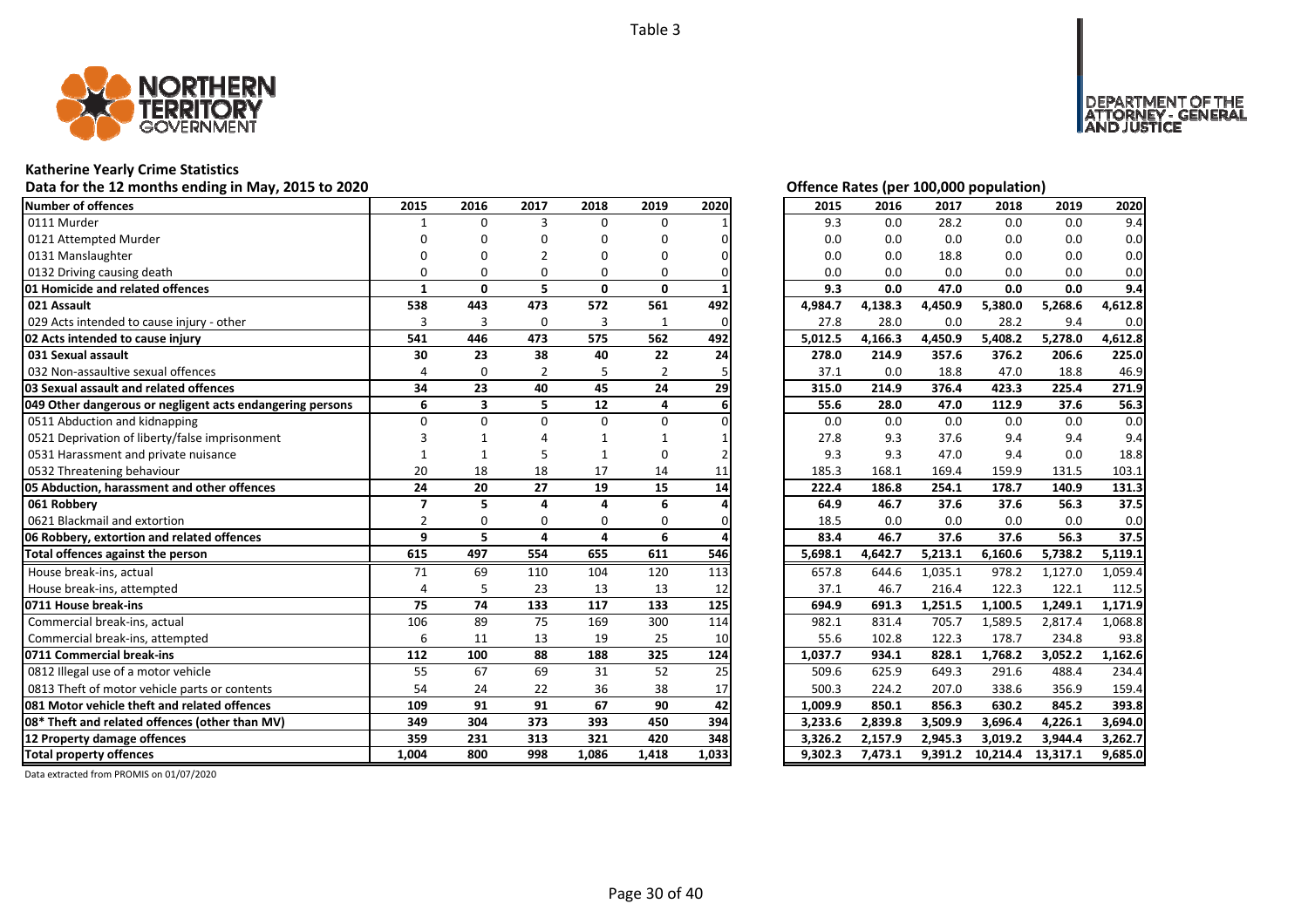

# **Tennant Creek Yearly Crime Statistics**

# Data for the 12 months ending in May, 2015 to 2020<br> **Data for the 12 months ending in May, 2015 to 2020**

| <b>Number of offences</b>                                 | 2015           | 2016         | 2017           | 2018                    | 2019           | 2020  | 2015    | 2016     | 2017     | 2018     | 2019     | 2020     |
|-----------------------------------------------------------|----------------|--------------|----------------|-------------------------|----------------|-------|---------|----------|----------|----------|----------|----------|
| 0111 Murder                                               | $\mathbf 1$    | $\mathbf{1}$ | $\mathbf{1}$   | $\mathbf{1}$            | 0              |       | 29.4    | 30.0     | 30.3     | 30.6     | 0.0      | 0.0      |
| 0121 Attempted murder                                     |                | ŋ            |                | ŋ                       | O              |       | 0.0     | 0.0      | 30.3     | 0.0      | 0.0      | 0.0      |
| 0131 Manslaughter                                         |                | ŋ            | O              |                         | O              |       | 0.0     | 0.0      | 0.0      | 30.6     | 0.0      | 0.0      |
| 0132 Driving causing death                                |                | $\Omega$     | $\Omega$       | O                       | O              |       | 29.4    | 0.0      | 0.0      | 0.0      | 0.0      | 0.0      |
| 01 Homicide and related offences                          | $\overline{2}$ | $\mathbf{1}$ | $\overline{2}$ | $\overline{2}$          | 0              |       | 58.8    | 30.0     | 60.6     | 61.3     | 0.0      | 0.0      |
| 021 Assault                                               | 240            | 261          | 320            | 327                     | 258            | 305   | 7,050.5 | 7,828.4  | 9,688.2  | 10,021.5 | 7,987.6  | 9,419.4  |
| 029 Acts intended to cause injury - other                 | $\mathbf{1}$   | 1            | 1              | $\overline{2}$          | $\overline{2}$ |       | 29.4    | 30.0     | 30.3     | 61.3     | 61.9     | 30.9     |
| 02 Acts intended to cause injury                          | 241            | 262          | 321            | 329                     | 260            | 306   | 7,079.9 | 7,858.4  | 9,718.4  | 10,082.7 | 8,049.5  | 9,450.3  |
| 031 Sexual assault                                        | 12             | 5.           | 22             | 12                      | 8              |       | 352.5   | 150.0    | 666.1    | 367.8    | 247.7    | 185.3    |
| 032 Non-assaultive sexual offences                        |                |              |                |                         |                |       | 29.4    | 30.0     | 30.3     | 30.6     | 31.0     | 0.0      |
| 03 Sexual assault and related offences                    | 13             | 6            | 23             | 13                      | 9              |       | 381.9   | 180.0    | 696.3    | 398.4    | 278.6    | 185.3    |
| 049 Other dangerous or negligent acts endangering persons | $\mathbf{1}$   | 6            | 3              | $\overline{\mathbf{3}}$ | 4              |       | 29.4    | 180.0    | 90.8     | 91.9     | 123.8    | 30.9     |
| 0511 Abduction and kidnapping                             | $\Omega$       | $\Omega$     | $\Omega$       | $\Omega$                | $\Omega$       |       | 0.0     | 0.0      | 0.0      | 0.0      | 0.0      | 0.0      |
| 0521 Deprivation of liberty/false imprisonment            |                |              | $\mathfrak{p}$ | $\mathfrak{p}$          | ŋ              |       | 29.4    | 30.0     | 60.6     | 61.3     | 0.0      | 61.8     |
| 0531 Harassment and private nuisance                      |                |              | $\overline{2}$ |                         |                |       | 58.8    | 0.0      | 60.6     | 0.0      | 31.0     | 0.0      |
| 0532 Threatening behaviour                                |                | q            | 11             | 3                       | 3              |       | 146.9   | 269.9    | 333.0    | 91.9     | 92.9     | 247.1    |
| 05 Abduction, harassment and other offences               | 8              | 10           | 15             | 5                       | 4              | 10    | 235.0   | 299.9    | 454.1    | 153.2    | 123.8    | 308.8    |
| 061 Robbery                                               | $\Omega$       | $\mathbf{0}$ | 5.             | $\Omega$                | 4              |       | 0.0     | 0.0      | 151.4    | 0.0      | 123.8    | 185.3    |
| 0621 Blackmail and extortion                              | $\Omega$       | $\Omega$     | $\Omega$       | $\Omega$                | 0              |       | 0.0     | 0.0      | 0.0      | 0.0      | 0.0      | 0.0      |
| 06 Robbery, extortion and related offences                | 0              | $\Omega$     | 5              | $\Omega$                | 4              | 6     | 0.0     | 0.0      | 151.4    | 0.0      | 123.8    | 185.3    |
| Total offences against the person                         | 265            | 285          | 369            | 352                     | 281            | 329   | 7,785.0 | 8,548.3  | 11,171.7 | 10,787.6 | 8,699.7  | 10,160.6 |
| House break-ins, actual                                   | 24             | 59           | 52             | 103                     | 123            | 168   | 705.1   | 1,769.6  | 1,574.3  | 3,156.6  | 3,808.0  | 5,188.4  |
| House break-ins, attempted                                | $\mathbf{1}$   | 5            | 6              | 3                       | 10             | 13    | 29.4    | 150.0    | 181.7    | 91.9     | 309.6    | 401.5    |
| 0711 House break-ins                                      | 25             | 64           | 58             | 106                     | 133            | 181   | 734.4   | 1,919.6  | 1,756.0  | 3,248.5  | 4,117.6  | 5,589.9  |
| Commercial break-ins, actual                              | 40             | 94           | 72             | 125                     | 103            | 113   | 1,175.1 | 2,819.4  | 2,179.8  | 3,830.8  | 3,188.9  | 3,489.8  |
| Commercial break-ins, attempted                           | 3              | 6            | 8              |                         | 14             |       | 88.1    | 180.0    | 242.2    | 214.5    | 433.4    | 216.2    |
| 0711 Commercial break-ins                                 | 43             | 100          | 80             | 132                     | 117            | 120   | 1,263.2 | 2,999.4  | 2,422.0  | 4,045.4  | 3,622.3  | 3,706.0  |
| 0812 Illegal use of a motor vehicle                       | 11             | 12           | 15             | 15                      | 24             | 14    | 323.1   | 359.9    | 454.1    | 459.7    | 743.0    | 432.4    |
| 0813 Theft of motor vehicle parts or contents             | 6              | 6            | 18             | 13                      | 25             | 16    | 176.3   | 180.0    | 545.0    | 398.4    | 774.0    | 494.1    |
| 081 Motor vehicle theft and related offences              | 17             | 18           | 33             | 28                      | 49             | 30    | 499.4   | 539.9    | 999.1    | 858.1    | 1,517.0  | 926.5    |
| 08* Theft and related offences (other than MV)            | 111            | 161          | 191            | 217                     | 216            | 297   | 3,260.9 | 4,829.0  | 5,782.6  | 6,650.3  | 6,687.3  | 9,172.3  |
| 12 Property damage offences                               | 109            | 198          | 212            | 287                     | 312            | 419   | 3.202.1 | 5,938.8  | 6,418.4  | 8,795.6  | 9.659.4  | 12,940.1 |
| <b>Total property offences</b>                            | 305            | 541          | 574            | 770                     | 827            | 1,047 | 8,960.0 | 16,226.8 | 17,378.1 | 23,597.9 | 25,603.7 | 32,334.8 |

DEPARTMENT OF THE<br>ATTORNEY - GENERAL ÜSTICE

| 2015    | 2016    | 2017     | 2018     | 2019    | 2020                 |
|---------|---------|----------|----------|---------|----------------------|
| 29.4    | 30.0    | 30.3     | 30.6     | 0.0     | 0.0                  |
| 0.0     | 0.0     | 30.3     | 0.0      | 0.0     | 0.0                  |
| 0.0     | 0.0     | 0.0      | 30.6     | 0.0     | 0.0                  |
| 29.4    | 0.0     | 0.0      | 0.0      | 0.0     | 0.0                  |
| 58.8    | 30.0    | 60.6     | 61.3     | 0.0     | 0.0                  |
| 7,050.5 | 7,828.4 | 9,688.2  | 10,021.5 | 7,987.6 | 9,419.4              |
| 29.4    | 30.0    | 30.3     | 61.3     | 61.9    | 30.9                 |
| 7,079.9 | 7,858.4 | 9,718.4  | 10,082.7 | 8,049.5 | 9,450.3              |
| 352.5   | 150.0   | 666.1    | 367.8    | 247.7   | 185.3                |
| 29.4    | 30.0    | 30.3     | 30.6     | 31.0    | 0.0                  |
| 381.9   | 180.0   | 696.3    | 398.4    | 278.6   | 185.3                |
| 29.4    | 180.0   | 90.8     | 91.9     | 123.8   | 30.9                 |
| 0.0     | 0.0     | 0.0      | 0.0      | 0.0     | 0.0                  |
| 29.4    | 30.0    | 60.6     | 61.3     | 0.0     | 61.8                 |
| 58.8    | 0.0     | 60.6     | 0.0      | 31.0    | 0.0                  |
| 146.9   | 269.9   | 333.0    | 91.9     | 92.9    | 247.1                |
|         |         |          |          |         |                      |
| 235.0   | 299.9   | 454.1    | 153.2    | 123.8   | 308.8                |
| 0.0     | 0.0     | 151.4    | 0.0      | 123.8   | 185.3                |
| 0.0     | 0.0     | 0.0      | 0.0      | 0.0     | 0.0                  |
| 0.0     | 0.0     | 151.4    | 0.0      | 123.8   | 185.3                |
| 7,785.0 | 8,548.3 | 11,171.7 | 10,787.6 | 8,699.7 | 10,160.6             |
| 705.1   | 1,769.6 | 1,574.3  | 3,156.6  | 3,808.0 | 5,188.4              |
| 29.4    | 150.0   | 181.7    | 91.9     | 309.6   | 401.5                |
| 734.4   | 1,919.6 | 1,756.0  | 3,248.5  | 4,117.6 | 5,589.9              |
| 1,175.1 | 2,819.4 | 2,179.8  | 3,830.8  | 3,188.9 | 3,489.8              |
| 88.1    | 180.0   | 242.2    | 214.5    | 433.4   | 216.2                |
| 1,263.2 | 2,999.4 | 2,422.0  | 4,045.4  | 3,622.3 | 3,706.0              |
| 323.1   | 359.9   | 454.1    | 459.7    | 743.0   | 432.4                |
| 176.3   | 180.0   | 545.0    | 398.4    | 774.0   | 494.1                |
| 499.4   | 539.9   | 999.1    | 858.1    | 1,517.0 | 926.5                |
| 3,260.9 | 4,829.0 | 5,782.6  | 6,650.3  | 6,687.3 | 9,172.3              |
| 3,202.1 | 5,938.8 | 6,418.4  | 8,795.6  | 9,659.4 | 12,940.1<br>32,334.8 |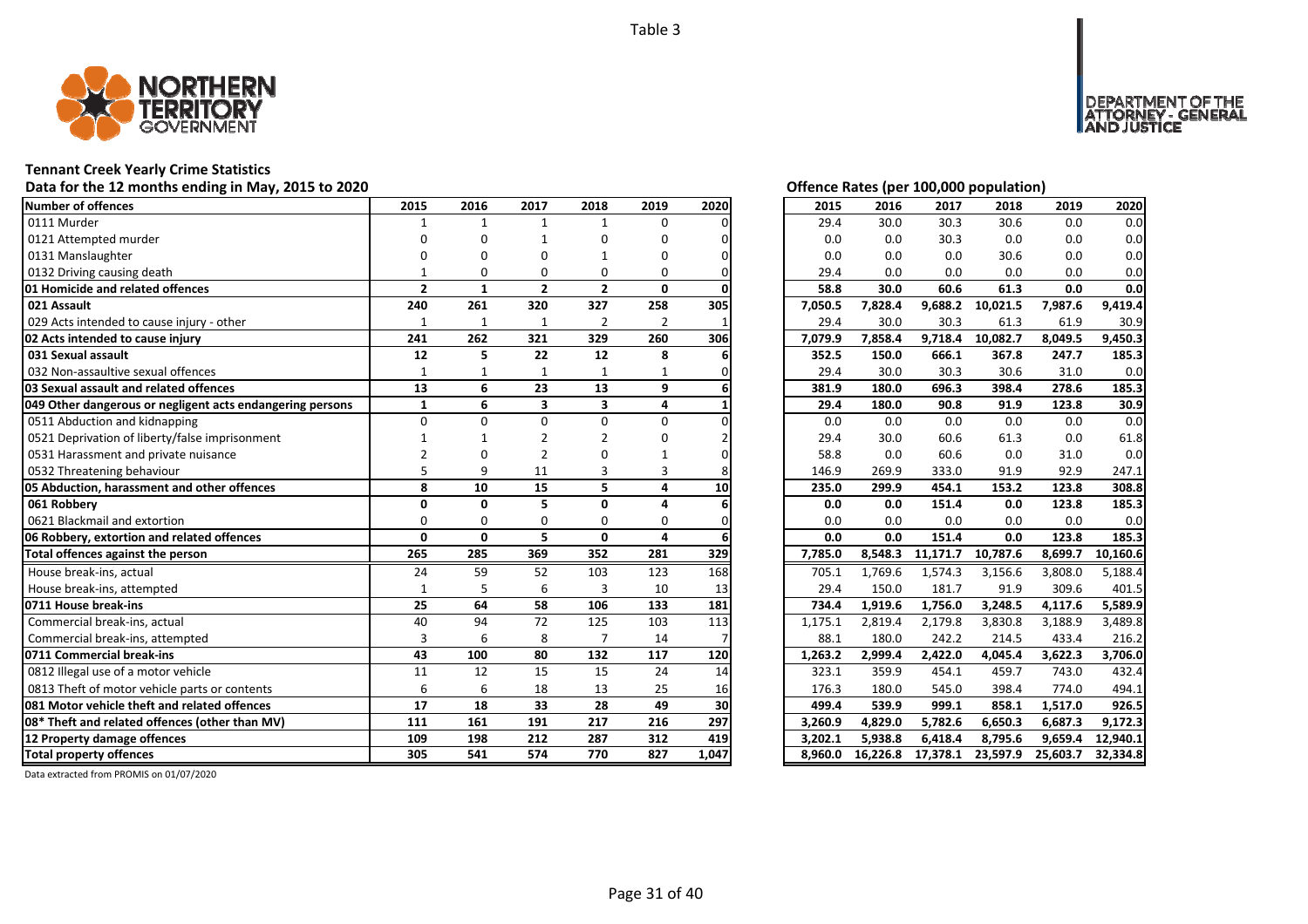

#### **Nhulunbuy Yearly Crime Statistics**

#### **Data for the 12 months ending in May, 2015 to 2020 Offence Rates (per 100,000 population)**

| Number of offences                                        | 2015         | 2016           | 2017                    | 2018           | 2019                    | 2020 | 2015    | 2016    | 2017    | 2018     | 2019    | 2020    |
|-----------------------------------------------------------|--------------|----------------|-------------------------|----------------|-------------------------|------|---------|---------|---------|----------|---------|---------|
| 0111 Murder                                               | 0            | 0              | $\Omega$                | 0              | 0                       |      | 0.0     | 0.0     | 0.0     | 0.0      | 0.0     | 0.0     |
| 0121 Attempted murder                                     |              |                |                         |                | በ                       |      | 23.5    | 0.0     | 0.0     | 0.0      | 0.0     | 0.0     |
| 0131 Manslaughter                                         |              |                |                         |                | n                       |      | 0.0     | 0.0     | 0.0     | 0.0      | 0.0     | 0.0     |
| 0132 Driving causing death                                |              |                | O                       | 0              | O                       |      | 0.0     | 0.0     | 0.0     | 0.0      | 0.0     | 0.0     |
| 01 Homicide and related offences                          | $\mathbf{1}$ | $\mathbf{0}$   | $\mathbf{0}$            | 0              | 0                       |      | 23.5    | 0.0     | 0.0     | 0.0      | 0.0     | 0.0     |
| 021 Assault                                               | 137          | 127            | 79                      | 99             | 73                      | 56   | 3,216.0 | 3,782.0 | 2,387.4 | 3,030.3  | 2,244.1 | 1,718.8 |
| 029 Acts intended to cause injury - other                 | $\Omega$     | $\Omega$       | $\Omega$                | $\Omega$       | $\Omega$                | ი    | 0.0     | 0.0     | 0.0     | 0.0      | 0.0     | 0.0     |
| 02 Acts intended to cause injury                          | 137          | 127            | 79                      | 99             | 73                      | 56   | 3,216.0 | 3,782.0 | 2,387.4 | 3,030.3  | 2,244.1 | 1,718.8 |
| 031 Sexual assault                                        | Δ            | 6              | $\overline{\mathbf{z}}$ | 8              | 6                       |      | 93.9    | 178.7   | 211.5   | 244.9    | 184.4   | 153.5   |
| 032 Non-assaultive sexual offences                        | $\Omega$     | $\Omega$       |                         |                | 0                       |      | 0.0     | 0.0     | 60.4    | 30.6     | 0.0     | 0.0     |
| 03 Sexual assault and related offences                    | 4            | 6              | 9                       | 9              | 6                       |      | 93.9    | 178.7   | 272.0   | 275.5    | 184.4   | 153.5   |
| 049 Other dangerous or negligent acts endangering persons | $\mathbf{1}$ | $\mathbf{1}$   | $\mathbf 0$             | $\overline{2}$ | 0                       |      | 23.5    | 29.8    | 0.0     | 61.2     | 0.0     | 0.0     |
| 0511 Abduction and kidnapping                             | $\Omega$     | $\Omega$       | $\Omega$                | $\Omega$       | $\Omega$                |      | 0.0     | 0.0     | 0.0     | 0.0      | 0.0     | 0.0     |
| 0521 Deprivation of liberty/false imprisonment            |              |                |                         |                |                         |      | 0.0     | 29.8    | 0.0     | 30.6     | 30.7    | 0.0     |
| 0531 Harassment and private nuisance                      |              |                |                         |                |                         |      | 23.5    | 29.8    | $0.0\,$ | 30.6     | 0.0     | 0.0     |
| 0532 Threatening behaviour                                |              |                | O                       | 2              | 2                       |      | 70.4    | 29.8    | 0.0     | 61.2     | 61.5    | 0.0     |
| 05 Abduction, harassment and other offences               | 4            | 3              | $\mathbf{0}$            | 4              | 3                       |      | 93.9    | 89.3    | 0.0     | 122.4    | 92.2    | 0.0     |
| 061 Robbery                                               | $\Omega$     | $\overline{2}$ | 0                       | $\mathbf{1}$   | 3                       |      | 0.0     | 59.6    | 0.0     | 30.6     | 92.2    | 92.1    |
| 0621 Blackmail and extortion                              | $\Omega$     | $\Omega$       | $\Omega$                | $\Omega$       | $\Omega$                |      | 0.0     | 0.0     | 0.0     | 0.0      | 0.0     | 0.0     |
| 06 Robbery, extortion and related offences                | $\Omega$     | $\overline{2}$ | $\Omega$                | $\mathbf{1}$   | $\overline{\mathbf{3}}$ |      | 0.0     | 59.6    | 0.0     | 30.6     | 92.2    | 92.1    |
| Total offences against the person                         | 147          | 139            | 88                      | 115            | 85                      | 64   | 3,450.7 | 4,139.4 | 2,659.4 | 3,520.0  | 2,613.0 | 1,964.4 |
| House break-ins, actual                                   | 17           | 22             | 14                      | 31             | 16                      | 19   | 399.1   | 655.2   | 423.1   | 948.9    | 491.9   | 583.2   |
| House break-ins, attempted                                | 3            | 3              | $\Omega$                | 4              | $\overline{2}$          |      | 70.4    | 89.3    | 0.0     | 122.4    | 61.5    | 0.0     |
| 0711 House break-ins                                      | 20           | 25             | 14                      | 35             | 18                      | 19   | 469.5   | 744.5   | 423.1   | 1,071.3  | 553.3   | 583.2   |
| Commercial break-ins, actual                              | 22           | 25             | 34                      | 55             | 29                      | 11   | 516.4   | 744.5   | 1,027.5 | 1,683.5  | 891.5   | 337.6   |
| Commercial break-ins, attempted                           | $\mathbf{1}$ | 3              | 3                       | 8              | 1                       |      | 23.5    | 89.3    | 90.7    | 244.9    | 30.7    | 30.7    |
| 0711 Commercial break-ins                                 | 23           | 28             | 37                      | 63             | 30                      | 12   | 539.9   | 833.8   | 1,118.2 | 1,928.4  | 922.2   | 368.3   |
| 0812 Illegal use of a motor vehicle                       | 8            | 9              | $\mathbf{q}$            | 11             | 17                      |      | 187.8   | 268.0   | 272.0   | 336.7    | 522.6   | 153.5   |
| 0813 Theft of motor vehicle parts or contents             | $\Delta$     | 6              | 3                       | 6              | 6                       |      | 93.9    | 178.7   | 90.7    | 183.7    | 184.4   | 122.8   |
| 081 Motor vehicle theft and related offences              | 12           | 15             | 12                      | 17             | 23                      |      | 281.7   | 446.7   | 362.6   | 520.4    | 707.0   | 276.2   |
| 08* Theft and related offences (other than MV)            | 78           | 82             | 69                      | 109            | 89                      | 52   | 1.831.0 | 2,441.9 | 2.085.2 | 3,336.4  | 2,735.9 | 1,596.1 |
| 12 Property damage offences                               | 65           | 90             | 65                      | 104            | 94                      | 49   | 1,525.8 | 2,680.2 | 1,964.3 | 3,183.3  | 2,889.6 | 1,504.0 |
| <b>Total property offences</b>                            | 198          | 240            | 197                     | 328            | 254                     | 141  | 4,647.9 | 7,147.1 | 5,953.5 | 10,039.8 | 7,808.2 | 4,327.8 |

DEPARTMENT OF THE<br>ATTORNEY - GENERAL<br>AND JUSTICE

| 2015    | 2016    | 2017                 | 2018     | 2019    | 2020    |
|---------|---------|----------------------|----------|---------|---------|
| 0.0     | 0.0     | 0.0                  | 0.0      | 0.0     | 0.0     |
| 23.5    | 0.0     | 0.0                  | 0.0      | 0.0     | 0.0     |
| 0.0     | 0.0     | 0.0                  | 0.0      | 0.0     | 0.0     |
| 0.0     | 0.0     | 0.0                  | 0.0      | 0.0     | 0.0     |
| 23.5    | 0.0     | 0.0                  | 0.0      | 0.0     | 0.0     |
| 3,216.0 | 3,782.0 | 2,387.4              | 3,030.3  | 2,244.1 | 1,718.8 |
| 0.0     | 0.0     | 0.0                  | 0.0      | 0.0     | 0.0     |
| 3,216.0 | 3,782.0 | 2,387.4              | 3,030.3  | 2,244.1 | 1,718.8 |
| 93.9    | 178.7   | 211.5                | 244.9    | 184.4   | 153.5   |
| 0.0     | 0.0     | 60.4                 | 30.6     | 0.0     | 0.0     |
| 93.9    | 178.7   | 272.0                | 275.5    | 184.4   | 153.5   |
| 23.5    | 29.8    | 0.0                  | 61.2     | 0.0     | 0.0     |
| 0.0     | 0.0     | 0.0                  | 0.0      | 0.0     | 0.0     |
| 0.0     | 29.8    | 0.0                  | 30.6     | 30.7    | 0.0     |
| 23.5    | 29.8    | 0.0                  | 30.6     | 0.0     | 0.0     |
| 70.4    | 29.8    | 0.0                  | 61.2     | 61.5    | 0.0     |
| 93.9    | 89.3    | 0.0                  | 122.4    | 92.2    | 0.0     |
| 0.0     | 59.6    | 0.0                  | 30.6     | 92.2    | 92.1    |
| 0.0     | 0.0     | 0.0                  | 0.0      | 0.0     | 0.0     |
| 0.0     | 59.6    | 0.0                  | 30.6     | 92.2    | 92.1    |
| 3,450.7 | 4,139.4 | 2,659.4              | 3,520.0  | 2,613.0 | 1,964.4 |
| 399.1   | 655.2   | 423.1                | 948.9    | 491.9   | 583.2   |
| 70.4    | 89.3    | 0.0                  | 122.4    | 61.5    | 0.0     |
| 469.5   | 744.5   | 423.1                | 1,071.3  | 553.3   | 583.2   |
| 516.4   | 744.5   | 1,027.5              | 1,683.5  | 891.5   | 337.6   |
| 23.5    | 89.3    | 90.7                 | 244.9    | 30.7    | 30.7    |
| 539.9   | 833.8   | $\overline{1,}118.2$ | 1,928.4  | 922.2   | 368.3   |
| 187.8   | 268.0   | 272.0                | 336.7    | 522.6   | 153.5   |
| 93.9    | 178.7   | 90.7                 | 183.7    | 184.4   | 122.8   |
| 281.7   | 446.7   | 362.6                | 520.4    | 707.0   | 276.2   |
| 1,831.0 | 2,441.9 | 2,085.2              | 3,336.4  | 2,735.9 | 1,596.1 |
| 1,525.8 | 2,680.2 | 1,964.3              | 3,183.3  | 2,889.6 | 1,504.0 |
| 4,647.9 | 7,147.1 | 5,953.5              | 10,039.8 | 7,808.2 | 4,327.8 |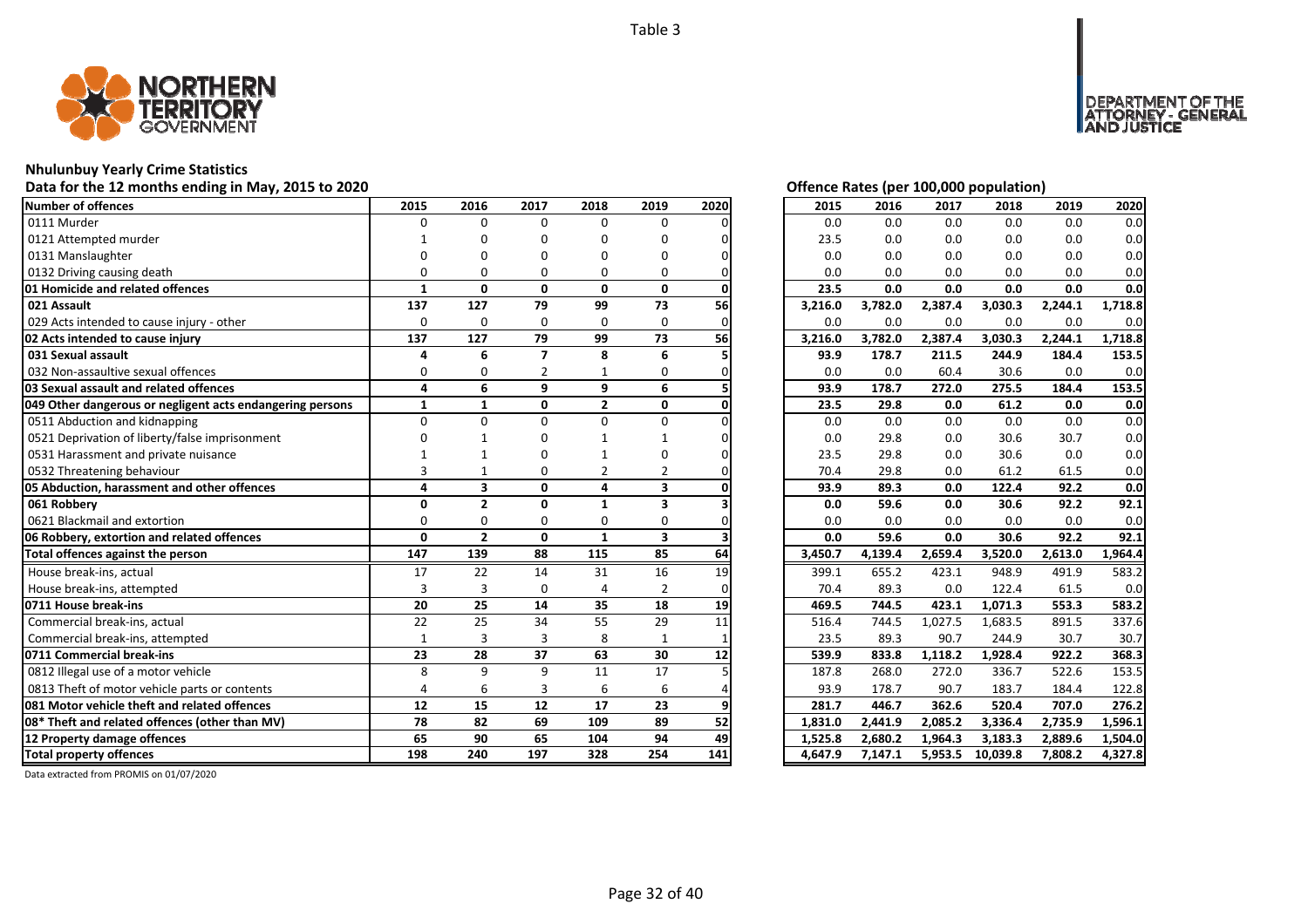

#### **NT Balance Yearly Crime Statistics**

#### **Data for the 12 months ending in May, 2015 to 2020 Offence Rates (per 100,000 population)**

| Number of offences                                        | 2015         | 2016     | 2017           | 2018                     | 2019         | 2020     | 2015    | 2016    | 2017    | 2018    | 2019    | 2020    |
|-----------------------------------------------------------|--------------|----------|----------------|--------------------------|--------------|----------|---------|---------|---------|---------|---------|---------|
| 0111 Murder                                               | $\mathbf{1}$ | 3        | $\mathbf{1}$   | $\mathbf{1}$             | $\mathbf{1}$ |          | 1.3     | 3.8     | 1.2     | 1.3     | 1.3     | 1.3     |
| 0121 Attempted murder                                     |              |          | O              | 0                        |              |          | 0.0     | 1.3     | 0.0     | 0.0     | 1.3     | 1.3     |
| 0131 Manslaughter                                         |              |          | $\Omega$       | 1                        |              |          | 0.0     | 1.3     | 0.0     | 1.3     | 1.3     | 1.3     |
| 0132 Driving causing death                                | $\Omega$     |          |                |                          |              |          | 0.0     | 1.3     | 1.2     | 1.3     | 1.3     | 1.3     |
| 01 Homicide and related offences                          | $\mathbf{1}$ | 6        | $\overline{2}$ | 3                        | 4            |          | 1.3     | 7.5     | 2.5     | 3.8     | 5.0     | 5.0     |
| 021 Assault                                               | 2,144        | 2,142    | 1,990          | 2,089                    | 1,947        | 1,888    | 2,730.2 | 2,688.2 | 2,486.8 | 2,617.3 | 2,443.0 | 2,365.0 |
| 029 Acts intended to cause injury - other                 | 4            | 3        | $\overline{4}$ | 3                        | 4            |          | 5.1     | 3.8     | 5.0     | 3.8     | 5.0     | 6.3     |
| 02 Acts intended to cause injury                          | 2,148        | 2,145    | 1,994          | 2,092                    | 1,951        | 1,893    | 2,735.3 | 2,692.0 | 2,491.8 | 2,621.1 | 2,448.0 | 2,371.3 |
| 031 Sexual assault                                        | 125          | 110      | 107            | 107                      | 80           | 73       | 159.2   | 138.1   | 133.7   | 134.1   | 100.4   | 91.4    |
| 032 Non-assaultive sexual offences                        | q            | 18       | 10             | 12                       | 12           | 13       | 11.5    | 22.6    | 12.5    | 15.0    | 15.1    | 16.3    |
| 03 Sexual assault and related offences                    | 134          | 128      | 117            | 119                      | 92           | 86       | 170.6   | 160.6   | 146.2   | 149.1   | 115.4   | 107.7   |
| 049 Other dangerous or negligent acts endangering persons | 28           | 42       | 58             | 53                       | 61           | 31       | 35.7    | 52.7    | 72.5    | 66.4    | 76.5    | 38.8    |
| 0511 Abduction and kidnapping                             | $\Omega$     | $\Omega$ | $\Omega$       | $\Omega$                 | $\Omega$     | $\Omega$ | 0.0     | 0.0     | 0.0     | 0.0     | 0.0     | 0.0     |
| 0521 Deprivation of liberty/false imprisonment            | 22           | 9        | 8              | 16                       | 12           | 17       | 28.0    | 11.3    | 10.0    | 20.0    | 15.1    | 21.3    |
| 0531 Harassment and private nuisance                      | 40           | 38       | 33             | 24                       | 24           | 12       | 50.9    | 47.7    | 41.2    | 30.1    | 30.1    | 15.0    |
| 0532 Threatening behaviour                                | 114          | 113      | 106            | 103                      | 114          | 116      | 145.2   | 141.8   | 132.5   | 129.0   | 143.0   | 145.3   |
| 05 Abduction, harassment and other offences               | 176          | 160      | 147            | 143                      | 150          | 145      | 224.1   | 200.8   | 183.7   | 179.2   | 188.2   | 181.6   |
| 061 Robbery                                               | 11           | 5        | 6              | $\overline{\phantom{a}}$ | 4            | 10       | 14.0    | 6.3     | 7.5     | 8.8     | 5.0     | 12.5    |
| 0621 Blackmail and extortion                              | $\Omega$     | 0        | $\Omega$       | 0                        | 0            |          | 0.0     | 0.0     | 0.0     | 0.0     | 0.0     | 1.3     |
| 06 Robbery, extortion and related offences                | 11           | 5        | 6              | $\overline{ }$           | 4            | 11       | 14.0    | 6.3     | 7.5     | 8.8     | 5.0     | 13.8    |
| Total offences against the person                         | 2,498        | 2,486    | 2,324          | 2,417                    | 2,262        | 2,170    | 3,180.9 | 3,119.9 | 2,904.2 | 3,028.3 | 2,838.2 | 2,718.2 |
| House break-ins, actual                                   | 261          | 241      | 362            | 402                      | 429          | 406      | 332.4   | 302.5   | 452.4   | 503.7   | 538.3   | 508.6   |
| House break-ins, attempted                                | 38           | 26       | 50             | 64                       | 69           | 56       | 48.4    | 32.6    | 62.5    | 80.2    | 86.6    | 70.1    |
| 0711 House break-ins                                      | 299          | 267      | 412            | 466                      | 498          | 462      | 380.7   | 335.1   | 514.9   | 583.9   | 624.9   | 578.7   |
| Commercial break-ins, actual                              | 529          | 523      | 658            | 773                      | 891          | 785      | 673.6   | 656.4   | 822.3   | 968.5   | 1,118.0 | 983.3   |
| Commercial break-ins, attempted                           | 62           | 58       | 79             | 115                      | 111          | 84       | 79.0    | 72.8    | 98.7    | 144.1   | 139.3   | 105.2   |
| 0711 Commercial break-ins                                 | 591          | 581      | 737            | 888                      | 1,002        | 869      | 752.6   | 729.2   | 921.0   | 1,112.6 | 1,257.2 | 1,088.5 |
| 0812 Illegal use of a motor vehicle                       | 193          | 193      | 159            | 209                      | 181          | 172      | 245.8   | 242.2   | 198.7   | 261.9   | 227.1   | 215.5   |
| 0813 Theft of motor vehicle parts or contents             | 113          | 114      | 100            | 93                       | 102          | 115      | 143.9   | 143.1   | 125.0   | 116.5   | 128.0   | 144.1   |
| <b>1081 Motor vehicle theft and related offences</b>      | 306          | 307      | 259            | 302                      | 283          | 287      | 389.7   | 385.3   | 323.7   | 378.4   | 355.1   | 359.5   |
| 08* Theft and related offences (other than MV)            | 1,106        | 1,158    | 1,264          | 1,293                    | 1,255        | 1,100    | 1,408.4 | 1,453.3 | 1,579.6 | 1,620.0 | 1,574.7 | 1,377.9 |
| 12 Property damage offences                               | 1,288        | 1,309    | 1,485          | 1,690                    | 1,789        | 1,560    | 1,640.1 | 1,642.8 | 1,855.7 | 2,117.4 | 2,244.7 | 1,954.1 |
| <b>Total property offences</b>                            | 3,590        | 3,622    | 4,157          | 4,639                    | 4,827        | 4,278    | 4,571.5 | 4,545.6 | 5,194.8 | 5,812.2 | 6,056.6 | 5,358.8 |

| Offence Rates (per 100.000 population) |  |  |  |
|----------------------------------------|--|--|--|

DEPARTMENT OF THE<br>ATTORNEY - GENERAL<br>AND JUSTICE

| 2015    | 2016    | 2017    | 2018    | 2019    | 2020    |
|---------|---------|---------|---------|---------|---------|
| 1.3     | 3.8     | 1.2     | 1.3     | 1.3     | 1.3     |
| 0.0     | 1.3     | 0.0     | 0.0     | 1.3     | 1.3     |
| 0.0     | 1.3     | 0.0     | 1.3     | 1.3     | 1.3     |
| 0.0     | 1.3     | 1.2     | 1.3     | 1.3     | 1.3     |
| 1.3     | 7.5     | 2.5     | 3.8     | 5.0     | 5.0     |
| 2,730.2 | 2,688.2 | 2,486.8 | 2,617.3 | 2,443.0 | 2,365.0 |
| 5.1     | 3.8     | 5.0     | 3.8     | 5.0     | 6.3     |
| 2,735.3 | 2,692.0 | 2,491.8 | 2,621.1 | 2,448.0 | 2,371.3 |
| 159.2   | 138.1   | 133.7   | 134.1   | 100.4   | 91.4    |
| 11.5    | 22.6    | 12.5    | 15.0    | 15.1    | 16.3    |
| 170.6   | 160.6   | 146.2   | 149.1   | 115.4   | 107.7   |
| 35.7    | 52.7    | 72.5    | 66.4    | 76.5    | 38.8    |
| 0.0     | 0.0     | 0.0     | 0.0     | 0.0     | 0.0     |
| 28.0    | 11.3    | 10.0    | 20.0    | 15.1    | 21.3    |
| 50.9    | 47.7    | 41.2    | 30.1    | 30.1    | 15.0    |
| 145.2   | 141.8   | 132.5   | 129.0   | 143.0   | 145.3   |
| 224.1   | 200.8   | 183.7   | 179.2   | 188.2   | 181.6   |
| 14.0    | 6.3     | 7.5     | 8.8     | 5.0     | 12.5    |
| 0.0     | 0.0     | 0.0     | 0.0     | 0.0     | 1.3     |
| 14.0    | 6.3     | 7.5     | 8.8     | 5.0     | 13.8    |
| 3,180.9 | 3,119.9 | 2,904.2 | 3,028.3 | 2,838.2 | 2,718.2 |
| 332.4   | 302.5   | 452.4   | 503.7   | 538.3   | 508.6   |
| 48.4    | 32.6    | 62.5    | 80.2    | 86.6    | 70.1    |
| 380.7   | 335.1   | 514.9   | 583.9   | 624.9   | 578.7   |
| 673.6   | 656.4   | 822.3   | 968.5   | 1,118.0 | 983.3   |
| 79.0    | 72.8    | 98.7    | 144.1   | 139.3   | 105.2   |
| 752.6   | 729.2   | 921.0   | 1,112.6 | 1,257.2 | 1,088.5 |
| 245.8   | 242.2   | 198.7   | 261.9   | 227.1   | 215.5   |
| 143.9   | 143.1   | 125.0   | 116.5   | 128.0   | 144.1   |
| 389.7   | 385.3   | 323.7   | 378.4   | 355.1   | 359.5   |
| 1,408.4 | 1,453.3 | 1,579.6 | 1,620.0 | 1,574.7 | 1,377.9 |
| 1,640.1 | 1,642.8 | 1,855.7 | 2,117.4 | 2,244.7 | 1,954.1 |
| 4,571.5 | 4,545.6 | 5,194.8 | 5,812.2 | 6,056.6 | 5,358.8 |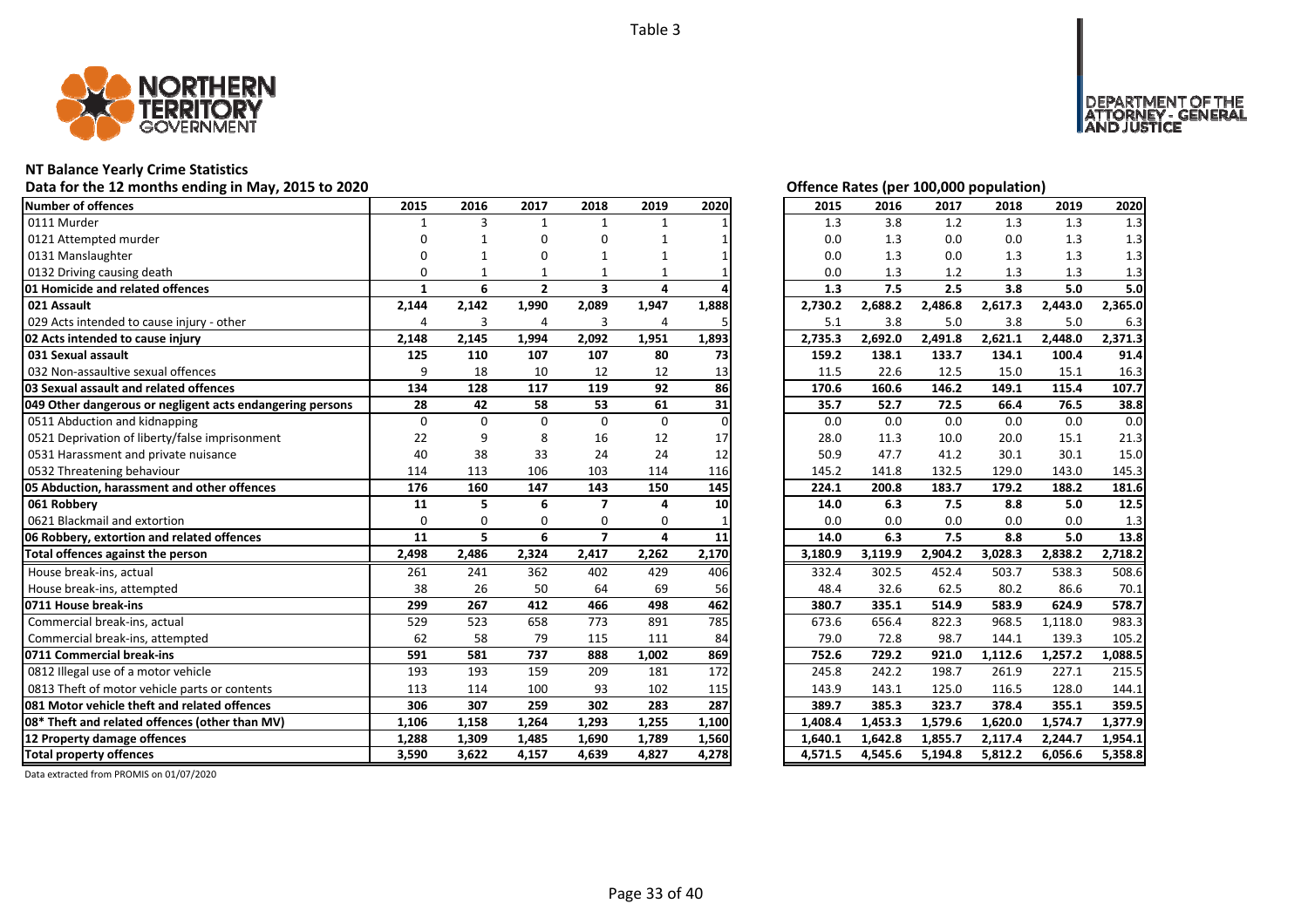

# **Northern Territory Yearly Assault Statistics**

|                                       | Data for the 12 months ending in May, 2015 to 2020 |       |       |       |       |       |       | Offence Rates (per 100,000 population)                         |
|---------------------------------------|----------------------------------------------------|-------|-------|-------|-------|-------|-------|----------------------------------------------------------------|
| Domestic violence                     | <b>Alcohol involvement</b>                         | 2015  | 2016  | 2017  | 2018  | 2019  | 2020  | 2020<br>2019<br>2015<br>2016<br>2017<br>2018                   |
| DV involved                           | Alcohol involved                                   | 2,446 | 2,318 | 2,236 | 2,680 | 2,276 | 2,182 | 908.3<br>926.3<br>891.5<br>1.007.6<br>949.6<br>1,085.6         |
|                                       | No alcohol involved                                | 1,210 | 1,227 | 1,214 | 1,167 | 1,105 | 1,207 | 493.1<br>498.4<br>502.7<br>493.1<br>472.7<br>449.7             |
|                                       | Not known                                          | 454   | 465   | 468   | 560   | 583   | 582   | 237.8<br>187.0<br>237.3<br>226.9<br>190.5<br>190.1             |
| <b>DV</b> involved Total              |                                                    | 4,110 | 4,010 | 3,918 | 4,407 | 3,964 | 3,971 | 1,622.4<br>1,693.1<br>1,642.8<br>1,591.5<br>1,785.2<br>1,613.3 |
| DV not involved                       | Alcohol involved                                   | 1,361 | 1,300 | 1,333 | 1,568 | 1,090 | 999   | 408.2<br>560.7<br>532.6<br>635.2<br>443.6<br>541.5             |
|                                       | No alcohol involved                                | 774   | 815   | 788   | 857   | 808   | 851   | 347.7<br>333.9<br>347.2<br>328.9<br>318.8<br>320.1             |
|                                       | Not known                                          | 707   | 721   | 689   | 816   | 711   | 777   | 317.5<br>291.2<br>295.4<br>279.9<br>330.6<br>289.4             |
| DV not involved Total                 |                                                    | 2,842 | 2,836 | 2,810 | 3,241 | 2,609 | 2,627 | 1,073.3<br>1.161.9<br>1,312.9<br>1,170.7<br>1.141.4<br>1,061.9 |
| <b>Total assaults</b>                 |                                                    | 6,952 | 6,846 | 6,728 | 7,648 | 6,573 | 6,598 | 2,695.7<br>2,863.8<br>2,804.7<br>2,675.2<br>2,732.9<br>3,098.1 |
| Assaults with alcohol involved        |                                                    | 3,807 | 3,618 | 3,569 | 4,248 | 3,366 | 3,181 | 1,299.6<br>1,568.3<br>1,482.2<br>1,720.8<br>1,369.9<br>1.449.7 |
| Assaults with no alcohol involved     |                                                    | 1,984 | 2,042 | 2,002 | 2,024 | 1,913 | 2,058 | 778.6<br>817.3<br>836.6<br>813.2<br>819.9<br>840.8             |
|                                       | Assaults with alcohol involvement unknown          | 1,161 | 1,186 | 1,157 | 1,376 | 1,294 | 1,359 | 526.7<br>555.2<br>557.4<br>478.3<br>485.9<br>470.0             |
|                                       | % of assaults associated with domestic violence    | 59.1% | 58.6% | 58.2% | 57.6% | 60.3% | 60.2% |                                                                |
| % of assaults associated with alcohol |                                                    | 54.8% | 52.8% | 53.0% | 55.5% | 51.2% | 48.2% |                                                                |

|                                       | Offence Rates (per 100,000 population) |         |         |         |         |         |
|---------------------------------------|----------------------------------------|---------|---------|---------|---------|---------|
| 2020                                  | 2015                                   | 2016    | 2017    | 2018    | 2019    | 2020    |
| 182                                   | 1,007.6                                | 949.6   | 908.3   | 1.085.6 | 926.3   | 891.5   |
| .,207                                 | 498.4                                  | 502.7   | 493.1   | 472.7   | 449.7   | 493.1   |
| 582                                   | 187.0                                  | 190.5   | 190.1   | 226.9   | 237.3   | 237.8   |
| .971                                  | 1,693.1                                | 1,642.8 | 1,591.5 | 1,785.2 | 1,613.3 | 1,622.4 |
| 999                                   | 560.7                                  | 532.6   | 541.5   | 635.2   | 443.6   | 408.2   |
| 851                                   | 318.8                                  | 333.9   | 320.1   | 347.2   | 328.9   | 347.7   |
| 777                                   | 291.2                                  | 295.4   | 279.9   | 330.6   | 289.4   | 317.5   |
|                                       | 1.170.7                                | 1.161.9 | 1.141.4 | 1,312.9 | 1.061.9 | 1,073.3 |
|                                       | 2,863.8                                | 2.804.7 | 2.732.9 | 3.098.1 | 2,675.2 | 2,695.7 |
|                                       | 1,568.3                                | 1,482.2 | 1,449.7 | 1,720.8 | 1,369.9 | 1,299.6 |
|                                       | 817.3                                  | 836.6   | 813.2   | 819.9   | 778.6   | 840.8   |
|                                       | 478.3                                  | 485.9   | 470.0   | 557.4   | 526.7   | 555.2   |
| ,627<br>598,<br>,181<br>,058<br>.,359 |                                        |         |         |         |         |         |

Data extracted from PROMIS on 01/07/2020

#### **Darwin Yearly Assault Statistics**

# Data for the 12 months ending in May, 2015 to 2020<br>**Data for the 12 months ending in May, 2015 to 2020** *Depending to the Community Community Community Community Community Community Community Community Community Community*

| Domestic violence                     | Alcohol involvement                             | 2015  | 2016  | 2017  | 2018  | 2019  | 2020  | 2015    | 2016    | 2017    | 2018    | 2019    | 2020    |
|---------------------------------------|-------------------------------------------------|-------|-------|-------|-------|-------|-------|---------|---------|---------|---------|---------|---------|
| DV involved                           | Alcohol involved                                | 481   | 452   | 454   | 527   | 507   | 538   | 569.9   | 530.5   | 525.5   | 608.5   | 597.0   | 644.9   |
|                                       | No alcohol involved                             | 131   | 113   | 139   | 129   | 152   | 126   | 155.2   | 132.6   | 160.9   | 148.9   | 179.0   | 151.0   |
|                                       | Not known                                       | 119   | 113   | 109   | 119   | 115   | 108   | 141.0   | 132.6   | 126.2   | 137.4   | 135.4   | 129.4   |
| <b>DV</b> involved Total              |                                                 | 731   | 678   | 702   | 775   | 774   | 772   | 866.1   | 795.8   | 812.5   | 894.8   | 911.4   | 925.3   |
| DV not involved                       | Alcohol involved                                | 633   | 572   | 517   | 580   | 467   | 430   | 750.0   | 671.4   | 598.4   | 669.7   | 549.9   | 515.4   |
|                                       | No alcohol involved                             | 226   | 201   | 236   | 231   | 232   | 204   | 267.8   | 235.9   | 273.2   | 266.7   | 273.2   | 244.5   |
|                                       | Not known                                       | 333   | 279   | 312   | 351   | 287   | 316   | 394.5   | 327.5   | 361.1   | 405.3   | 338.0   | 378.8   |
| DV not involved Total                 |                                                 | 1,192 | 1,052 | 1,065 | 1,162 | 986   | 950   | 1.412.3 | 1.234.8 | 1.232.7 | 1.341.6 | 1,161.1 | 1,138.7 |
| <b>Total assaults</b>                 |                                                 | 1,923 | 1,730 | 1,767 | 1,937 | 1,760 | 1,722 | 2.278.4 | 2,030.5 | 2.045.2 | 2,236.4 | 2,072.5 | 2.064.0 |
| Assaults with alcohol involved        |                                                 | 1,114 | 1,024 | 971   | 1,107 | 974   | 968   | 1,319.9 | 1,201.9 | 1,123.9 | 1,278.1 | 1,146.9 | 1,160.3 |
| Assaults with no alcohol involved     |                                                 | 357   | 314   | 375   | 360   | 384   | 330   | 423.0   | 368.5   | 434.0   | 415.6   | 452.2   | 395.5   |
|                                       | Assaults with alcohol involvement unknown       | 452   | 392   | 421   | 470   | 402   | 424   | 535.5   | 460.1   | 487.3   | 542.6   | 473.4   | 508.2   |
|                                       | % of assaults associated with domestic violence | 38.0% | 39.2% | 39.7% | 40.0% | 44.0% | 44.8% |         |         |         |         |         |         |
| % of assaults associated with alcohol |                                                 | 57.9% | 59.2% | 55.0% | 57.2% | 55.3% | 56.2% |         |         |         |         |         |         |

Data extracted from PROMIS on 01/07/2020

| 2015    | 2016    | 2017    | 2018    | 2019    | 2020    |
|---------|---------|---------|---------|---------|---------|
| 569.9   | 530.5   | 525.5   | 608.5   | 597.0   | 644.9   |
| 155.2   | 132.6   | 160.9   | 148.9   | 179.0   | 151.0   |
| 141.0   | 132.6   | 126.2   | 137.4   | 135.4   | 129.4   |
| 866.1   | 795.8   | 812.5   | 894.8   | 911.4   | 925.3   |
| 750.0   | 671.4   | 598.4   | 669.7   | 549.9   | 515.4   |
| 267.8   | 235.9   | 273.2   | 266.7   | 273.2   | 244.5   |
| 394.5   | 327.5   | 361.1   | 405.3   | 338.0   | 378.8   |
| 1.412.3 | 1.234.8 | 1.232.7 | 1.341.6 | 1.161.1 | 1.138.7 |
| 2,278.4 | 2,030.5 | 2,045.2 | 2,236.4 | 2,072.5 | 2,064.0 |
| 1,319.9 | 1,201.9 | 1.123.9 | 1,278.1 | 1,146.9 | 1,160.3 |
| 423.0   | 368.5   | 434.0   | 415.6   | 452.2   | 395.5   |
| 535.5   | 460.1   | 487.3   | 542.6   | 473.4   | 508.2   |
|         |         |         |         |         |         |

# T OF THE<br>GENERAL DEPAR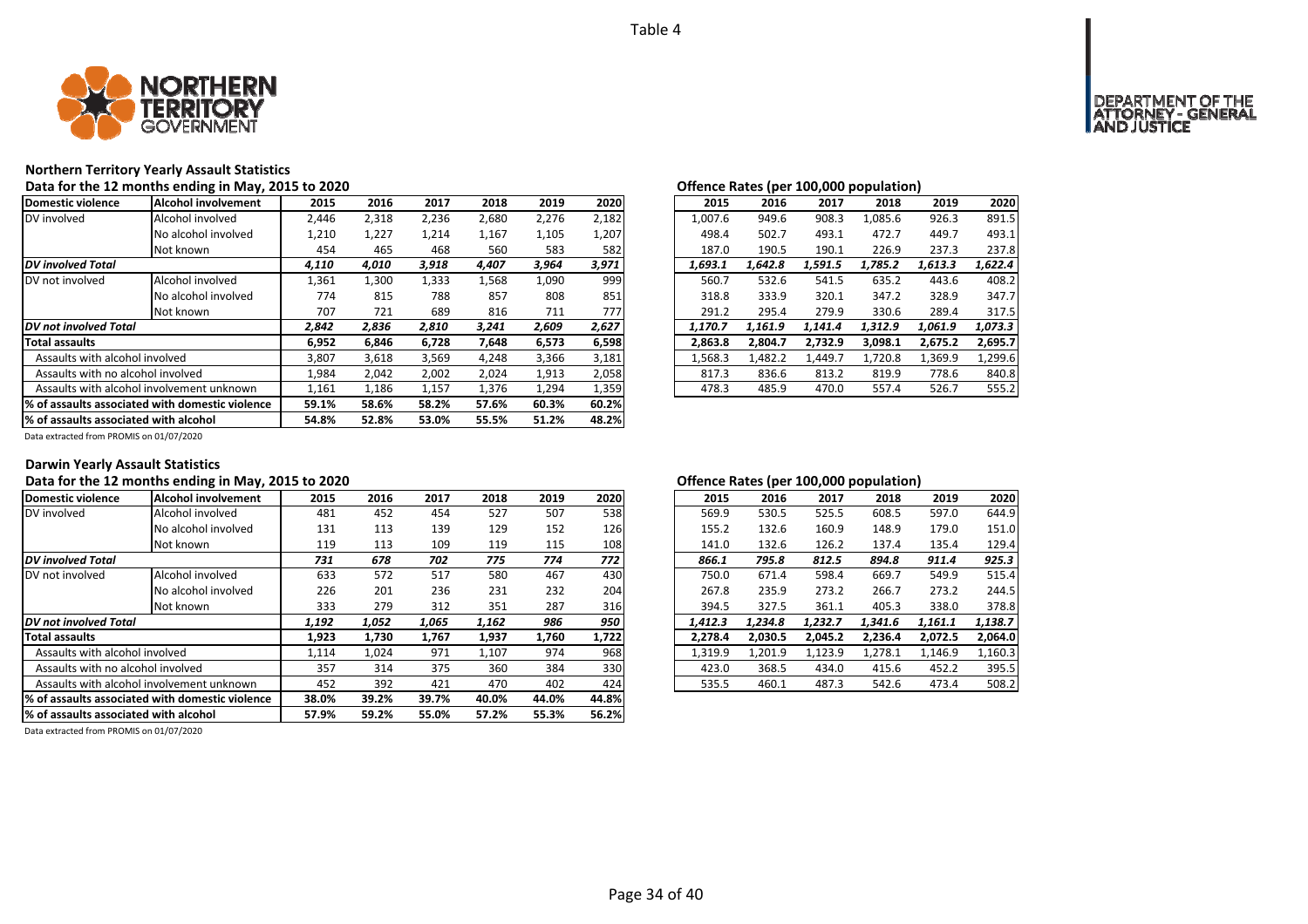

## **Palmerston Yearly Assault Statistics**

#### **Data for the 12 months ending in May, 2015 to 2020 Offence Rates (per 100,000 population)**

| Domestic violence                      | Alcohol involvement                              | 2015  | 2016  | 2017  | 2018  | 2019  | 2020  | 2015    | 2016    | 2017    | 2018    | 2019    | 2020    |
|----------------------------------------|--------------------------------------------------|-------|-------|-------|-------|-------|-------|---------|---------|---------|---------|---------|---------|
| DV involved                            | Alcohol involved                                 | 132   | 122   | 157   | 199   | 166   | 177   | 389.4   | 348.2   | 436.7   | 541.0   | 441.6   | 464.9   |
|                                        | No alcohol involved                              | 74    | 62    | 78    | 93    | 79    | 78    | 218.3   | 177.0   | 216.9   | 252.8   | 210.1   | 204.9   |
|                                        | Not known                                        | 37    | 34    | 38    | 62    | 42    | 42    | 109.2   | 97.0    | 105.7   | 168.5   | 111.7   | 110.3   |
| <b>DV</b> involved Total               |                                                  | 243   | 218   | 273   | 354   | 287   | 297   | 716.9   | 622.2   | 759.3   | 962.3   | 763.4   | 780.1   |
| DV not involved                        | Alcohol involved                                 | 91    | 63    | 97    | 129   | 88    | 83    | 268.5   | 179.8   | 269.8   | 350.7   | 234.1   | 218.0   |
|                                        | No alcohol involved                              | 86    | 86    | 87    | 84    | 90    | 98    | 253.7   | 245.5   | 242.0   | 228.3   | 239.4   | 257.4   |
|                                        | Not known                                        | 74    | 65    | 70    | 79    | 70    | 71    | 218.3   | 185.5   | 194.7   | 214.8   | 186.2   | 186.5   |
| DV not involved Total                  |                                                  | 251   | 214   | 254   | 292   | 248   | 252   | 740.5   | 610.8   | 706.5   | 793.8   | 659.7   | 661.9   |
| <b>Total assaults</b>                  |                                                  | 494   | 432   | 527   | 646   | 535   | 549   | 1.457.4 | 1.233.0 | 1.465.8 | 1.756.1 | 1.423.1 | 1.442.0 |
| Assaults with alcohol involved         |                                                  | 223   | 185   | 254   | 328   | 254   | 260   | 657.9   | 528.0   | 706.5   | 891.6   | 675.6   | 682.9   |
| Assaults with no alcohol involved      |                                                  | 160   | 148   | 165   | 177   | 169   | 176   | 472.0   | 422.4   | 458.9   | 481.2   | 449.5   | 462.3   |
|                                        | Assaults with alcohol involvement unknown        | 111   | 99    | 108   | 141   | 112   | 113   | 327.5   | 282.6   | 300.4   | 383.3   | 297.9   | 296.8   |
|                                        | 1% of assaults associated with domestic violence | 49.2% | 50.5% | 51.8% | 54.8% | 53.6% | 54.1% |         |         |         |         |         |         |
| 1% of assaults associated with alcohol |                                                  | 45.1% | 42.8% | 48.2% | 50.8% | 47.5% | 47.4% |         |         |         |         |         |         |

Data extracted from PROMIS on 01/07/2020

# **Alice Springs Yearly Assault Statistics**

| Domestic violence                 | Alcohol involvement                             | 2015  | 2016  | 2017  | 2018  | 2019  | 2020  | 2015    | 2016    | 2017    | 2018    | 2019    | 2020    |
|-----------------------------------|-------------------------------------------------|-------|-------|-------|-------|-------|-------|---------|---------|---------|---------|---------|---------|
| DV involved                       | Alcohol involved                                | 673   | 714   | 639   | 794   | 544   | 600   | 2,449.9 | 2,666.5 | 2,404.7 | 2,998.1 | 2,064.0 | 2,284.4 |
|                                   | No alcohol involved                             | 122   | 168   | 133   | 122   | 106   | 176   | 444.1   | 627.4   | 500.5   | 460.7   | 402.2   | 670.1   |
|                                   | Not known                                       | 94    | 121   | 98    | 139   | 148   | 167   | 342.2   | 451.9   | 368.8   | 524.9   | 561.5   | 635.8   |
| <b>DV</b> involved Total          |                                                 | 889   | 1,003 | 870   | 1,055 | 798   | 943   | 3,236.3 | 3.745.8 | 3.274.0 | 3,983.7 | 3,027.7 | 3,590.3 |
| DV not involved                   | Alcohol involved                                | 297   | 351   | 371   | 488   | 261   | 232   | 1,081.2 | 1,310.8 | 1,396.2 | 1,842.7 | 990.2   | 883.3   |
|                                   | No alcohol involved                             | 152   | 171   | 168   | 211   | 178   | 198   | 553.3   | 638.6   | 632.2   | 796.7   | 675.3   | 753.9   |
|                                   | Not known                                       | 138   | 186   | 163   | 224   | 202   | 213   | 502.4   | 694.6   | 613.4   | 845.8   | 766.4   | 811.0   |
| DV not involved Total             |                                                 | 587   | 708   | 702   | 923   | 641   | 643   | 2,136.9 | 2,644.1 | 2,641.8 | 3,485.3 | 2,432.0 | 2,448.1 |
| <b>Total assaults</b>             |                                                 | 1,476 | 1,711 | 1,572 | 1,978 | 1,439 | 1,586 | 5,373.1 | 6.389.8 | 5,915.8 | 7,468.9 | 5,459.7 | 6,038.5 |
| Assaults with alcohol involved    |                                                 | 970   | 1,065 | 1.010 | 1,282 | 805   | 832   | 3,531.1 | 3.977.3 | 3.800.9 | 4,840.8 | 3.054.2 | 3,167.7 |
| Assaults with no alcohol involved |                                                 | 274   | 339   | 301   | 333   | 284   | 374   | 997.5   | 1,266.0 | 1,132.7 | 1,257.4 | 1,077.5 | 1,423.9 |
|                                   | Assaults with alcohol involvement unknown       | 232   | 307   | 261   | 363   | 350   | 380   | 844.6   | 1,146.5 | 982.2   | 1,370.7 | 1,327.9 | 1,446.8 |
|                                   | % of assaults associated with domestic violence | 60.2% | 58.6% | 55.3% | 53.3% | 55.5% | 59.5% |         |         |         |         |         |         |
|                                   | % of assaults associated with alcohol           |       | 62.2% | 64.2% | 64.8% | 55.9% | 52.5% |         |         |         |         |         |         |

Data extracted from PROMIS on 01/07/2020

#### **Data for the 12 months ending in May, 2015 to 2020 Offence Rates (per 100,000 population)**

|    |       |       |       |       |       |         |         |         | . .     |         |         |
|----|-------|-------|-------|-------|-------|---------|---------|---------|---------|---------|---------|
| .5 | 2016  | 2017  | 2018  | 2019  | 2020  | 2015    | 2016    | 2017    | 2018    | 2019    | 2020    |
| '3 | 714   | 639   | 794   | 544   | 600   | 2.449.9 | 2,666.5 | 2,404.7 | 2,998.1 | 2.064.0 | 2,284.4 |
| :2 | 168   | 133   | 122   | 106   | 176   | 444.1   | 627.4   | 500.5   | 460.7   | 402.2   | 670.1   |
| 14 | 121   | 98    | 139   | 148   | 167   | 342.2   | 451.9   | 368.8   | 524.9   | 561.5   | 635.8   |
| 9  | 1,003 | 870   | 1.055 | 798   | 943   | 3.236.3 | 3.745.8 | 3.274.0 | 3.983.7 | 3.027.7 | 3,590.3 |
| 17 | 351   | 371   | 488   | 261   | 232   | 1.081.2 | 1.310.8 | 1.396.2 | 1.842.7 | 990.2   | 883.3   |
| 52 | 171   | 168   | 211   | 178   | 198   | 553.3   | 638.6   | 632.2   | 796.7   | 675.3   | 753.9   |
| 18 | 186   | 163   | 224   | 202   | 213   | 502.4   | 694.6   | 613.4   | 845.8   | 766.4   | 811.0   |
| 7  | 708   | 702   | 923   | 641   | 643   | 2.136.9 | 2.644.1 | 2.641.8 | 3.485.3 | 2.432.0 | 2.448.1 |
| Έ. | 1,711 | 1.572 | 1,978 | 1,439 | 1,586 | 5.373.1 | 6.389.8 | 5,915.8 | 7.468.9 | 5,459.7 | 6,038.5 |
| 'n | 1.065 | 1.010 | 1,282 | 805   | 832   | 3.531.1 | 3.977.3 | 3.800.9 | 4.840.8 | 3.054.2 | 3,167.7 |
| 14 | 339   | 301   | 333   | 284   | 374   | 997.5   | 1.266.0 | 1.132.7 | 1,257.4 | 1.077.5 | 1.423.9 |
| 12 | 307   | 261   | 363   | 350   | 380   | 844.6   | 1,146.5 | 982.2   | 1,370.7 | 1,327.9 | 1,446.8 |
|    |       |       |       |       |       |         |         |         |         |         |         |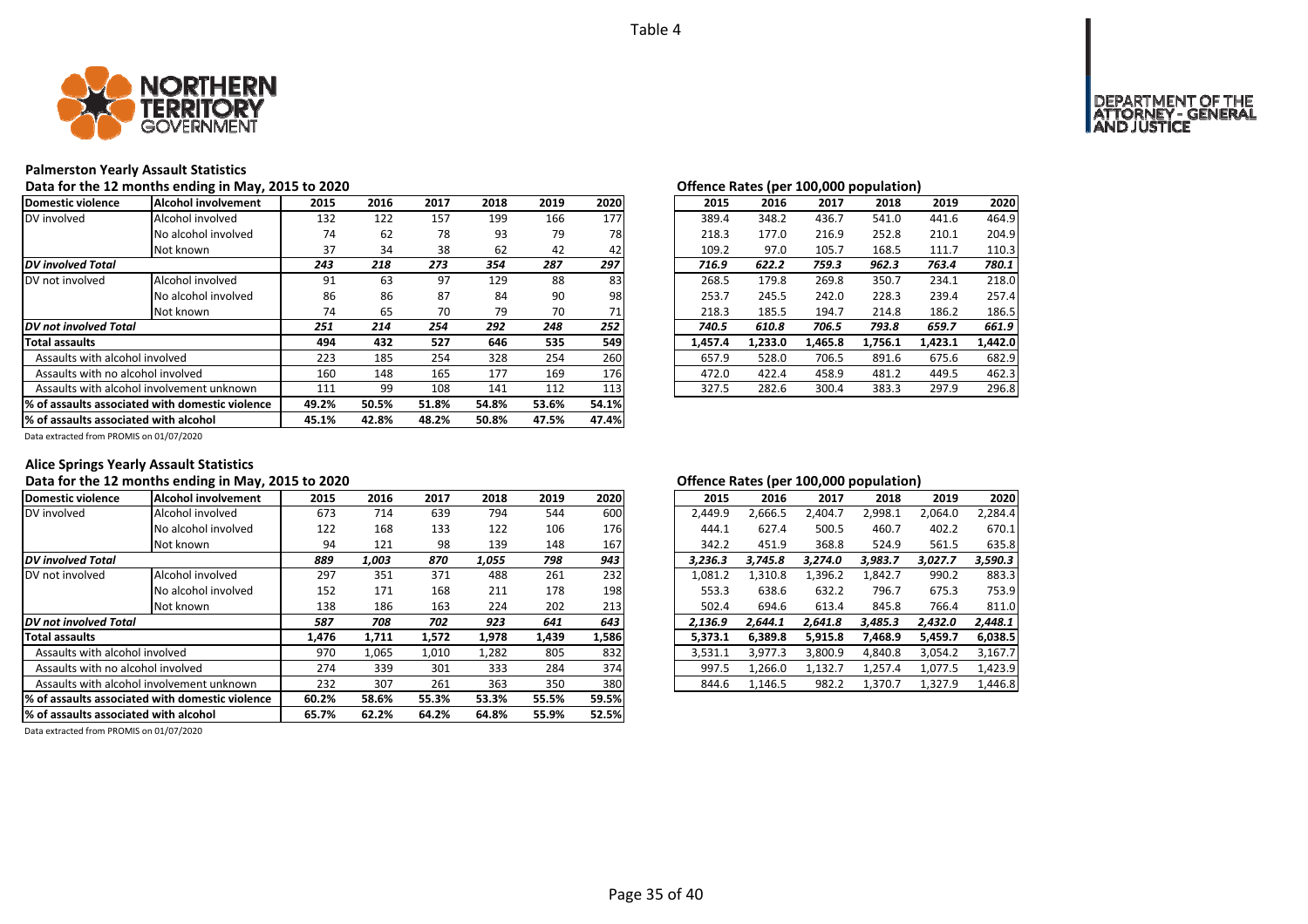

# **Katherine Yearly Assault Statistics**

#### Data for the 12 months ending in May, 2015 to 2020<br>**Data for the 12 months ending in May, 2015 to 2020 Community** and the community offence Rates (per 100,000 population)

| Domestic violence                     | Alcohol involvement                              | 2015  | 2016  | 2017  | 2018  | 2019  | 2020  | 2015    | 2016    | 2017    | 2018    | 2019    | 2020    |
|---------------------------------------|--------------------------------------------------|-------|-------|-------|-------|-------|-------|---------|---------|---------|---------|---------|---------|
| DV involved                           | Alcohol involved                                 | 302   | 256   | 223   | 281   | 317   | 240   | 2,798.1 | 2,391.4 | 2,098.4 | 2,643.0 | 2,977.1 | 2,250.1 |
|                                       | No alcohol involved                              | 53    | 32    | 56    | 65    | 53    | 67    | 491.1   | 298.9   | 527.0   | 611.4   | 497.7   | 628.2   |
|                                       | Not known                                        | 27    | 30    | 28    | 38    | 42    | 33    | 250.2   | 280.2   | 263.5   | 357.4   | 394.4   | 309.4   |
| <b>DV</b> involved Total              |                                                  | 382   | 318   | 307   | 384   | 412   | 340   | 3,539.3 | 2.970.6 | 2.888.9 | 3,611.7 | 3.869.3 | 3,187.7 |
| DV not involved                       | Alcohol involved                                 | 98    | 70    | 95    | 103   | 77    | 73    | 908.0   | 653.9   | 893.9   | 968.8   | 723.1   | 684.4   |
|                                       | No alcohol involved                              | 23    | 15    | 31    | 39    | 44    | 50    | 213.1   | 140.1   | 291.7   | 366.8   | 413.2   | 468.8   |
|                                       | Not known                                        | 35    | 40    | 40    | 46    | 28    | 29    | 324.3   | 373.7   | 376.4   | 432.7   | 263.0   | 271.9   |
| <b>DV</b> not involved Total          |                                                  | 156   | 125   | 166   | 188   | 149   | 152   | 1,445.4 | 1,167.7 | 1.562.1 | 1,768.2 | 1,399.3 | 1,425.1 |
| Total assaults                        |                                                  | 538   | 443   | 473   | 572   | 561   | 492   | 4.984.7 | 4,138.3 | 4.450.9 | 5,380.0 | 5,268.6 | 4,612.8 |
| Assaults with alcohol involved        |                                                  | 400   | 326   | 318   | 384   | 394   | 313   | 3.706.1 | 3,045.3 | 2,992.4 | 3,611.7 | 3,700.2 | 2,934.6 |
| Assaults with no alcohol involved     |                                                  | 76    | 47    | 87    | 104   | 97    | 117   | 704.2   | 439.0   | 818.7   | 978.2   | 911.0   | 1,096.9 |
|                                       | Assaults with alcohol involvement unknown        | 62    | 70    | 68    | 84    | 70    | 62    | 574.4   | 653.9   | 639.9   | 790.1   | 657.4   | 581.3   |
|                                       | 1% of assaults associated with domestic violence | 71.0% | 71.8% | 64.9% | 67.1% | 73.4% | 69.1% |         |         |         |         |         |         |
| % of assaults associated with alcohol |                                                  | 74.3% | 73.6% | 67.2% | 67.1% | 70.2% | 63.6% |         |         |         |         |         |         |

| .5             | 2016 | 2017 | 2018 | 2019 | 2020 | 2015    | 2016    | 2017    | 2018    | 2019    | 2020    |
|----------------|------|------|------|------|------|---------|---------|---------|---------|---------|---------|
| 12             | 256  | 223  | 281  | 317  | 240  | 2.798.1 | 2.391.4 | 2.098.4 | 2.643.0 | 2.977.1 | 2,250.1 |
| 53             | 32   | 56   | 65   | 53   | 67   | 491.1   | 298.9   | 527.0   | 611.4   | 497.7   | 628.2   |
|                | 30   | 28   | 38   | 42   | 33   | 250.2   | 280.2   | 263.5   | 357.4   | 394.4   | 309.4   |
| 2              | 318  | 307  | 384  | 412  | 340  | 3,539.3 | 2,970.6 | 2,888.9 | 3,611.7 | 3,869.3 | 3,187.7 |
| 18             | 70   | 95   | 103  | 77   | 73   | 908.0   | 653.9   | 893.9   | 968.8   | 723.1   | 684.4   |
| :3             | 15   | 31   | 39   | 44   | 50   | 213.1   | 140.1   | 291.7   | 366.8   | 413.2   | 468.8   |
| 15             | 40   | 40   | 46   | 28   | 29   | 324.3   | 373.7   | 376.4   | 432.7   | 263.0   | 271.9   |
| 6              | 125  | 166  | 188  | 149  | 152  | 1.445.4 | 1.167.7 | 1.562.1 | 1.768.2 | 1.399.3 | 1.425.1 |
| 18             | 443  | 473  | 572  | 561  | 492  | 4.984.7 | 4.138.3 | 4.450.9 | 5.380.0 | 5.268.6 | 4,612.8 |
| Ю              | 326  | 318  | 384  | 394  | 313  | 3,706.1 | 3,045.3 | 2,992.4 | 3,611.7 | 3,700.2 | 2,934.6 |
| 6'             | 47   | 87   | 104  | 97   | 117  | 704.2   | 439.0   | 818.7   | 978.2   | 911.0   | 1,096.9 |
| $\overline{2}$ | 70   | 68   | 84   | 70   | 62   | 574.4   | 653.9   | 639.9   | 790.1   | 657.4   | 581.3   |

Data extracted from PROMIS on 01/07/2020

# **Tennant Creek Yearly Assault Statistics**

| Domestic violence                     | Alcohol involvement                             | 2015  | 2016  | 2017  | 2018  | 2019  | 2020  | 2015    | 2016    | 2017    | 2018     | 2019    | 2020    |
|---------------------------------------|-------------------------------------------------|-------|-------|-------|-------|-------|-------|---------|---------|---------|----------|---------|---------|
| DV involved                           | Alcohol involved                                | 158   | 129   | 191   | 204   | 129   | 176   | 4,641.6 | 3,869.2 | 5,782.6 | 6,251.9  | 3,993.8 | 5,435.5 |
|                                       | No alcohol involved                             | 23    | 24    | 30    | 25    | 26    | 34    | 675.7   | 719.9   | 908.3   | 766.2    | 805.0   | 1,050.0 |
|                                       | Not known                                       | 12    | 10    | 24    | 27    | 24    | 21    | 352.5   | 299.9   | 726.6   | 827.5    | 743.0   | 648.5   |
| <b>DV</b> involved Total              |                                                 | 193   | 163   | 245   | 256   | 179   | 231   | 5.669.8 | 4.889.0 | 7,417.5 | 7,845.5  | 5,541.8 | 7,134.0 |
| DV not involved                       | Alcohol involved                                | 34    | 67    | 56    | 41    | 34    | 37    | 998.8   | 2,009.6 | 1,695.4 | .256.5   | 1,052.6 | 1,142.7 |
|                                       | No alcohol involved                             | 6     | 19    | 13    | 18    | 29    | 21    | 176.3   | 569.9   | 393.6   | 551.6    | 897.8   | 648.5   |
|                                       | Not known                                       |       | 12    | b     | 12    | 16    | 16    | 205.6   | 359.9   | 181.7   | 367.8    | 495.4   | 494.1   |
| DV not involved Total                 |                                                 | 47    | 98    | 75    | 71    | 79    | 74    | 1.380.7 | 2.939.4 | 2.270.7 | 2,175.9  | 2,445.8 | 2,285.4 |
| <b>Total assaults</b>                 |                                                 | 240   | 261   | 320   | 327   | 258   | 305   | 7,050.5 | 7.828.4 | 9,688.2 | 10.021.5 | 7,987.6 | 9,419.4 |
| Assaults with alcohol involved        |                                                 | 192   | 196   | 247   | 245   | 163   | 213   | 5,640.4 | 5.878.8 | 7,478.1 | 7,508.4  | 5,046.4 | 6,578.1 |
| Assaults with no alcohol involved     |                                                 | 29    | 43    | 43    | 43    | 55    | 55    | 851.9   | L,289.7 | 1,301.8 | 1,317.8  | 1.702.8 | 1,698.6 |
|                                       | Assaults with alcohol involvement unknown       | 19    | 22    | 30    | 39    | 40    | 37    | 558.2   | 659.9   | 908.3   | 1,195.2  | 1,238.4 | 1,142.7 |
|                                       | % of assaults associated with domestic violence | 80.4% | 62.5% | 76.6% | 78.3% | 69.4% | 75.7% |         |         |         |          |         |         |
| % of assaults associated with alcohol |                                                 | 80.0% | 75.1% | 77.2% | 74.9% | 63.2% | 69.8% |         |         |         |          |         |         |

Data extracted from PROMIS on 01/07/2020

# Data for the 12 months ending in May, 2015 to 2020<br> **Data for the 12 months ending in May, 2015 to 2020**

| .5 | 2016 | 2017 | 2018 | 2019 | 2020            | 2015    | 2016    | 2017    | 2018     | 2019    | 2020    |
|----|------|------|------|------|-----------------|---------|---------|---------|----------|---------|---------|
| 58 | 129  | 191  | 204  | 129  | 176             | 4.641.6 | 3,869.2 | 5,782.6 | 6,251.9  | 3,993.8 | 5,435.5 |
| !3 | 24   | 30   | 25   | 26   | 34              | 675.7   | 719.9   | 908.3   | 766.2    | 805.0   | 1,050.0 |
| .2 | 10   | 24   | 27   | 24   | 21              | 352.5   | 299.9   | 726.6   | 827.5    | 743.0   | 648.5   |
| 3  | 163  | 245  | 256  | 179  | 231             | 5.669.8 | 4.889.0 | 7,417.5 | 7.845.5  | 5.541.8 | 7,134.0 |
| ١4 | 67   | 56   | 41   | 34   | 37              | 998.8   | 2.009.6 | 1,695.4 | 1,256.5  | 1,052.6 | 1,142.7 |
| 6  | 19   | 13   | 18   | 29   | 21              | 176.3   | 569.9   | 393.6   | 551.6    | 897.8   | 648.5   |
| 7  | 12   | 6    | 12   | 16   | 16 <sup>1</sup> | 205.6   | 359.9   | 181.7   | 367.8    | 495.4   | 494.1   |
| 7  | 98   | 75   | 71   | 79   | 74              | 1.380.7 | 2.939.4 | 2.270.7 | 2.175.9  | 2.445.8 | 2,285.4 |
| 10 | 261  | 320  | 327  | 258  | 305             | 7.050.5 | 7.828.4 | 9.688.2 | 10.021.5 | 7.987.6 | 9,419.4 |
| 12 | 196  | 247  | 245  | 163  | 213             | 5.640.4 | 5.878.8 | 7.478.1 | 7.508.4  | 5.046.4 | 6,578.1 |
| و. | 43   | 43   | 43   | 55   | 55              | 851.9   | 1.289.7 | 1.301.8 | 1.317.8  | 1.702.8 | 1,698.6 |
| 9. | 22   | 30   | 39   | 40   | 37              | 558.2   | 659.9   | 908.3   | 1,195.2  | 1.238.4 | 1,142.7 |
|    |      |      |      |      |                 |         |         |         |          |         |         |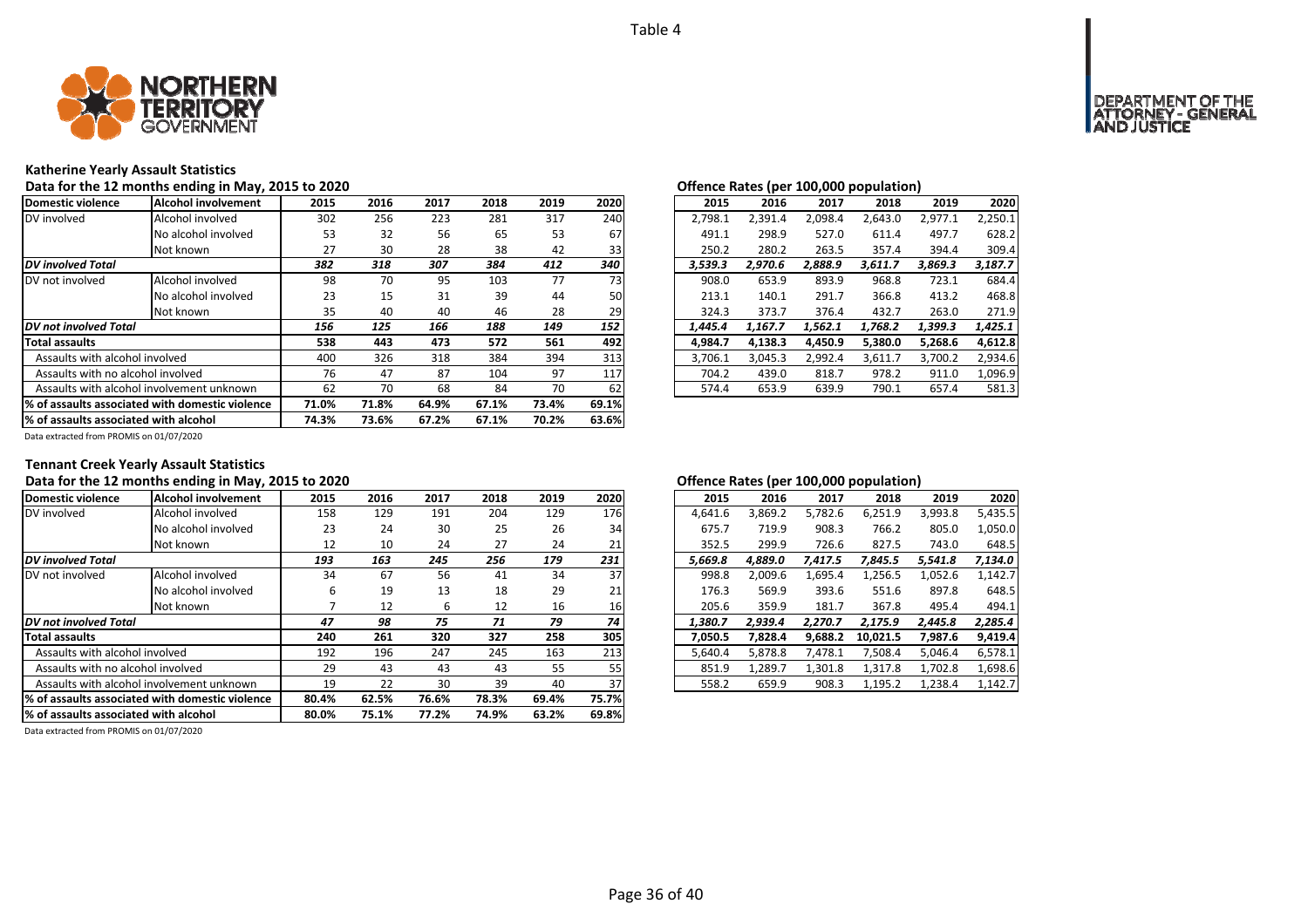

# **Nhulunbuy Yearly Assault Statistics**

# Data for the 12 months ending in May, 2015 to 2020<br> **Data for the 12 months ending in May, 2015 to 2020**

| Domestic violence                     | Alcohol involvement                                               | 2015  | 2016    | 2017  | 2018  | 2019  | 2020  | 2015    | 2016    | 2017    | 2018    | 2019    | 2020    |
|---------------------------------------|-------------------------------------------------------------------|-------|---------|-------|-------|-------|-------|---------|---------|---------|---------|---------|---------|
| DV involved                           | Alcohol involved                                                  | 57    | 62      | 30    | 40    | 32    | 23    | 1,338.0 | 1.846.3 | 906.6   | 1,224.4 | 983.7   | 706.0   |
|                                       | No alcohol involved                                               | 20    | 14      | 10    |       | 6     |       | 469.5   | 416.9   | 302.2   | 214.3   | 184.4   | 61.4    |
|                                       | Not known                                                         | 4     |         |       |       | З     |       | 93.9    | 208.5   | 90.7    | 153.0   | 92.2    | 30.7    |
| <b>DV</b> involved Total              |                                                                   | 81    | 83      | 43    | 52    | 41    | 26    | 1,901.4 | 2,471.7 | 1,299.5 | 1,591.7 | 1,260.4 | 798.0   |
| DV not involved                       | Alcohol involved                                                  | 37    | 37      | 24    | 30    | 22    | 21    | 868.5   | 1.101.8 | 725.3   | 918.3   | 676.3   | 644.6   |
|                                       | No alcohol involved                                               | 11    |         | 8     |       | 6     |       | 258.2   | 148.9   | 241.8   | 214.3   | 184.4   | 122.8   |
|                                       | Not known                                                         | 8     |         | 4     | 10    | 4     |       | 187.8   | 59.6    | 120.9   | 306.1   | 123.0   | 153.5   |
| DV not involved Total                 | 32<br>30<br>56<br>36<br>47<br>44<br>1.314.6<br>1,310.3<br>1.087.9 |       | 1.438.6 | 983.7 | 920.8 |       |       |         |         |         |         |         |         |
| Total assaults                        |                                                                   | 137   | 127     | 79    | 99    | 73    | 56    | 3.216.0 | 3.782.0 | 2.387.4 | 3,030.3 | 2,244.1 | 1,718.8 |
| Assaults with alcohol involved        |                                                                   | 94    | 99      | 54    | 70    | 54    | 44    | 2.206.6 | 2,948.2 | 1,631.9 | 2,142.6 | 1,660.0 | 1,350.5 |
| Assaults with no alcohol involved     |                                                                   | 31    | 19      | 18    | 14    | 12    |       | 727.7   | 565.8   | 544.0   | 428.5   | 368.9   | 184.2   |
|                                       | Assaults with alcohol involvement unknown                         | 12    | 9       |       | 15    |       |       | 281.7   | 268.0   | 211.5   | 459.1   | 215.2   | 184.2   |
|                                       | 1% of assaults associated with domestic violence                  | 59.1% | 65.4%   | 54.4% | 52.5% | 56.2% | 46.4% |         |         |         |         |         |         |
| % of assaults associated with alcohol | 68.6%                                                             | 78.0% | 68.4%   | 70.7% | 74.0% | 78.6% |       |         |         |         |         |         |         |

|            |      |      |      |      |      |         | $\mathbf{r}$ |         |         |         |         |
|------------|------|------|------|------|------|---------|--------------|---------|---------|---------|---------|
| .5         | 2016 | 2017 | 2018 | 2019 | 2020 | 2015    | 2016         | 2017    | 2018    | 2019    | 2020    |
| 57         | 62   | 30   | 40   | 32   | 23   | 1.338.0 | 1.846.3      | 906.6   | 1.224.4 | 983.7   | 706.0   |
| :0         | 14   | 10   |      | 6    |      | 469.5   | 416.9        | 302.2   | 214.3   | 184.4   | 61.4    |
| 4          |      | 3    | 5    | 3    |      | 93.9    | 208.5        | 90.7    | 153.0   | 92.2    | 30.7    |
|            | 83   | 43   | 52   | 41   | 26   | 1.901.4 | 2,471.7      | 1,299.5 | 1,591.7 | 1.260.4 | 798.0   |
| :7         | 37   | 24   | 30   | 22   | 21   | 868.5   | 1,101.8      | 725.3   | 918.3   | 676.3   | 644.6   |
|            | 5    | 8    |      | 6    | 4    | 258.2   | 148.9        | 241.8   | 214.3   | 184.4   | 122.8   |
| 8          |      | 4    | 10   | 4    |      | 187.8   | 59.6         | 120.9   | 306.1   | 123.0   | 153.5   |
| 6          | 44   | 36   | 47   | 32   | 30   | 1.314.6 | 1.310.3      | 1.087.9 | 1.438.6 | 983.7   | 920.8   |
| 7          | 127  | 79   | 99   | 73   | 56   | 3.216.0 | 3,782.0      | 2.387.4 | 3,030.3 | 2.244.1 | 1,718.8 |
| 14         | 99   | 54   | 70   | 54   | 44   | 2,206.6 | 2,948.2      | 1,631.9 | 2.142.6 | 1,660.0 | 1,350.5 |
| $1 \times$ | 19   | 18   | 14   | 12   | 6    | 727.7   | 565.8        | 544.0   | 428.5   | 368.9   | 184.2   |
|            | 9    |      | 15   |      | 6    | 281.7   | 268.0        | 211.5   | 459.1   | 215.2   | 184.2   |
|            |      |      |      |      |      |         |              |         |         |         |         |

Data extracted from PROMIS on 01/07/2020

# **NT Balance Yearly Assault Statistics**

| Domestic violence                      | <b>Alcohol involvement</b>                      | 2015  | 2016  | 2017  | 2018  | 2019  | 2020  | 2015    | 2016    | 2017    | 2018    | 2019    | 2020    |
|----------------------------------------|-------------------------------------------------|-------|-------|-------|-------|-------|-------|---------|---------|---------|---------|---------|---------|
| DV involved                            | Alcohol involved                                | 643   | 583   | 542   | 635   | 581   | 428   | 818.8   | 731.7   | 677.3   | 795.6   | 729.0   | 536.1   |
|                                        | No alcohol involved                             | 787   | 814   | 768   | 726   | 683   | 724   | 1,002.2 | 1.021.6 | 959.7   | 909.6   | 857.0   | 906.9   |
|                                        | Not known                                       | 161   | 150   | 168   | 170   | 209   | 210   | 205.0   | 188.3   | 209.9   | 213.0   | 262.2   | 263.1   |
| <b>DV</b> involved Total               |                                                 | 1,591 | 1,547 | 1,478 | 1,531 | 1,473 | 1,362 | 2,026.0 | 1,941.5 | 1,847.0 | 1,918.2 | 1,848.2 | 1,706.1 |
| <b>IDV</b> not involved                | Alcohol involved                                | 171   | 140   | 173   | 197   | 141   | 123   | 217.8   | 175.7   | 216.2   | 246.8   | 176.9   | 154.1   |
|                                        | No alcohol involved                             | 270   | 318   | 245   | 267   | 229   | 276   | 343.8   | 399.1   | 306.2   | 334.5   | 287.3   | 345.7   |
|                                        | Not known                                       | 112   | 137   | 94    | 94    | 104   | 127   | 142.6   | 171.9   | 117.5   | 117.8   | 130.5   | 159.1   |
| <b>DV</b> not involved Total           |                                                 | 553   | 595   | 512   | 558   | 474   | 526   | 704.2   | 746.7   | 639.8   | 699.1   | 594.7   | 658.9   |
| <b>Total assaults</b>                  |                                                 | 2,144 | 2,142 | 1,990 | 2,089 | 1,947 | 1,888 | 2,730.2 | 2,688.2 | 2,486.8 | 2,617.3 | 2,443.0 | 2,365.0 |
| Assaults with alcohol involved         |                                                 | 814   | 723   | 715   | 832   | 722   | 551   | 1,036.5 | 907.4   | 893.5   | 1,042.4 | 905.9   | 690.2   |
| Assaults with no alcohol involved      |                                                 | 1,057 | 1,132 | 1,013 | 993   | 912   | 1,000 | 1,346.0 | 1,420.7 | 1,265.9 | 1,244.1 | 1,144.3 | 1,252.6 |
|                                        | Assaults with alcohol involvement unknown       | 273   | 287   | 262   | 264   | 313   | 337   | 347.6   | 360.2   | 327.4   | 330.8   | 392.7   | 422.1   |
|                                        | % of assaults associated with domestic violence | 74.2% | 72.2% | 74.3% | 73.3% | 75.7% | 72.1% |         |         |         |         |         |         |
| 1% of assaults associated with alcohol | 38.0%                                           | 33.8% | 35.9% | 39.8% | 37.1% | 29.2% |       |         |         |         |         |         |         |

Data extracted from PROMIS on 01/07/2020

# Data for the 12 months ending in May, 2015 to 2020 *Data for the 12 months ending in May, 2015 to 2020 Degeme 100,000 <b>D and <i>Legen 100,000 population*

| 2016<br>2018<br>2015<br>2017<br>2019<br>677.3<br>818.8<br>731.7<br>795.6<br>729.0<br>1,002.2<br>1,021.6<br>909.6<br>959.7<br>857.0 | 2020    |
|------------------------------------------------------------------------------------------------------------------------------------|---------|
|                                                                                                                                    |         |
|                                                                                                                                    | 536.1   |
|                                                                                                                                    | 906.9   |
| 205.0<br>188.3<br>209.9<br>213.0<br>262.2                                                                                          | 263.1   |
| 1.941.5<br>1.847.0<br>1.918.2<br>2,026.0<br>1.848.2                                                                                | 1,706.1 |
| 217.8<br>216.2<br>175.7<br>246.8<br>176.9                                                                                          | 154.1   |
| 343.8<br>306.2<br>287.3<br>399.1<br>334.5                                                                                          | 345.7   |
| 142.6<br>171.9<br>117.5<br>130.5<br>117.8                                                                                          | 159.1   |
| 704.2<br>639.8<br>699.1<br>746.7<br>594.7                                                                                          | 658.9   |
| 2.617.3<br>2,730.2<br>2,688.2<br>2,486.8<br>2.443.0                                                                                | 2.365.0 |
| 1.042.4<br>1.036.5<br>907.4<br>893.5<br>905.9                                                                                      | 690.2   |
| 1.420.7<br>1.265.9<br>1.244.1<br>1.346.0<br>1.144.3                                                                                | 1.252.6 |
| 347.6<br>360.2<br>327.4<br>330.8<br>392.7                                                                                          | 422.1   |

# T OF THE<br>GENERAL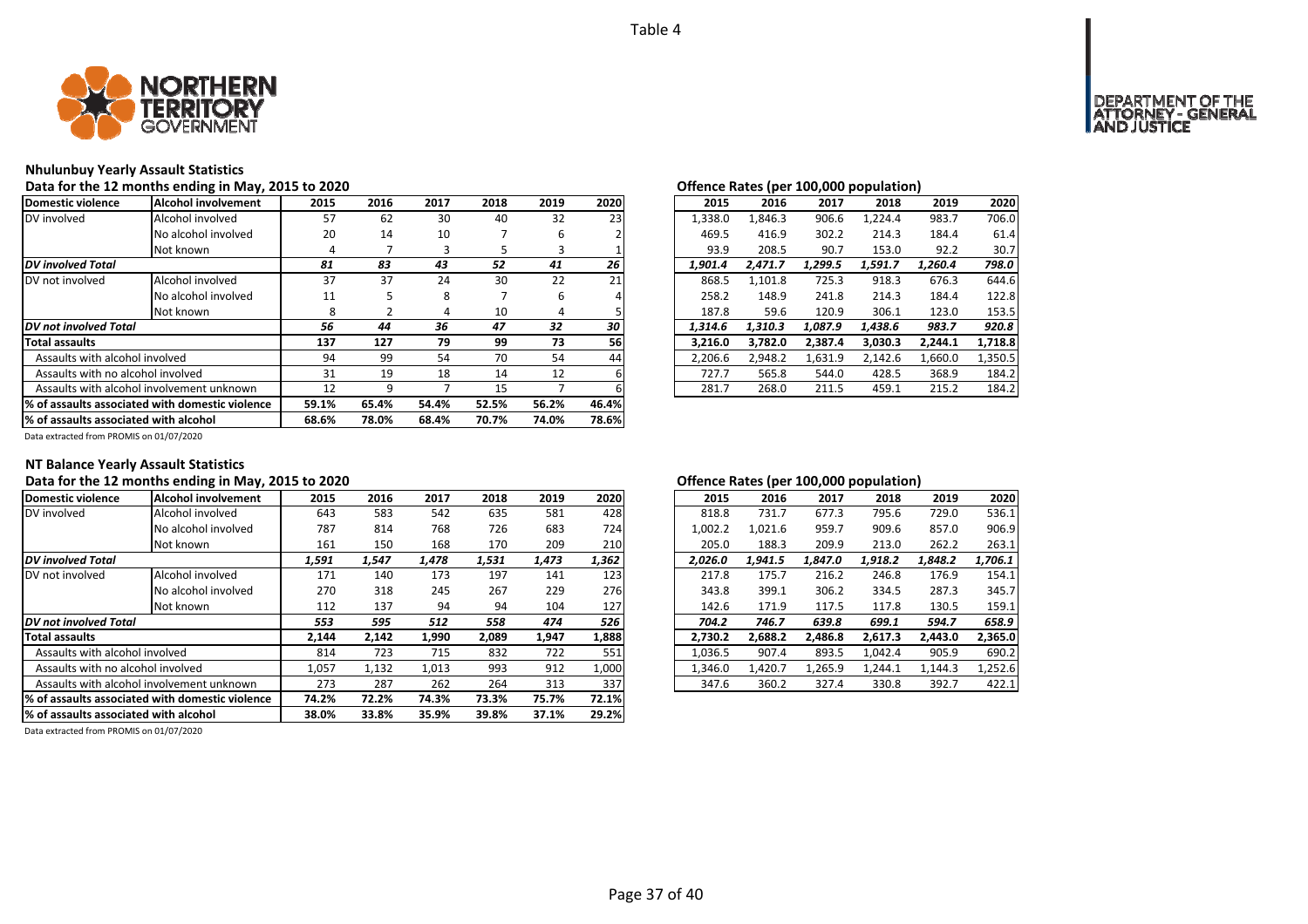Glossary



**Northern Territory Crime Statistics Data through May 2020**

| Assault                                            | The direct (and immediate/confrontational) infliction of force, injury or violence upon a person or the threat of such force,<br>injury or violence where there is an apprehension that the threat could be enacted, excluding offences of a sexual nature.                                                                                |
|----------------------------------------------------|--------------------------------------------------------------------------------------------------------------------------------------------------------------------------------------------------------------------------------------------------------------------------------------------------------------------------------------------|
| Actual Break-in                                    | Gaining unlawful entry, either forced or unforced, to a dwelling or other premises.                                                                                                                                                                                                                                                        |
| Attempted Break-in                                 | Attempting but failing to gain unlawful entry to a dwelling or other premises.                                                                                                                                                                                                                                                             |
| <b>Attempted Murder</b>                            | Attempted, unlawful intentional killing of another person, where death did not actually result.                                                                                                                                                                                                                                            |
| <b>Break-in</b>                                    | Unlawful entry with intent of dwellings and other premises (excludes trespassing). Includes actual and attempted break-<br>lins.                                                                                                                                                                                                           |
| Commercial Break-in                                | A break-in at a property that is not a residential dwelling. Includes commercial and other non-residential premises.                                                                                                                                                                                                                       |
| Domestic Violence                                  | Domestic violence includes any of the following conduct committed by a person against someone with whom the person<br>is in a domestic relationship: conduct causing harm (such as sexual or other assault), damaging property, intimidation or<br>stalking, economic abuse or attempting or threatening to commit these types of actions. |
| <b>Driving Causing Death</b>                       | In the Northern Territory, this offence group is used for hit and run offences resulting in death. Other traffic-related<br>deaths are categorised as dangerous or negligent acts endangering persons.                                                                                                                                     |
| Homicide and Related<br><b>Offences</b>            | The actual or attempted unlawful killing of a person, including murder, manslaughter, attempted murder and driving<br>causing death.                                                                                                                                                                                                       |
| House Break-in                                     | A break-in at a property that is a residential dwelling.                                                                                                                                                                                                                                                                                   |
| Illegal Use of Motor Vehicle                       | The taking of a vehicle illegally and without permission, with the intent of temporarily depriving the owner or possessor of<br>lits use.                                                                                                                                                                                                  |
| Manslaughter                                       | Unlawful killing of another person without the intent to kill or with impaired capacity of one's mind.                                                                                                                                                                                                                                     |
| Motor Vehicle Theft and<br><b>Related Offences</b> | Includes illegal use of motor vehicle, theft of a motor vehicle and theft of motor vehicle parts or contents.                                                                                                                                                                                                                              |
| Murder                                             | Unlawful intentional killing of another person.                                                                                                                                                                                                                                                                                            |

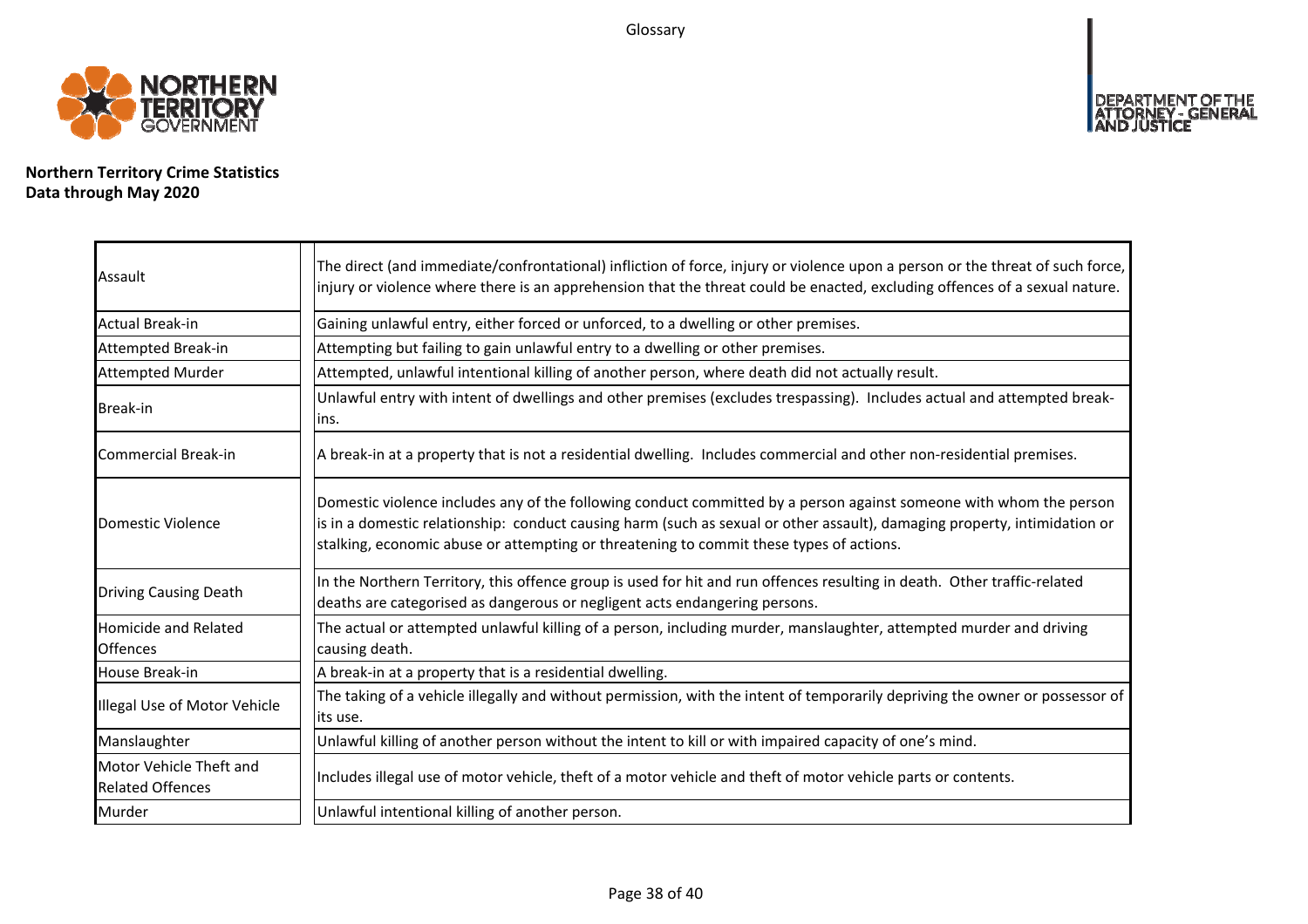Glossary



# **Northern Territory Crime Statistics Data through May 2020**

| Non-Assaultive Sexual<br><b>Offences</b>    | Offences of a sexual nature that do not involve physical contact or intended contact, and where the victim does not give<br>consent, gives consent as a result of intimidation or deception, or consent is proscribed. Includes child pornography,<br>voyeurism and wilful exposure. |
|---------------------------------------------|--------------------------------------------------------------------------------------------------------------------------------------------------------------------------------------------------------------------------------------------------------------------------------------|
| Northern Territory Balance                  | The Northern Territory Balance is the area of the Northern Territory that lies outside of the six urban centres of Darwin,<br>Palmerston, Alice Springs, Katherine, Tennant Creek and Nhulunbuy.                                                                                     |
| Offence                                     | An action that contravenes an act of law in force in the Northern Territory or the Commonwealth.                                                                                                                                                                                     |
| Theft and Related Offences                  | A broad category involving the unlawful taking or obtaining of money, goods or services without the use of force, or the<br>receipt or handling of stolen money or goods. Includes offences such as stealing and shoplifting.                                                        |
| <b>Property Damage</b>                      | The unlawful destruction, damage, or defacement of property, including vandalism, graffiti and interfering with a motor<br>vehicle causing damage.                                                                                                                                   |
| Robbery                                     | A broad category involving theft of property with the use or threat of immediate force.                                                                                                                                                                                              |
| Sexual Assault                              | Physical contact or intended contact of a sexual nature where the victim does not give consent, gives consent as a result of<br>intimidation or deception, or consent is proscribed. Includes rape (actual, intended and attempted) and incest.                                      |
| Theft of Motor Vehicle Parts<br>or Contents | The taking of parts or contents from a motor vehicle illegally and without permission.                                                                                                                                                                                               |

Definitions are based on the Australian and New Zealand Standard Offence Classification system of 2011, published by the Australian Bureau of Statistics.